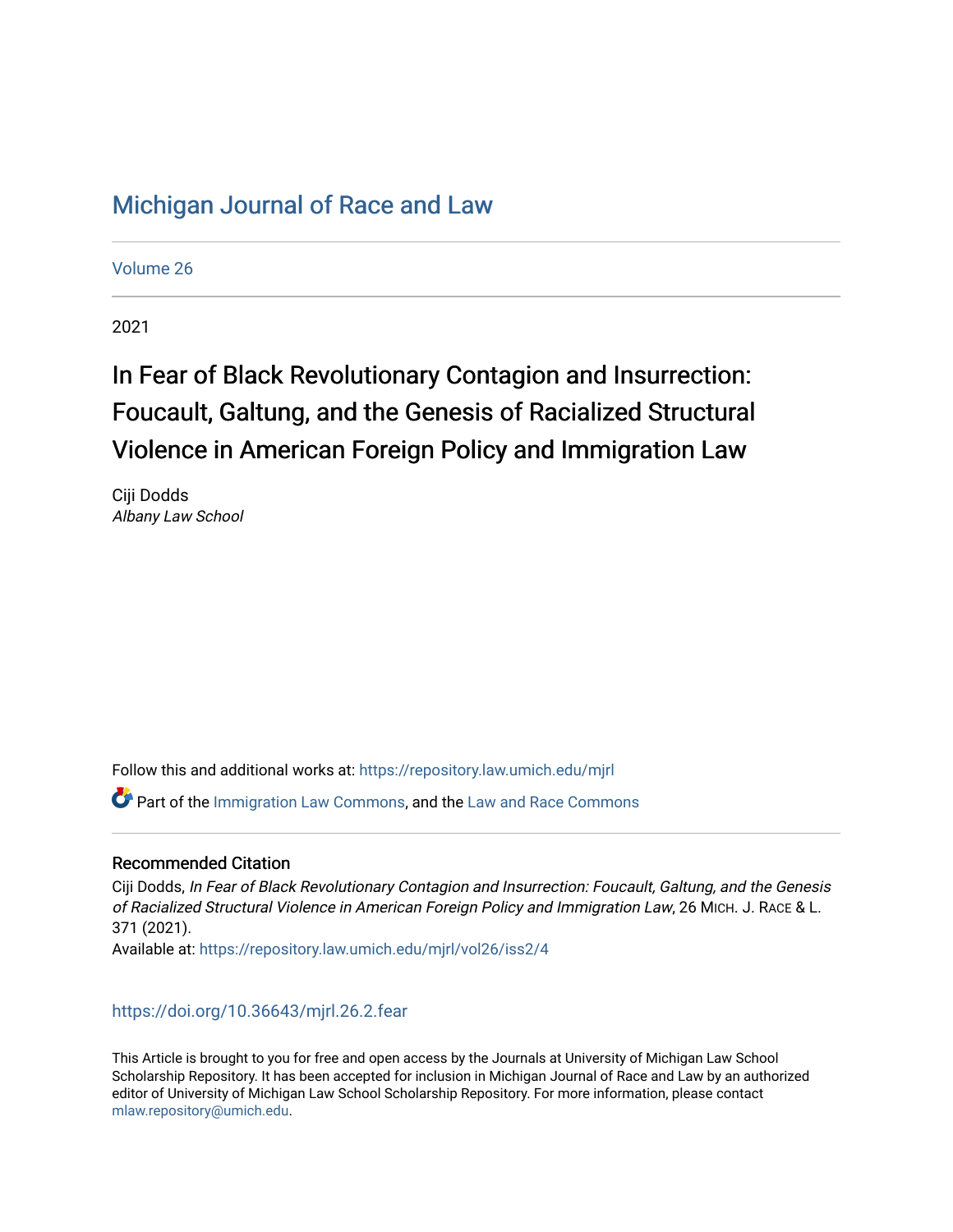### IN FEAR OF BLACK REVOLUTIONARY CONTAGION AND INSURRECTION: FOUCAULT, GALTUNG, AND THE GENESIS OF RACIALIZED STRUCTURAL VIOLENCE IN AMERICAN FOREIGN POLICY AND IMMIGRATION LAW

#### *Ciji Dodds\**

*This article investigates the power relation between the political anatomy of the Black soul and non-somatic expressions of white supremacy-based violence. Utilizing Michel Foucault's theories of discipline and punishment in conjunction with Johan Galtung's theory of structural violence, I posit that the exercise of statesanctioned discipline and punishment in furtherance of white supremacy constitutes racialized structural violence. Thus, this article contributes to the current public discourse concerning the role white supremacy plays in America by establishing a new construct that can be used to dissect the nature of racial oppression.*

*Furthermore, this article analyzes the genesis and construction of racialized structural violence in American foreign policy and immigration law using America's*  response to the Haitian Revolution as a case study. When combined, akin to *discipline, American foreign policy and immigration law is a white supremacyoriented, complex bundle of power technologies designed to evoke docility from Black and Brown nations. Both allow America to engage in dissociative white supremacy. Over time, America's "right" and power to discipline and punish Black and Brown nations has been normalized as a rational function of our global society.*

#### Table of Contents

| I. THE CONSTRUCTION OF RACIALIZED STRUCTURAL |  |  |  |  |  |
|----------------------------------------------|--|--|--|--|--|
|                                              |  |  |  |  |  |
|                                              |  |  |  |  |  |
|                                              |  |  |  |  |  |
|                                              |  |  |  |  |  |
|                                              |  |  |  |  |  |

<sup>\*</sup> I extend my sincerest gratitude to Anthony Paul Farley and Christian Sundquist for their thoughtful advice and helpful comments, as well as Donald Corbett for his encouragement and support. Many thanks to the participants of the 2019 ClassCrits Conference where I workshopped this article. To my invaluable research assistants, Samantha Omolaiye and Ashney Mills, it was an honor to be your professor. I hope you continue to thrive and pursue your dreams.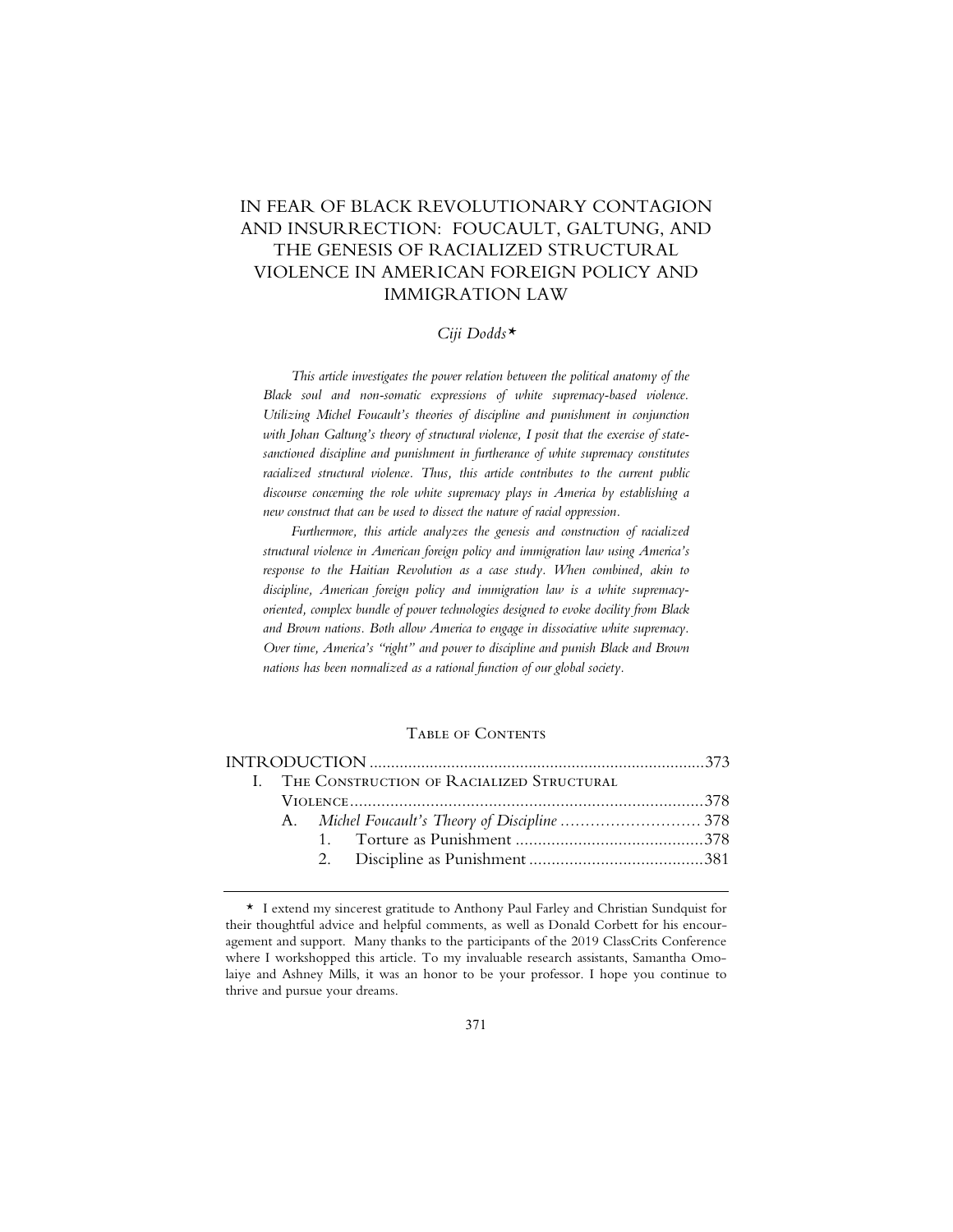|      |    | Techniques & Instruments of Discipline 383<br>a.                 |  |  |  |  |
|------|----|------------------------------------------------------------------|--|--|--|--|
|      |    | b.                                                               |  |  |  |  |
|      |    | $\mathcal{C}$ .                                                  |  |  |  |  |
|      |    | Nonpunitive Discipline in Modern Society387<br>d.                |  |  |  |  |
|      | В. | Johan Galtung's Theory of Structural Violence 387                |  |  |  |  |
|      |    | Direct Violence & Structural Violence388<br>$1_{-}$              |  |  |  |  |
|      |    | Latent Violence & Manifest Violence390<br>$2^{+}$                |  |  |  |  |
|      | C. | Racialized Structural Violence: The Intersection of Discipline,  |  |  |  |  |
|      |    |                                                                  |  |  |  |  |
| II.  |    | THE CASE FOR DOCILITY: THE ORIGIN OF THE NEED TO                 |  |  |  |  |
|      |    |                                                                  |  |  |  |  |
|      | А. |                                                                  |  |  |  |  |
|      |    | Ideologies of White Supremacy 393<br>1.                          |  |  |  |  |
|      |    | The Futility of Torture in Saint-Domingue 395<br>2.              |  |  |  |  |
|      | Β. | In Fear of Revolutionary Contagion and Insurrection  401         |  |  |  |  |
|      |    | 1.                                                               |  |  |  |  |
|      |    | 2.                                                               |  |  |  |  |
|      |    | The Economy of the Black Body408<br>3.                           |  |  |  |  |
|      |    | $4_{\cdot}$                                                      |  |  |  |  |
| III. |    | RACIALIZED STRUCTURAL VIOLENCE IN AMERICAN FOREIGN               |  |  |  |  |
|      |    |                                                                  |  |  |  |  |
|      | А. | Establishing a Relationship of Domination: Punishing and         |  |  |  |  |
|      |    | Subjugating the "Terrible Republic" using Nonrecognition         |  |  |  |  |
|      |    |                                                                  |  |  |  |  |
|      | Β. | Building an Internal Architecture of Control: Solidifying the    |  |  |  |  |
|      |    | Disciplinary Relationship Between Haiti & the United States. 419 |  |  |  |  |
|      |    | $1_{\ldots}$                                                     |  |  |  |  |
|      |    | 2.                                                               |  |  |  |  |
|      |    | 3.                                                               |  |  |  |  |
| IV.  |    | RACIALIZED STRUCTURAL VIOLENCE IN AMERICAN                       |  |  |  |  |
|      |    |                                                                  |  |  |  |  |
|      | А. | Reconstituting Black Haitians as Property: The Relationship      |  |  |  |  |
|      |    | Between Pro-Slavery Domestic Laws and Immigration                |  |  |  |  |
|      |    |                                                                  |  |  |  |  |
|      | Β. | Circumventing the Courts and Norms of Jus Cogens:                |  |  |  |  |
|      |    | Contemporary Haitian Immigration Laws & Policies 429             |  |  |  |  |
|      |    | Haitian Refugee Ctr. v. Civiletti: The Economics of<br>1.        |  |  |  |  |
|      |    |                                                                  |  |  |  |  |
|      |    | Sale v. Haitian Ctrs. Council, Inc.: Interdiction and<br>2.      |  |  |  |  |
|      |    |                                                                  |  |  |  |  |
|      |    | Saget v. Trump: Shithole Countries "African<br>3.                |  |  |  |  |
|      |    | countries are toast Haiti is up next."  435                      |  |  |  |  |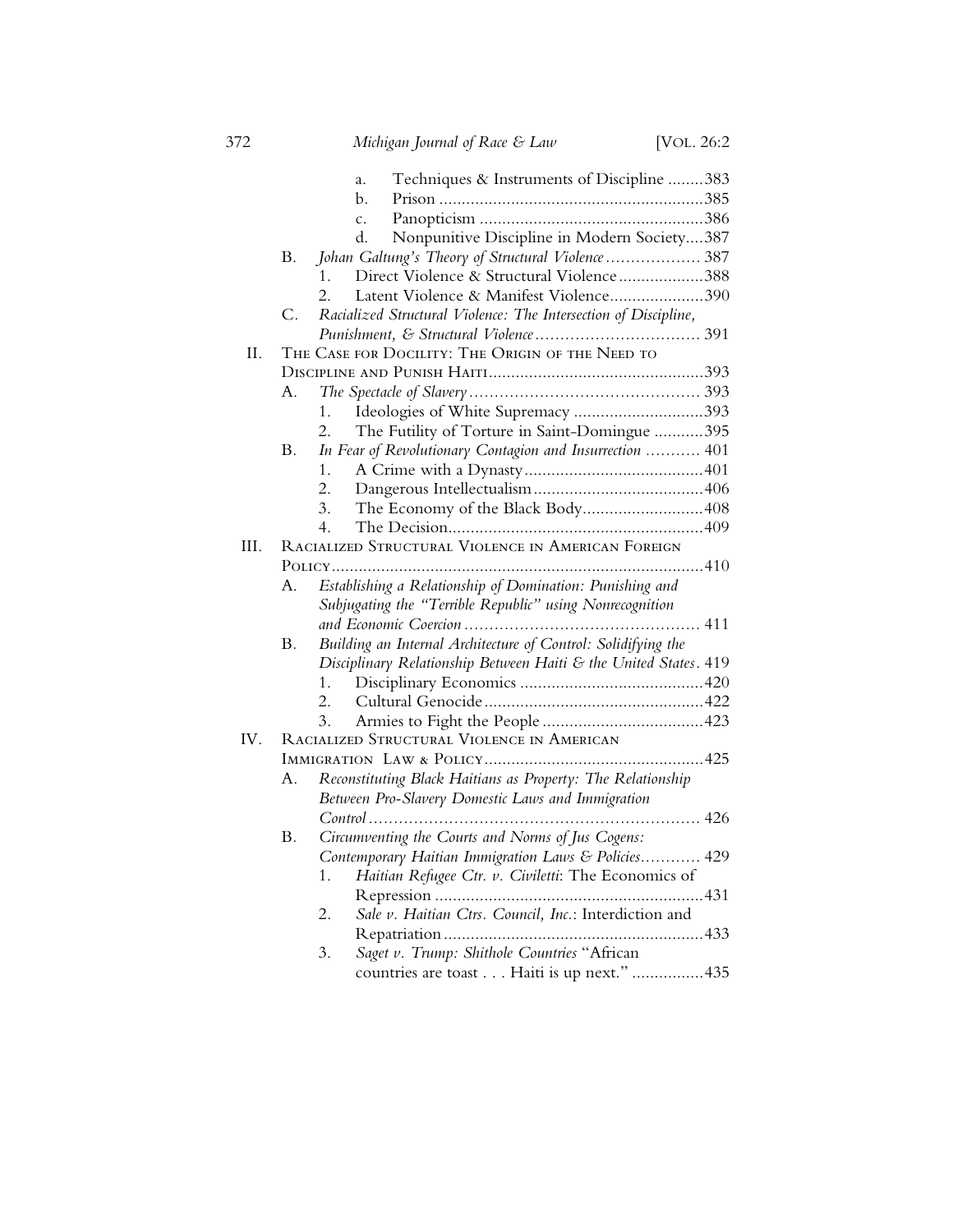| $\mathcal{C}$ . Thunk a Dana-Tim on a Dance rroman - The Timman |  |
|-----------------------------------------------------------------|--|
| Refugee Immigration Fairness Act (HRIFA)  438                   |  |
|                                                                 |  |

#### INTRODUCTION

*Our policy towards Hayti, the old San Domingo, has been fixed, Mr. President, for three and thirty years. We trade with her, but no diplomatic relations have been established between us. We purchase coffee from her, and pay her for it; but we interchange no Counsels or Ministers. We receive no mulatto Consuls, or black Ambassadors from her. And why? Because the peace of eleven states in this Union will not permit the fruits of a successful negro insurrection to be exhibited among them. It will not permit black Consuls and Ambassadors to establish themselves in our cities, and to parade through our country, and give their fellow blacks in the United States, proof in hand of the honors which await them, for a like successful effort on their part*. 1

*– U.S. Senator Thomas Hart Benton of Missouri*

The First Commandment of white supremacy is a Black body is not useful unless it is docile. The study of the Haitian Revolution is the study of the political anatomy<sup>2</sup> and economy<sup>3</sup> of the Black body and soul. It is the study of attempts—attempts to transform the Black body using the macro and microphysics of power, to "have an immediate hold upon it; they invest it, mark it, train it, torture it, force it to carry out tasks, to perform ceremonies, to emit signs."<sup>4</sup> Ultimately, it is the study of concerted and sustained efforts to discipline the Black body and soul, to make it docile and, thus, useful. A disciplined Black soul languishes in the purgatory of white supremacy-based psychological inertia.<sup>5</sup> It has yielded

<sup>1.</sup> Senator Thomas Hart Benton, Speech Delivered in the Senate of the United States (in Secret Session) on the Mission to Panama (Mar. 13, 1826).

<sup>2.</sup> *See* MICHEL FOUCAULT, DISCIPLINE AND PUNISH: THE BIRTH OF THE PRISON 28 (Alan Sheridan trans., Vintage Books 2d ed. 1995) (1977).

<sup>3.</sup> *Id.* at 25.

<sup>4.</sup> *Id.* at 25.

<sup>5.</sup> David Gal, *A Psychological Law of Inertia and the Illusion of Loss Aversion*, 1 JUDGMENT & DECISION MAKING 23, 24-27 (2006). (I posit that the constituent element of White supremacy is the inculcation of White supremacy-based psychological inertia into the psyche of the oppressed individual and by logical extension, the collective psyche and social memory of the oppressed population. White supremacy-based psychological inertia shares the characteristics of Gal's traditional formulation of psychological inertia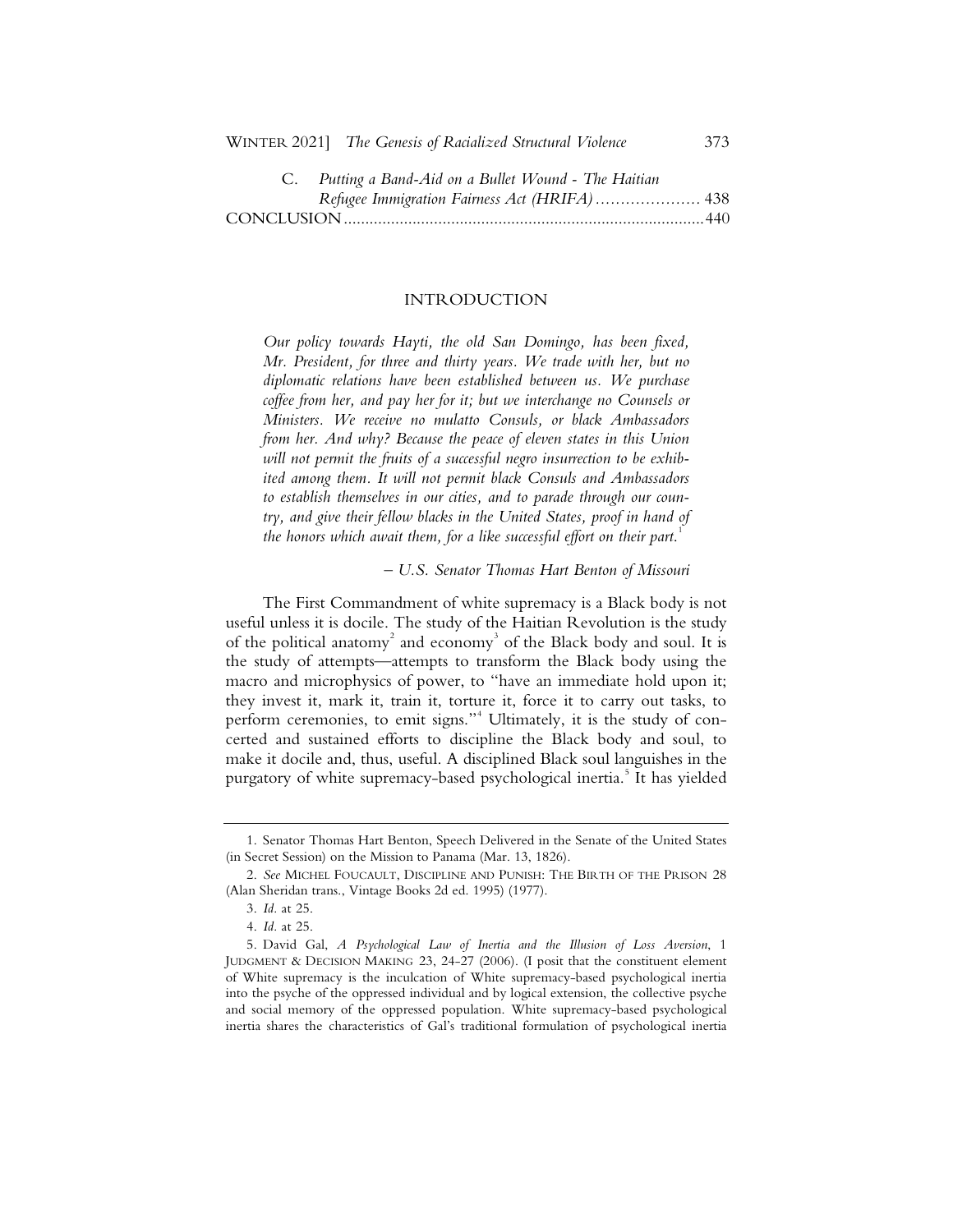to the belief that white power is all-encompassing, inescapable, and indomitable. A docile Black body bears the constraints of white supremacy and inscribes upon herself the label of property.

Haitian revolutionaries were not docile. They did not believe in the all-encompassing, inescapable, and indomitable power of whiteness. For them, the fallacy of white supremacy was manifest, and their intense lucidity traversed time and space. Just as the ancestral trauma of the first capture, sale, ship hold, and master had become a part of the social memory of Africans in the diaspora, so did Haitian liberation. The Haitian Revolution (the "Revolution") was an elegantly violent requiem for the theory that Africans are inherently inferior. Thus, Haiti's arrival as a self-declared, sovereign negro nation was tantamount to a declaration of war against a global regime of white supremacy.<sup>6</sup>

Due to Haiti's geographical proximity to the United States, the Revolution incited fears of emulation.<sup>7</sup> America's government recognized that the Revolution's success exposed the fragility of White supremacy<sup>8</sup> and threatened the sanctity of the pathology of slavery.<sup>9</sup> The pervasive fear was that when the story of the slaves that had become masters reached America's shores, Black revolutionary contagion would spread throughout the country and incite a mass slave insurrection. Such a slave insurrection would upend white supremacy and rupture the stability of America's infant economy. The exercise of unsanctioned Black freedom emerged as the greatest existential and national security<sup>10</sup> threat to the United States.<sup>11</sup> Consequently, the exigencies of white supremacy

7. TIM MATTHEWSON, A PROSLAVERY FOREIGN POLICY: HAITIAN-AMERICAN RELATIONS DURING THE EARLY REPUBLIC 21 (2003).

with the added dimensions of racial terror and subjugation. Observing and experiencing omnipresent and persistent racial terror can cause an individual to develop White supremacy-based psychological inertia, which is the belief that White power is all-encompassing, inescapable, and indomitable. Absent psychological inertia, White supremacy could not take root or be sustained.).

<sup>6.</sup> MICHEL FOUCAULT, "SOCIETY MUST BE DEFENDED": LECTURES AT THE COLLÈGE DE FRANCE, 1975-1976, 73 (Mauro Bertani, Alessandro Fontana, François Ewald & Arnold I. Davidson eds., David Macey trans. 1997) (arguing that one can "declare war by declaring rights").

<sup>8.</sup> *Id.* at 50-51.

<sup>9.</sup> *Id.* at 21-22.

<sup>10.</sup> *See* HANDBOOK OF PEACE AND CONFLICT STUDIES 23-24 (Charles Webel & Johan Galtung eds. 2007) (Galtung outlines a "security approach" for coping with violence that can be used as a lens to understand why the U.S. viewed Black Haitians as a security threat following the Haitian Revolution).

<sup>11.</sup> FOUCAULT, *supra* note 7, at 59-62. Foucault explains state racism as an internal quest for permanent purification, since "[t]he war that is going on beneath order and peace, the war that undermines our society and divides it in a binary mode is, basically, a race war" and society has determined "[w]e have to defend society against all the biologi-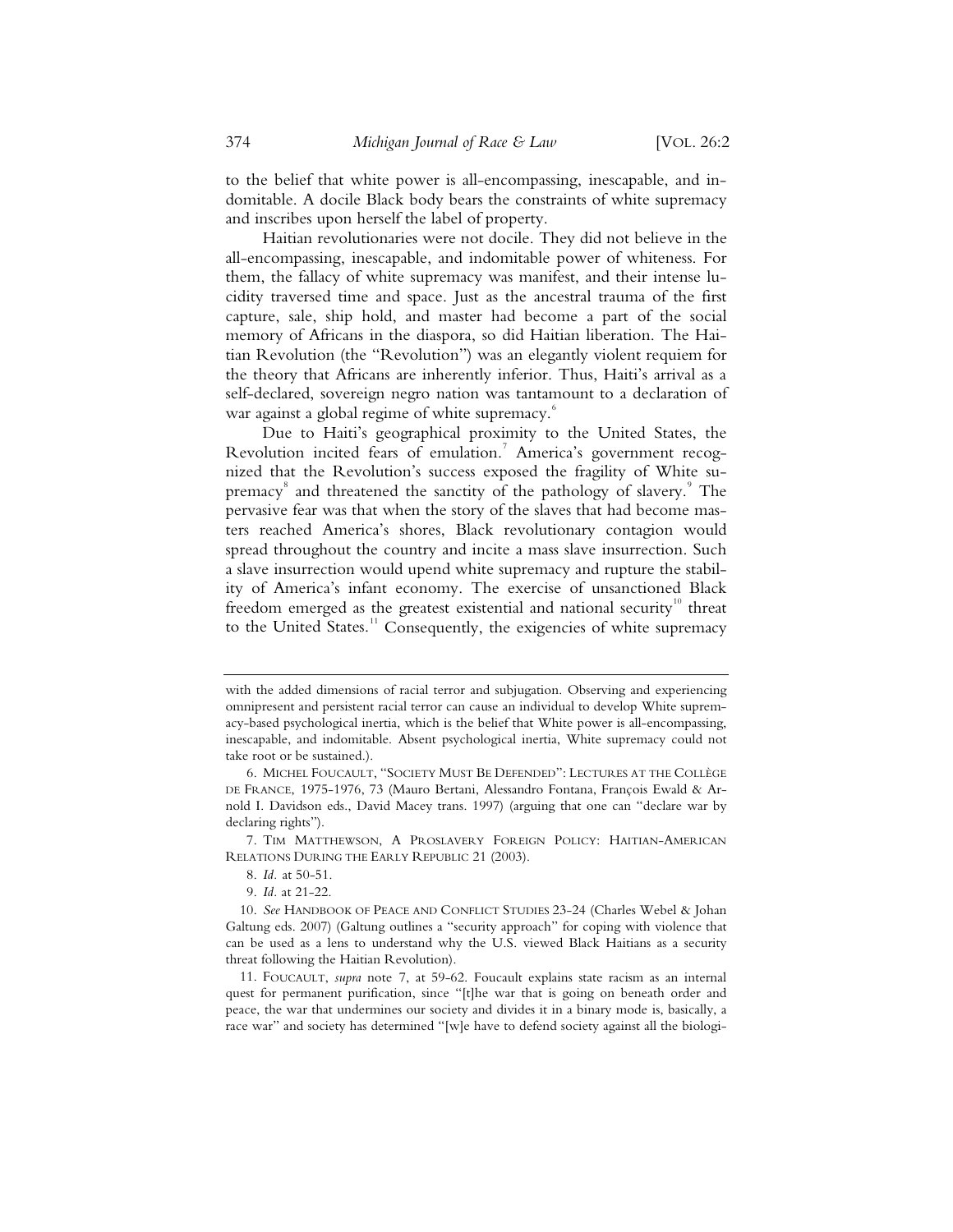propelled the American government into a manic state of anticipatory self-defense.<sup>1</sup>

Using Michel Foucault's theories of discipline and punishment<sup>13</sup> in conjunction with Johan Galtung's theory of structural violence,<sup> $14$ </sup> I argue that the state-sanctioned exercise of discipline and punishment in furtherance of white supremacy constitutes racialized structural violence. I analyze the manifestation of racialized structural violence though the lens of America's response to the Revolution and make two claims. First, in fear of Black revolutionary contagion and insurrection, the United States launched a preemptive war<sup>15</sup> against Haiti for the express purpose of transforming Haiti into a docile nation. The weapons of war were foreign policy and immigration law. The United States implemented prowhite supremacy foreign policies, immigration policies, and immigration laws designed to discipline and punish Haiti. In concert with France, $16$ the United States applied the art of distributions to politically, economically, and physically isolate Haiti, thereby transforming the island into a cellular disciplinary space that has, and continues to be, subjected to America's concentrated and uninterrupted disciplinary gaze.

Second, America's response to the Revolution was a watershed moment in American history where the exercise of disciplinary power over Black and Brown nations became the core tenet of American foreign policy and immigration law. Thus, America's response to the Revolution was the genesis of racialized structural violence in American foreign policy and immigration law. Haiti served as a beta test for a uniquely American form of dissociative white supremacy, where the government intentionally uses foreign policy and immigration law as joint mechanisms of white supremacy.<sup>17</sup> Combined, they create a flexible disciplinary appa-

cal threats posed by the other race, the sub-race, the counterrace [sic] that we are, despite ourselves, bringing into existence.'

<sup>12.</sup> *See generally* Mark Totten, *Using Force First: Moral Tradition and the Case for Revision*, 43 STAN. J. INT'L L. 95, 99 (2007).

<sup>13.</sup> *See generally* FOUCAULT, *supra* note 3.

<sup>14.</sup> *See generally* Johan Galtung, *Violence, Peace, and Peace Research*, 6 J. PEACE & RSCH. 167 (1969).

<sup>15.</sup> FOUCAULT, *supra* note 7, at 51 (arguing politics is a continuation and iteration war) ("We are therefore at war with one another; a battlefront runs through the whole of society, continuously and permanently, and it is this battlefront that puts us all on one side or the other. There is no such thing as a neutral subject. We are all inevitably someone's adversary.").

<sup>16.</sup> *See id.* at 45 ("[W]e should not be looking for a sort of sovereignty from which powers spring, but showing how the various operators of domination support one another, relate to one another, at how they converge and reinforce one another in some cases  $\ldots$ .").

<sup>17.</sup> *See* JOHAN GALTUNG, PEACE BY PEACEFUL MEANS: PEACE AND CONFLICT, DEVELOPMENT AND CIVILIZATION 200 (1996).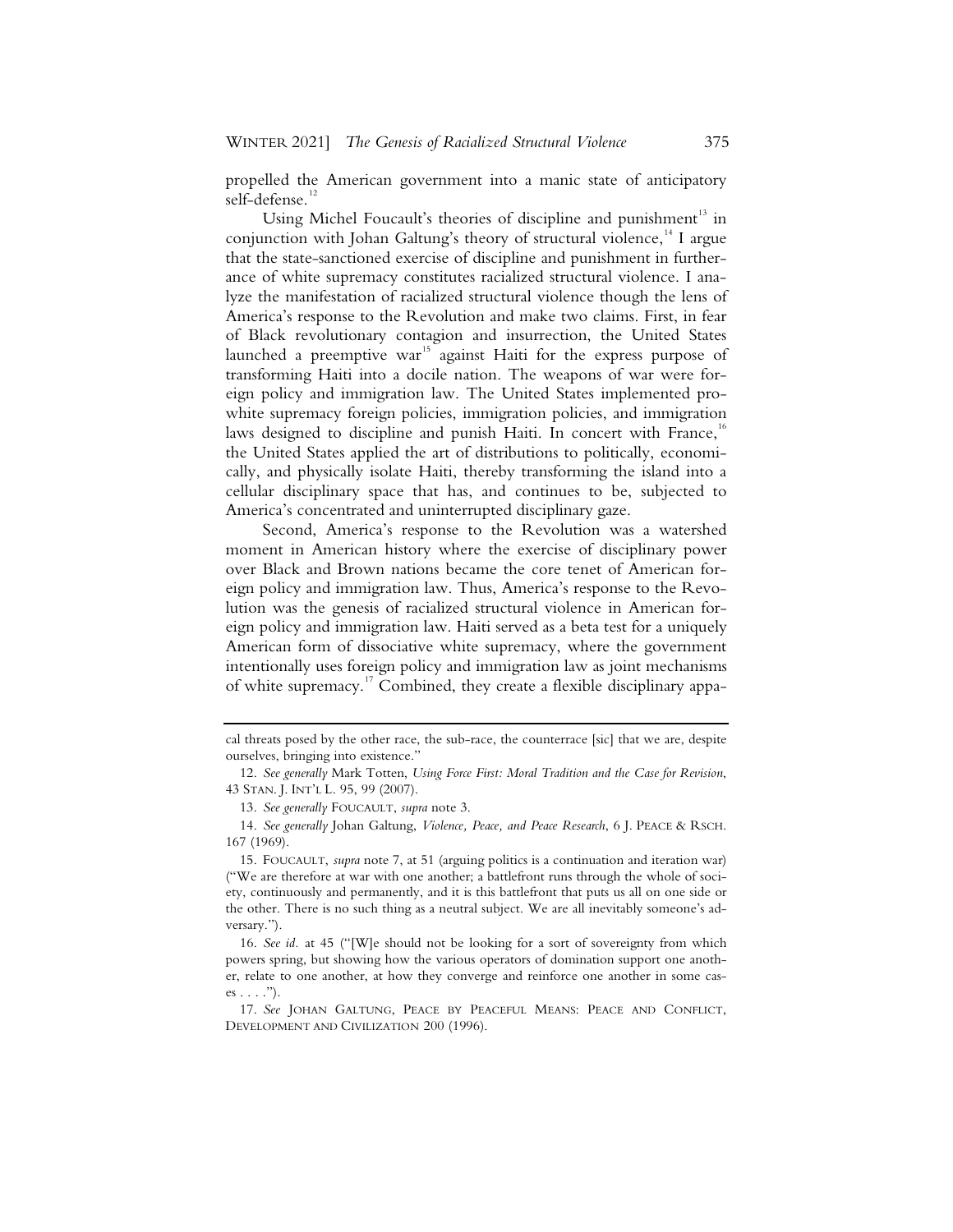ratus and subsequent architecture of control that enables the United States to exercise disciplinary power over Black and Brown nations, and then feign historical amnesia<sup>18</sup> when confronted with the effects of its actions.19 America's actions transcend traditional conceptualizations of colonialism and imperialism in that the primary objective is to exercise disciplinary power at the lowest political cost. The resulting systems of asymmetrical power relations reinforce a global racial hierarchy that perpetuates white supremacy.

In *Discipline and Punish: The Birth of the Prison*, Foucault dissects the art of punishment and the intersection of power ideologies and the human body.<sup>20</sup> Foucault examines two modalities of state punishment: torture and discipline. He argues that the shift from the use of medieval torture to discipline as the primary modality of state punishment coincided with the dissolution and reorientation of European power structures and proliferation of a new economic order.<sup>21</sup> In the new economic order, property ownership emerged as a dominant form of capital accumulation.<sup>22</sup> Accordingly, the state classified crimes against property as intolerable offenses.<sup>23</sup>

As European power structures shifted from centralized monarchies to egalitarian rule, so did the technologies of power and the purpose of punishment.<sup>24</sup> Foucault asks the reader to:

accept the general proposition that, in our societies, the systems of punishment are to be situated in a certain 'political economy' of the body: even if they do not make use of violent or bloody punishment, even when they use 'lenient' methods involving confinement or correction, it is always the body that is at issue – the body and its forces, their utility and their docility, their distribution and their submission.<sup>25</sup>

The state adopted discipline as the primary modality of punishment in reaction to the demands of the new economic order and egalitarian prin-

 <sup>18.</sup> Michael Eric Dyson, Professor at Georgetown University, Keynote Address at California State University, Dominguez Hills, Dymally Distinguished Speaker Series: United States of Amnesia (May 8, 2019), https://www.youtube.com/watch?v=73m0RJUZAMY ("The United States of amnesia seems to conjure where we are as a nation because so much of the trouble we confront happens because we deny our history.").

 <sup>19.</sup> GALTUNG, *supra* note 18, at 200.

 <sup>20.</sup> *See* FOUCAULT, *supra* note 3, at 101-03.

 <sup>21.</sup> *Id.* at 71-102.

 <sup>22.</sup> *Id.* at 84-85.

 <sup>23.</sup> *Id.* at 85.

 <sup>24.</sup> *Id.* at 109.

 <sup>25.</sup> *Id.* at 25.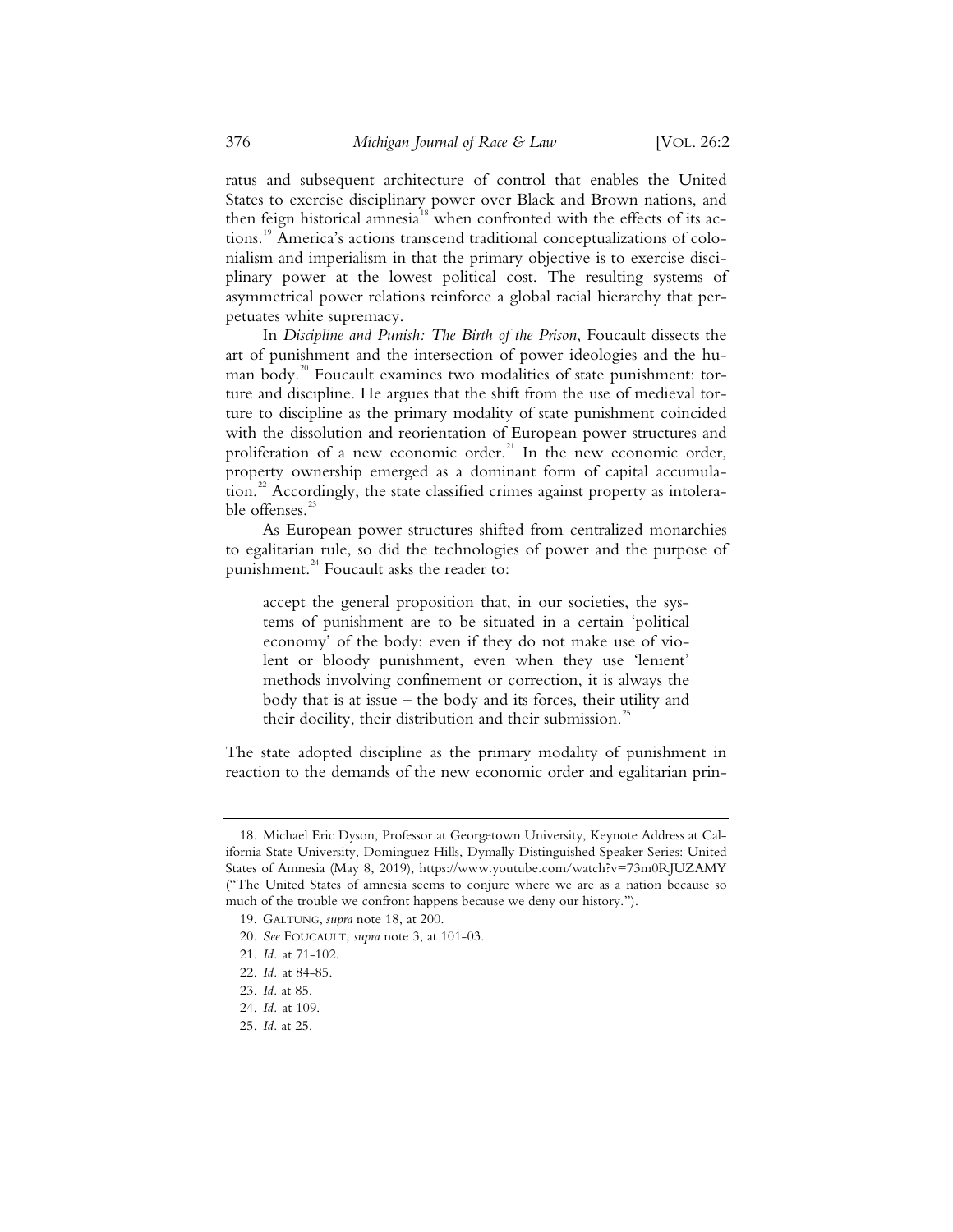ciples. The state shifted the target of punishment from the body to the soul<sup>26</sup> because 1) a tortured body compromises the stability of society by evoking the "cruel pleasure" tyrannical monarchs derived from punishing their subjects<sup>27</sup> and 2) an annihilated body is not utilitarian because it cannot produce wealth.<sup>28</sup> Hence, discipline is the strategic exercise of power over the body of the previously non-compliant and unproductive individual.<sup>29</sup> The goal is to make the individual useful by subjugating him until he is docile.

The period of the Revolution, 1791-1804, coincided with the period at the beginning of the nineteenth century when discipline became ingrained in Western society as the primary method of state punishment for crimes. Haiti committed two crimes. Because Africans were conceptualized as property, Haitian self-liberation was the equivalent of theft, an intolerable offense. Haiti committed the crime of answering violence with violence. For white men, violent resistance to violent oppression was reified as a natural right and moral obligation.<sup>30</sup> For Black men, violent resistance to violent oppression was criminalized as an assault on the God-ordained racial hierarchy. Haiti became a symbol of the African body and soul due to its crimes and the target of discipline and punishment.

America's decision to use foreign policy and immigration law to discipline and punish Haiti was aimed at deterrence. It wanted to transform Haiti from a hero into a punitive signpost, a symbol of all the bad things that will happen if you, as a Black person, exercise agency in contravention of white supremacy: we will transform your liberated nation into a carceral state. Additionally, the United States needed to restore Haiti's status as property to protect America's economic interests in the Caribbean.<sup>31</sup> As a result, America's current foreign policies and immigration laws and policies towards Haiti are inherently structurally violent<sup>32</sup>

 31. DAVID BRION DAVIS, INHUMAN BONDAGE: THE RISE AND FALL OF SLAVERY IN THE NEW WORLD 268-69 (2006).

 <sup>26.</sup> *Id.* at 101.

 <sup>27.</sup> *Id.* at 73-75.

 <sup>28.</sup> *See id.* at 24-25.

 <sup>29.</sup> *Id.* at 137-38.

 <sup>30.</sup> Letter from Thomas Jefferson to William Smith (Nov. 13, 1787), LIBRARY OF CONGRESS, https://www.loc.gov/exhibits/jefferson/105.html [https://perma.cc/CU5Z-PVC9] (last visited Apr. 12, 2021) ("[W]hat country can preserve it's [sic] liberties if their rulers are not warned from time to time that their people preserve the spirit of resistance? [L]et them take arms. [T]he remedy is to set them right as to facts, pardon & pacify them. [W]hat signify a few lives lost in a century or two? [T]he tree of liberty must be refreshed from time to time with the blood of patriots & tyrants.").

 <sup>32.</sup> *See* Galtung, *supra* note 15, at 170-71 (discussing structural violence).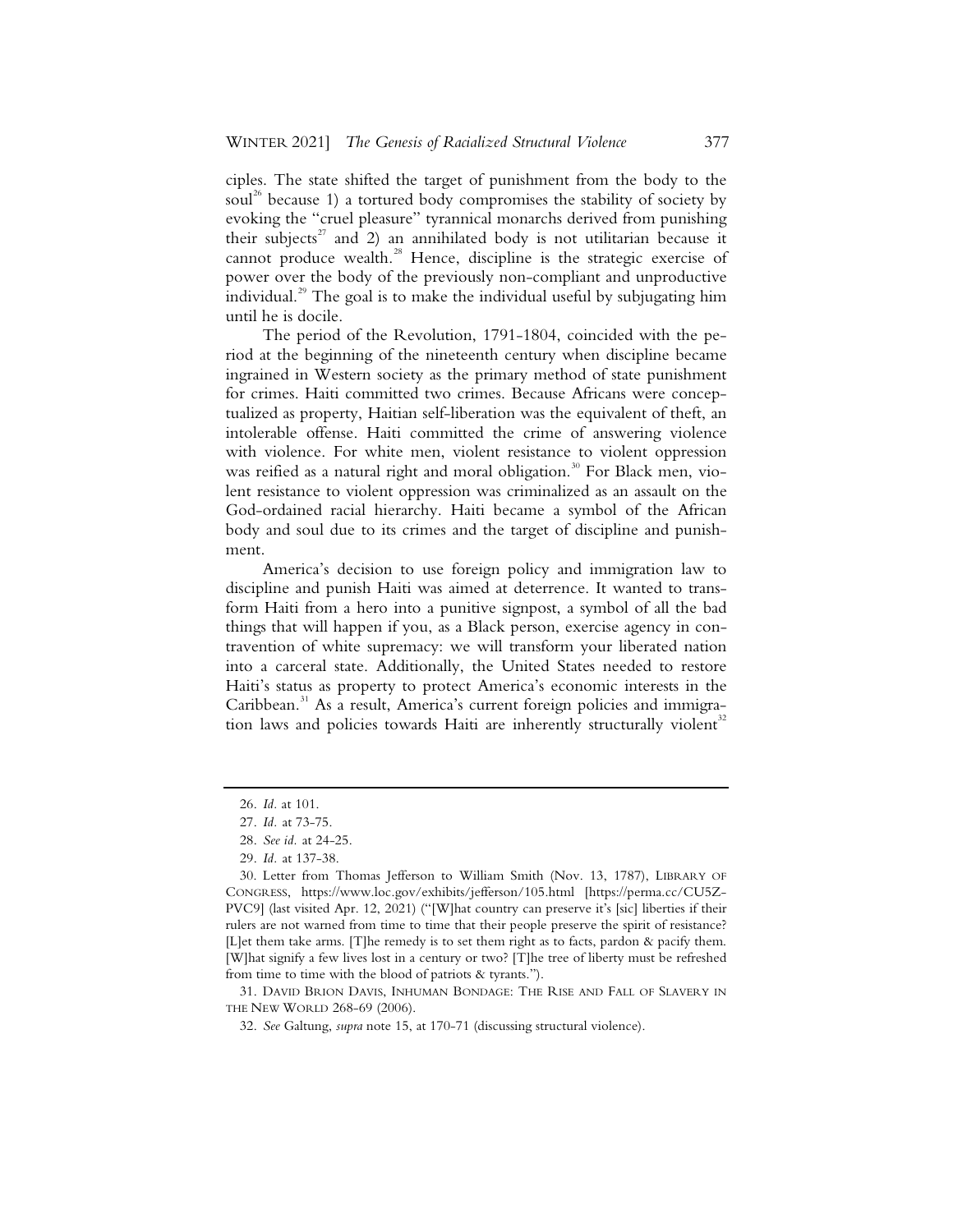because they are the natural byproduct of America's nineteenth century, pro-white supremacy foreign policy.<sup>33</sup>

Part I of this article articulates the theory of racialized structural violence by examining the convergence of discipline, punishment, and structural violence. Part II investigates the social and political conditions that gave rise to America's decision to discipline and punish Haiti, with an emphasis on the Revolution's impact on the foundational tenets of slavery and Black consciousness in the Atlantic. Additionally, Part II illustrates the economics of torture in the context of slavery. Parts III and IV analyze the emergence and trajectory of racialized structural violence in foreign policy, immigration law, and immigration policies. Together, all four parts are intended to capture the power relation between the United States and Haiti and how it has been engineered to compel Haitian docility.

#### I. The Construction of Racialized Structural Violence

#### A. *Michel Foucault's Theory of Discipline*

#### 1. Torture as Punishment

Foucault conceptualizes the body as an instrument that can be used to understand historical changes in power structures.<sup>34</sup> He asserts the body is "invested by power relations," and, as such, the tablet upon which authority publishes and legitimizes its power. $35$  During the medieval period, the sovereign was consumed with punishing crimes with a dynasty, meaning crimes that challenged the sovereign's authoritative power and inspired criminal imitation.<sup>36</sup> To demonstrate the sovereign's invincibility and complete dominion over its subjects' bodies, the sovereign's preferred mode of punishment for crimes against the crown was gruesomely violent, public torture.<sup>37</sup> The body was the target of punishment and corporeal pain was the constituent element of punishment.<sup>38</sup> The sovereign

38. *Id.*

<sup>33.</sup> *See generally* MATTHEWSON, *supra* note 8. Tim Matthewson argues that America enacted a pro-slavery foreign policy in response to the Haitian Revolution. By contrast, I argue that America enacted a pro-white supremacy foreign policy because America was aware that slavery was unsustainable. A pro-white supremacy foreign policy enabled America to continue to exploit the economy of the Black body. GALTUNG, *supra* note 18, at 196 (white supremacy and cultural violence legitimize racialized structural violence).

<sup>34.</sup> FOUCAULT, *supra* note 3, at 23-24.

<sup>35.</sup> *Id.* at 24-28, 55.

<sup>36.</sup> *Id.* at 93.

<sup>37.</sup> *Id.* at 50-52, 57-59.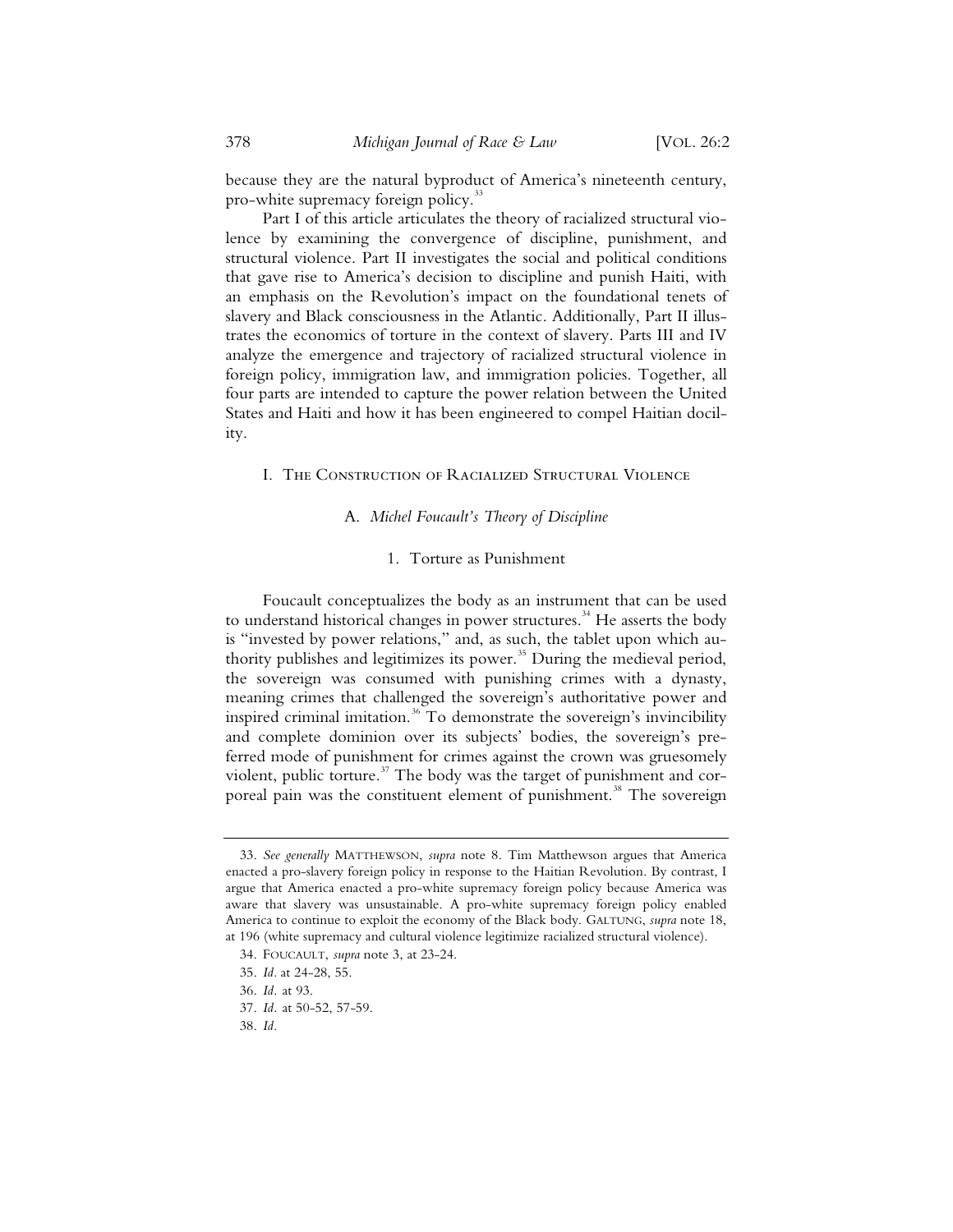used torture as a means of "exacting retribution in a manner that was both personal and public."<sup>39</sup> When the sovereign publicly annihilated the body of the condemned, the sovereign was reaffirming its power and reconstituting its injured body.<sup>40</sup> The purpose of punishment was not to restore justice. It was to reactivate power through a policy of terror.<sup>41</sup>

Torture was a two-part process consisting of secretive judicial torture<sup>42</sup> followed by public ritualized torture, which Foucault calls "the spectacle of the scaffold."<sup>43</sup> Judicial torture was rooted in the Christian tradition of trial by ordeal.<sup>44</sup> The ordeal was supposed to extract the truth from the accused by divine intervention.<sup>45</sup> If a person were truly innocent, God would intercede on his behalf by performing a miracle or his survival would substantiate his innocence.<sup>46</sup> Judicial torture contained a granule of legal ceremony.<sup>47</sup> There were formal charges, evidentiary proceedings, and a trial.<sup>48</sup> But, criminal procedure was opaque. The accused often did not know the charges or evidence against him; he could not cross-examine his accusers and often did not learn his sentence until shortly before his public torture.<sup>49</sup> The sovereign's agents privately tortured him in a judicial chamber $^{50}$  where they gradually increased the severity of the torture until he confessed or held out.<sup>51</sup> "Judicial torture functioned in that strange economy in which the ritual that produced the truth went side by side with the ritual that imposed the punishment."<sup>52</sup> Once guilt was established, the condemned was transported from the judicial torture chamber, through the crowd, to the scaffold.

The condemned was displayed in full view of the crowd because the sovereign wanted the torture to be a spectacular display of his power. The torture consisted of the methodical application of regulated pain.

52. *Id.* at 42.

 <sup>39.</sup> *Id.* at 48.

 <sup>40.</sup> *Id.*

 <sup>41.</sup> *Id.* at 49.

 <sup>42.</sup> *Id.* at 44.

 <sup>43.</sup> *See id.* at 32-69.

 <sup>44.</sup> *Id.* at 40-42.

 <sup>45.</sup> J. JEREMY WISNEWSKI, UNDERSTANDING TORTURE 20 (Brenda Almond ed., 2010).

 <sup>46.</sup> *Id.* 

 <sup>47.</sup> JOHN H. LANGBEIN, TORTURE AND THE LAW OF PROOF: EUROPE AND ENGLAND IN THE ANCIEN RÉGIME 13 (1977).

 <sup>48.</sup> FOUCAULT, *supra* note 3, at 35-42.

 <sup>49.</sup> *Id.* at 35.

 <sup>50.</sup> *Id.*

 <sup>51.</sup> *Id.* at 40.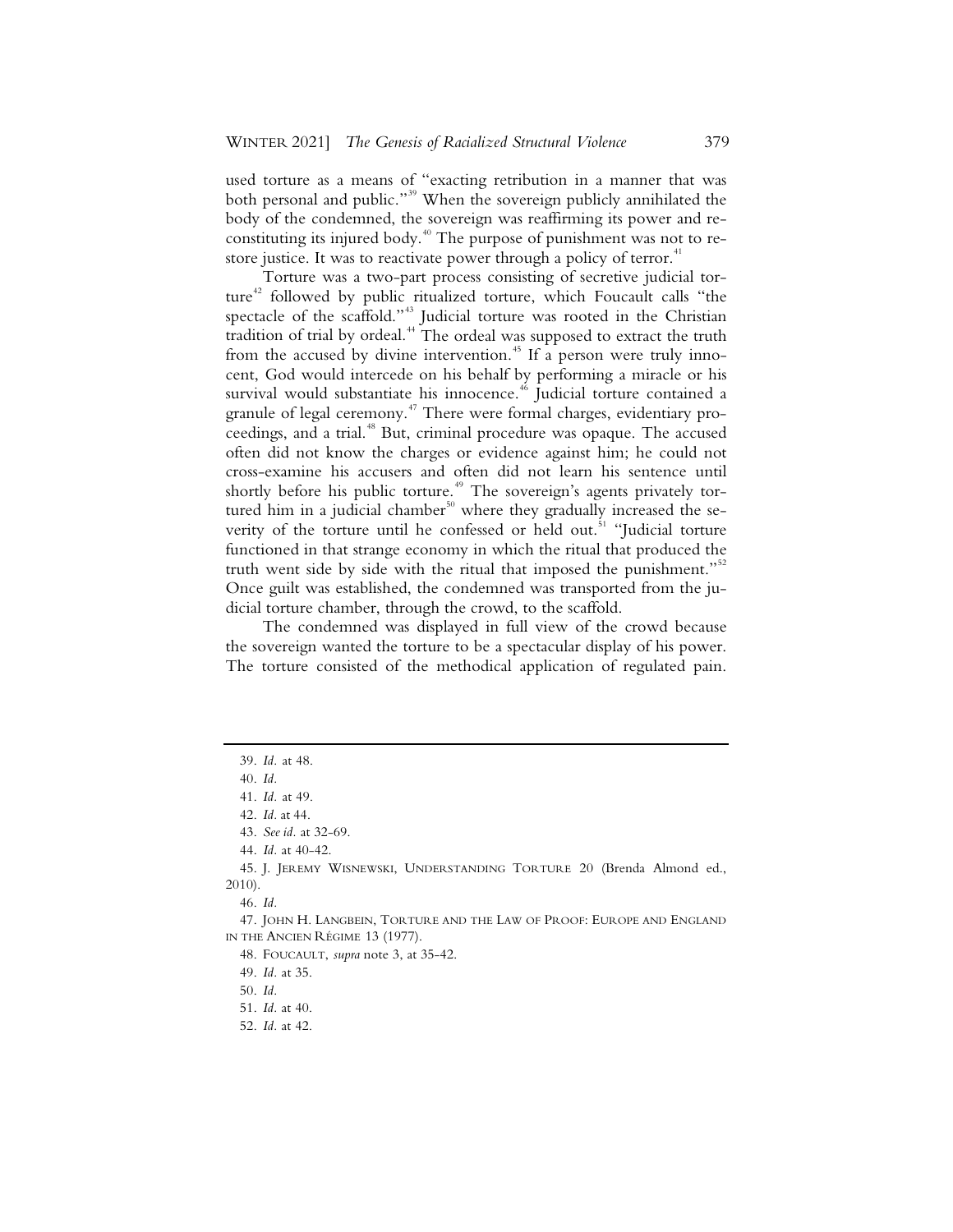The type, duration, and intensity of the torture correlated with the gravity of the crime and the victim's social rank.<sup>53</sup>

[S]ome prisoners may be condemned to be hanged, others to having their hands cut off or their tongues cut out or pierced and then to be hanged; others, for more serious crimes, to be broken alive and to die on the wheel . . . others to be strangled and then broken, others to be burnt alive, others to be burnt after first being strangled; others to be drawn by four horses, others to have their heads cut off, and others to have their heads broken.<sup>54</sup>

The crowd was the target audience and, hence, essential to the spectacle of the scaffold.<sup>55</sup> The purpose of torture was to deter future criminal acts: the sovereign used torture to terrorize its subjects into submission and obedience. The sovereign encouraged and expected the crowd to humiliate and insult the condemned as a public display of their allegiance.<sup>56</sup> Moreover, the crowd often saw the condemned as an enemy of the state and actively participated in the torture.<sup>57</sup> However, as the condemned cried out in pain, he became human again, and sometimes the crowd's mood shifted from righteous glee to empathetic horror.<sup>58</sup> At which point, the executioner and the king became symbols of abhorrence.<sup>59</sup> The risk of torture was that the criminal could be transformed into a hero due to the sheer brutality of the punishment and the publication of his crimes, mainly if they were crimes against societal symbols of oppression.<sup>60</sup> After his death, a convicted criminal could become a martyr, "his memory honoured and his grave respected."<sup>61</sup>

Foucault uses the execution of Robert-Fransçois Damiens to illustrate this phenomenon.<sup>62</sup> Damiens was a French servant who was sentenced to death for attempting to assassinate King Louis IV of France. On March 28, 1757, he was transported from his prison cell to the scaffold, wearing only a shirt.<sup>63</sup> The executioner used red-hot pincers to tear the

- 57*. Id.* at 53; 61-62.
- 58. *Id.* at 59-62.
- 59. *Id.*
- 60. *Id.* at 61-62, 67.
- 61. *Id.* at 67.
- 62. *Id.* at 3-5, 45, 52.
- 63. *Id.* at 3.

<sup>53.</sup> *Id.* at 34.

<sup>54.</sup> *Id.* at 32.

<sup>55.</sup> *Id.* at 57-58.

<sup>56.</sup> *Id.* at 58-59.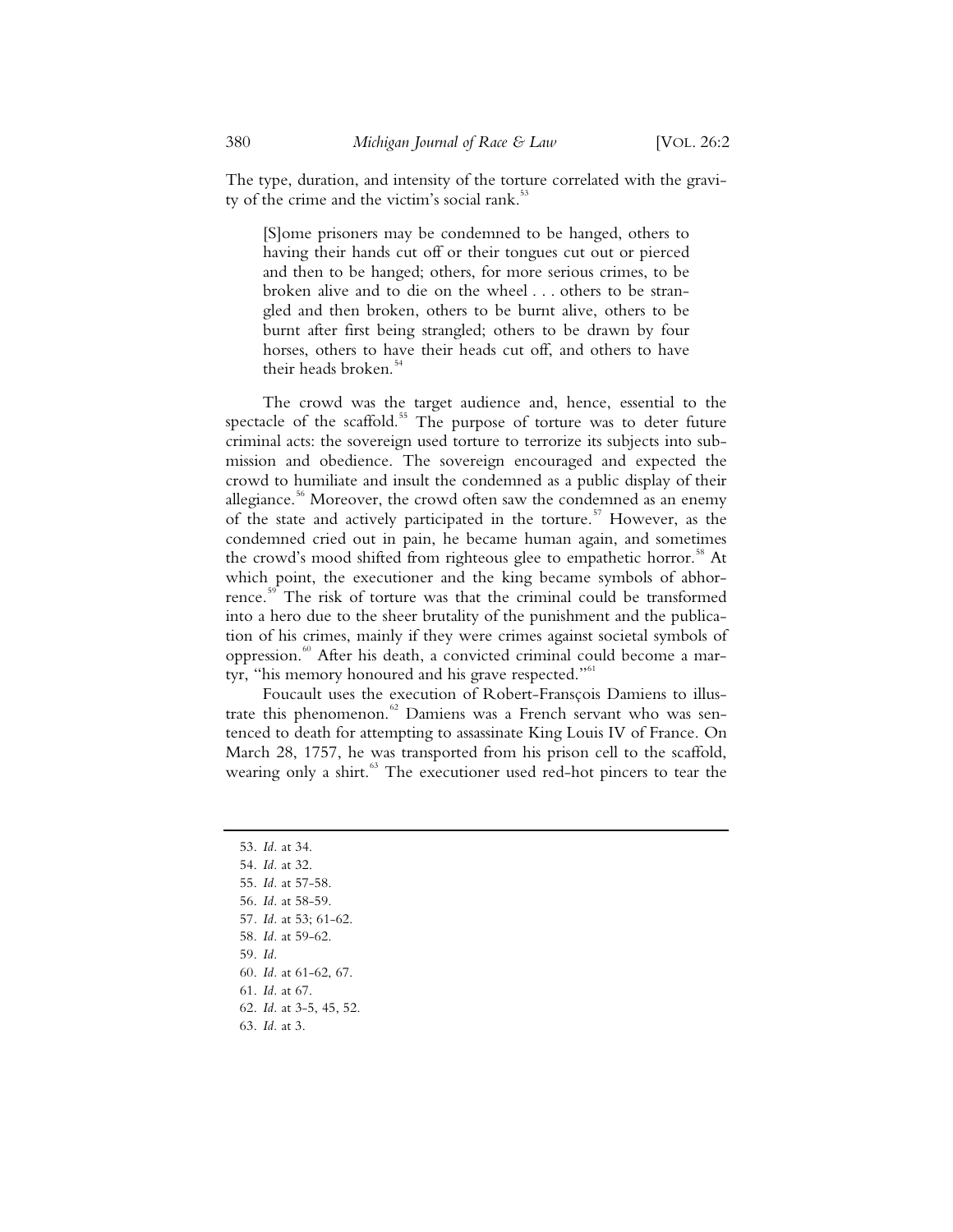flesh off his legs, right arm, and breasts.<sup>64</sup> He poured a mixture of molten Sulphur, oil, and lead into Damiens's wounds.<sup>65</sup> The executioner attached ropes to Damiens's limbs and harnessed him to six horses. When the horses failed to tear his limbs from his body, the executioner cut Damiens's tendons, and afterward, the horses succeeded.<sup>66</sup> Witnesses stated his torso was still alive after dismemberment.<sup>67</sup> The executioner burned Damiens's torso and four limbs at the stake. <sup>68</sup> The execution lasted for more than four hours.

The horror of Damiens's execution became a symbol of the sovereign's excessive cruelty. The public increasingly protested public executions, reflecting the public's malcontent with the sovereign's unrestrained power.

#### 2. Discipline as Punishment

Foucault defines discipline as "a complex bundle of power technologies developed during the 18th and 19th centuries" that cannot be reduced to a single definition or apparatus.<sup>69</sup> Discipline consists of techniques and instruments that target the offender's soul in order to turn him into a docile body. The soul, as used by Foucault, is not defined by theological principles. The soul is the psyche of the individual; it is the individual's consciousness and sense of agency. The creation of a docile body occurs in two stages. First, the body is made submissive, and then the body is trained and corrected until it becomes useful.<sup>70</sup> Thus, "[d]iscipline increases the forces of the body in economic terms of utility and diminishes these same forces in political terms of obedience."<sup>71</sup>

Discipline is an expression of power whereby the state imposes policies of uninterrupted coercion over the body.<sup>72</sup> The offender's body is "caught up in a system of constraints and privations, obligations and prohibitions" that deprives the offender of his psychological liberty and, occasionally, his physical liberty.<sup>73</sup> In the post-medieval era psychological manipulation became the essential element of punishment and not corpo-

71. *Id.*

<sup>64.</sup> *Id.* 

<sup>65.</sup> *Id.* at 4-5.

<sup>66.</sup> *Id.* 

<sup>67.</sup> *Id.*

<sup>68.</sup> *Id.* 

<sup>69.</sup> METHODS FOR CRITICAL DISCOURSE ANALYSIS 9 (Ruth Wodack & Michael Meyer eds., 2d ed. 2009) (2001).

<sup>70.</sup> FOUCAULT, *supra* note 3, at 138.

<sup>72.</sup> *Id.* at 139-41.

<sup>73.</sup> *Id.* at 11.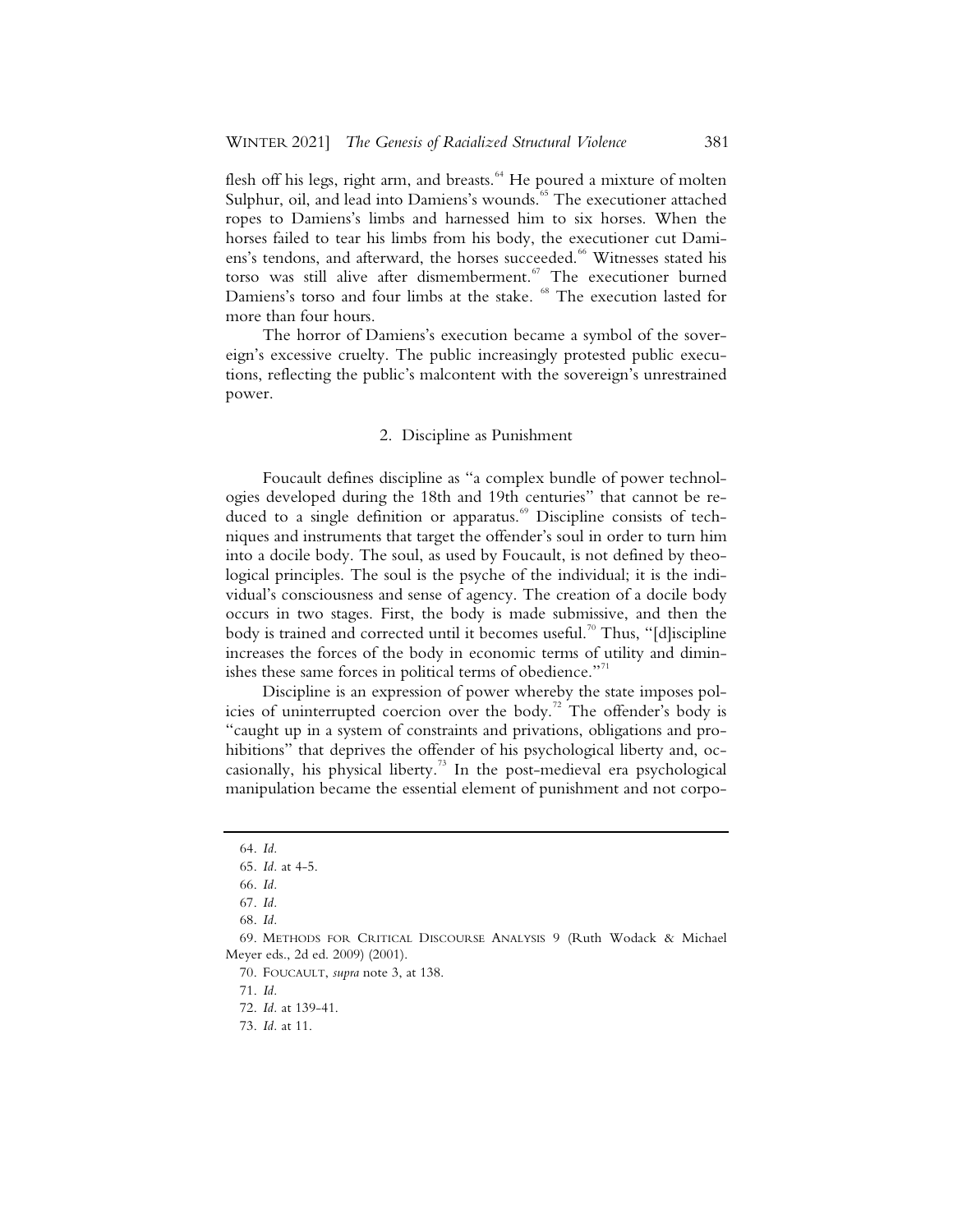real pain. The state decreased the physical severity of punishment, yet ensured the punishment had a stronger effect on the offender's mind.

The symbiotic relationship between the eruption of protests and changing power ideologies catalyzed the shift from torture to discipline.<sup>74</sup> Both were the manifestation of Enlightenment Era theories concerning the legitimate exercise of power. Foucault argues that the convergence of the following coequal societal forces were determinative factors: 1) the spread of protests against cruel public torture,<sup>75</sup> 2) the decentralization of power,<sup>76</sup> 3) the proliferation of the social contract theory,<sup>77</sup> and 4) the emergence of a new economic order in which mercantilism and industrial capitalism led to new forms of capital accumulation, specifically property ownership.<sup>78</sup>

Reformers were concerned with the bad economy of power, $79$ where the absence of procedure made punishment arbitrary. The prosecutor had too much power and, at the same time, the accused possessed little if any power. Judges and magistrates possessed almost unfettered discretion over sentencing and, most significantly, the right to punish derived from the sovereign's personal power.<sup>80</sup> Reformers called for a strategic reorientation of the power to punish, defined by a new juridical theory and concomitant legal apparatus.<sup>81</sup> They asserted that the right to punish derived from public power and sought to establish a new economy of the power to punish.

The goal was to punish better by 1) embedding punishment into the public mind as a regular function of society via the social contract theory, 2) increasing the effects of punishment while decreasing its economic and political costs, 3) ensuring the consistent distribution of punishment so that punishment could operate in homogenous circuits in various locations, 4) removing the arbitrariness and capriciousness from the law by codifying the law and procedure, and 5) making the penalty commensurate with the crime.<sup>83</sup> Reformers recognized that the percep-

78. FOUCAULT, *supra* note 3, at 85-89.

80. FOUCAULT, *supra* note 3, at 80.

82. *Id.* at 89.

<sup>74.</sup> *Id.* at 82-86.

<sup>75.</sup> *Id.* at 73-75.

<sup>76.</sup> *Id.* at 79-81.

<sup>77.</sup> FOUCAULT, *supra* note 3, at 92-94, 101, 131-32; MICHEL FOUCAULT, POWER: ESSENTIAL WORKS OF FOUCAULT, 1954-1984, 54 (James D. Faubion ed., Robert Hurley & Others trans., New Press 2000) (1994) [hereinafter FOUCAULT, POWER].

<sup>79.</sup> MICHEL FOUCAULT, THE BIRTH OF BIOPOLITICS: LECTURES AT THE COLLÈGE DE FRANCE 1978-1979, 79 (Michel Senellart, François Ewald & Alessandro Fontana eds., Graham Burchell trans., Palgrave MacMillan 2008) (2004).

<sup>81.</sup> *Id.* at 82-84.

<sup>83.</sup> *Id.* at 89, 249.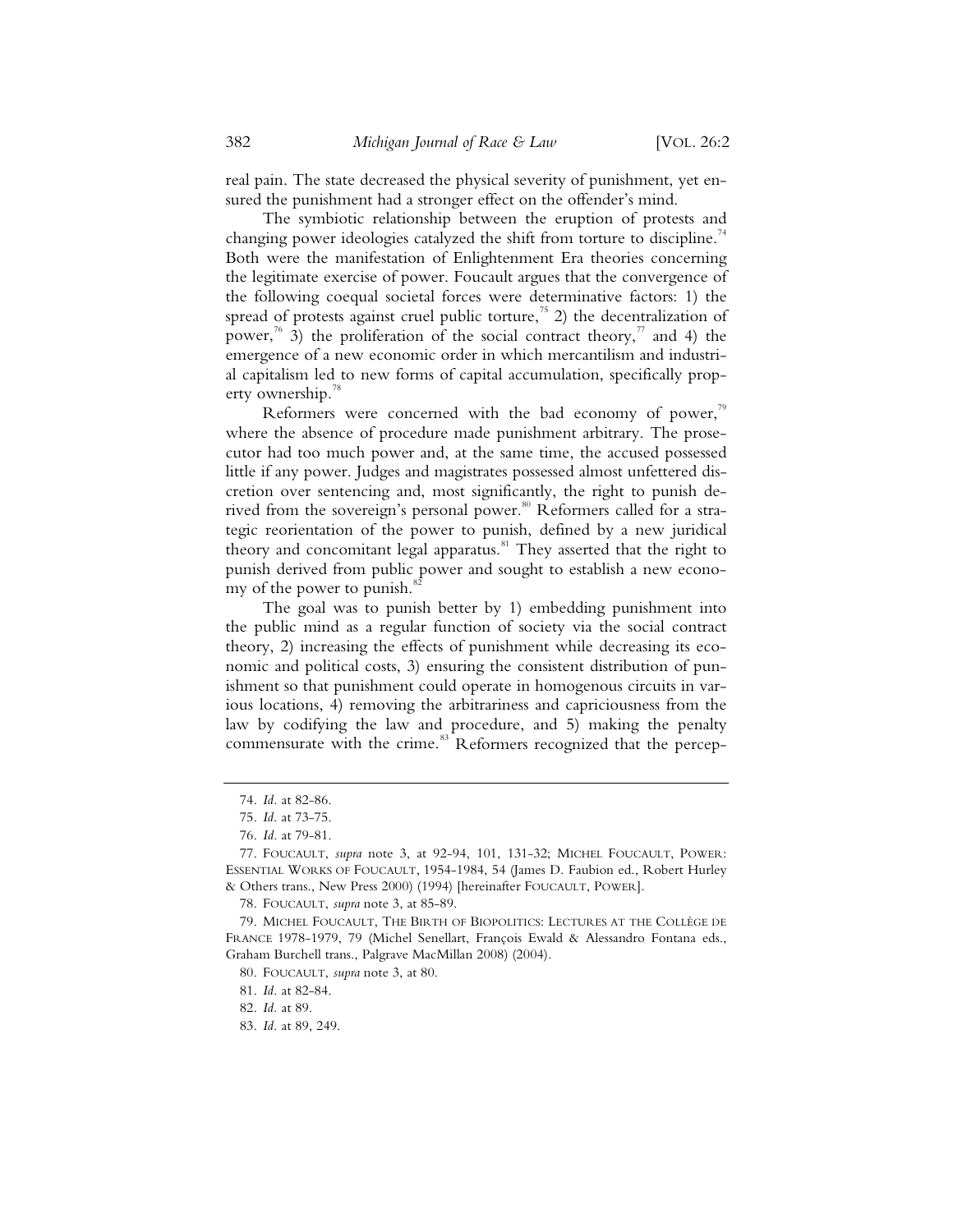tion of measure and humanity could be an effective technique of power.<sup>84</sup> The ritual of torture was replaced with the penal ritual carried out by a swarm of disciplinary agents of the state.<sup>85</sup> The defendant is afforded an investigation, discovery, and sentencing (if guilty).<sup>86</sup>

The focus of criminality was redefined under the new economic order<sup>87</sup> where new forms of capital accumulation, new relations to property, and the new legal status of property <sup>88</sup> led to a reorientation of wealth. Accordingly, the state classified crimes involving property as its own category of illegalities.<sup>89</sup> The new economic order was made possible by the proliferation of mercantilism and capitalist industrialization, both of which depended on able bodies. The new economic order demanded that the body be viewed as an economic investment. There was no economic utility in destroying the body. Torture resulted in the waste of a potentially valuable resource. There was economic utility in making the offender's body docile to transform it into a productive instrumentality, $90$  which Foucault refers to as the docility-utility relation.<sup>91</sup> Therefore, punishment was also an economic calculation designed to facilitate robust economic principles.

#### a. Techniques & Instruments of Discipline

The four techniques of discipline are 1) the art of distributions,  $\frac{92}{2}$ control of activity,  $3$  3) organization geneses,  $4$  and 4) composition of forces.<sup>95</sup> Under the art of distributions, discipline requires that the offender is enclosed or confined in a disciplinary space. Enclosure makes it easier to observe, analyze, and acquire knowledge about the offender. A disciplinary space is a "protected place of disciplinary monotony" monitored and controlled by a guardian.<sup>96</sup> The architecture of the disciplinary space, with its emphasis on controlled isolation, reaffirms the soul as the target

- 85. *Id.* at 7-8, 10-11.
- 86. *See id.* at 96-99.
- 87. *See id.* at 67-69.
- 88. *Id.* at 86-87.
- 89. *Id.* at 87-92.
- 90. *Id.* at 136-39.
- 91. *Id.* at 137.
- 92. *Id.* at 140-49.
- 93. *Id.* at 149-56.
- 94. *Id.* at 156-62.
- 95. *Id.* at 162-69.
- 96. *Id.* at 140.

<sup>84.</sup> *Id.* at 88-93.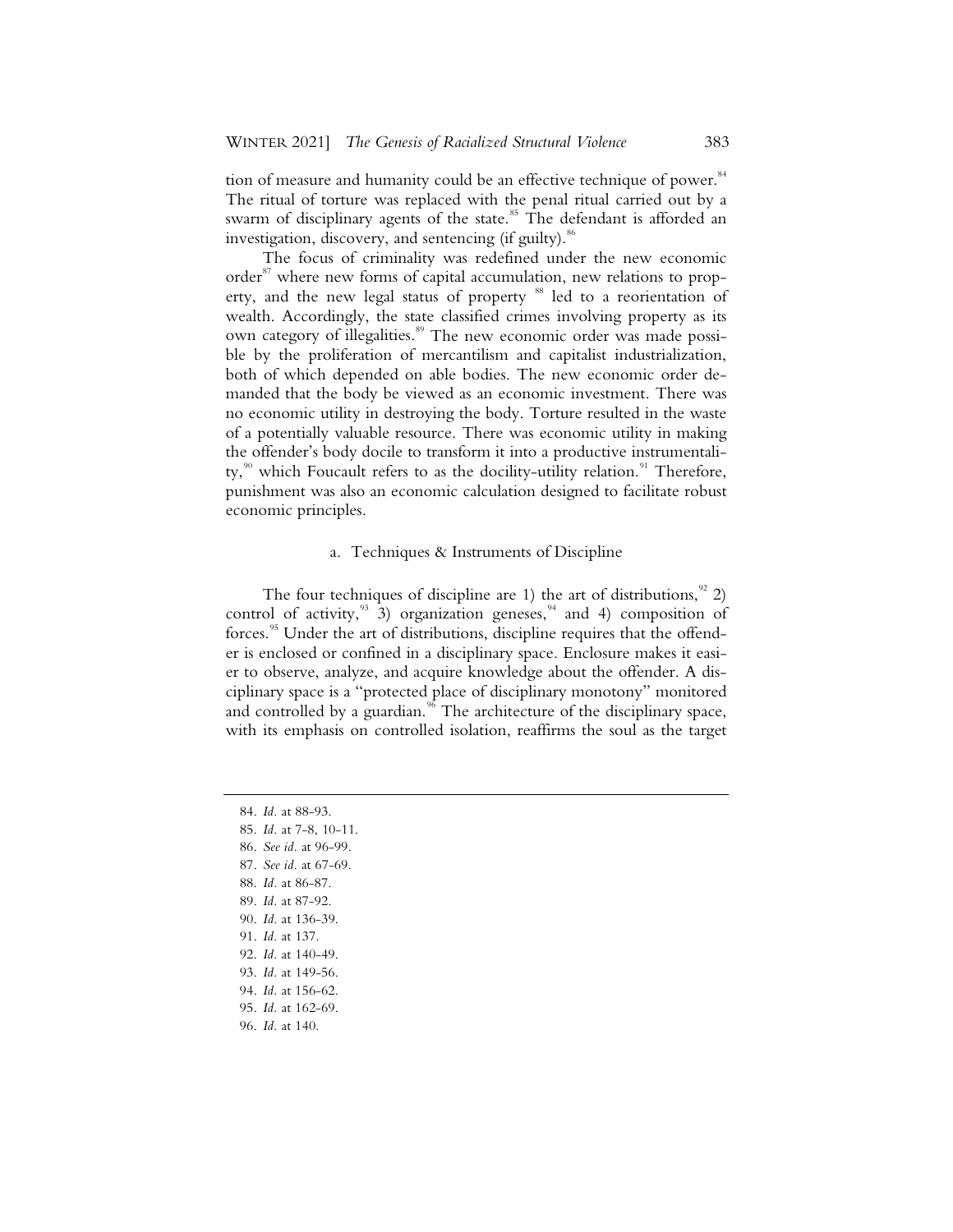of discipline.<sup>97</sup> The disciplinary space should be structured based on the offender's disciplinary needs; preferably, he should have his own space<sup>98</sup> to avoid dangerous communications with other offenders.<sup>99</sup> The most functional space is isolation because solitude was believed to bring the offender closer to God. $100$ 

The control of activity is a technique rooted in the Christian monastic tradition of non-idleness; each moment should be accounted for and filled with activity.<sup>101</sup> Disciplinary agents should closely supervise the offender's time, and he should feel the looming pressure of supervision. The supervisor's observation of the offender's work allows the supervisor to correct and instruct, as needed.

Organization of geneses and composition of forces work in tandem. Under organization of geneses, a timetable of development should be created for each offender. Disciplinary time should be divided into isolated periods of training and graduated practice to train the offender effectively.<sup>102</sup> The composition of forces is a technique that trains the offender to work efficiently. He should accede to the idea that he is a part of the greater machinery of society and learn how to work together with others.<sup>10</sup>

The instruments of discipline are 1) hierarchical observation, 2) normalizing judgment, and 3) examination. Modern discipline rests on the principle that discipline can be achieved from afar through hierarchical observation. Hierarchal observation is a form of constant surveillance or the perception of constant surveillance, defined as the disciplinary gaze. The disciplinary gaze is the foundation of non-violent psychological coercion and subjugation. A "perfect eye" or disciplinary gaze is inescapable.<sup>104</sup> Hierarchical observation ensures that the power relation between the offender and authority remains unbroken. It is a part of the architecture of control where power is exercised over the offender using discrete, non-physical means.<sup>105</sup> Normalizing judgment refers to the process where authority observes the offender and determines whether the offender is following established societal norms.<sup>106</sup> Normalizing judgments is the foundation of the penality of norms whereby offenders are

- 97. *Id.* at 128.
- 98. *Id.* at 143-44.
- 99. *Id.*
- 100. *Id.* at 143.
- 101. *Id.* at 154.
- 102. *See id.* at 166-67.
- 103. *Id.* at 164.
- 104. *Id.* at 173.
- 105. *Id.* at 174.
- 106. *Id.* at 182-84.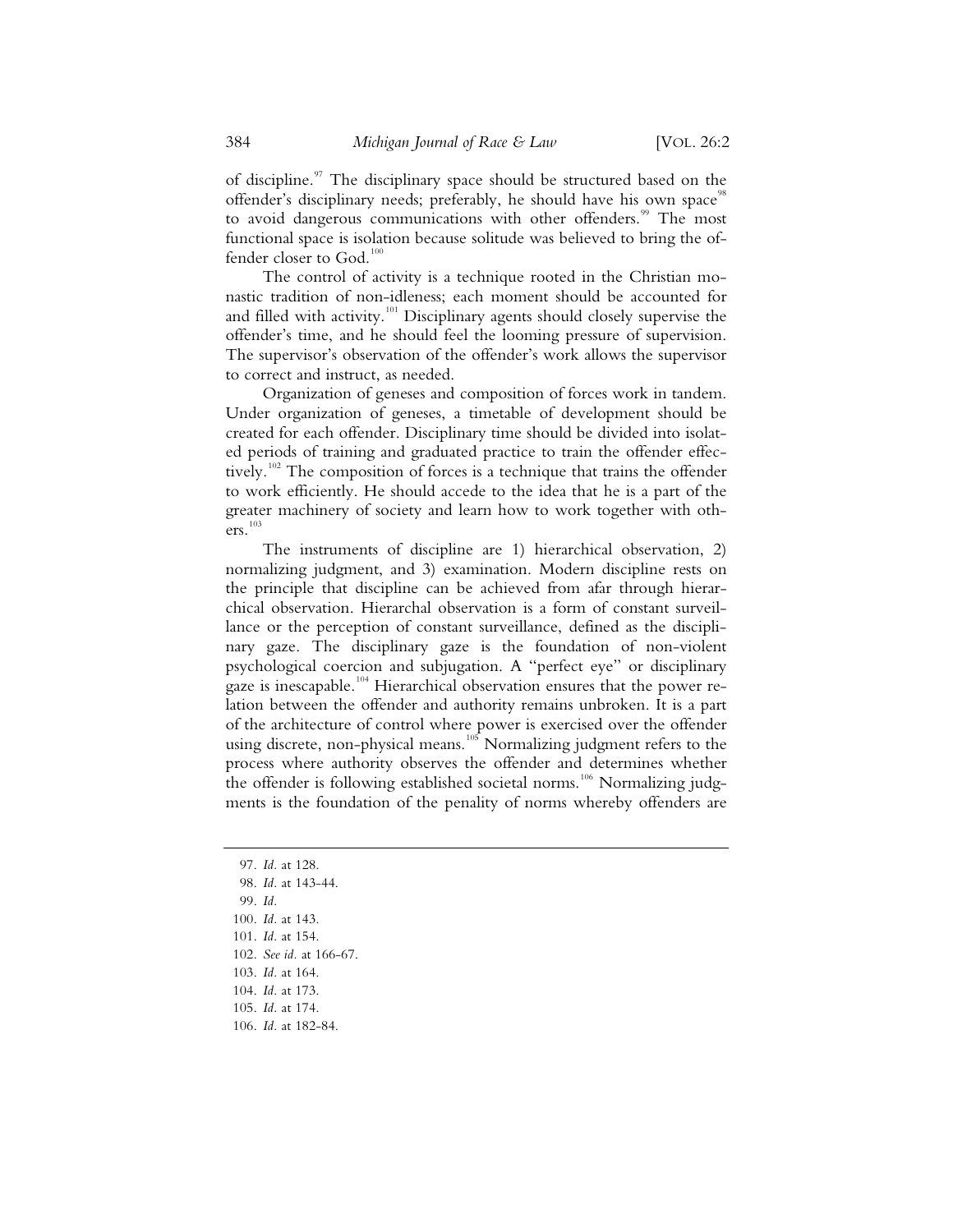compared and those that exhibit deviant behaviors are punished.<sup>107</sup> The punishment should be corrective to normalize the offender and elicit repentance.<sup>108</sup> Lastly, examination is made possible by hierarchical observation and normalizing judgment. The purpose is to acquire knowledge about the offender to judge, classify, and adequately punish him.<sup>109</sup>

#### b. Prison

An institution characterized by its "complete and austere conditions," the prison emerged as the preferred site of state punishment in the early nineteenth century.<sup>110</sup> Prison was conceived of as a dispassionate theater of state discipline and punishment—that is, the antithesis of the spectacle of the scaffold. Prisons were supposed to be an efficient means of implementing the techniques and instruments of discipline to reform the offender, $111$  without inflicting direct corporeal pain. Theoretically, the prisoner's pain is limited to execution, and even in execution, the prisoner's pain is de minimis.<sup>112</sup> The prisoner is protected from cruel and unusual punishment, there are no crowds, and the act is approached with reticence instead of vengeance.<sup>113</sup>

Incarceration was initially criticized as a despotic abuse of power because it deprives offenders of their liberty, disserves society, and makes the offender worse.<sup>114</sup> However, when discipline replaced torture, prison as a universal penalty and the concept of prison reform entered the discourse. Proponents argued that the purpose of incarceration is rehabilitation and prisons are rational instruments of humane and measured reformatory punishment.<sup>115</sup> Prisons depersonalized punishment because prisoners are out of sight and out of mind, making it easier for society to accept incarceration as a legitimate penalty. Incarceration was conceptualized as the "machinery that transforms the violent, agitated, unreflective convict into a societal instrument that plays its role with perfect regularity."<sup>116</sup>

In prisons, offenders become objects of knowledge to be analyzed and understood. The objectified offender assumed a new identity: "the

113. *Id.*

114*. Id.* at 114, 236, 265-69.

<sup>107.</sup> *See id.*

<sup>108.</sup> *Id.* at 179-80.

<sup>109.</sup> *Id.* at 184.

<sup>110.</sup> *Id.* at 232, 235; FOUCAULT, POWER, *supra* note 78, at 67.

<sup>111.</sup> FOUCAULT, POWER, *supra* note 78, at 233-34.

<sup>112.</sup> *Id.* at 11.

<sup>115.</sup> *Id.* at 232-34.

<sup>116.</sup> *Id.* at 242.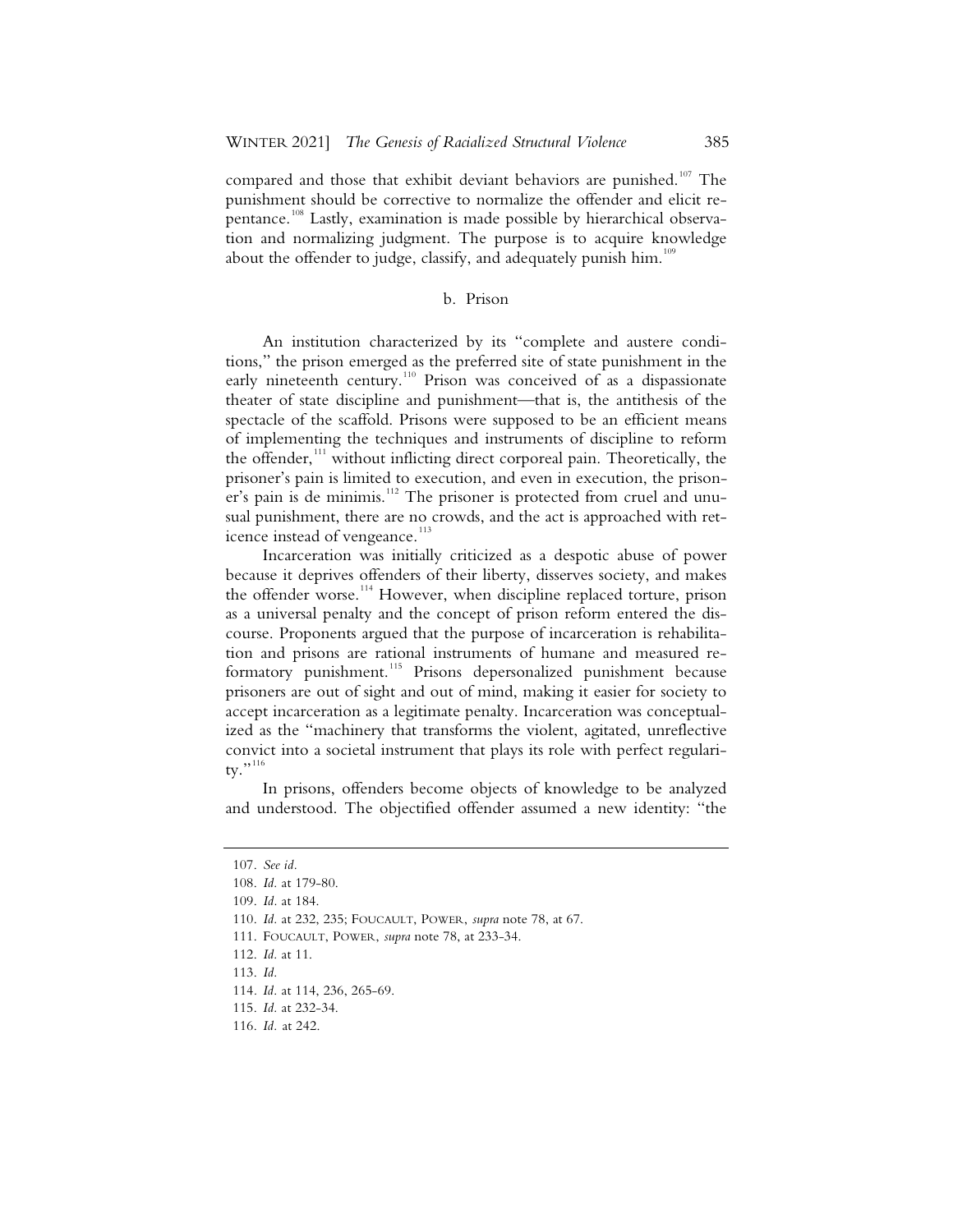delinquent." A delinquent needs to be reformed and normalized to reacquire his status as an unrestrained citizen. Delinquents are supposed to internalize the permanent disciplinary gaze and the power relation that it represents. They are supposed to be coerced into self-regulated discipline out of fear that they may be observed. While the delinquent's body is constrained, the target of the discipline remains his soul because the deprivation of liberty combined with the disciplinary gaze reinforces his inferior position in the power relation and subtly transforms him into a docile body.<sup>117</sup>

Proponents argued that imprisonment symbolized the ideal form of punishment because prison infrastructure is characterized by its exhaustive, omni-disciplinary apparatus.<sup>118</sup> The delinquent is subjected to the concentrated disciplinary gaze and regimented discipline.<sup>119</sup> His disciplinary space is allocated according to his disciplinary needs. Every aspect of his life is controlled using a timetable.<sup>120</sup> He is corrected, reeducated, and trained in hopes that imprisonment will generate normalization and docility. By the early nineteenth century, America had become a leader in penitentiary science for its *ability* to "overcome the double obstacle constituted by the age-old rules of law and the despotic functioning of imprisonment."<sup>121</sup>

#### c. Panopticism

Panopticism is a form of invisible power where the object of observation internalizes the faceless, permanent disciplinary gaze of authority.<sup>122</sup> The name, Panopticism, is derived from Jeremy Bentham's Panopticon, which is a large circular structure with a tall tower at its center, resembling a lighthouse.<sup>123</sup> The architecture of the panopticon is designed to maximize the surveillance of its occupants.<sup>124</sup> An authority figure intermittently occupies the tower to surveil the inhabitants, but the light remains on even when the tower is unoccupied.<sup>125</sup> Because the tower remains lit at all times, and the occupants cannot see inside it, they do not know when the authority figure is observing them and when he is not.<sup>126</sup>

<sup>117.</sup> *Id.* at 201-03, 249-50.

<sup>118.</sup> *Id.* at 235-36.

<sup>119.</sup> *Id.*

<sup>120.</sup> *Id.* at 236.

<sup>121.</sup> *Id.* at 120.

<sup>122.</sup> *See id.* at 200-08.

<sup>123.</sup> *Id.* at 200.

<sup>124.</sup> *Id.* at 200-08.

<sup>125.</sup> *Id.* at 201-02.

<sup>126.</sup> *Id.*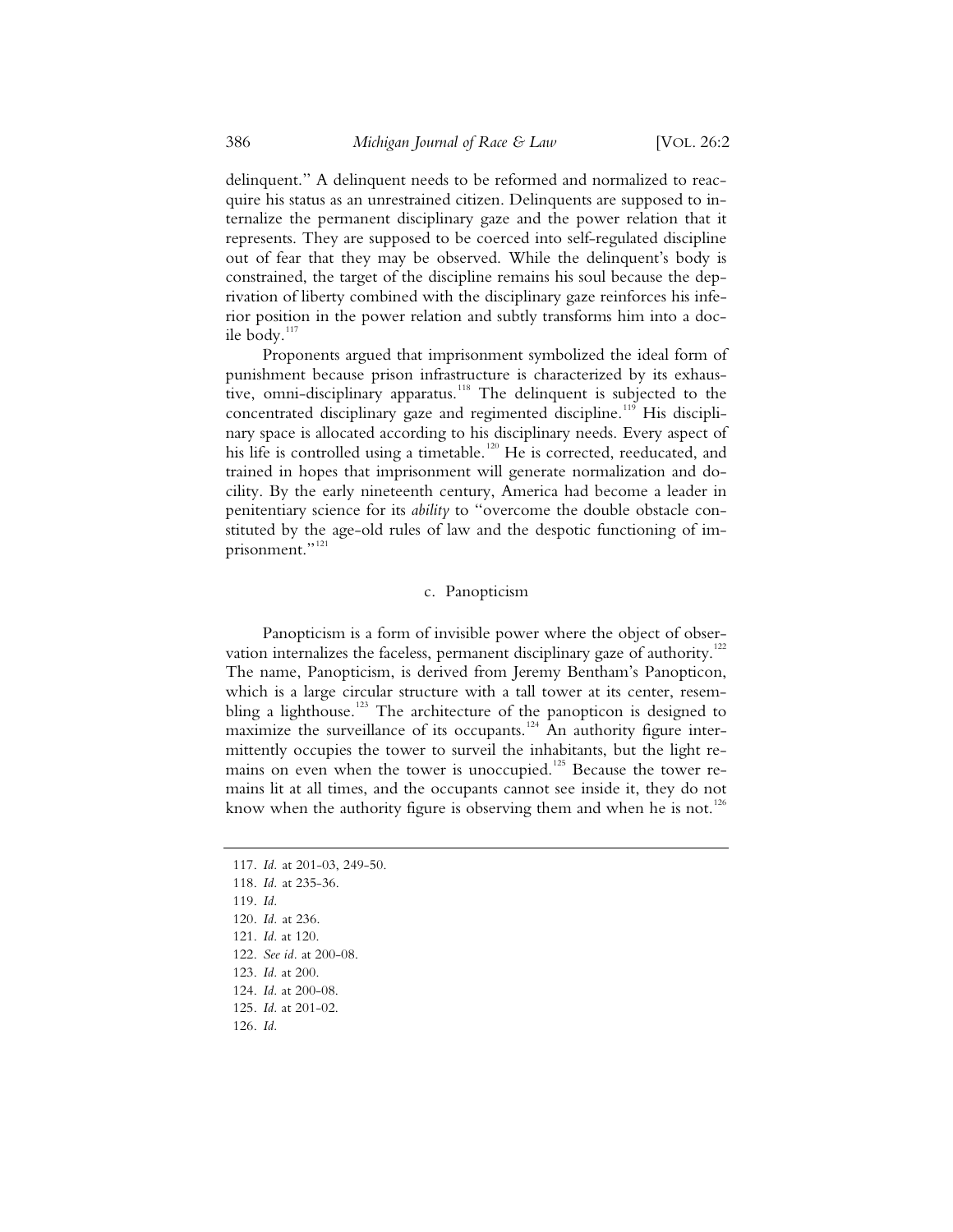The occupants are therefore coerced into good behavior through selfregulated discipline. $127$ 

#### d. Nonpunitive Discipline in Modern Society

Society applies the instruments and techniques of discipline to nonpunitive institutions.<sup>128</sup> Sanctions and disciplinary mechanisms have been normalized, such that now they are viewed as natural and rational functions of American society.<sup>129</sup> Societal discipline exists on two planes. There is standard discipline, which is a function of enforced societal norms and mores. Then there is racialized discipline, which is a function of societal norms and mores that are used to rationalize white supremacy. In both, individuals are supposed to engage in self-regulated discipline. But in the system of racialized discipline, Black and Brown people acquire the status of "delinquent" at birth. They are instantly presumed to need reformation and are classified as members of a dangerous population that must be methodically subjugated and surveilled.<sup>130</sup>

#### B. *Johan Galtung's Theory of Structural Violence*

Johan Galtung expands the scope of violence to include subtly coercive, imperceptible forms of violence that are embedded in the structures of society. He answers the question of whether violence can exist in the absence of intentional direct somatic harm, which is any action that destroys the body or reduces a person's somatic capabilities, arguing that it can.<sup>131</sup> He conceptualizes violence as an influencer-relation structure in which an actor (the influencer) adversely influences (via the mode of influence) an individual (the influencee), thereby reducing the individual's actual somatic or mental realizations.<sup>132</sup> The individual is therefore prevented from maximizing his potential. Galtung defines violence as "the cause of the difference between the potential and the actual, between

131. Galtung, *supra* note 15, at 169.

132. *Id.*

<sup>127.</sup> *Id.*

<sup>128.</sup> *Id.* at 302-03.

<sup>129.</sup> *Id.* at 304-305.

<sup>130.</sup> *See* FOUCAULT, POWER, *supra* note 78, at 57. Foucault argues "[t]he idea of dangerousness meant that the individual must be considered by society at the level of his potentialities, and not at the level of his actions; not at the level of the actual violations of an actual law, but at the level of the behavioral potentialities they represented." Foucault's assertion captures the essence of the criminalization of Black and Brown people. Assigned the status of delinquent upon birth, they are presumed dangerous in the absence of any actual violations of the law rather, based on the behavioral potentialities and proclivities assigned to being Black or Brown.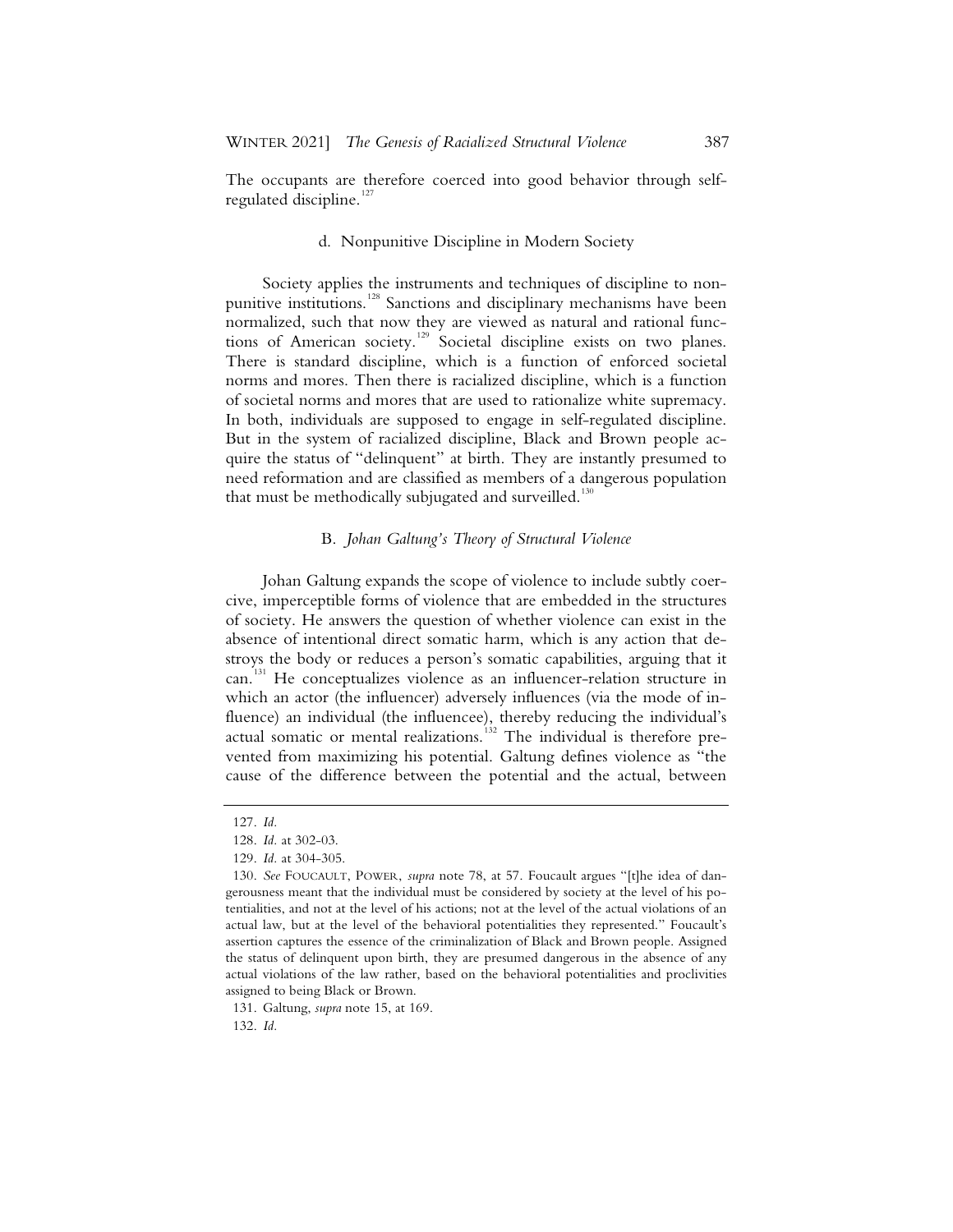what could have been and what is" and as "that which increases the distance between the potential and the actual, and that which impedes the decrease of this distance."133 Violence is only present when the cause for the increase in the distance between the individual's potential and actual realization is avoidable.<sup>134</sup>

#### 1. Direct Violence & Structural Violence

Galtung distinguishes between direct violence and structural violence. Direct violence is present when an actor commits an act of violence and the target of the violence can clearly perceive and directly trace the source of the violence to the actor.<sup>135</sup> Direct violence tends to present as interpersonal violence. Structural violence is subtly coercive, indirect violence that upholds societal structures of inequality. Structural violence is "built into the structure and shows up as unequal power and consequently as unequal life chances."<sup>136</sup> The targets of structural violence may be aware that an indistinct actor is constraining their ability to maximize their potential.<sup>137</sup> However, they may be susceptible to being gaslit into thinking that their perceptions are warped.<sup>138</sup> Significantly, Galtung also distinguishes between physical and psychological violence, stating that direct and structural violence can be physical or psychological.<sup>139</sup> Physical violence targets the body, while psychological violence targets the soul.<sup>140</sup> The soul can be an individual or the collective soul of a group of people.

The foundation of structural violence is inequality and exploitation.<sup>141</sup> The unequal distribution of resources causes inequality and exploitation, be it the wholesale denial of resources to a group or the monopolization of resources by a group that occupies a position of power over another group.<sup>142</sup> The subordinate group is isolated and marginalized in both instances. Therefore, structural violence operates in a system of asymmetrical power relations that place avoidable limitations on individuals of lesser power, preventing them from maximizing their potential.

 <sup>133.</sup> *Id.* at 168.

 <sup>134.</sup> *Id.* at 169.

 <sup>135.</sup> *Id.* at 170-71.

 <sup>136.</sup> *Id.* at 171.

 <sup>137.</sup> *Id.* at 173.

 <sup>138.</sup> *See id.*

 <sup>139.</sup> *Id.* at 169, 170-71.

 <sup>140.</sup> *Id.* at 169.

 <sup>141.</sup> Johan Galtung, *Cultural Violence*, 27 J. PEACE RSCH. 291, 293 (1990).

 <sup>142.</sup> Galtung, *supra* note 15, at 171.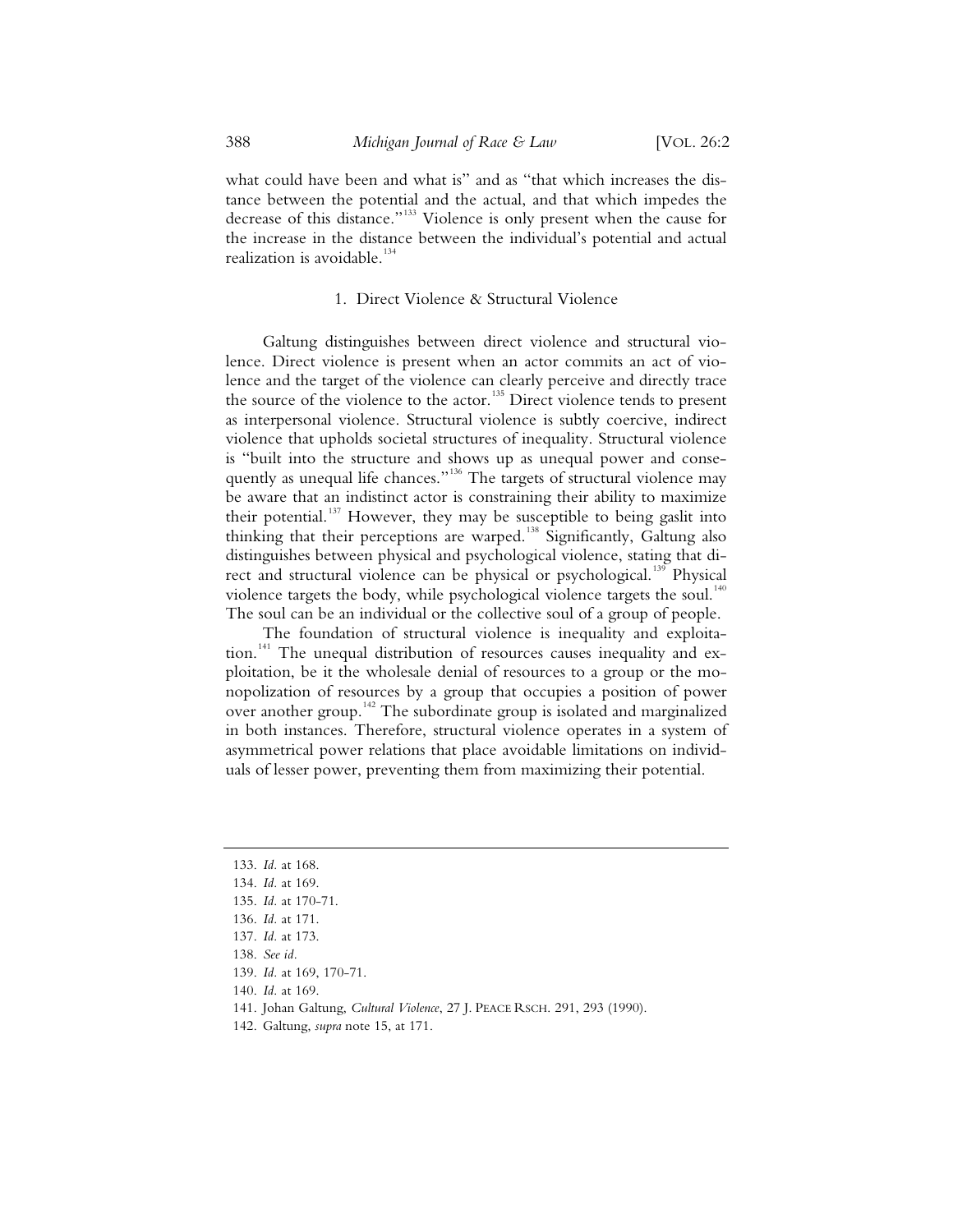Structures of inequality maintain social order and are comprised of actors, systems, ranks, and levels.<sup>143</sup> Actors have goals and interests, choosing with whom to interact based on mutuality of goals and interests. In each interaction the actors exchange value.<sup>144</sup> As actors continually interact with one another, they form systems that are defined by their mutual goals and interests.<sup>145</sup> Accordingly, an actor can operate in more than one system, given the diversity of its goals and interests. An actor occupies a rank within each system based on intangible and tangible qualities, such as actual or perceived power.<sup>146</sup> An actor can have a different rank in each system or maintain the same rank in all systems.<sup>147</sup> When systems combine, they create a structure.<sup>148</sup>

Systems can coagulate into superstructures of inequality that maintain a racist, international social order. In the international system, each nation is an actor.<sup>149</sup>Nations interact with one another, exchanging value based on their mutual goals and interests.<sup>150</sup> Value is anything that meets the needs and/or satisfies the nation's goals and interests.<sup>151</sup> These interactions create systems.<sup>152</sup> A nation can operate within multiple systems and can occupy various ranks in each system. <sup>153</sup>The power of the nation informs its rank and its ability to achieve its goals.<sup>154</sup> Therefore, a nation with great economic power but little political capital can occupy a high rank in one system and low rank in another system.<sup>155</sup> A nation can also occupy a high rank consistently throughout systems and vice versa.<sup>156</sup>

Structural violence in international systems exists in many forms. One example is when one or more nations exploit or deny resources to a less powerful nation. It also occurs when one nation or multiple nations act in concert to repress another nation by precluding the nation from mutually beneficial international systems. The less powerful nation's ability to meet its needs and satisfy its goals is constrained in both examples. As a result, that nation is prevented from maximizing its potential, which gives rise to conditions of inequality. Inequality can manifest both exter-

- 145. *Id.* at 175.
- 146. *Id.*
- 147. *Id.*
- 148. *Id.*
- 149*. Id*. at 175-76.
- 150*. Id.*
- 151. *See id.*
- 152. *Id.*
- 153. *Id.*
- 154. *See id.* at 176-77.
- 155. *Id.*
- 156. *Id*. at 176-77.

<sup>143.</sup> *Id.* at 175.

<sup>144.</sup> *Id.* at 176.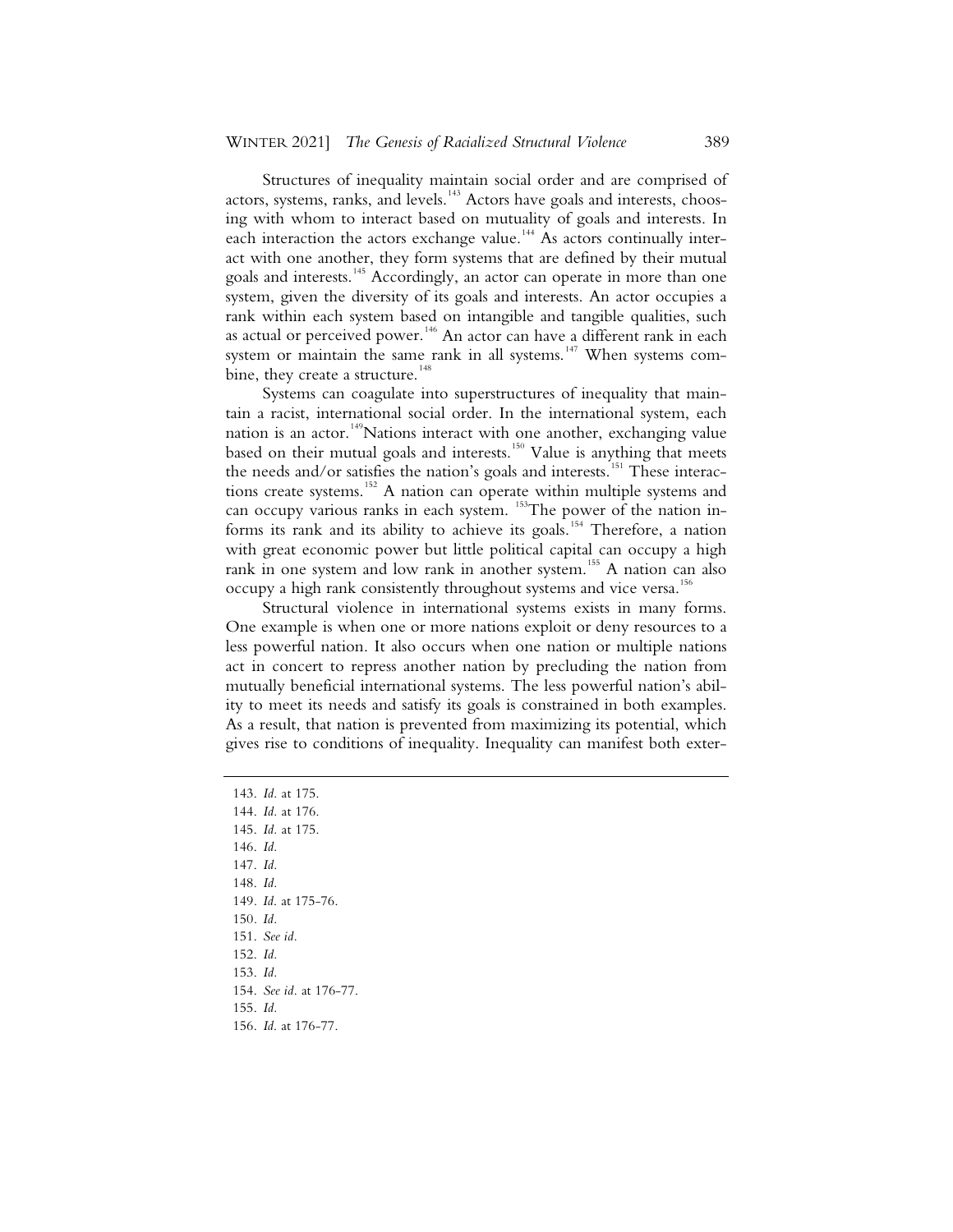nally, in the relationships between the alienated nation and the repressive nations, and internally, within the alienated nation's infrastructure. "Thus the pattern is set for an aggravation of inequality" in international systems where the lowest-ranking nations "are deprived not only relative to the potential, but indeed below subsistence minimum."<sup>157</sup> Inequality shows up in differential morbidity and mortality rates, political immobility, powerlessness, and in other objective indicators.<sup>158</sup> Therefore, structural violence can cause somatic harm. Moreover, sustained and concentrated structural violence can demoralize entire populations resulting in psychological damage to the nation's soul.<sup>159</sup>

Cultural violence occurs when an aspect of a culture is used to legitimize direct or structural violence, making the violence "look, even feel, right—or at least not wrong."<sup>160</sup> A society's culture is defined by its beliefs, characteristics, and norms, as exemplified by aspects like religion, ideologies, language, art, and empirical and formal science.<sup>161</sup> When structural violence exists between two nations, 1) the culture of the dominant nation must justify the structural violence and 2) theoretically, according to the principles of international law, the culture of the overarching international system must justify the structural violence.<sup>162</sup> Thus, the synthesis of the two cultures serves as the rationale for the structural violence.

#### 2. Latent Violence & Manifest Violence

Lastly, Galtung identifies two levels of violence: latent violence and manifest violence.<sup>163</sup> Manifest violence is immediately observable.<sup>164</sup> It prevents an individual from maximizing his potential through immediate actions.<sup>165</sup> Latent violence exists when there is a threat of manifest violence that causes an individual to have a reasonable apprehension of imminent manifest violence.<sup>166</sup> It prevents the individual from maximizing his potential because it creates an environment of instability that con-

- 161. *Id.* at 291, 296.
- 162. *See id.* at 291-92.

163. Galtung, *supra* note 15, at 172.

164. *Id.*

165. *Id.*

<sup>157.</sup> *Id.* at 177.

<sup>158.</sup> *Id.*

<sup>159.</sup> *Id.*

<sup>160.</sup> Galtung, *supra* note 142, at 291.

<sup>166.</sup> *See id*. at 172.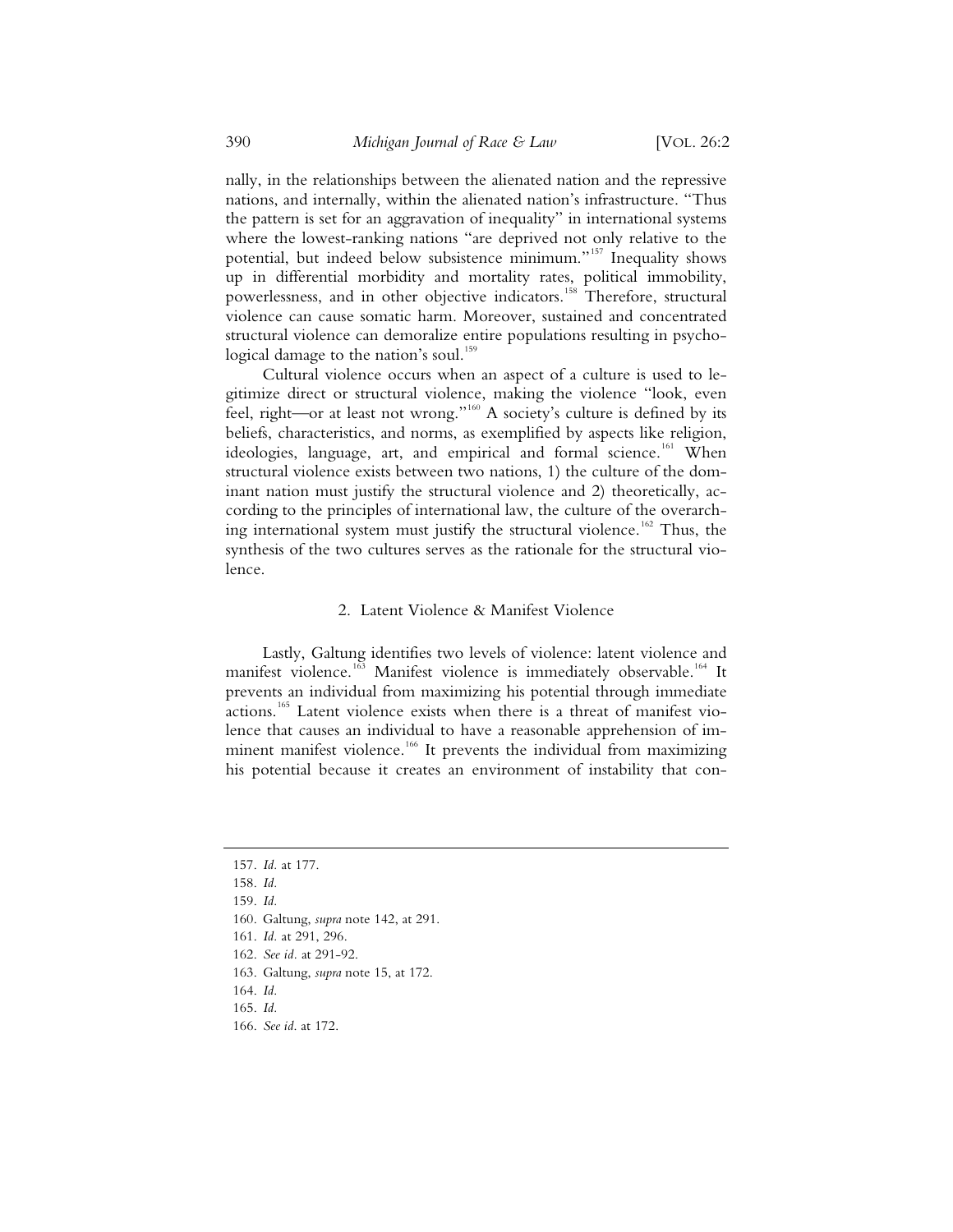strains the individual's actions.<sup>167</sup> Latent and manifest violence can present as either direct violence or structural violence.

#### C*. Racialized Structural Violence: The Intersection of Discipline, Punishment, & Structural Violence*

Discipline as punishment is structural violence. Therefore, the shift from torture to discipline represented a shift from direct somatic violence to structural violence as the primary modality of state punishment. Like structural violence, discipline is a process-driven, influencer-influencee relationship where avoidable limitations are placed on the individual that prevent him from maximizing his potential. Structural violence may be calculated to shift the focus from state-sanctioned direct somatic violence, which is an event that targets the body, to indirect state-sanctioned violence, which is a process that targets the soul.<sup>168</sup> Parallel to discipline, structural violence is designed to turn the targeted individual into a docile body. Both discipline and structural violence are dissociative in that punishment is removed from the public eye, allowing the true actor to deflect or deny culpability. The two are interdependent structures that have become entrenched in society.

This Article argues that the exercise of state-sanctioned discipline is racialized structural violence when it is activated to fulfill the goals of white supremacy. Racialized structural violence is an influencerinfluencee relationship that places avoidable limitations on the individual, preventing the individual from maximizing his potential. Governed by the politics of optics and illusory propriety, the purpose of racialized structural violence is to shift the focus from immediately observable direct somatic violence to inconspicuous and complex, yet equally effective, indirect structural violence that coerces populations into docility.

America's relationship with Haiti illustrates how racialized structural violence targets a nation's soul and how it has become the dominant characteristic of American foreign policy, immigration laws, and immigration policies. Where the United States (the influencer) has used foreign policy and immigration law to politically,<sup>169</sup> economically, and physically isolate and marginalize<sup>170</sup> (the mode of influence) Haiti (the influencee), the United States has deployed the art of distributions to de-

<sup>167.</sup> *Id.*

<sup>168.</sup> *See* Galtung, *supra* note 142, at 294-95.

<sup>169.</sup> *See id.* at 294*.* I argue that the goal of political isolation is to achieve what Galtung refers to as "Penetration, implanting the topdog inside the underdog." *Id.* In a political context, the political underdog accepts and concedes the political supremacy of the political topdog.

<sup>170.</sup> *See id.* (denoting marginalization and isolation as forms of structural violence).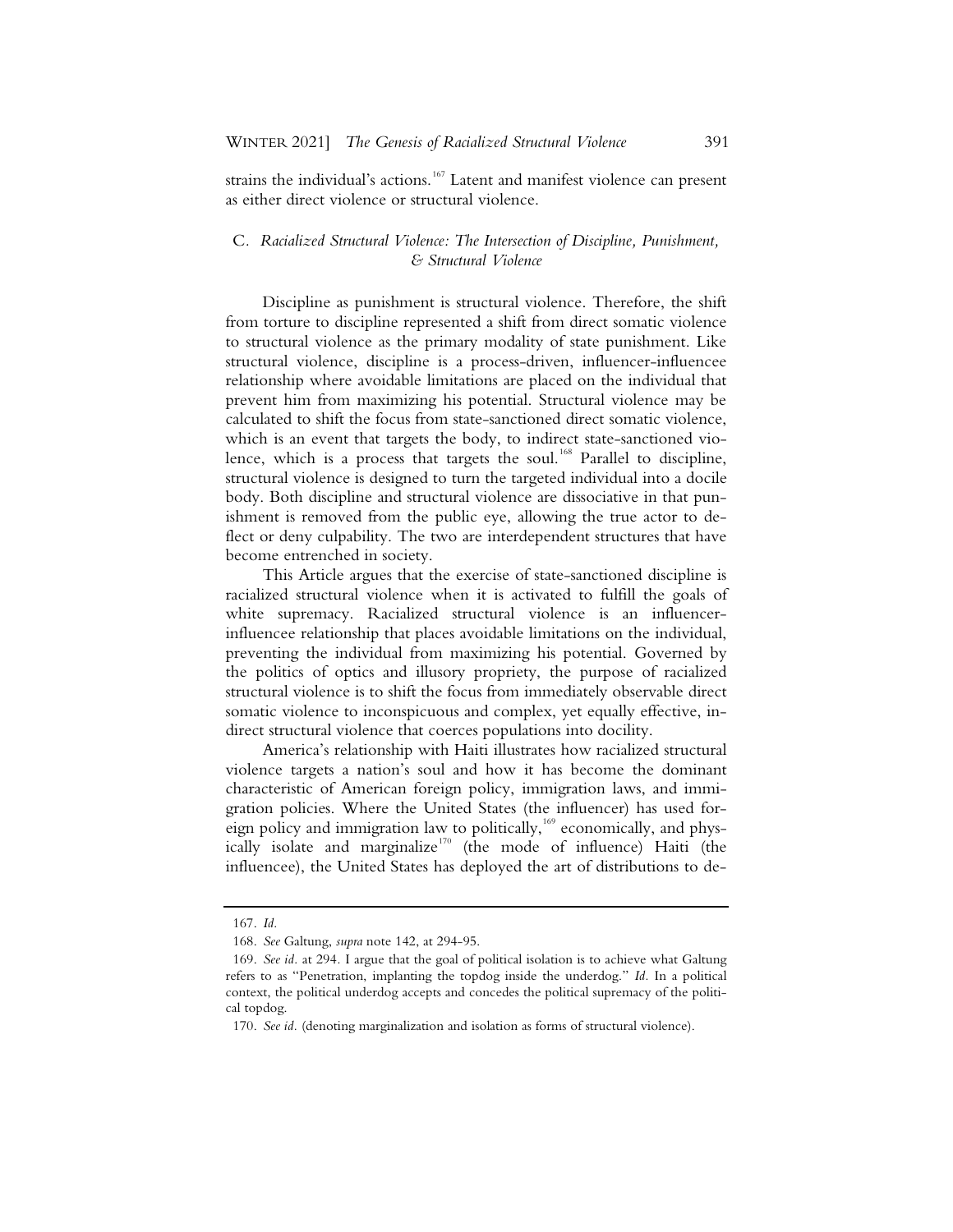liberately impede Haiti's ability to maximize its potential. The concerted actions of the United States and other nations uphold an international superstructure of inequality that initially existed for the sole purpose of exploiting and punishing Haiti and now exists to exploit and repress<sup>171</sup> Haiti and similarly situated countries. America's actions have contributed to the chasm between Haiti's actual realization and its potential realization.

In the instance of racialized structural violence between Haiti and the United States, both America's culture and the collective culture of colonial powers justified Haiti's subjugation.<sup>172</sup> The ideologies of white supremacy<sup>173</sup> that were used to rationalize slavery are the common aspects of both cultures that made structural violence against Haiti "look, even feel, right—or at least not wrong."<sup>174</sup> Thus, the right to discipline and punish Haiti was derived from two cultures' established norms. Normalization makes it possible to classify deviant behavior and necessitates that deviance be punished.<sup>175</sup> In the context of the colonial world, the desired normative behavior of Africans was learned helplessness and psychological dependence.<sup>176</sup> It was easy to classify Haiti's behavior as deviant because self-liberation and psychological independence fell outside of the bounds of the desired normative behavior. Thus, in agreement with Foucault's theories, Haiti had to be rehabilitated through discipline and punishment to cure Haiti's deviance.

<sup>171.</sup> *See* GALTUNG, *supra* note 18, at 198-99 (analyzing repression as structural violence).

<sup>172.</sup> *See* Galtung, *supra* note 142, at 294-95 (discussing how cultural violence relates to and is used to justify both direct and structural violence).

<sup>173.</sup> *See* GALTUNG, *supra* note 18, at 203.

<sup>174.</sup> Galtung, *supra* note 142, at 291.

<sup>175.</sup> Margaret A. Paternek, *Norms and Normalization: Michel Foucault's Overextended Panoptic Machine*, 10 HUM. STUD. 97, 104 (1987).

<sup>176.</sup> *See* Erin Dwyer, Mastering Emotions: The Emotional Politics of Slavery, 1-2; 144 (2012) (Ph.D. dissertation, Harvard University) (on file with the Harvard Library at https://dash.harvard.edu/handle/1/9282890 [https://perma.cc/HVR8-FWQ6]) (Individuals such as Samuel Cartwright sought to teach slaveowners how to maintain psychological servitude by strategically using "affective expressions, and feelings like anger and affection . . . [to] trigger emotional responses in their slaves, including awe and reverence . . . ." *Id.* I view the desire to inspire awe and reverence as a desire to break the will of the enslaved person by making him psychologically dependent on the slaveowner's emotional state and to instill in him a sense of helplessness.). Samuel A. Cartwright, *Re*port on the Diseases and Peculiarities of the Negro Race, NEW ORLEANS MED. & SURGICAL J., 691-715. (1851).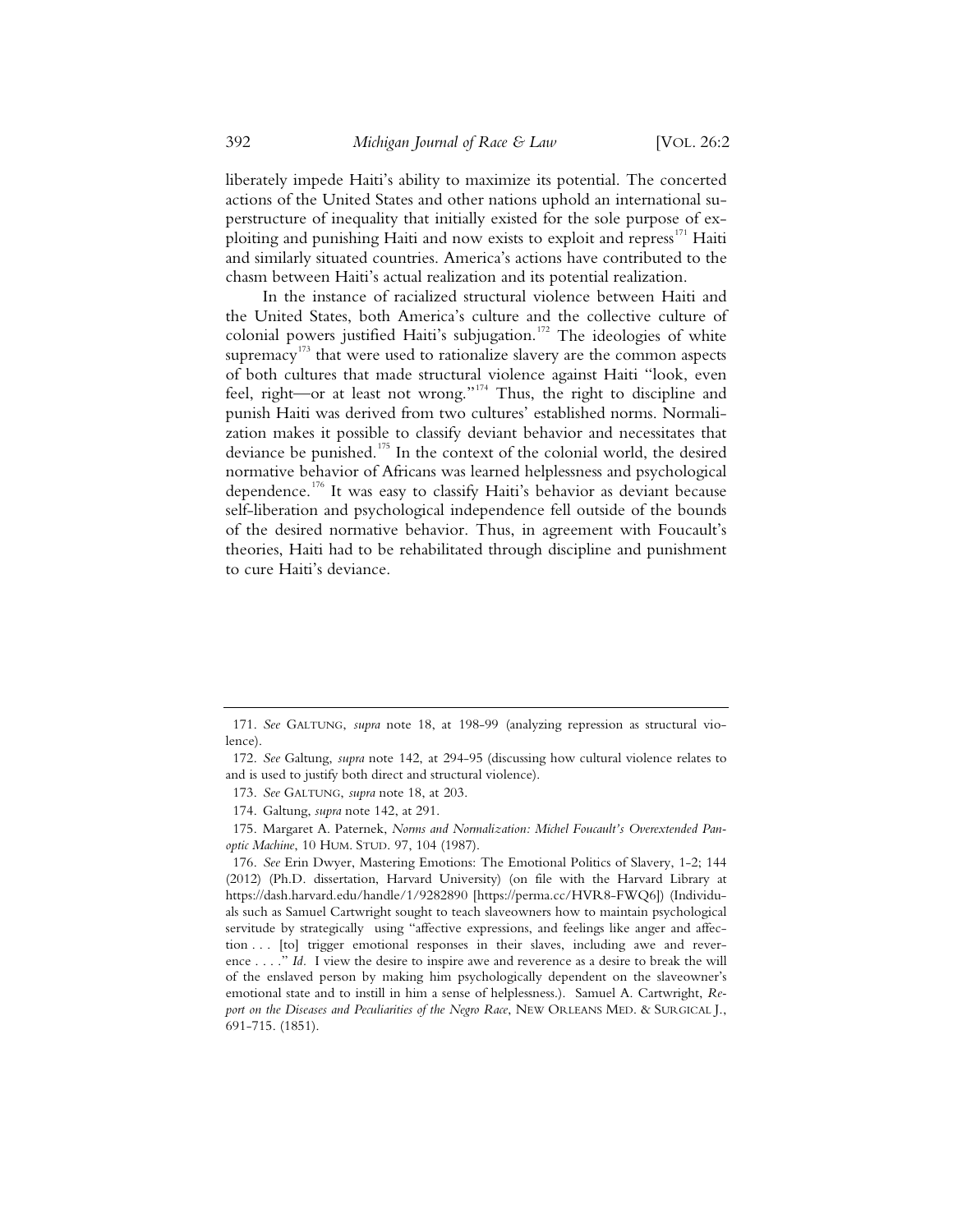#### II. The Case for Docility: The Origin of the Need to Discipline and Punish Haiti

#### A*. The Spectacle of Slavery*

Slavery is torture. The scaffold is not limited to the metes and bounds of the plantation. Torture is not limited to a single incident because a slave is forced to live in a perpetual state of terror.<sup>177</sup> Punished for the sin of Blackness, a slave lives her life as either the target of manifest violence or haunted by latent violence.<sup>178</sup> She is interrogated ceaselessly. Her looks, words, mannerisms, and dispositions are analyzed. Her body is methodically racked, stretched beyond the limitations of humanity to produce babies, cotton, sugar, rice, or whatever commodity is necessary to satiate white supremacy. The origin of America's need to discipline and punish Haiti derived from America's and the colonial world's collective realization that torturing, i.e., re-enslaving, Haitians would have been futile, and that if Haiti were allowed to exist on its own terms, the fear of Black revolutionary contagion and insurrection would turn out to be a fear deferred.

#### 1. Ideologies of White Supremacy

The Second Commandment of white supremacy is that God is white. The Third Commandment of white supremacy is that racial equality is heresy. White supremacists used religion, pseudoscientific rac- $\lim_{n \to \infty}$  and paternalism to create complicated and glaringly contradictory ideological frameworks to justify slavery.<sup>180</sup> The white supremacist, Christian rationalization for slavery rested on the premise that phenotypical differences proved that God ordained the separation of the races<sup>181</sup> and established a hierarchical natural order where white Europeans were superior to Africans.<sup>182</sup> White supremacists used the of Curse of Ham as ev-

 <sup>177.</sup> Dwyer, *supra* note 177, at 125-28.

 <sup>178.</sup> *See* GALTUNG, *supra* note 18, at 73-75 (describing the "manifest/latent dialectic" as, in part, a "consciousness/subconsciousness dialectic").

<sup>179</sup>**.** *See* REGINALD HORSMAN, RACE AND MANIFEST DESTINY: THE ORIGINS OF AMERICAN RACIAL ANGLO-SAXONISM 139-57 (1981) (discussing white southerners' use of pseudoscience to justify racism).

 <sup>180.</sup> James W. Vander Zanden, *The Ideology of White Supremacy*, 20 J. HIST. IDEAS 385, 387-90 (1969) (describing rationalizations used to justify slavery and white supremacy, despite concurrent beliefs in ideologies such as Lockean natural order and the Biblical "Golden Rule").

 <sup>181.</sup> *See* DAVID M. GOLDENBERG, THE CURSE OF HAM: RACE AND SLAVERY IN EARLY JUDAISM, CHRISTIANITY, AND ISLAM 168-77 (2003).

 <sup>182.</sup> Vander Zanden**,** *supra* note 181, at 387-90.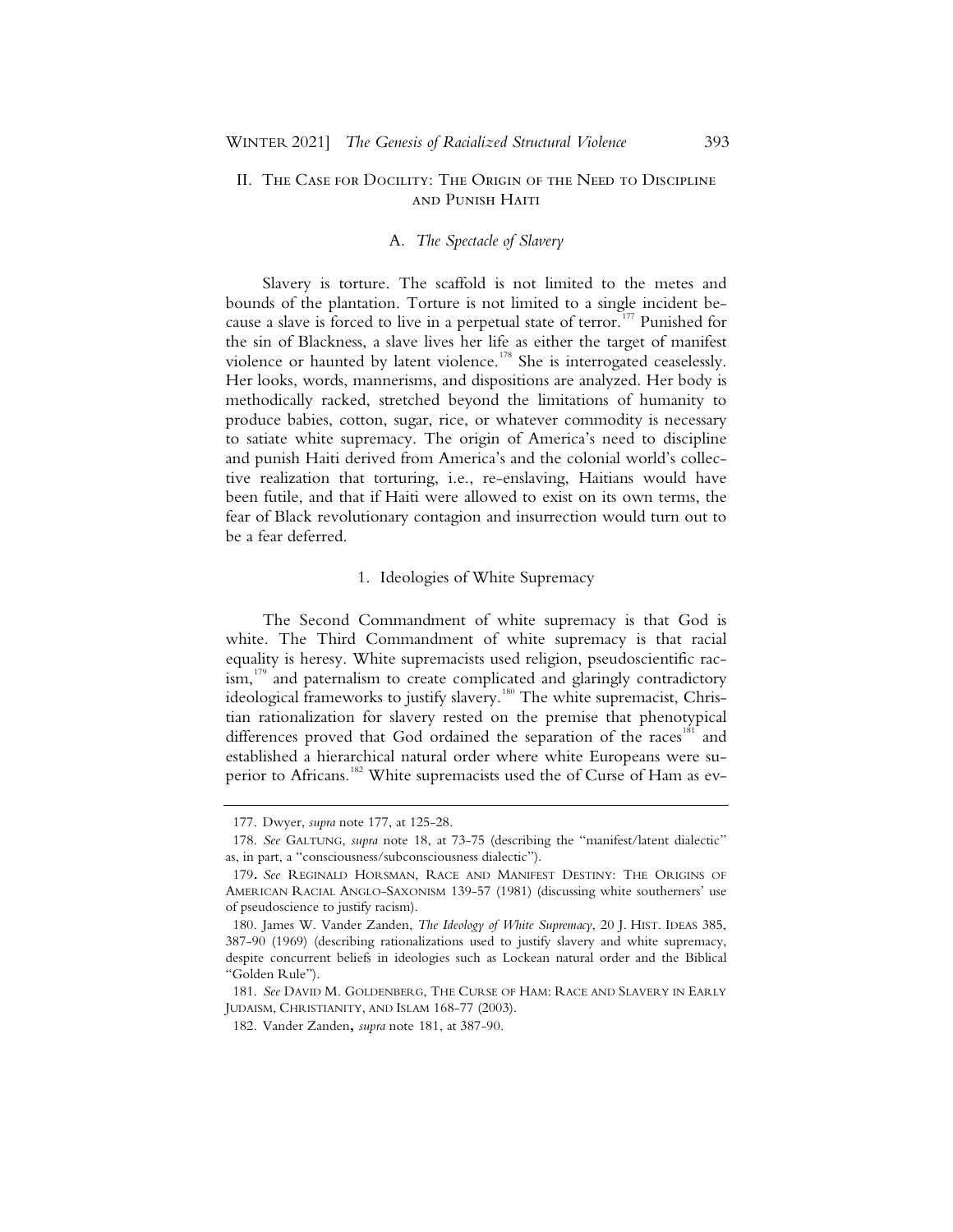idence that God approved of slavery.<sup>183</sup> The Curse of Ham is described as a "dual curse" because God cursed Ham and his descendants with both Blackness and slavery as punishment for Ham's sins.<sup>184</sup> Slavery proponents argued that Black skin was conclusive evidence of Africans' natural social status. As the alleged descendants of Ham, African slaves were characterized as morally depraved, "unjust, cruel, barbarous, half-human, treacherous, deceitful, thieves, drunkards, proud, lazy, unclean, shameless, jealous to fury, and cowards."<sup>185</sup>

Slavery was mythologized as a divinely ordered institution<sup>186</sup> premised upon Africans' inherited sin.<sup>187</sup> Missionaries and slaveowners used the "Slave Bible"<sup>188</sup> to "convert" slaves to Christianity.<sup>189</sup> The editors of the Slave Bible omitted scriptures that could encourage rebellions but kept those scriptures that helped to rationalize slavery, like Romans 13:

Let everyone be subject to the governing authorities, for there is no authority except that which God has established. The authorities that exist have been established by God. Consequently, whoever rebels against the authority is rebelling against what God has instituted, and those who do so will bring judgment on themselves. . . . For the one in authority is God's servant for your good. But if you do wrong, be afraid, for rulers do not bear the sword for no reason. They are God's servants, agents of wrath to bring punishment on the wrongdoer. Therefore, it is necessary to submit to the authorities  $\ldots$ <sup>190</sup>

Pseudoscientific racism provided additional justifications for slavery. Using phrenology and craniometry,<sup>191</sup> "scientists" asserted that Africans were an inferior product of evolution and were incapable of being civi-

189. *Id*. at v.

 <sup>183.</sup> GOLDENBERG, *supra* note 182, at 175-77.

 <sup>184.</sup> *Id.*

 <sup>185.</sup> C.L.R. JAMES, THE BLACK JACOBINS 17 (Vintage Books 1989) (1963).

 <sup>186.</sup> *See* GOLDENBERG, *supra* note 182, at 177.

 <sup>187.</sup> *See* David M. Goldenberg, *What Did Ham Do to Noah?*, *in* 32 STUDIA JUDAICA, "THE WORDS OF A WISE MAN'S MOUTH ARE GRACIOUS" (QOH 10,12): FESTSCHRIFT FOR GÜNTER STEMBERGER ON THE OCCASION OF HIS 65TH BIRTHDAY 264 (Mauro Perani ed., 2005) ("As punishment paralleling [Ham's] crime, therefore, Ham's descendants, through the line of Canaan, were eternally enslaved . . . .").

 <sup>188.</sup> THE NEGRO BIBLE – THE SLAVE BIBLE: SELECT PARTS OF THE HOLY BIBLE, SELECTED FOR THE USE OF THE NEGRO SLAVES, IN THE BRITISH WEST-INDIA ISLANDS (Joseph Lumpkin ed., Fifth Est. Publishers 2019) (1807).

<sup>190</sup>*. Romans* 13:1-5 (New Int'l Version).

 <sup>191.</sup> *See* HORSMAN, *supra* note 180, at 141-42.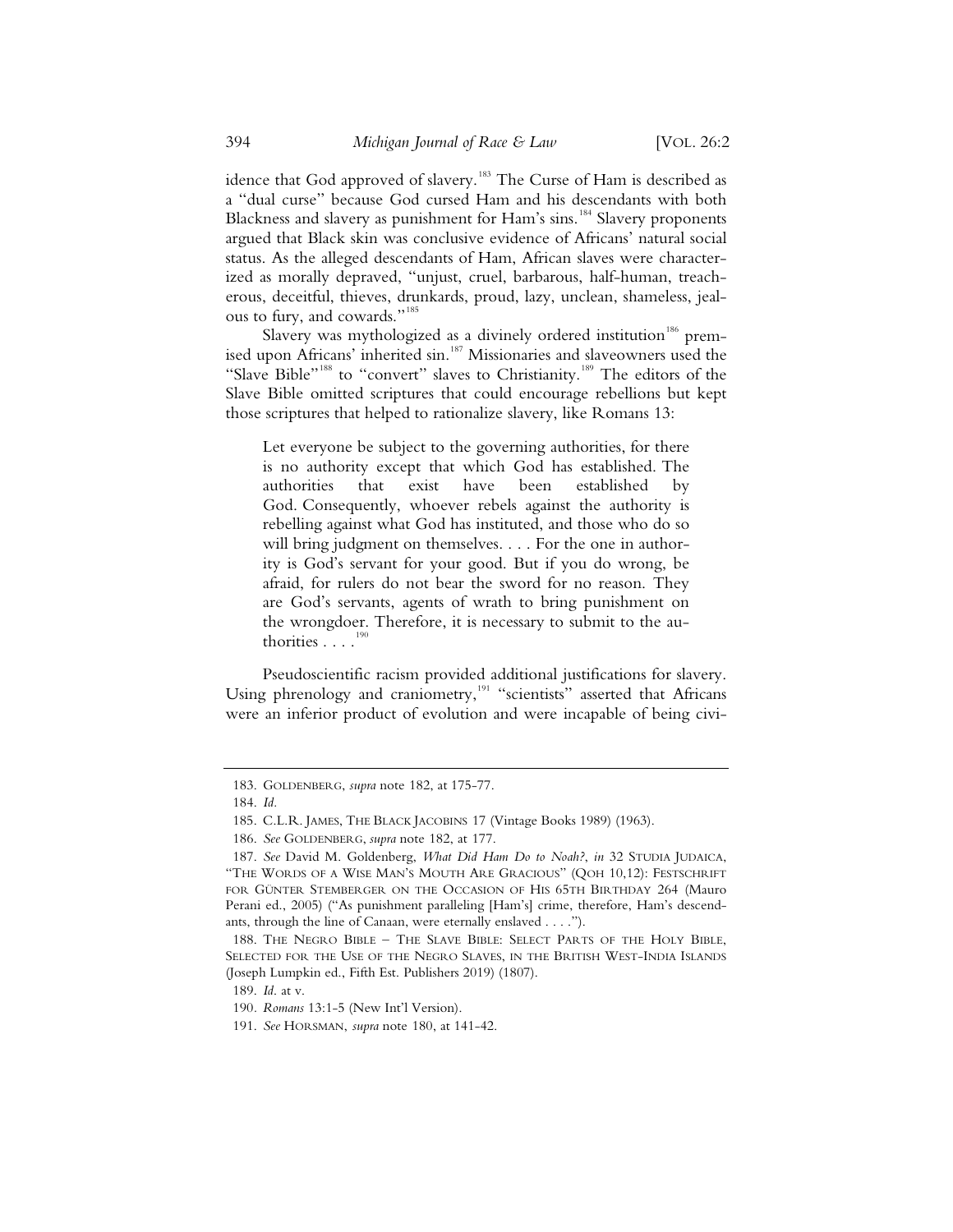lized.<sup>192</sup> Inferior races were believed to be well-suited for slavery because they were naturally passive and unintelligent.<sup>193</sup> Africans were classified as closer to a beast than a man,  $194$  "thousands of years behind the white race in development," and as "essentially 'illiterate, credulous, feeble in judgment, weak in discrimination, a child in his habits of dependence and self-indulgence."<sup>195</sup>

Whether cursed descendant, beast, or child, slaves had to be "broken" for slavery to function.<sup>196</sup> Slaveowners used all methods of torture to force the slave to suppress his natural self and to make him psychologically dependent on the master's approval and benevolence.<sup>197</sup> Arguably, the primary goal was to "impress Negroes with their helplessness."<sup>198</sup> The breaking process was not complete until white-supremacy-based psychological inertia controlled the slave's psyche. A broken slave believed in the all-encompassing, inescapable, and indomitable power of whiteness.

#### 2. The Futility of Torture in Saint-Domingue<sup>199</sup>

For the least fault slaves received the harshest punishment.... *[T]here was no ingenuity that fear or a depraved imagination could devise which was not employed to break their spirit and satisfy the lusts of their owners and guardians . . . . Whipping was interrupted in order to pass a piece of hot wood on the buttocks of the victim . . . .* 

 <sup>192.</sup> *See* Vander Zanden**,** *supra* note 181, at 393.

 <sup>193.</sup> *See generally* SAMUEL GEORGE MORTON, CRANIA AMERICANA (Gustav's Libr. 2008) (1839).

 <sup>194.</sup> *See* DAVIS, *supra* note 32, at 32-35.

 <sup>195.</sup> Vander Zanden, *supra* note 181, at 394-95.

 <sup>196.</sup> *See* Floyd W. Hayes, III, *Fanon, Oppression, and Resentment: The Black Experience in the United States*, *in* FANON: A CRITICAL READER 16 (Lewis R. Gordon, T. Denean Sharpley-Whiting & Renée T. White, eds. & trans.) (1996) ("Here, then, was the strategy employed to produce the perfect slave, a dehumanized person. Impose on the slave rigid discipline, demand from the slave unconditional submission, impress upon the slave a sense of innate inferiority, develop in the slave a paralyzing fear of white people, train the slave to adopt the slave-owner's code of 'good' conduct, and instill in the slave a sense of complete dependence."); *accord* Christian Sundquist, *Critical Praxis, Spirit Healing, and Community Activism: Preserving a Subversive Dialogue on Reparations*, 58 N.Y.U. ANN. SURV. AM. L. 659, 668 (2003) ("[T]he enslavement and kidnapping of Africans to America inevitably caused severe psychic injuries to the victims. . . . This cultural genocide and associated psychological traumas created spirit-injuries so deep that current generations of Blacks still carry scars.").

 <sup>197.</sup> Hayes, *supra* note 197, at 16.

 <sup>198.</sup> *Id.*; *see also* Anthony Paul Farley, *Perfecting Slavery*, 36 LOY. U. CHI. L.J. 225, 230 (2004) ("When the slave *chooses* slavery its death is perfect and eternal. The slave chooses slavery when the master's mastery becomes the sublime notion of rule of law.").

 <sup>199.</sup> Upon liberation, Saint-Domingue became Haiti, also spelled Hayti and Ayiti.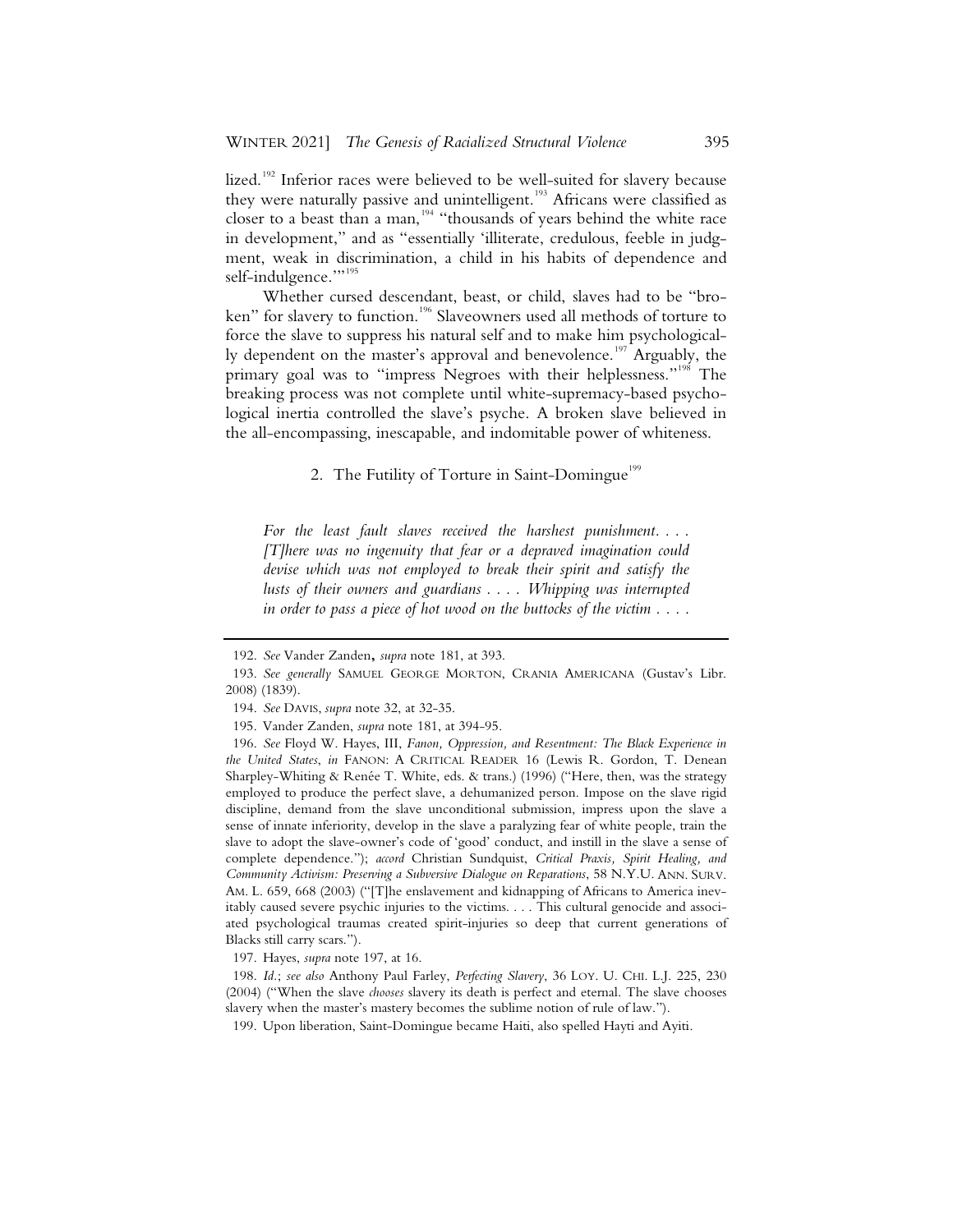*Mutilations were common . . . . [T]heir masters poured burning wax on their arms and hands and shoulders, emptied the boiling cane sugar over their heads, burned them alive, roasting them on slow fires, filled them with gunpowder and blew them up with a match; buried them up to the neck and smeared their heads with sugar that the flies might devour them; . . . made them eat their excrement, drink their urine and lick the saliva of other slaves*. 200

Torture is an effective instrumentality of subjugation and structural oppression because it is situated at the intersection of manifest personal violence and latent personal violence. Frequent exhibitions of torture, unrestrained manifest personal violence, produce a climate of latent personal violence. In Saint-Domingue, torture was the primary modality of punishment for the sin of Blackness and transgressions against white supremacy. Thus, the Black body was the tablet upon which white supremacy published its power and legitimized its authority.

The majority of slaveowners in Saint-Domingue propagated a cycle of manifest personal violence and latent personal violence based on the presupposition that the threat of torture was necessary to maintain slavery and societal stability.<sup>201</sup> Slaveowners used gruesome, public torture to institute a policy of terror amongst slaves. The ideology that God ordained slavery as consistent with the natural order placed slaveowners in a position of dominance over their slaves. When a slave disobeyed his master, he was disobeying God.<sup>202</sup> The Fourth Commandment of white supremacy is honor your master, that your days may be long in the land that the Lord your God has given him.

However, the Saint-Domingue slaveowners' position was diametrically opposed to that of King Louis XIV. In 1685, King Louis XIV implemented The Code Noir (the "Code") to govern the relationship between slaves and slaveowners.<sup>203</sup> African slaves outnumbered whites, 450,000-500,000 to 30,000,<sup>204</sup> and when coupled with the barbaric conditions on the island, many predicted a slave insurrection was inevitable.

<sup>200.</sup> JAMES, *supra* note 186, at 12-13.

<sup>201.</sup> *See* GALTUNG, *supra* note 18, at 126 n.19 ("Repressive regimes would actually say . . . to terrorize the population once is not enough to keep them submissive, they may still start getting ideas. Terror has to be replenished, the vessel is leaky one . . . .").

<sup>202.</sup> *Colossians* 3:22-25 (New Int'l Version) ("Slaves, obey your earthly masters in everything; and do it, not only when their eye is on you and to curry their favor, but with sincerity of heart and reverence for the Lord. Whatever you do, work at it with all your heart, as working for the Lord, not for human masters, since you know that you will receive an inheritance from the Lord as a reward. It is the Lord Christ you are serving.").

<sup>203.</sup> *See* JAMES, *supra* note 186, at 11.

<sup>204.</sup> JEREMY D. POPKIN, FACING RACIAL REVOLUTION: EYEWITNESS ACCOUNTS OF THE HAITIAN INSURRECTION 6 (2008).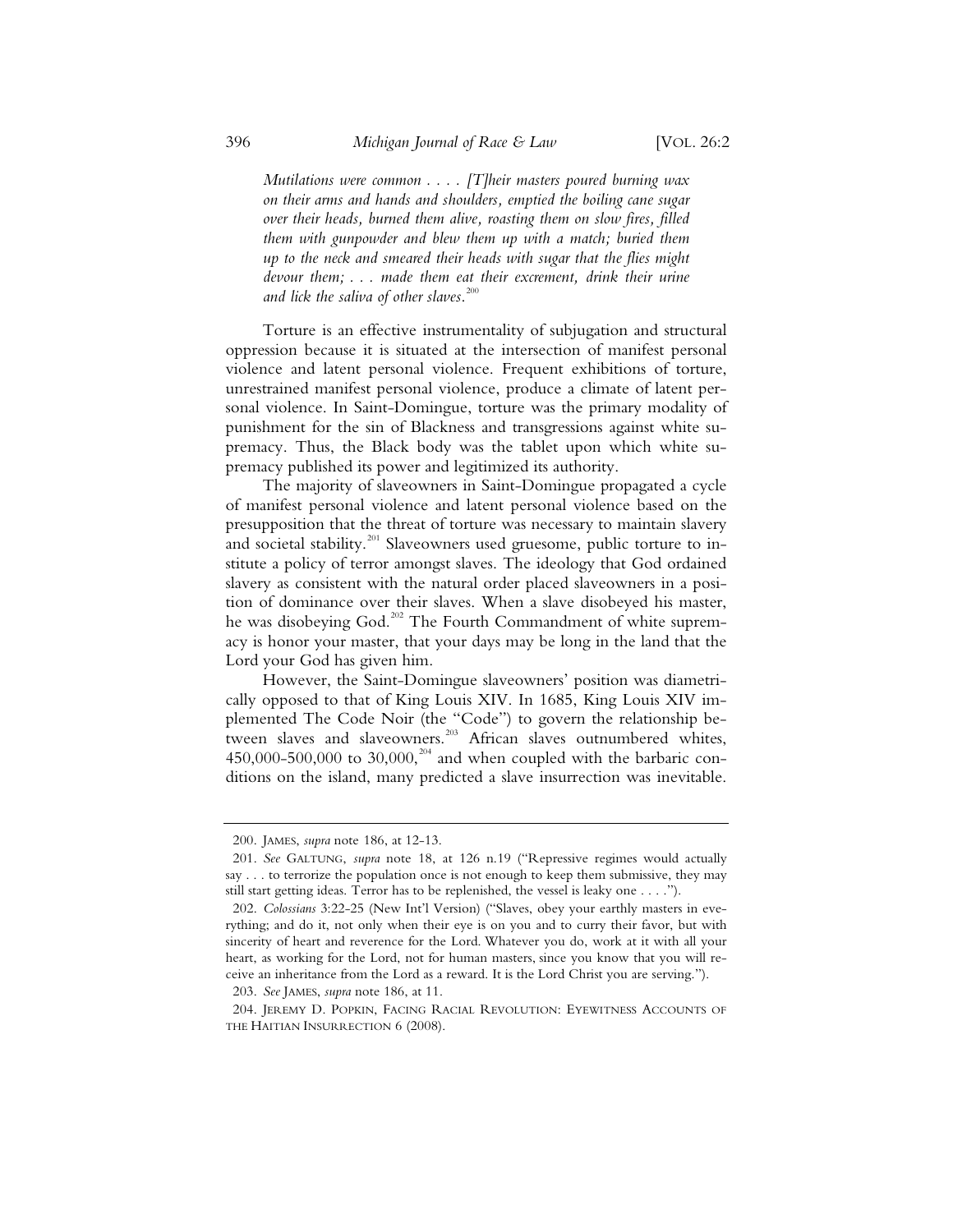The Code contained express prohibitions on torture and provided slaves with legal remedies. Under Article 26 of the Code, slaves could bring a complaint to the royal prosecutor in cases of malnourishment, lacking of clothing, or improper maintenance; Article 42 mandated punishment for masters who tortured or mutilated their slaves.<sup>205</sup> Masters or overseers could be prosecuted for killing slaves; but prosecutions were rare.<sup>206</sup>

Arguably, the Code's prohibitions on torture were instead prohibitions on excessive medieval torture as punishments for "trivial" offenses, because by definition, enslavement is torture, and the punishments prescribed by the Code itself were methods of torture. Slaves could be killed, mutilated, whipped, chained, beaten with rods, or branded for any offense that challenged white supremacy.<sup>207</sup>

The fugitive slave who has been on the run for one month from the day his master reported him to the police, shall have his ears cut off and shall be branded with a/fleur de lys/on one shoulder. If he commits the same infraction for another month, . . . he shall have his hamstring cut and be branded with a/fleur de lys/on the other shoulder. The third time, he shall be put to death. $^{208}$ 

The Code's limited definition of torture reflected the ideologies of white supremacy. Africans were inherently inferior, human-beasts and therefore were not entitled to fully benefit from Enlightenment Era principles concerning the natural rights of man and excessive punishment.

<sup>205.</sup> ANTHOLOGY OF LA. LITERATURE, CODE NOIR arts. 26, 42, http://www2.latech.edu/ ~bmagee/louisiana\_anthology/texts/louis\_xiv/louis\_xiv—code\_noir\_english.html

<sup>[</sup>https://perma.cc/43PK-BSJS] (last visited Aug. 19, 2021) [hereinafter CODE NOIR] (citing LOUIS XIV, "THE 'CODE NOIR' (1685)" (John Garrigus trans., 2012), <http://les. traitesnegrieres. free.fr/ 39\_esclavage\_ code\_noir\_ agl.html>).

<sup>206</sup>*. See, e.g.*, JAMES, *supra* note 186, at 22-24 (explaining that irrespective of laws passed to protect enslaved persons, slaveowners abided by the belief that said laws could and should be disregarded because they posed a threat to the peace and stability of the island). The Le Jeune case exemplifies the unwillingness of officials to prosecute slaveowners for even the most egregious crimes. In 1788, the slaves of Le Jeune attempted to have him prosecuted for murdering and torturing a number of his slaves. The judges ruled in Le Jeune's favor despite overwhelming proof that Le Jeune tortured and killed his slaves. The Governor and the Intendant wrote to the presiding Minster, "it seems that the safety of the colony depends on the acquittal of Le Jeune." *Id.*

<sup>207.</sup> CODE NOIR arts. 15, 16, 18, 38, and 42 (John Garrigus trans.), http://www2.latech.edu/ ~bmagee/louisiana\_anthology/texts/louis\_xiv/louis\_xiv—code\_noir\_english.html [https://perma.cc/2CCJ-KQQS] (last visited Apr. 18, 2021).

<sup>208.</sup> CODE NOIR art. 38 (John Garrigus trans.), http://www2.latech.edu/~bmagee /louisiana\_anthology/texts/louis\_xiv/louis\_xiv—code\_noir\_english.html [https://perma.cc/2CCJ-KQQS] (last visited Apr. 18, 2021).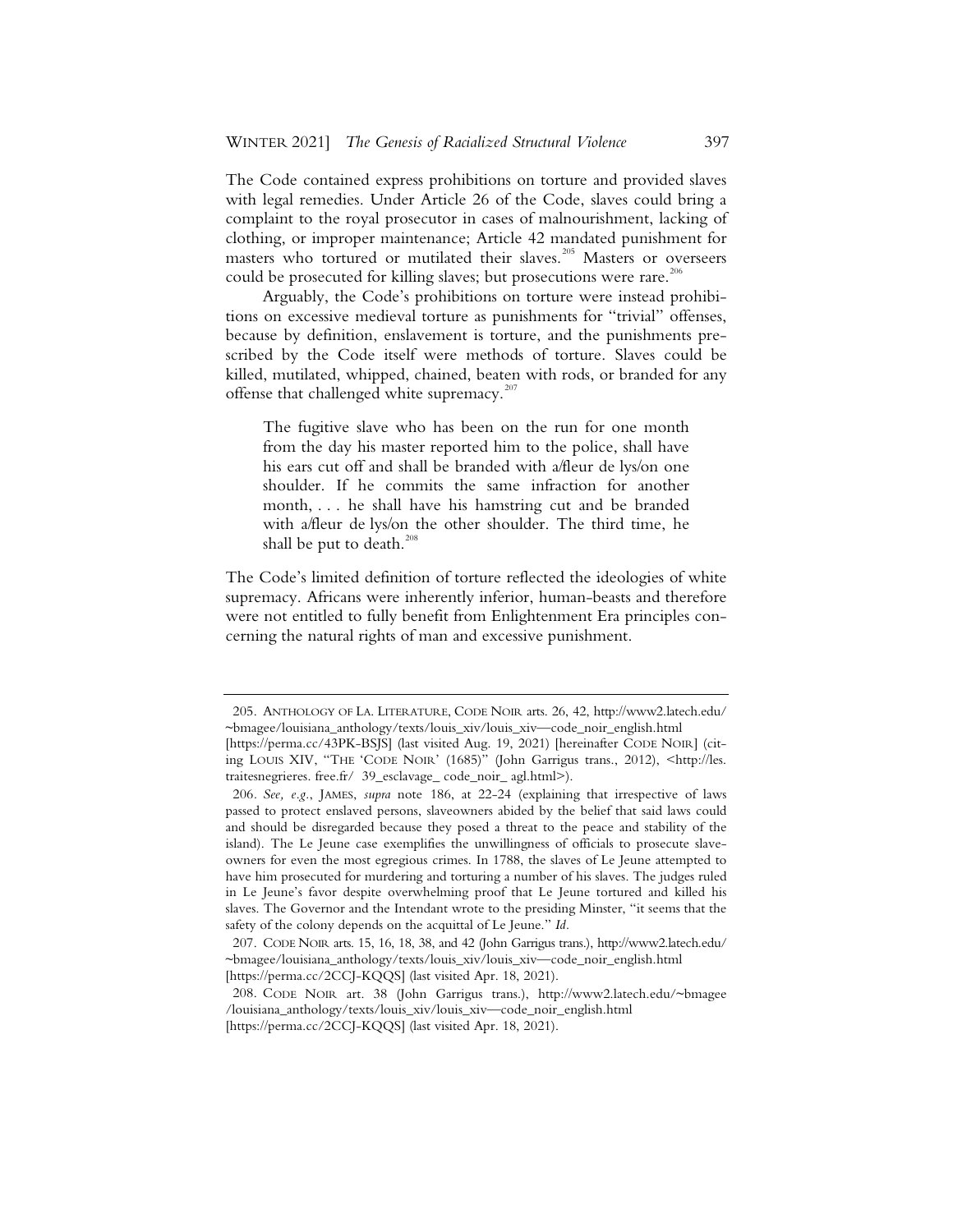Despite the Code, slaveowners in Saint-Domingue still implemented a regime of brutality and terrorism.<sup>209</sup> The culture<sup>210</sup> of torture was so notorious that the Code was revised and reinstituted by ordinance because small uprisings began to occur with increasing frequency, generating fears that they would evolve into a massive slave insurrection. $^{211}$  The new Code limited managers' and overseers' discretion so that they could not give slaves more than fifty lashes of the whip, beat them with a stick, mutilate them, or kill them, subject to provided exceptions.<sup>212</sup> However, the revised Code was rarely enforced because white supremacy trumped logic. Slaveowners held steadfast to the idea that torture was an effective deterrent.<sup>213</sup>

Torture was intended to be a spectacular display of white supremacy's power. Yet, ironically, slaves and slaveowners were locked in a perpetual<sup>214</sup> psychological battle.<sup>215</sup> Slaves actively resisted subjugation. They committed suicide, an act that reaffirmed the slave's ultimate dominion over his body.<sup>216</sup> Slaveowners put torture collars around the necks of women suspected of having abortions.<sup>217</sup> The master would not remove the torture collar until the woman produced a child.<sup>218</sup> Women used abortions to exercise agency over their bodies and undermine their masters' ability to reap the full economic benefits of slavery. One third of the children born to slaves died within the first few days of birth from jawsickness, which caused their jaws to mysteriously lock, preventing them from consuming food.<sup>219</sup> Notably, jaw-sickness did not afflict white infants.<sup>220</sup> Slaves continuously conspired to overthrow their masters. A

218. *Id.*

220. *Id.*

<sup>209.</sup> EDUARDO GRÜNER, THE HAITIAN REVOLUTION: CAPITALISM, SLAVERY, AND COUNTER-MODERNITY 100 (Ramsey McGlazer trans., Polity Press 2020) (2017).

<sup>210.</sup> *See* Galtung, *supra* note 142, at 291, 296-301 (discussing "cultural violence" and examples of it).

<sup>211.</sup> MALICK W. GHACHEM, THE OLD REGIME AND THE HAITIAN REVOLUTION 156- 57 (2012).

<sup>212.</sup> *Id.* at 156-58.

<sup>213.</sup> *See* LAURENT DUBOIS, AVENGERS OF THE NEW WORLD: THE STORY OF THE HAITIAN REVOLUTION 50 (2005).

<sup>214.</sup> *See* FOUCAULT, POWER, *supra* note 78, at 347 ("[B]etween a relationship of power and a strategy of struggle there is a reciprocal appeal, a perpetual linking and a perpetual reversal. At every moment, the relationship of power may become a confrontation between two adversaries.").

<sup>215.</sup> *See* JAMES, *supra* note 186, at 18.

<sup>216.</sup> *See* GRÜNER, *supra* note 210, at 89.

<sup>217.</sup> *See* JAMES, *supra* note 186, at 13.

<sup>219.</sup> JAMES, *supra* note 186, at 16-17 ("The Negro midwives alone could cause it, and it is believed that they performed some simple operation on the newly-born child which resulted in the jaw-sickness.").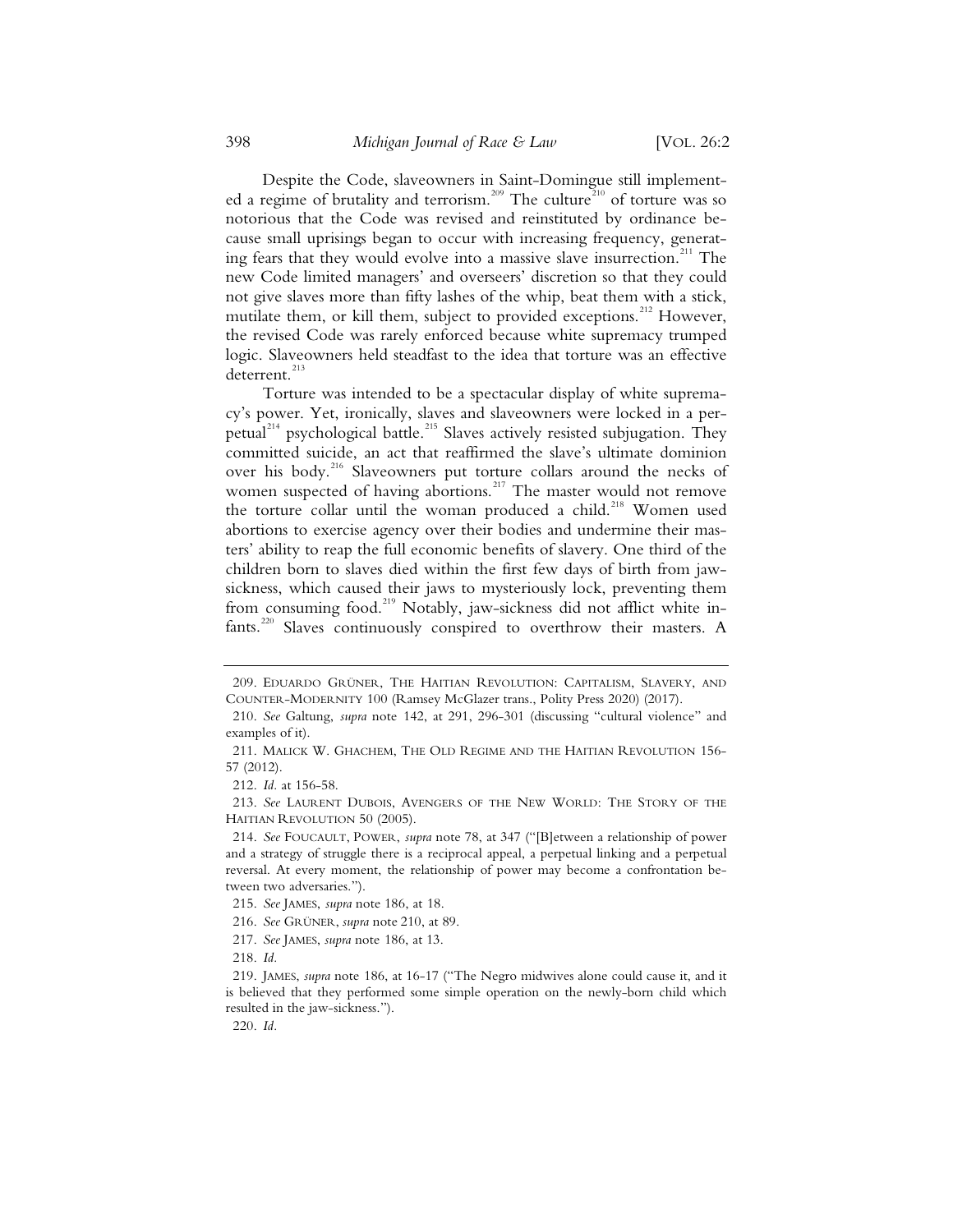common song was: "Eh! Eh! Bomba! Heu! Heu! Canga, Bafio té! Canga, mouné de lé! Canga, do ki la! Canga, li!" which translated to: "We swear to destroy the whites and all that they possess; let us die rather than fail to keep this vow."<sup>221</sup>

Poison was one of the most common methods of resistance.<sup>222</sup> Slaves poisoned other slaves (including their spouses and children), their owners, and other whites.<sup>223</sup> In 1758, Macandal, a West African slave, was burned at the stake for poisoning whites and for teaching slaves throughout the colony how to use poison ("Macandalisme").<sup>224</sup> Macandalisme was a crime with a dynasty and thus, public torture was the only appropriate penalty.

Consequently, white supremacists used torture as a means of exacting retribution for crimes, real and imagined, in a manner that was both personal and public. Masters worked slaves to death;<sup>225</sup> put them in barrels with studded spikes and rolled down mountainsides;<sup>226</sup> ordered them devoured by dogs, mutilated their genitalia, and subjected them to other equally demented forms of torture.<sup>227</sup> Like the monarchial torture Foucault described, the torture consisted of the methodical application of regulated pain. The type, duration, and intensity of the torture correlated with the gravity of the crime, subject to the master's caprice. When a slaveowner publicly tortured a Black body, the slaveowner was attempting to reaffirm his power, reconstitute the injured body of white supremacy, and reactivate the policy of terror.<sup>228</sup> The slaveowner wanted the body to serve as a punitive signpost to other slaves that reinforced the omnipresence of latent violence.

For example, when French general, Donatien-Marie-Joseph de Vimeur, Vicomte de Rochambeau, took command of the French forces during the Haitian Revolution, he purchased man-eating dogs from Cuba and brought them to Saint-Domingue to torture and murder Black people:

He [Rochambeau] was following in a venerable tradition: three centuries before, dogs had been introduced on the island

<sup>221.</sup> *Id.* at 18.

<sup>222.</sup> *See* CAROLYN E. FICK, THE MAKING OF HAITI: THE SAINT DOMINGUE REVOLUTION FROM BELOW 59-73 (1990) (describing the "epidemic" of poisonings surrounding the life and death of notorious rebel slave Makandal).

<sup>223.</sup> JAMES, *supra* note 186, at 16.

<sup>224.</sup> FICK, *supra* note 223, at 70-72; JAMES *supra* note 186, at 21.

<sup>225.</sup> *See* LAURENT DUBOIS, HAITI: THE AFTERSHOCKS OF HISTORY 20-21 (2012).

<sup>226.</sup> Sara E. Johnson, *"You Should Give Them Blacks to Eat:" Waging Inter-American Wars of Torture and Terror*, 61 AM. Q. 65, 90 n.9 (2009).

<sup>227.</sup> *Id.* at 68-69; JAMES *supra* note 186, at 12.

<sup>228.</sup> *See* FOUCAULT, *supra* note 3, at 57-58.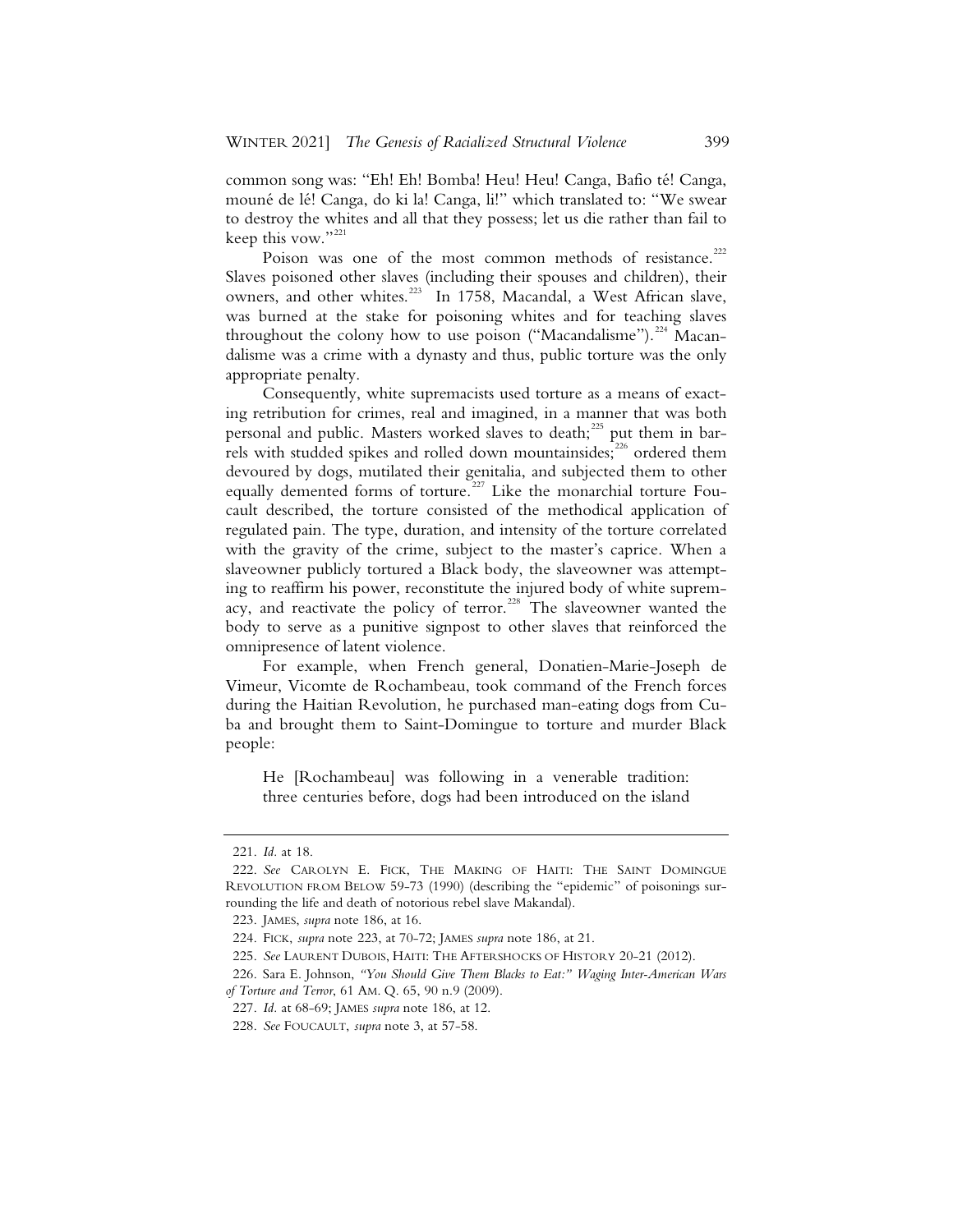by Columbus in order to terrorize the indigenous population. Aiming to "lift white morale," he set up a public demonstration of the dogs' abilities, establishing a "circus" in the courtyard of Le Cap's Government House, the old home of the Jesuits. (Fond of euphemisms for the horrors he was inflicting, Rochambeau referenced the practices of ancient Rome in calling the punishment of being eaten alive by dogs "descending into the arena.") Although some principled individuals refused to attend the event, a huge crowd gathered to watch as a black prisoner—the domestic of a French officer—was placed at the mercy of the dogs. To the dismay of the crowd, the dogs showed little interest in attacking the servant until his master intervened, slicing open the domestic's stomach to draw them into devouring him.<sup>229</sup>

The success of the Revolution confirmed the futility of torture and nullified the structural soundness of the "breaking" process. If Haitian slaves, who were subjected to notoriously perverse torture, still summoned the psychological strength to revolt, the logical implication was that it was only a matter of time before slaves in "less brutal conditions" rebelled. The danger was that Haiti was not an anomaly; it was an inevitable outcome of slavery. The colonial world was forced to come face to face with the "natural self" of Africans,<sup>230</sup> which is the antithesis of an inherently inferior child or man-beast governed by his id. The natural self is a fully actualized, willful adult that possesses the intellectual capacity to exercise agency in all areas of her life. In a world where interlocking systems of racial oppression formed the framework for society, a slave's ability to maintain her natural self posed the greatest barrier to subjugation.<sup>231</sup> The natural self did not accede to the belief that white power was allencompassing, inescapable, and indomitable. Hence, for Blacks and Africans, the Revolution signified the ability of slaves to resist and withstand

<sup>229.</sup> DUBOIS, *supra* note 214, at 292.

<sup>230.</sup> RANDALL ROBINSON, AN UNBROKEN AGONY: HAITI, FROM REVOLUTION TO THE KIDNAPPING OF A PRESIDENT 11-12 (2007). Robinson explains that the mass influx of enslaved Africans into St. Domingue meant that the colonists did not have sufficient time "to forcibly reacculturate them. As a result, the newly arrived Africans developed (or retained in critical mass) African memories, mores, and behaviors that tied them more closely together than enslaved Africans may have been in other French colonies." *Id.* I argue that the natural self of enslaved Africans was the self that retained African memories, mores and behaviors, and thus, had not been forced to abandon that which creates a sense of self-determination and agency.

<sup>231.</sup> *See* DAVIS, *supra* note 32, at 51-52.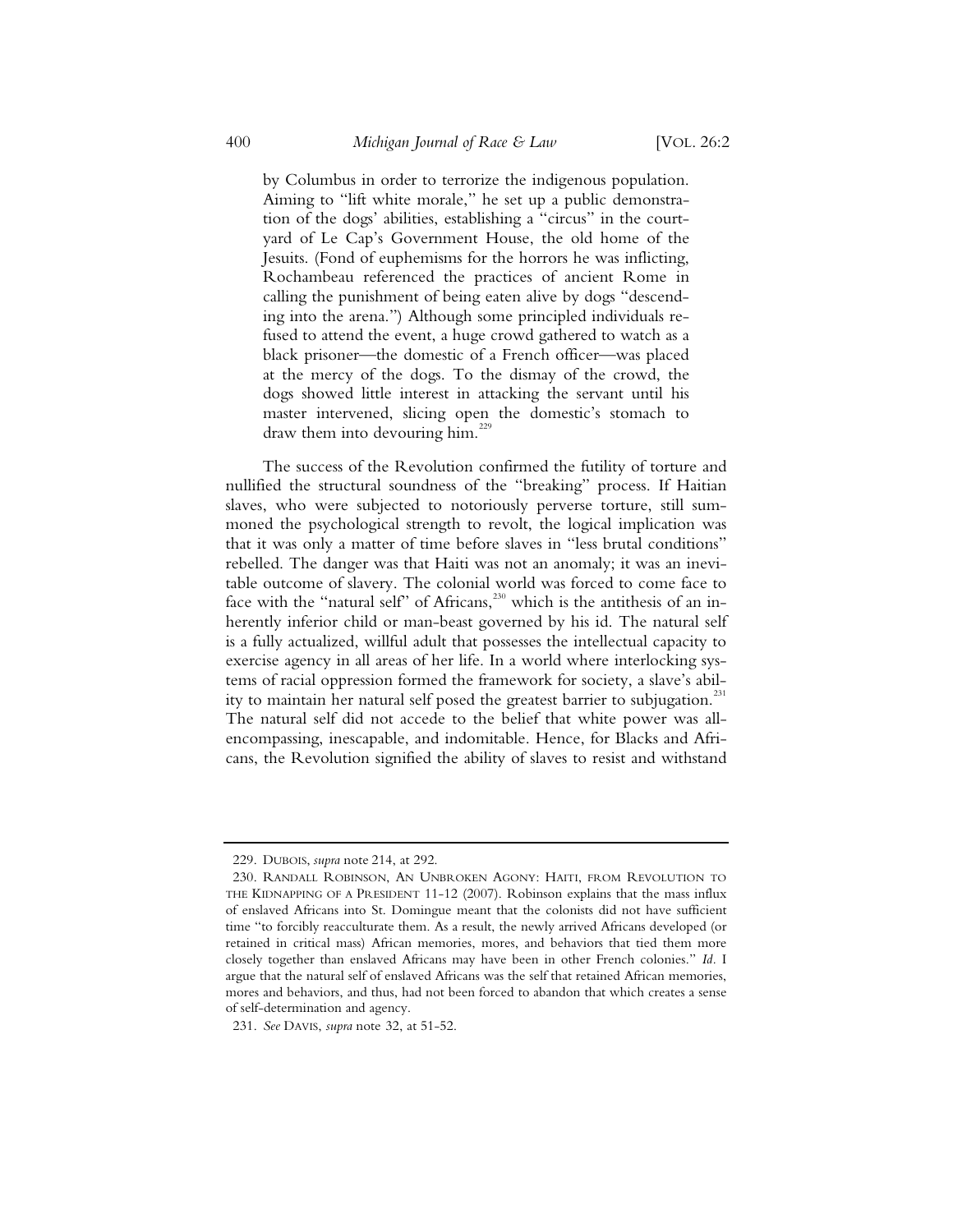torture and to use the ability to endure it as a mass transformative experience that transcended geography.<sup>232</sup>

#### B*. In Fear of Revolutionary Contagion and Insurrection*

#### 1. A Crime with a Dynasty

The death of approximately 145,000 English, Spanish, and French soldiers and colonists under the bloody hatchet of the Haitians<sup>233</sup> was the natural consequence of the "ten thousand recollections" of the injuries the Haitians had sustained at the hands of white supremacy.<sup>234</sup> Their deaths "produce[d] convulsions" that resonated throughout the world.<sup>235</sup> Eighty-nine years later Frederick Douglass declared, "When [the Haitians] struck for freedom . . . . they struck for the freedom of every black man in the world."<sup>236</sup> The Revolution permanently ruptured the psychological dimensions of slavery by exposing the cracks in white-supremacybased, psychological inertia. In describing the consequences of the Haitian Revolution, Jefferson wrote that "the revolutionary storm now sweeping the globe will be upon us," referring to it as almost inevitable, using the phrase, 'Murmura, venturos nautis prodentia ventos'—"the breezes warning the sailors of the coming gale."<sup>237</sup>

Latent violence permeated the American psyche and haunted the lives of slaves, slaveowners, abolitionists, moderates, and free citizens, alike. The institution of slavery, with its reliance on unpredictable, unrestrained, manifest personal violence, had created an atmosphere of extreme instability. The American populace was consumed by fears of im-

 <sup>232.</sup> *See* MATTHEW J. CLAVIN, TOUSSAINT LOUVERTURE AND THE AMERICAN CIVIL WAR: THE PROMISE AND PERIL OF A SECOND HAITIAN REVOLUTION 122-23 (2010); LEON D. PAMPHILE, HAITIANS AND AFRICAN AMERICANS: A HERITAGE OF TRAGEDY AND HOPE 9-10 (2001).

<sup>233</sup>**.** *See* ALFRED N. HUNT, HAITI'S INFLUENCE ON ANTEBELLUM AMERICA: SLUMBERING VOLCANO IN THE CARIBBEAN 2 (1988).

 <sup>234.</sup> THOMAS JEFFERSON, NOTES ON THE STATE OF VIRGINIA 147 (1785), https:// docsouth.unc.edu/southlit/jefferson/jefferson.html [https://perma.cc/B2T5-EA2Q] (last visited Apr. 19, 2021).

 <sup>235.</sup> *Id.*

 <sup>236.</sup> Frederick Douglass, Remarks at Dedication Ceremonies at the Haitian Pavilion, World's Columbian Exposition, Chicago (Jan. 2, 1893), http://faculty.webster.edu /corbetre/haiti/history/1844-1915/douglass.htm [https://perma.cc/MN64-SKSY] (last visited June 2, 2021).

 <sup>237.</sup> Letter from Thomas Jefferson to St. George Tucker (Aug. 28, 1797), https:// founders.archives.gov/documents/Jefferson/01-29-02-0405 [https://perma.cc/J3T3- ZB6S] (last visited June 2, 2021).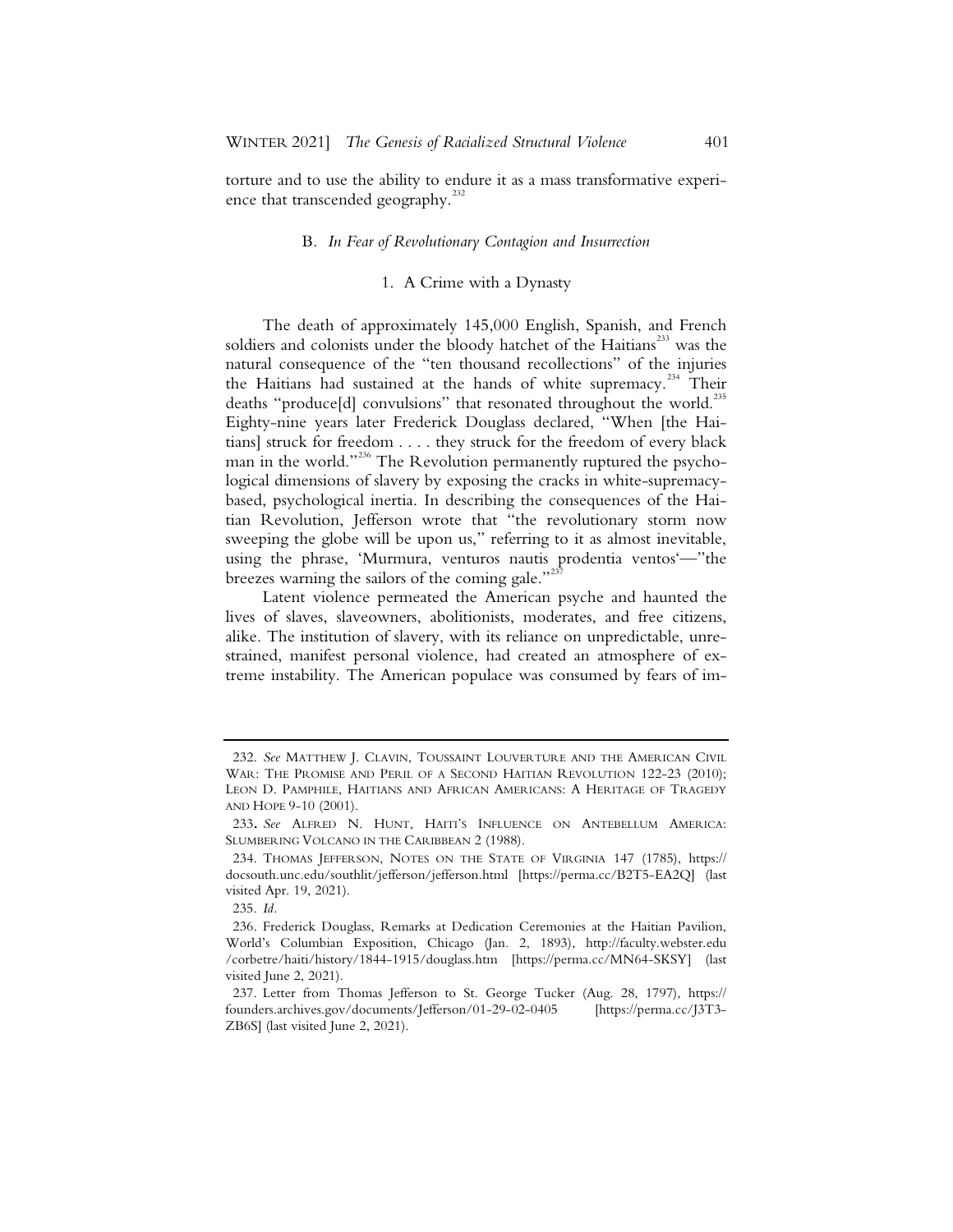minent slave insurrections and race wars.<sup>238</sup> The consensus was that the institution of slavery was unsustainable. The question was not if slavery was going to end, it was how.<sup>239</sup> Post Haitian liberation, the prevalent fear was that Black revolutionary contagion would spread to American slaves and ignite a massive slave insurrection and race war.<sup>240</sup> Jefferson warned that Haiti had set a bad example and that the "pestilence must be confined to the island."<sup>241</sup> The fear was not limited to the territorial bounds of the United States. The U.S. government was concerned that Black revolutionary contagion would spread to slave colonies in the Caribbean and South America, resulting in a decisive end to slavery and severe damage to the global economy.

Undoubtedly, the Revolution generated Black revolutionary contagion. However, it must be noted that Black revolutionary contagion was also a product of the surge of revolutionary contagion that fueled the American and French Revolutions. Black revolutionary contagion was pathologized as the product of a dangerous and deviant revolutionary consciousness because it involved Black people. It was treated as a disease that needed to be contained. Republicans resorted to violence to stop Blacks from celebrating the Fourth of July.<sup>242</sup> Blacks in Philadelphia were beaten for trying to participate in Independence Day celebrations out of fear they would catch revolutionary contagion.243 In contrast, the *white* revolutionary contagion that fueled the American and French revolutions was deified.

To protect the property rights in the Black body, which were deemed to be secured by the Constitution, the United States racialized the Haitian Revolution to delegitimize it. The founding fathers unapologetically averred that violence was a necessary and noble component of revolution.244 The mob atrocities in the French Revolution were justified as the price of freedom.<sup>245</sup> However, some critics characterized the Hai-

 <sup>238.</sup> *See* FOUCAULT, *supra* note 7, at 59-60 (defining "race war").

 <sup>239.</sup> CLAVIN, *supra* note 224, at 43.

 <sup>240.</sup> *See* HUNT, *supra* note 234, at 156.

 <sup>241.</sup> Eduardo Galeano, *Haiti: The White Damnation* (Franklin Garcia trans., Jan. 15, 2013) (2004),

http://dcireporter.com/haiti-the-white-damnation/ [https://perma.cc/UMP9-3QBT].

 <sup>242.</sup> Simon P. Newman, *American Political Culture and the French and Haitian Revolutions: Nathaniel Cutting and the Jeffersonian Republicans*, *in* THE IMPACT OF THE HAITIAN REVOLUTION IN THE ATLANTIC WORLD 72, 84 (David P. Geggus ed., 2001).

 <sup>243.</sup> *Id.*

 <sup>244.</sup> DREW R. MCCOY, THE LAST OF THE FATHERS: JAMES MADISON AND THE REPUBLICAN LEGACY 53-56 (1989).

 <sup>245.</sup> *See* JOSEPH J. ELLIS, AMERICAN SPHINX: THE CHARACTER OF THOMAS JEFFERSON 127 (1997).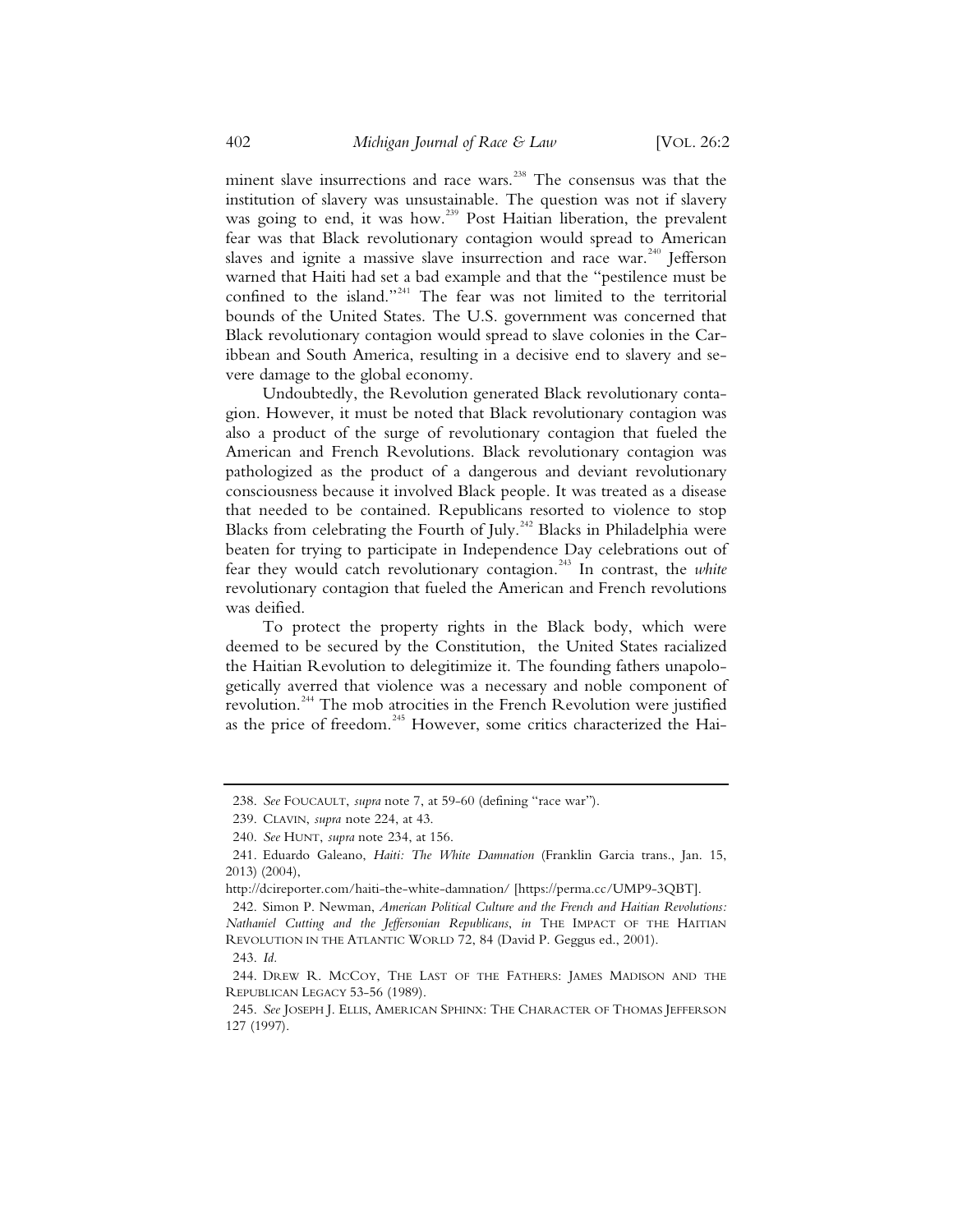tian Revolution as especially violent, referring to it as savage anarchy.<sup>246</sup> The use of violence as proof of the inherently savage nature of Africans.<sup>247</sup> Haitian women were criticized as fighting with viciousness equivalent to the men.<sup>248</sup> French Captain-General Charles LeClerc observed, Haitian rebels "die with an incredible fanaticism; they laugh at death. It's the same with the women."<sup>249</sup> Leclerc reasoned that the only way the French could prevail was if they killed all women and men twelve-years-old and older.

Factions of revolutionaries inflicted unmerciful violence, $^{251}$  while others, including Haitian General and revolutionary leader, Toussaint Louverture, insisted on restraint. Slaves killed their masters and the masters' family.<sup>252</sup> Revolutionaries burned plantations.<sup>253</sup> They put their victims' heads on pikes and tortured prisoners of war.<sup>254</sup> In response to Rochambeau's barbarism, they slaughtered whole populations, including women and children.<sup>255</sup> After the French defeat on January 1, 1804, Jean-Jacques Dessalines ordered some remaining whites adjudged hostile and loyal to France to be executed.<sup>256</sup>

So what? It is unreasonable to expect a population that has witnessed its kind devoured by dogs, roasted alive, eaten alive by fire ants, and mutilated to treat their oppressors mercifully. It is absurd to expect a woman to abstain from taking all measures to liberate herself from the individuals that have caused her to be sterile for years after the middle passage due to the physical trauma of the voyage, raped her, and forced her to kill her child or otherwise watch her child be enslaved and tortured. If such torture was the punishment for trivial transgressions, they could only imagine the torture that awaited them if they were unsuccessful. The rational choice was to secure a decisive victory.

<sup>246.</sup> RAYFORD W. LOGAN, THE DIPLOMATIC RELATIONS OF THE UNITED STATES WITH HAITI 1776-1891 33 (2011); Timothy M. Matthewson, *George Washington's Policy Toward the Haitian Revolution*, 3 DIPLOMATIC HIST. 324, 324 (1979).

<sup>247.</sup> *See* CLAVIN, *supra* note 224, at 11-12.

<sup>248.</sup> Jayne Boisvert, *Colonial Hell and Female Slave Resistance in Saint-Domingue* 7 J. HAITIAN STUDIES 61, 72-75 (2001); Philippe Girard, Rebelles *with a Cause: Women in the Haitian War of Independence, 1802-1804*, 21 GENDER & HIST. 60, 68 (2009).

<sup>249.</sup> Letter from General Charles Leclerc to the Navy Minister Denis Decrès (Aug. 9, 1802) *in* THE HAITIAN REVOLUTION:ADOCUMENTARY HISTORY 177 (David Geggus ed., 2014).

<sup>250.</sup> HENRY ADAMS, HISTORY OF THE UNITED STATES DURING THE ADMINISTRATIONS OF THOMAS JEFFERSON 280 (Libr. of Am. 1986) (1889).

<sup>251.</sup> GRÜNER, *supra* note 210, at 118.

<sup>252.</sup> *See* JAMES, *supra* note 186, at 88.

<sup>253.</sup> *Id.*

<sup>254.</sup> DUBOIS, *supra* note 226, at 27; JAMES, *supra* note 186, at 88-89.

<sup>255.</sup> DUBOIS, *supra* note 214, at 111.

<sup>256.</sup> GRÜNER, *supra* note 210, at 118; DUBOIS, *supra* note 226, at 42.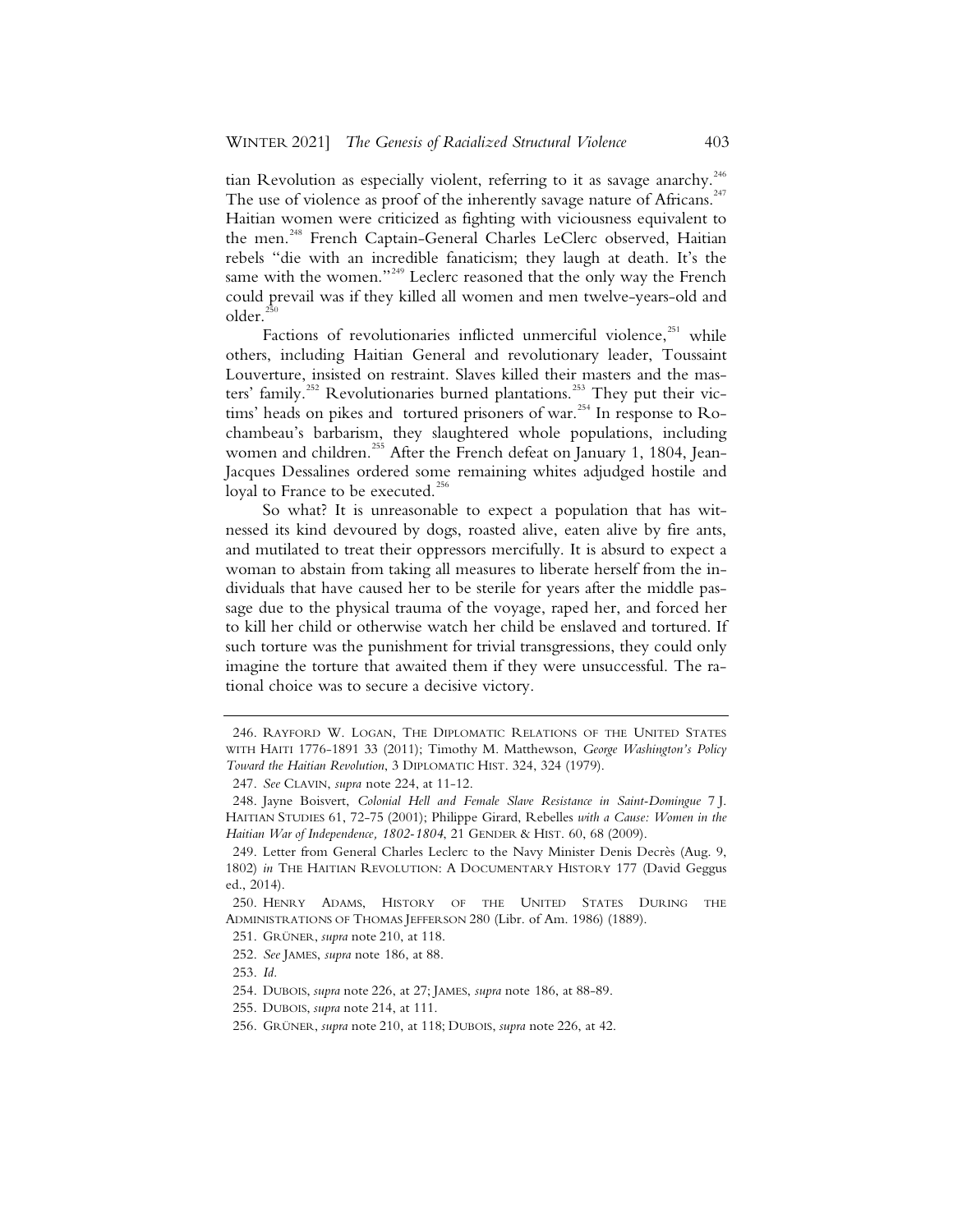American newspapers incessantly published stories about Haitian atrocities, crying "[B]etween five and six hundred white persons fell under the bloody hatchet of the Haitians'!" which increased fears concerning the domestic Black population.<sup>257</sup> Government officials pushed rumors of impending domestic slave insurrections.<sup>258</sup> General Benjamin Butler wrote both officially and privately that it was impossible to free the Negroes "without a San Domingo [sic] . . . . A single whistle from me would cause every white man's throat to be cut in this city. . . . There is no doubt that an insurrection is only prevented by our bayonets."259 South Carolina Governor Charles Pinckney warned President Washington stating, "a flame . . . will extend to all the neighbouring islands . . . and may prove [displeasing] . . . to the Southern States."260 Slaveowners reported that slaves were becoming insolent.<sup>261</sup> Jefferson warned, "I become daily more and more convinced that all the West India islands will remain in the hands of the people of colour, and a total expulsion of the whites sooner or later take place. It is high time we should foresee the bloody scenes which our children certainly, and possibly ourselves (South of Patowmac) have to wade through, and try to avert them."<sup>262</sup>

Their fears materialized. In the years during and following the Revolution, reported slave revolts increased. Several slave revolts, including Gabriel's Rebellion (August 30, 1800) and Denmark Vesey's plot (June 1822), cited the Revolution as inspiration.<sup>263</sup> On January 8, 1811, Charles Deslondes, a mulatto slave from Louisiana, led an army of approximately two hundred slaves in the largest slave uprising in the United States, the German Coast Uprising.<sup>264</sup> They marched from the German Coast of Louisiana towards New Orleans, burning plantations and killing and maiming slaveowners.<sup>265</sup> The governor of New Orleans called on U.S.

 264. SCOTT, *supra* note 262, at 187; WALTER JOHNSON, RIVER OF DARK DREAMS: SLAVERY AND EMPIRE IN THE COTTON KINGDOM 18 (2013).

 <sup>257.</sup> ELEANOR JONES HARVEY, ALEXANDER VON HUMBOLDT AND THE UNITED STATES: ART, NATURE, AND CULTURE 219 (2020).

 <sup>258.</sup> HUNT, *supra* note 234, at 182.

 <sup>259.</sup> *Id.*

 <sup>260.</sup> Letter from Charles Pinckney, Governor of South Carolina, to George Washington (Sept. 20, 1790), https://founders.archives.gov/documents/Washington/05-08-02- 0379 [https://perma.cc/D8CU-7ZAH].

 <sup>261.</sup> JULIUS S. SCOTT, THE COMMON WIND: AFRO-AMERICAN CURRENTS IN THE AGE OF THE HAITIAN REVOLUTION 198 (2018).

 <sup>262.</sup> Letter from Thomas Jefferson to James Monroe (July 14, 1793), https:// founders.archives.gov/documents/Jefferson/01-26-02-0445 [https://perma.cc/3B8H-6AVG] (last visited June 2, 2021).

 <sup>263.</sup> NATHAN IRVIN HUGGINS, BLACK ODYSSEY: THE AFRICAN AMERICAN ORDEAL IN SLAVERY 226-27 (Vintage Books ed., 1990) (1977); SCOTT, *supra* note 262, at 210.

 <sup>265.</sup> JOHNSON, *supra* note 265, at 19.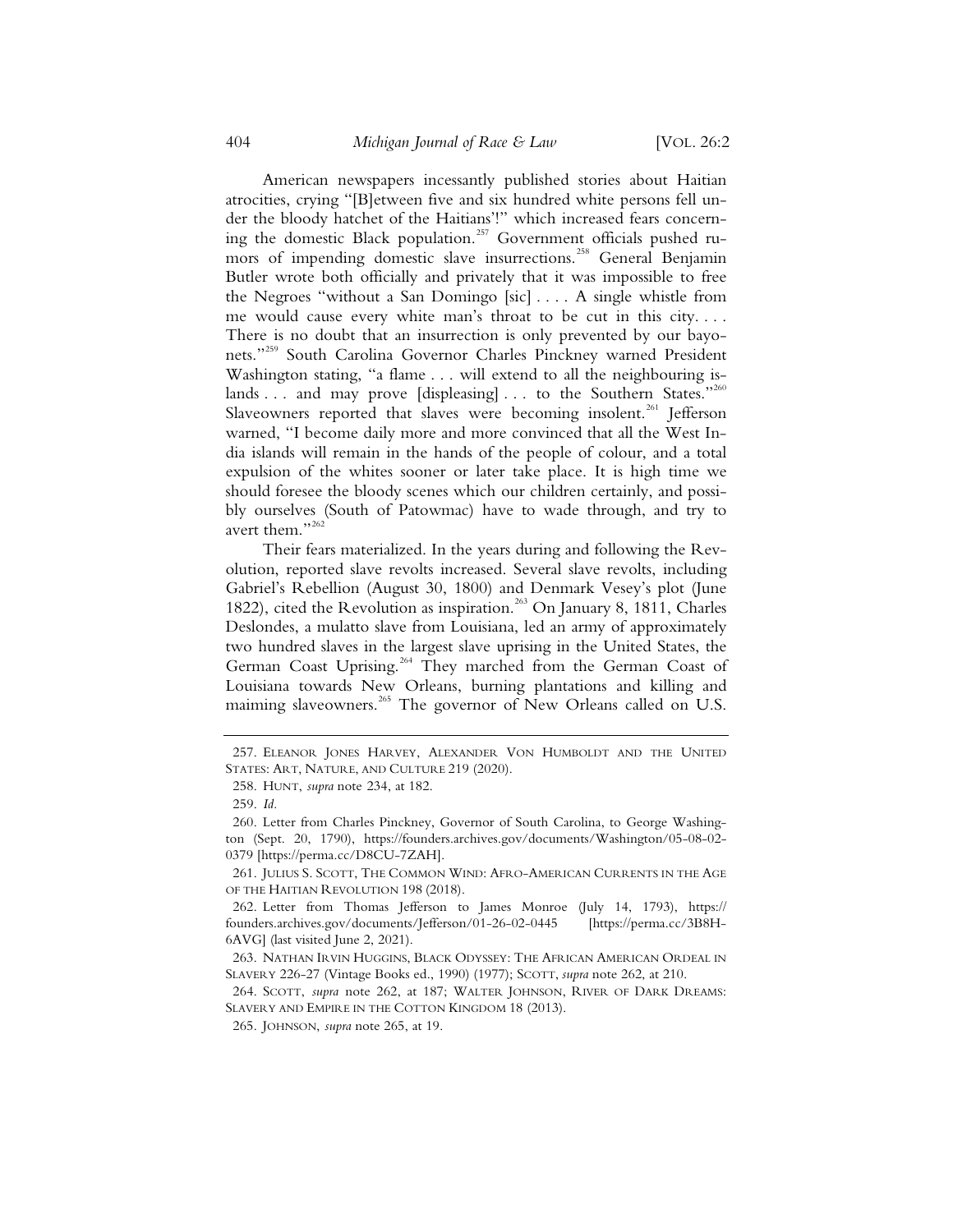Army General, Wade Hampton, and a small group of soldiers to defend the city.

On January 10, Hampton's army, volunteers, and an army formed by planter Charles Perret found Deslondes' army and "une grand carnage" ensued.<sup>266</sup> Deslondes was tortured on the battlefield, "his arms were amputated; then his thighs were shattered one after the other with a musket; finally he was burned alive."<sup>267</sup> The armies hunted survivors and twenty-five were tried in New Orleans and sentenced to death. The judge in New Orleans was a white Haitian immigrant and gave explicit instructions on how prisoners should be executed and displayed.<sup>268</sup> Some had their heads placed on pikes. The bodies of others were hung in conspicuous places throughout the city and left to rot.<sup>269</sup> The judge wanted them to be punitive signposts that reconstituted the injured body of white supremacy and deterred future revolts.<sup>270</sup>

Evidence suggests that states responded to the Revolution in various ways. New York passed an emancipation law in 1799, and New Jersey followed in 1804, as preemptive measures in recognition of the inevitable abolition of slavery.<sup> $271$ </sup> Some states tightened slave codes and increased surveillance of free communities of color.<sup>272</sup> Fear of revolt among the enslaved was used to justify a spatial expansion of slave territory to avoid replicating the conditions that led to the Revolution, namely, the concentration of<sup>273</sup> Saltwater Africans<sup>274</sup> who maintained the "passions of men."<sup>275</sup> Saltwater Africans possessed memories of their life before slavery,<sup>276</sup> had a sense of agency, and maintained their original non-Christian beliefs.<sup>277</sup> Vodou<sup>278</sup> and other forms of syncretism<sup>279</sup> were the lifeblood of

 274. *See* STEPHANIE E. SMALLWOOD, SALTWATER SLAVERY: A MIDDLE PASSAGE FROM AFRICA TO AMERICAN DIASPORA 7 (2007).

278. GRÜNER, *supra* note 210, at 90.

 279. HUGGINS, *supra* note 264, at 69; PAMPHILE, *supra* note 233, at 61-62 ("'In their struggle against oppression they invoked their African gods, especially the war gods, Ogun and Shango and others.' . . . Once they arrived in Saint-Domingue, slaves relied on ancestral gods for 'spiritual comfort, protection from misfortune and cures for . . . ills.' . . . Haitians have modified and enriched the Vodou rites and symbols. Haitian slaves found Catholicism to be an ideal venue for their Vodou practices. In the religious acculturation

 <sup>266.</sup> *Id.* at 21.

 <sup>267.</sup> *Id.* 268. *Id.* at 21-22.

 <sup>269.</sup> *Id.*

 <sup>270.</sup> *See id.* at 22.

 <sup>271.</sup> *See* Geggus, *supra* note 243, at 17.

 <sup>272.</sup> See *id.* at 18.

 <sup>273.</sup> *Id. at 5;* ROBINSON, *supra* note 231, at 12.

 <sup>275.</sup> *See* Geggus, *supra* note 243, at 5-6.

 <sup>276.</sup> *See* SMALLWOOD, *supra* note 275, at 187.

 <sup>277.</sup> ROBINSON, *supra* note 231, at 12.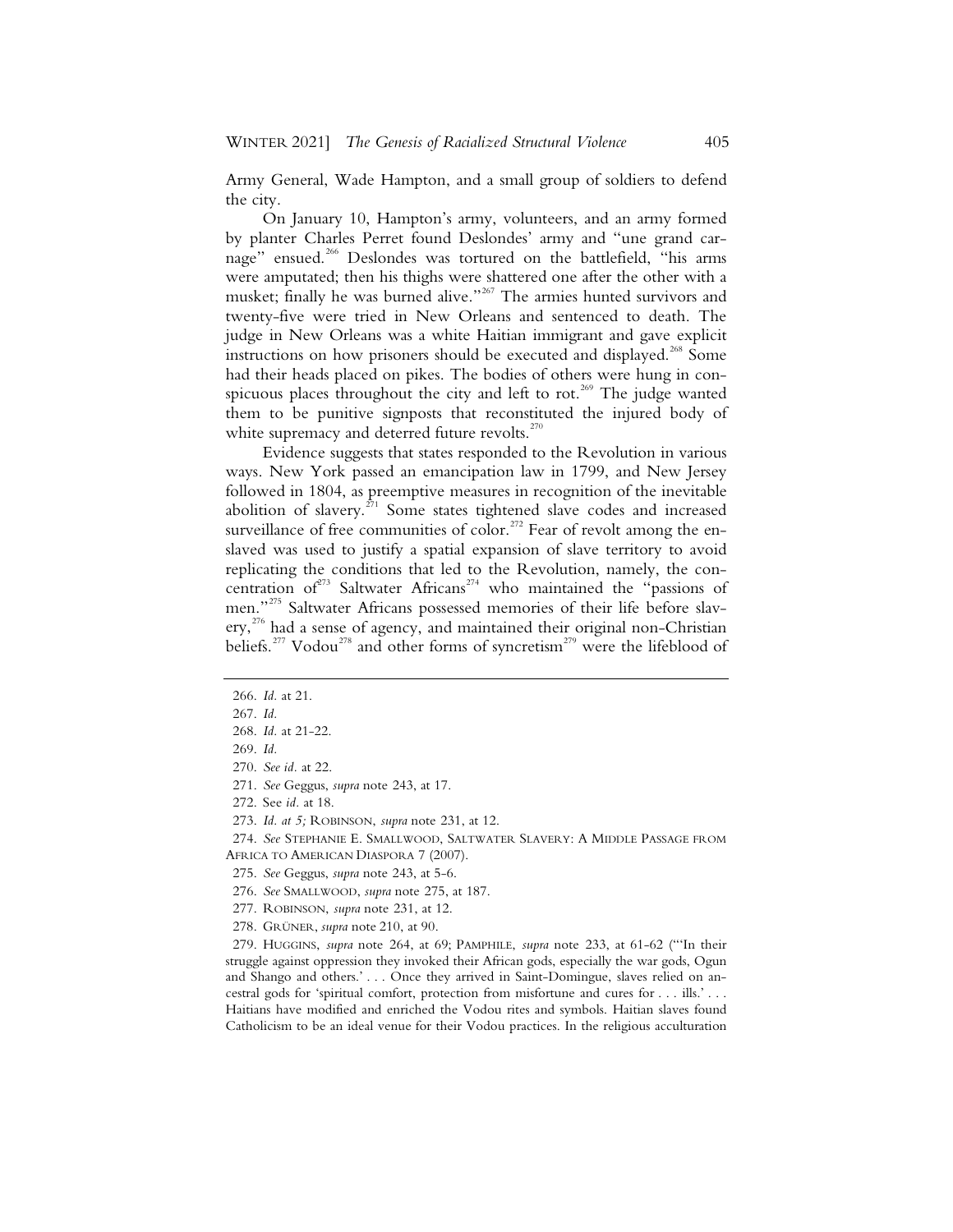the Revolution.<sup>280</sup> Haitian slaves had not internalized the Curse of Ham or "the last shall be first, and the first, last," promise.<sup>28</sup>

#### 2. Dangerous Intellectualism

A significant number of Haitian slaves were former soldiers. Experienced in "military tactics involving small, mobile autonomous units . . . [a]ll they needed were weapons and opportunity."<sup>282</sup> The revolutionaries' military knowledge negated pseudoscientific theories concerning the intellectual inferiority of Africans and confirmed the danger of enslavement. Whereas white supremacists perpetuated the myth of the inherent intellectual inferiority of Africans, they simultaneously believed that "[t]he safety of the whites demands that we keep the Negroes in the most profound ignorance."<sup>283</sup>

The military prowess and political acumen demonstrated by Haitian generals was indisputable. They beat the greatest armies of the world, Great Britain and France, and outmaneuvered the most revered generals of the colonial world, Thomas Maitland of Great Britain and Napoleon, Leclerc, and Rochambeau of France.<sup>284</sup> British and French generals were awed by their use of precise European military maneuvers in conjunction with guerilla warfare.<sup>285</sup> Louverture was heralded by many as a military genius and compared to George Washington.<sup>286</sup> Louverture, Christophe, Dessalines, and Rigaud were political tacticians as well.<sup>287</sup> They capitalized on the competing economic and political interests of the United States, Great Britain, and France and leveraged them to sustain Haiti's economy, secure military assistance, and obtain promises of nonintervention.<sup>288</sup>

283. JAMES, *supra* note 186, at 17.

of the slaves, there emerged a syncretism, 'the recombinations of cultural elements from different societies into new wholes.' . . . Catholic saints became 'incorporated in the repertoire of their supernatural beings.' The deities, called *lwas*, are analogous to Catholic saints.").

 <sup>280.</sup> GRÜNER, *supra* note 210, at 91.

 <sup>281.</sup> *Matthew* 20:16.

 <sup>282.</sup> DUBOIS, *supra* note 226, at 23.

 <sup>284.</sup> *See* MATTHEWSON*, supra* note 8, at 65, 87, 113-15.

 <sup>285.</sup> *See, e.g.,* JAMES M. PERRY, ARROGANT ARMIES: GREAT MILITARY DISASTERS AND THE GENERALS BEHIND THEM 80 (1996).

 <sup>286.</sup> *Cf.* MADISON SMARTT BELL, TOUSSAINT LOUVERTURE: A BIOGRAPHY 3, 298-99 (Vintage Books 2008).

 <sup>287.</sup> *See generally* LOGAN, *supra* note 247.

 <sup>288.</sup> *See id.* at 41, 63-64.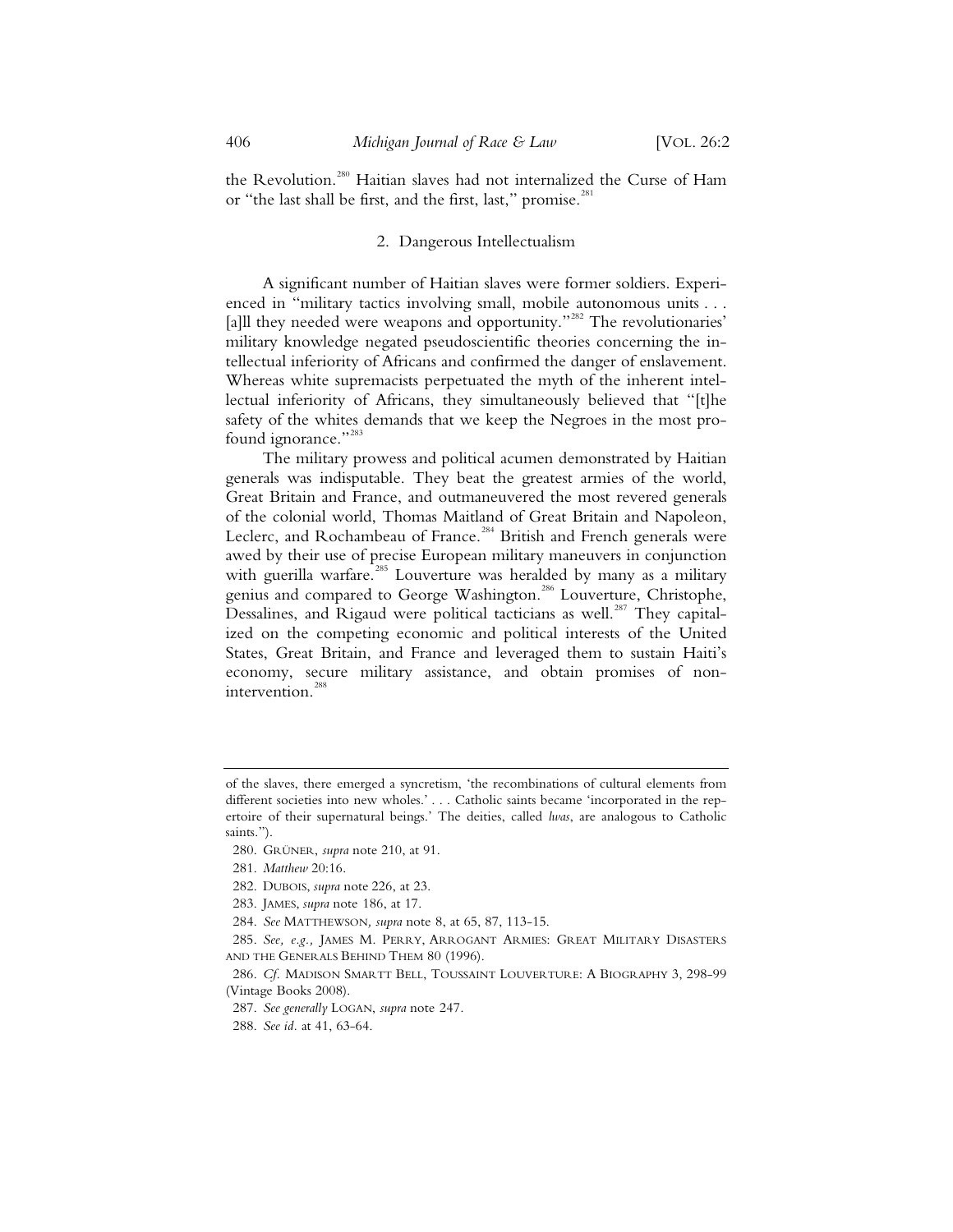Haitians demonstrated a command of the requisite psychological dimensions of war.<sup>289</sup> The sambo<sup>290</sup> trope was used to assuage white fears of slave insurrections.<sup>291</sup> White supremacists asserted that Africans did not have the intellectual or psychological capabilities to organize and execute a successful rebellion because war is multidimensional.

Psychological factors influence decision making at all levels, and individuals must consider multiple criteria in their decision-making processes.<sup>292</sup> The most important decision is the one to declare war. As a condition precedent, the individual must overcome the psychological inertia that prevents her from engaging in the initial acts of direct violence and must also accept imminent retributive direct violence intended to cause fatal somatic harm. Under the best of circumstances, the individual would be in a position to make a rational assessment of the risk involved and decide to act where there is a high probability of success.<sup>293</sup> In Haiti's case, there was no such high probability of success and former slaves had to overcome the collective psychological inertia formed as a result of being subjected to the horrors of slavery. Approximately 200,000 Haitian rebels accepted the reality of imminent direct violence and died.

The psychological aspects of war are not limited to urgent battlefield decisions. War must be an experience that resonates with the soldiers' souls and with the population that is deemed to be the primary beneficiary of the war. Leaders and soldiers must continuously feed the spirit of the war. $294}$  Leaders must create an environment that motivates soldiers to persevere. The organizational structure of the army must be sound.<sup>295</sup> The army must be disciplined,<sup>296</sup> and soldiers must be rewarded for and allowed to enjoy their victories.<sup>297</sup> The ideology that propelled the soldiers into war must be reinforced.<sup>298</sup> Therefore, the psychological dimensions of war demand intelligence that circulates vertically and laterally and is not limited to a single figurehead.

<sup>289.</sup> *See generally* Anthony Kellett, *The Soldier in Battle: Motivational and Behavioral Aspects of the Combat Experience*, *in* PSYCHOLOGICAL DIMENSIONS OF WAR 215-35 (Betty Glad ed., 1990).

<sup>290.</sup> Jon Hanson & Kathleen Hanson, *The Blame Frame: Justifying (Racial) Injustice in America,* 41 HARV. C.R.-C.L. L. REV. 413, 436 (2006).

<sup>291.</sup> DAVIS, *supra* note 32, at 172.

<sup>292.</sup> PSYCHOLOGICAL DIMENSIONS OF WAR, *supra* note 290, at 83-87, 122.

<sup>293</sup>*. See* Anatol Rapoport, *The Problem with Gains-Maximizing Strategies*, *in*  PSYCHOLOGICAL DIMENSIONS OF WAR, *supra* note 290, 91-115, 91-100.

<sup>294.</sup> Kellett, *supra* note 290, at 215-31.

<sup>295.</sup> *See id.* at 219-20.

<sup>296.</sup> *Id.* at 220.

<sup>297.</sup> *Id.*

<sup>298.</sup> *See id.* at 227.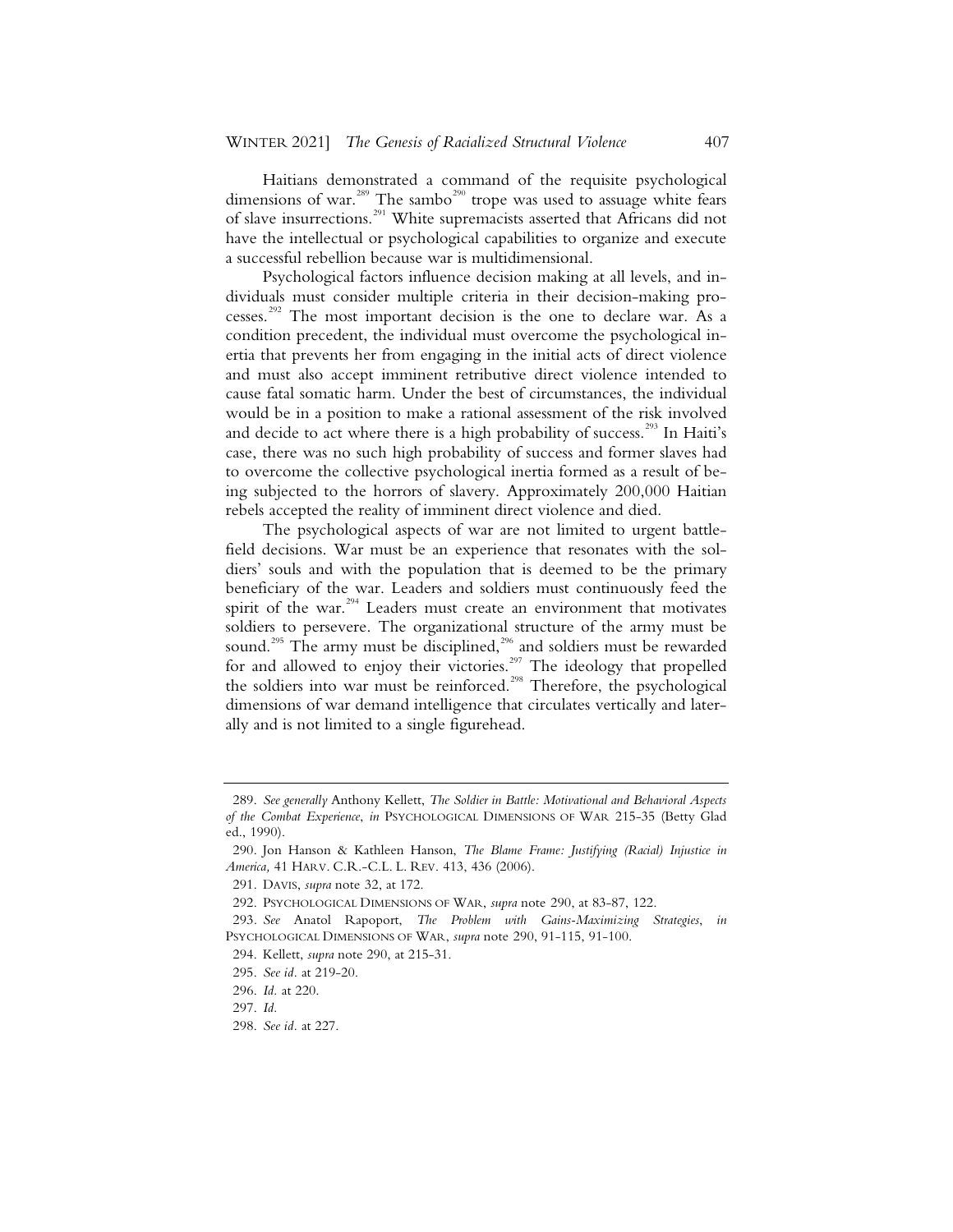Secondly, the former slaves synthesized and appropriated the egalitarian principles enunciated in the Declaration of Rights of Man and Citizens and the Declaration of Independence.<sup>299</sup> They adopted the lexicon of natural rights, freedom from tyranny, and self-governance and used it to legitimize self-liberation.<sup>300</sup> Witnesses stated Haitian revolutionaries sang the French Revolutionary song, *La Marseillaise*, as they went into battle. $301$ 

In assessing how Great Britain, France, Spain, and the United States coalesced,<sup>302</sup> despite their competing interests, they were clearly vexed by the potential ramifications of allowing Haitian intellectualism to go un $checked.<sup>303</sup>$ 

### 3. The Economy of the Black Body

The Black body's constitution as an economic engine was possible because it was bound by a system of subjugation, White supremacy, whose singular focus was perfecting a racialized docility-utility relation.<sup>31</sup> While Jefferson enunciated a romanticized vision of the United States as an "empire of liberty"<sup>305</sup> with an economy sustained by self-sufficient yeoman patriarchs, the reality was that liberty was voided in the interest of preserving America's slavocracy and slave capitalism.<sup>306</sup> White supremacy, aristocratic sentimentalism, $307$  and capitalism converged to create an economy dependent upon the objectification of the Black body as constitutionally protected property.<sup>308</sup>

<sup>299.</sup> GRÜNER, *supra* note 210, at 65; FARLEY, *supra* note 199, at 250.

<sup>300.</sup> GRÜNER, *supra* note 210, at 141-147.

<sup>301.</sup> AFRICAN DIASPORAS IN THE NEW AND OLD WORLDS: CONSCIOUSNESS AND IMAGINATION 111 (Geneviève Fabre & Klaus Benesch eds., 2004).

<sup>302.</sup> FOUCAULT, *supra* note 7, at 75-84 (expounding upon the origins of the perpetual race war, and arguing the creation of a binary society, white vs. Black, is traceable to the Roman empire). Subsequently, "western" has become a fictitious racial classification around which countries with competing interests coalesce to "win" the race war. *See id.*

<sup>303.</sup> *See* DAVID NICHOLLS, FROM DESSALINES TO DUVALIER: RACE, COLOUR AND NATIONAL INDEPENDENCE IN HAITI, 61-62 (Rutgers Univ. Press 1996).

<sup>304.</sup> *See* JOHNSON, *supra* note 265, at 10.

<sup>305.</sup> *See generally* ROBERT W. TUCKER & DAVID C. HENDRICKSON, EMPIRE OF LIBERTY: THE STATECRAFT OF THOMAS JEFFERSON (1990).

<sup>306.</sup> GRÜNER, *supra* note 210, at 29.

<sup>307.</sup> GALTUNG, *supra* note 18, at 248.

<sup>308.</sup> *See generally* JOHN ASHWORTH, SLAVERY, CAPITALISM, AND POLITICS IN THE ANTEBELLUM REPUBLIC, 1820-1850 (1995); *see also* Cheryl I. Harris, *Whiteness as Property*, 106 HARV. L. REV. 1707, 1716 (1993) ("The hyper-exploitation of Black labor was accomplished by treating Black people themselves as objects of property. Race and property were thus conflated by establishing a form of property contingent on race – only Blacks were subjugated as slaves and treated as property.").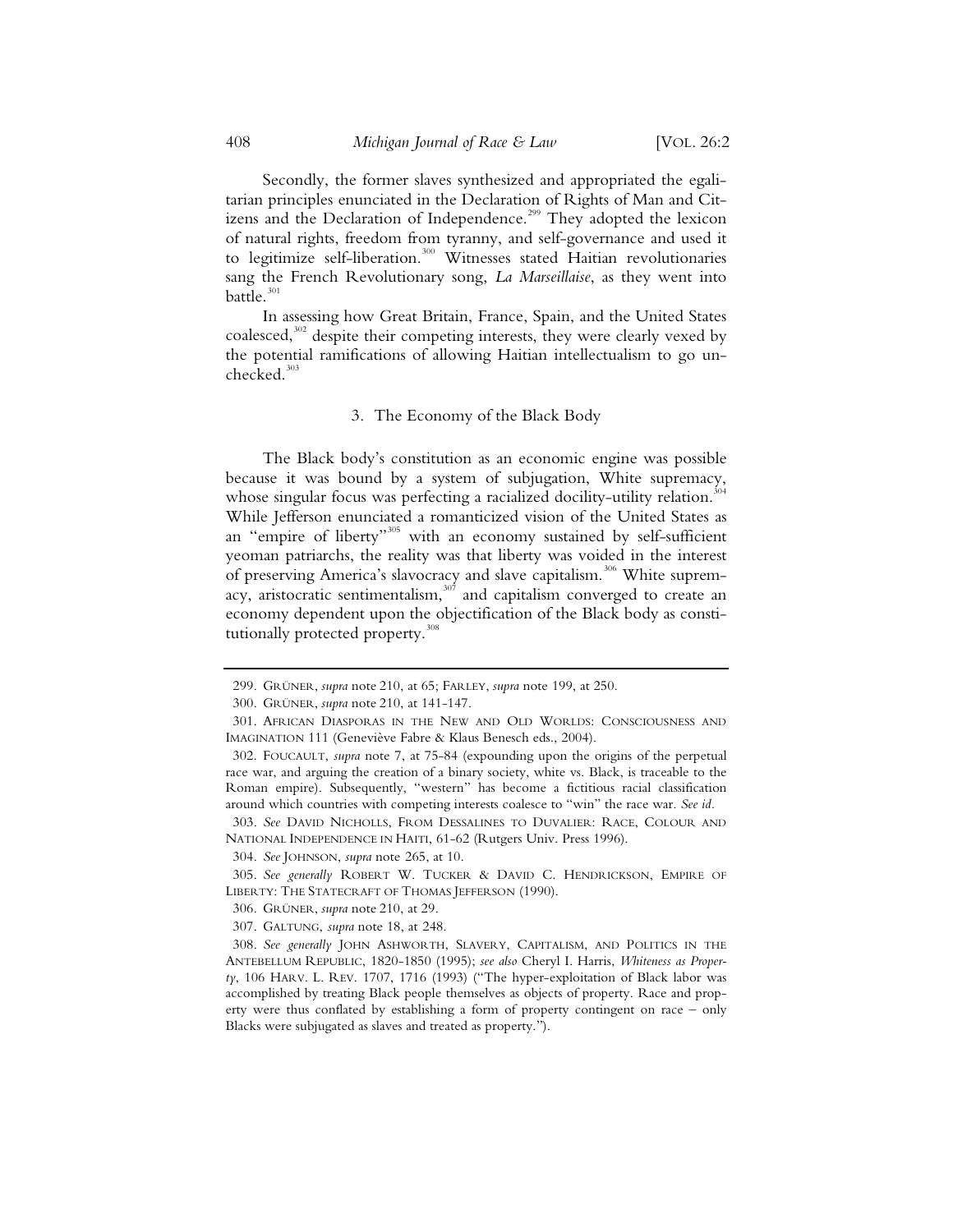The United States had an interest in maintaining property rights in Black bodies, domestically and abroad, as correlative instruments of capital and fixed capital.<sup>309</sup> Slavery was the backbone of America's economy.<sup>310</sup> A massive domestic slave insurrection would have crippled the American economy. Before the Revolution, St. Domingue was referred to as the "Pearl of the Antilles" because it was the wealthiest colony in the world<sup>311</sup> and the economic epicenter of the Atlantic slave trade.<sup>312</sup> It produced half of the world's coffee,<sup>313</sup> more sugar than Jamaica, Cuba, and Brazil, combined, and exported large quantities of molasses, indigo, and cotton.<sup>314</sup>

John Adams acknowledged America's economy depended on St. Domingue's economy.<sup>315</sup> First, St. Domingue's economic supremacy reduced Great Britain's economic power in the Atlantic, which helped the United States advance its economic interests in the region. Additionally, St. Domingue was America's second-largest trading partner.<sup>316</sup> America's trading relationship with St. Domingue generated an irreplaceable revenue stream that stabilized America's economy. The island consumed large quantities of American lumber and meat.<sup>317</sup> Louverture relied on the United States for his supply of munitions.<sup>318</sup> The United States recognized that a permanently destabilized economy in St. Domingue would have a domino effect that would extend to America's economy and compromise its foothold in the Caribbean.

#### 4. The Decision

The cumulative effect of the foregoing led to America's decision to discipline and punish Haiti. By deploying a public penalty that linked Haiti's crime to abject failure and shame, it sought to reduce the attractiveness of emulation and extinguish the glory of Haiti's crime.<sup>319</sup> In disciplining Haiti, the United States and the colonial powers could "dis-

<sup>309.</sup> Ralph V. Anderson & Robert E. Gallman, *Slaves as Fixed Capital: Slave Labor and Southern Economic Development*, 64 J. AM. HIST. 24, 25 (1977).

<sup>310.</sup> *See* JOHNSON, *supra* note 265, at 31-32.

<sup>311.</sup> *Id.* at 22; MATTHEWSON, *supra* note 8, at 3.

<sup>312.</sup> POPKIN, *supra* note 205, at 6.

<sup>313.</sup> *Id.*

<sup>314.</sup> DUBOIS, *supra* note 226, at 19.

<sup>315.</sup> DUBOIS, *supra* note 226, at 137; LOGAN *supra* note 238, at 32.

<sup>316.</sup> *See* N. Pierre, *Liberal Trade in the Postcolonial Americas: Haitian Leaders and British Agents, 1806-1813*, 21 J. HAITIAN STUD. 68, 69 (2015).

<sup>317.</sup> DUBOIS, *supra* note 226, at 137.

<sup>318.</sup> *Id.*

<sup>319.</sup> *See* FOUCAULT, *supra* note 3, at 109.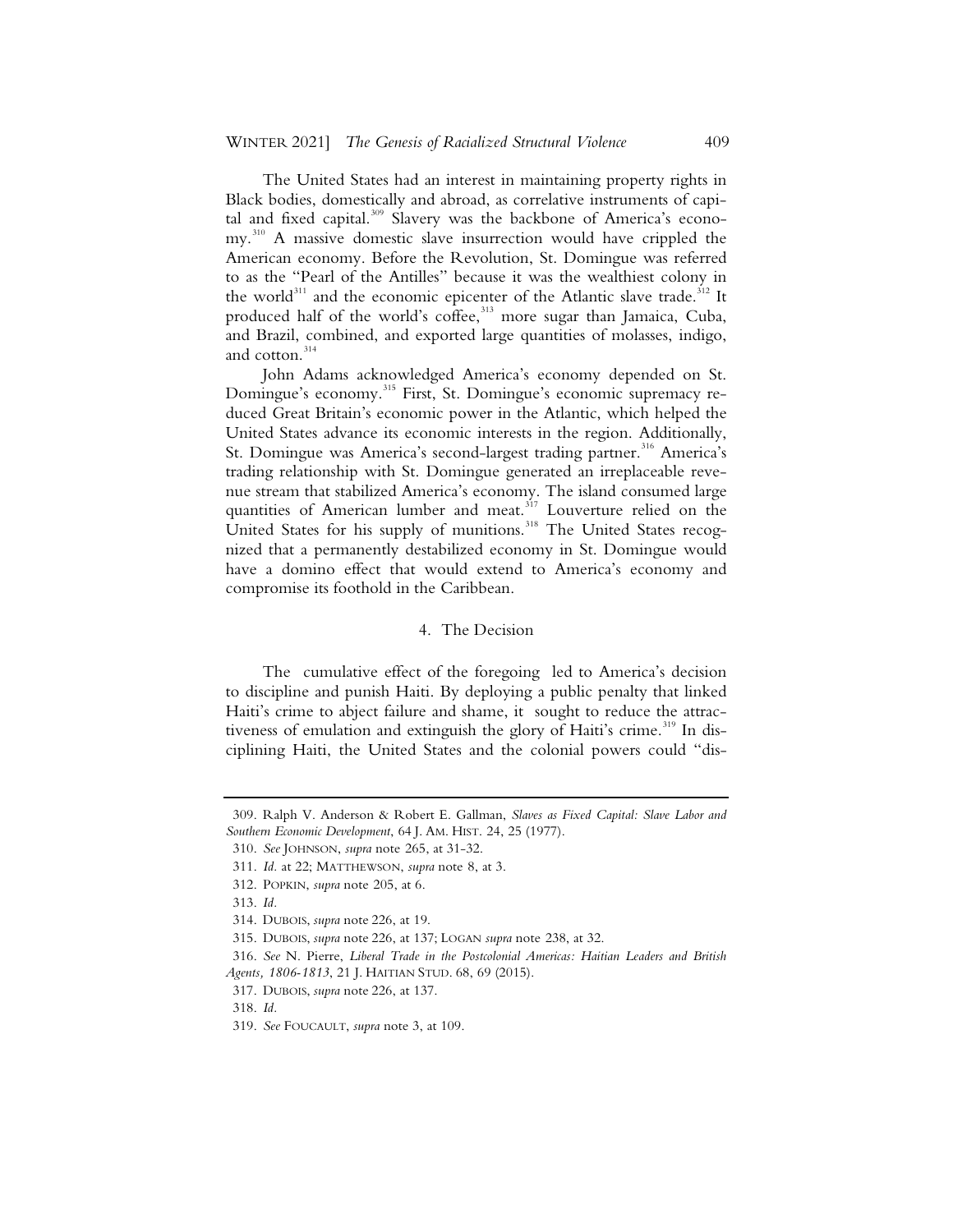pense with" the "violent relation" of slavery and military action and still obtain "effects of utility at least as great"—economic gain, diminution, and docility.<sup>320</sup>

#### III. Racialized Structural Violence in American Foreign Policy

Racialized structural violence is the central precept of American foreign policy. American foreign policy is a complex bundle of power technologies designed to elicit docility from Black and Brown nations. It represents the institutionalization of the techniques and instruments of discipline on a global scale, such that America's power, right, and obligation to discipline and punish Black and Brown nations has been normalized as a rational function of our global society. Using trade agreements, embargoes, sanctions, loans, and philanthrocapitalism, the United States, with U.N. assistance, coerces nations into an international system of constraints and privations, obligations, and prohibitions that allow the United States to operate as a global panopticon, $321$  subjecting them to its concentrated and uninterrupted disciplinary gaze. Nations are supposed to internalize the disciplinary gaze and assent to self-regulation out of fear that they are being observed. The disciplinary gaze reinforces the nation's inferior position in the power relation and subtly transforms it into a docile nation.

The United States politically and economically incarcerates delinquent, i.e., undocile nations, by precluding them from interactions in international systems and obstructing their efforts to exercise agency. Over time, the attendant isolation and marginalization causes living conditions in the penalized nations to decline until they mirror the complete and austere conditions of prisons. The nations remain incarcerated until they exhibit docility. Thus, the principles of mass incarceration are infused into foreign policy. Through foreign policy, the United States helped develop a superstructure of global apartheid defined by systems of asymmetrical power relations. These structurally violent systems place avoidable limitations on Black and Brown nations that prevent them from maximizing their potential.

America's power, right, and obligation to discipline and punish Black and Brown nations originated with America's *need* to discipline and punish a single Black nation, Haiti. Its foreign policy response to the Revolution was a white supremacy-driven calculation that reflected its obsession with maintaining an international racial hierarchy and political

<sup>320.</sup> *Id.* at 137, 140-41.

<sup>321.</sup> *See* FOUCAULT, POWER, *supra* note 78, at 70-73.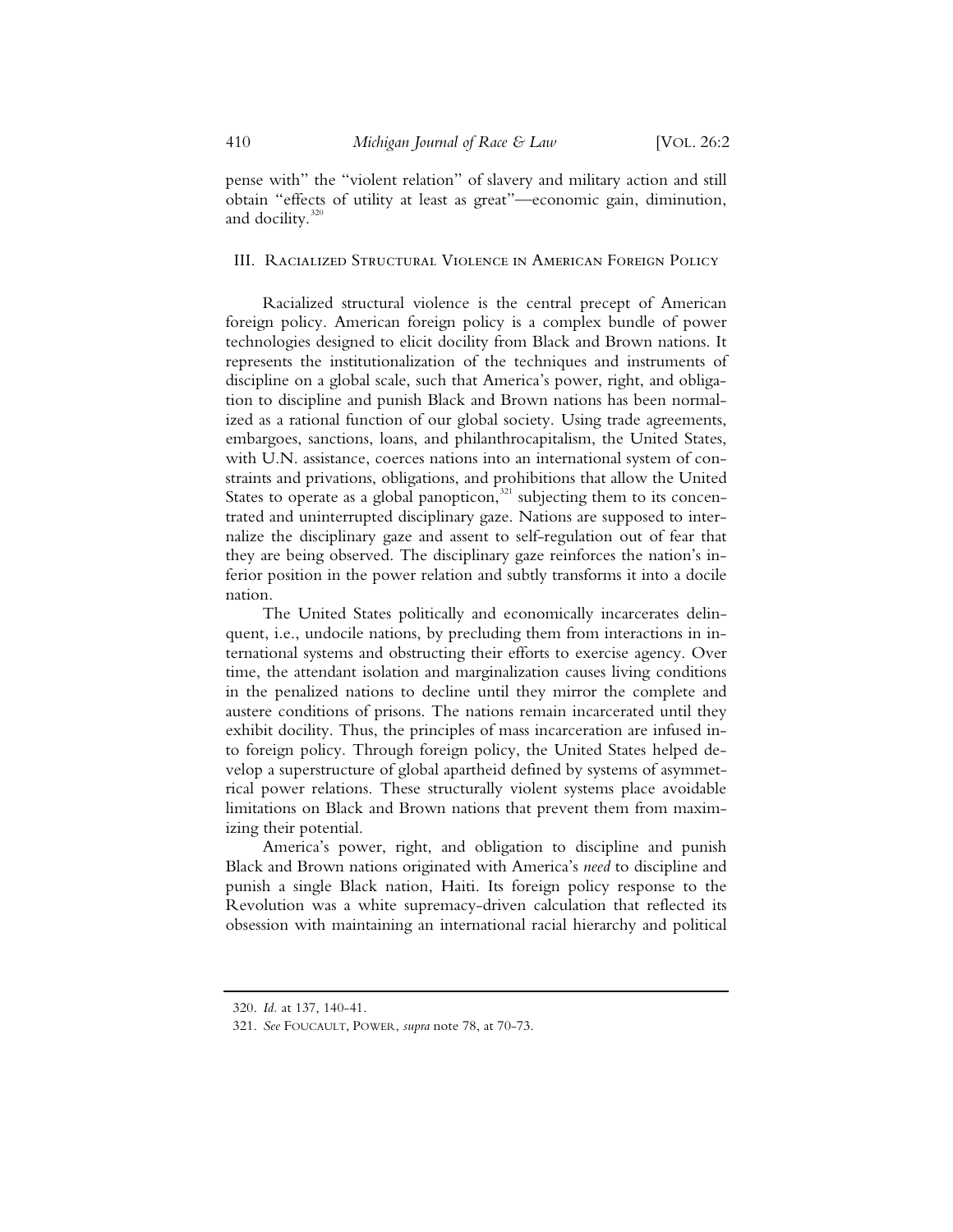investment in the economic uses of the Black body.<sup>322</sup> Thereafter, in dealing with Black and Brown nations that act in contravention of white supremacy, the United States has sought to replicate the power dynamic that it has with Haiti, using the same strategies. Thus, the genesis of racialized structural violence in American foreign policy is directly traceable to America's attempts to mitigate the geo-political consequences of Haitian independence.

The United States attempted to transform Haiti into a docile nation by precluding it from international systems and obstructing its efforts to exercise agency during two eras: 1) 1804 to 1862 and 2) 1915 to 1934. These eras represent Haiti's infancy and, thus, the years in which Haiti was most vulnerable. During both eras, the United States used the art of enclosures as the dominant technique of discipline to create a relationship of dependence that enabled it to exercise disciplinary power over Haiti and to transform Haiti's geographical boundaries into a punitive, disciplinary space. From 1806 to 1862, it politically and economically isolated Haiti by refusing to grant *de jure* recognition of its government. This provided the United States with an opportunity to establish economic supremacy over Haiti. Then, from 1915 to 1934, it politically and economically marginalized Haiti through military occupation and intervention. The United States used its occupation and intervention to coerce Haiti into a system of economic constraints and obligations, rendering Haiti economically docile. America's occupation also created an architecture of control in Haiti's civil and military institutions that inflicted structural violence on Haiti from within.

# A. *Establishing a Relationship of Domination: Punishing and Subjugating the "Terrible Republic"<sup>323</sup> using Nonrecognition and Economic Coercion*

The question of whether to recognize the Haitian government forced the United States to deviate from its philosophical principles and established practice of viewing the recognition of new state governments as a legal duty. In his seminal work, Hersch Lauterpacht analyzes the law of statehood recognition and the two competing theories: the declaratory theory and the constitutive theory.<sup>324</sup> Both theories have undergone a transformation since his article. However, this article applies his archetyp-

<sup>322.</sup> *See* DAVIS, *supra* note 32, at 270-71.

<sup>323.</sup> Letter from Thomas Jefferson to Aaron Burr (Feb. 11, 1799), https:// founders.archives.gov/documents/Jefferson/01-31-02-0015 [https://perma.cc/V337- BN42] (last visited Apr. 17, 2021).

<sup>324.</sup> H. Lauterpacht, *Recognition of States in International Law*, 53 YALE L.J. 385, 385 (1944) (notably, Lauterpacht discusses America's policy of recognition from the early 1800s to the 1870s; however, he doesn't mention Haiti).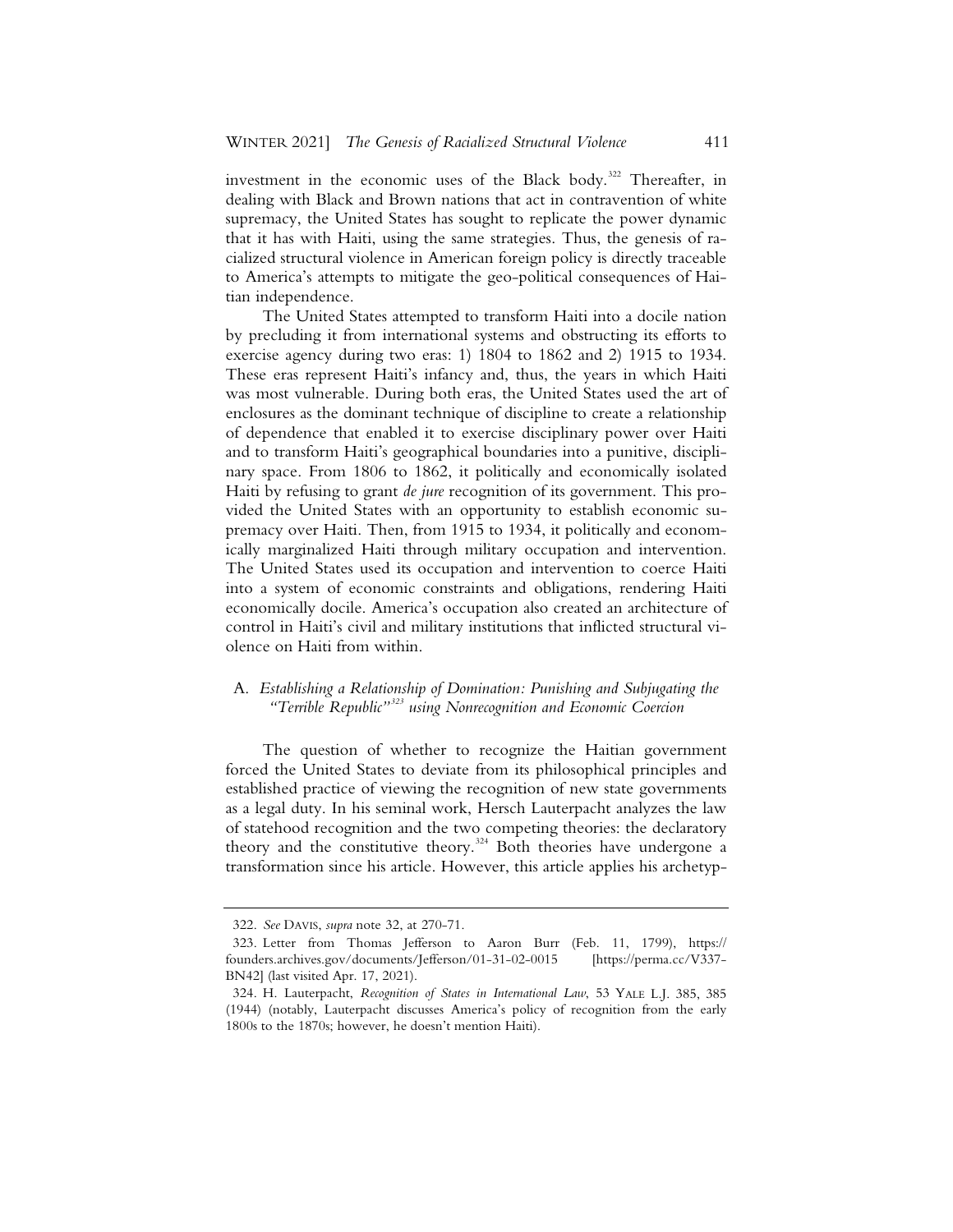ical arrangement of the two theories because it was most applicable during the period of the Revolution.

The constitutive theory, as commonly propounded, culminates in two assertions. The first is that prior to recognition the community in question possesses neither the rights nor the obligations which international law associates with full statehood; the second is that recognition is a matter of absolute political discretion as distinguished from a legal duty owed to the community concerned. . . . The theory of the declaratory nature of recognition fully accepts the view of its rival that there does not exist in any circumstances a legal duty to grant recognition. At the same time with an obvious lack of consistency, it maintains that prior to recognition the nascent community exists as a State and is entitled to many of the most important attributes of statehood. This means, upon analysis, that the newcomer is entitled as a matter of legal right to claim what are usually regarded as the normal legal consequences of recognition, but that it is not entitled to claim recognition as such.<sup>325</sup>

The international personality of a nation vests upon recognition of its legal right to exist and its government's legitimacy.<sup>326</sup> Once the nation and government are recognized, the nation gains access to the international plane. The nation acquires enforceable international rights and obligations that allow it to enter into formal diplomatic relations and bilateral inter-governmental agreements.<sup>327</sup> The legal consequences of the nation's existence are respected pursuant to the principles of international law.<sup>328</sup> Absent recognition, the nation occupies a subordinate position in the international system because it can be easily isolated and marginalized.<sup>329</sup> Therefore, a dominant nation can use recognition as a tool for exacting structural violence against a subordinate nation.

Lauterpacht argues in favor of an arrangement of the constitutive theory where the first assumption, "prior to recognition the community in question possesses neither the rights nor the obligations which international law associates with full statehood,"<sup>330</sup> is governed by the application of a rule of international law that determines if the community possesses

<sup>325.</sup> *Id.* at 385, 386.

<sup>326.</sup> *Id.*

<sup>327.</sup> M. J. PETERSON, RECOGNITION OF GOVERNMENTS: LEGAL DOCTRINE AND STATE PRACTICE, 1815-995 (1997).

<sup>328.</sup> *Id.* at 2-3.

<sup>329.</sup> *See* Lauterpacht, *supra* note 325, at 413.

<sup>330.</sup> *Id.* at 386.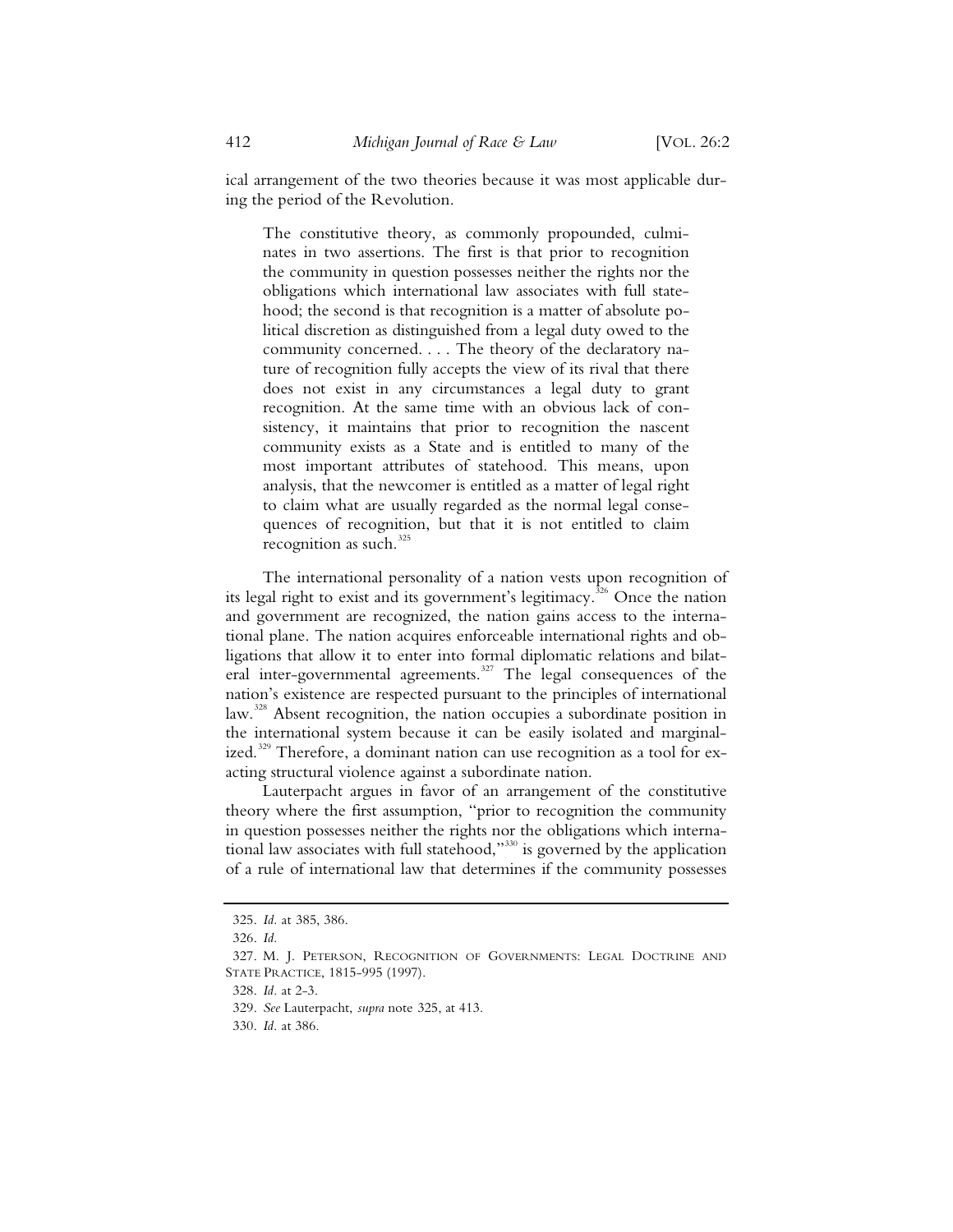the requisite conditions of statehood.<sup>331</sup> The requisite conditions are to be based on objective facts, and not irrelevant tests of statehood like those enunciated by James Lorimer: the degree of civilization of the new State, the legitimacy of its origin, its religion, or its political system.<sup>332</sup> Lauterpacht argues such considerations are subject to political discretion, which is not bound by the law and thus opens the door for an existing nation to exercise arbitrariness, attempt extortion, and attempt intervention at the threshold of the new nation's statehood.<sup>333</sup> He disavows the second assertion, "recognition is a matter of absolute political discretion as distinguished from a legal duty owed to the community concerned," stating recognition should be conceived as a legal duty that vests when the application of a rule of international law establishes that the community has satisfied the requisite objective conditions of statehood. Lauterpacht reasons,

Law must be based on facts – insofar as such facts are not in themselves contrary to law. Successful secession from the parent State is a fact which is not contrary to international law; the same applies to a rebellion resulting in a revolutionary government or in a civil war. This being so, these events are facts which, if law is to approximate to social reality, must through the medium of the legally obligatory act of recognition be permitted to produce the appropriate legal results.<sup>3</sup>

If the United States accepted the facts and social realities of Haitian independence in 1804, then it would have conceived recognition of the Haitian government as a legal duty. Haiti successfully revolted against its parent nation. A slave rebellion resulted in a civil war and produced a revolutionary government. France ceased attempts to reassert its authority.<sup>335</sup> The newly independent Haitian government possessed effective authority over the population and a defined geographical territory.<sup>33</sup>

Instead, in contradiction of its established and consistent view of recognition as a legal duty based on facts and the natural right of selfdetermination, the United States refused to grant *de jure* recognition of the Haitian government until 1862. During a trading voyage in 1805,

335. *See id.* at 392, 428.

<sup>331.</sup> *Id.* at 453.

<sup>332.</sup> *Id.* at 413, 413 n.66.

<sup>333</sup>**.** *Id.* at 413.

<sup>334.</sup> *Id*. at 390.

<sup>336.</sup> *Cf. id.* at 412. (Possession of a precisely defined legal territory is not dispositive to an analysis of whether a state should be recognized, "it has been held that the fact that the frontiers of a new State have not yet been definitely decided does not constitute an impediment in the way of its statehood.").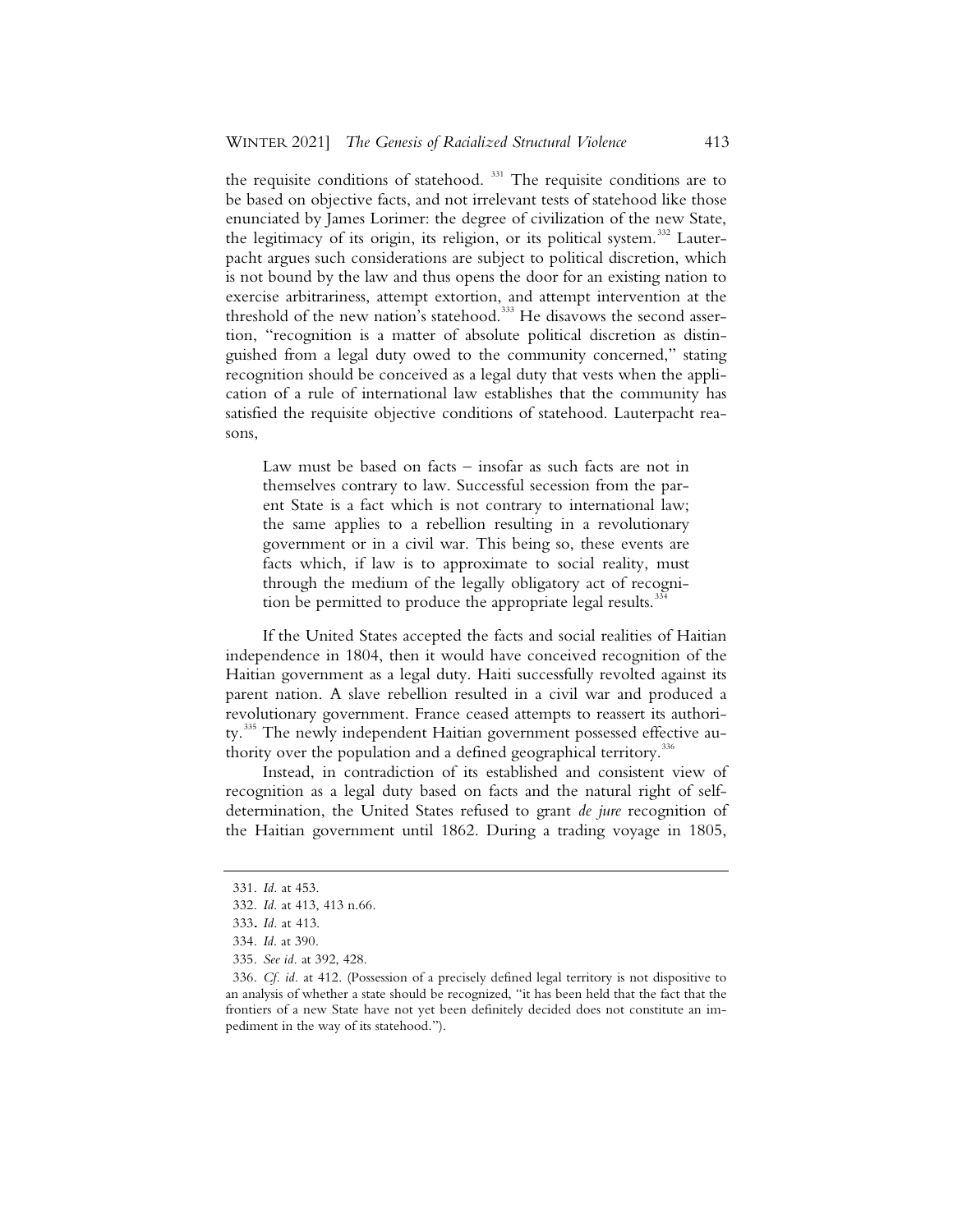merchants toasted: "The Government of Hayti; founded on the only legitimate basis of authority . . . the people's choice! May it be as durable as its principles are pure."337 In response to the succession of Latin-American states and colonial rebellions, Secretary of State John Quincy Adams wrote to President Monroe on August 24, 1818, expressing that "But there is a stage in such contests when the parties struggling for independence have . . . *a right to demand* its acknowledgment by neutral parties, and when the acknowledgment may be granted without departure from the obligations of neutrality. It is the stage when independence is established as a matter of fact so as to leave the chances of the opposite party to recover their dominion utterly desperate."<sup>338</sup>

In 1822, President Monroe asserted that when a revolution is incontrovertibly successful, recognition of the government "ought not be resisted."<sup>339</sup> Later, Adams asserted the United States "yielded to an obligation of duty of the highest order, by recognizing as Independent States, Nations which, after deliberately asserting their right to that character, have maintained and established it against all the resistance which had been or could be brought to oppose it."<sup>340</sup> Recognition was "the mere acknowledgment of existing facts."<sup>11</sup> Caesar Rodney, United States Minister to Buenos Aires, stated America would not "have demanded, nor would we have accepted special privileges of any kind in return for an acknowledgement of Independence"<sup>342</sup> because America's founding principles are unalienable rights and equality.<sup>343</sup> In 1837, Secretary of State John Forsyth wrote that recognizing a state was a question of fact, resolved when there is evidence that the state has achieved permanent independence.<sup>344</sup> In 1846, Secretary of State James Buchanan wrote, "that it is the settled policy of the United States to recognise the independence of all governments which have manifested to the world that they are *de facto* independent."<sup>345</sup>

In 1861, Lincoln alluded to the principle of recognition as a legal duty stating "that he saw no 'good reason' why the United States should 'persevere longer in withholding our recognition of the independence and sovereignty' of its Caribbean neighbor."<sup>346</sup> By the time the United

 <sup>337.</sup> DUBOIS, *supra* note 226, at 138.

 <sup>338.</sup> Lauterpacht, *supra* note 325, at 402 (emphasis in original); *see generally* JULIUS GOEBEL, JR., THE RECOGNITION POLICY OF THE UNITED STATES 116-143 (1915).

 <sup>339.</sup> *Id.* at 402.

 <sup>340.</sup> *Id.*

 <sup>341.</sup> *Id.*

 <sup>342.</sup> *Id.* at 403.

 <sup>343.</sup> *Id.*

 <sup>344.</sup> *Id.* at 406.

 <sup>345.</sup> *Id.* at 404 (emphasis in original).

 <sup>346.</sup> DUBOIS, *supra* note 226, at 152.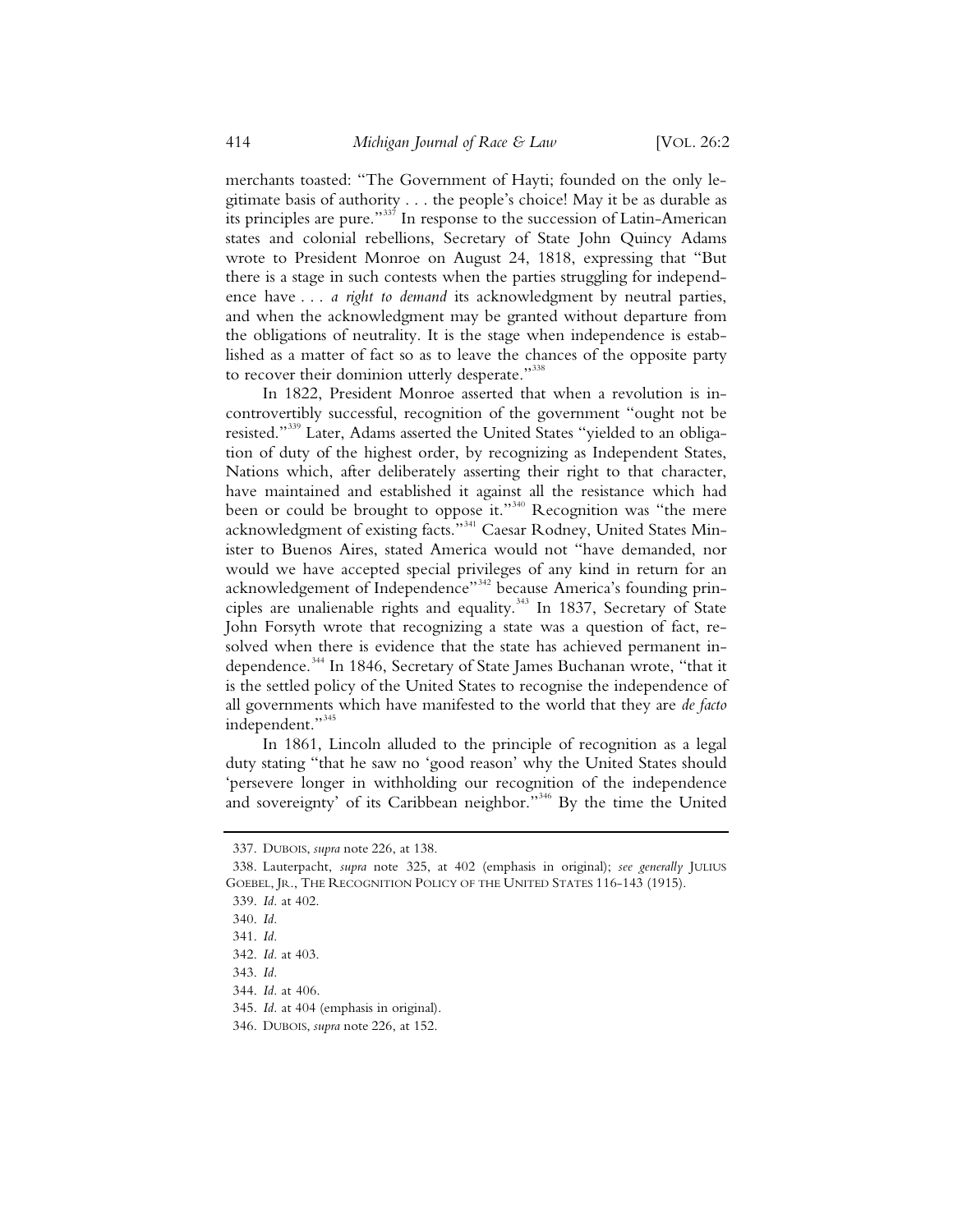States granted *de jure* recognition of Haiti on June 5, 1862, only the United States and the Vatican had refused to formally recognize Haiti.<sup>34</sup> The "good reason" was white supremacy.<sup>348</sup> Nonrecognition was used to discipline and punish Haiti. To justify<sup>349</sup> nonrecognition, the United States selectively adopted the constitutive theory and used its political discretion to argue that the Haitian government should not be recognized pursuant to Lorimer's theory that barbarous and savage populations should not be granted *de jure* recognition.<sup>350</sup> To bolster its asserted rationalization, the United States established a regime of truth concerning Haiti, one of its first foreign policy imperatives. The purpose of the regime of truth was 1) to provide the United States with a way to rationalize its hostility towards the Haitian government in order to reconcile its contradictory foreign policy stances; 2) to reinforce the narrative that Haiti was a delinquent that needed to be disciplined; and 3) to dismantle the heroization of Haiti. According to Foucault,

Each society has its regime of truth, its "general politics" of truth: that is, the types of discourse which it accepts and makes function as true; the mechanisms and instances which enable one to distinguish true and false statements, the means by which each is sanctioned; the techniques and procedures accorded value in the acquisition of truth; the status of those who are charged with saying what counts as true. $351$ 

In a white supremacist society, the formation and imposition of racialized regimes of truth are used to justify direct and structural violence against non-whites. The general politics of truth are wedded to the ideologies of white supremacy. The types of discourse which society accepts and makes function as true must be capable of fitting into the paradigm of racial hierarchy. Those charged with saying what counts as true have the power<sup>352</sup> and incentive<sup>353</sup> to reformulate the truth through the lens of white supremacy.

<sup>347.</sup> *Id.* at 142.

<sup>348.</sup> *See id.* at 140-141.

<sup>349.</sup> *See* FOUCAULT, POWER, *supra* note 78, at 346 ("[T]o designate the means employed to attain a certain end . . . designate the procedures used in a situation of confrontation to deprive the opponent of his means of combat and to reduce him to giving up the question; it is a question, therefore, of the means destined to obtain victory.").

<sup>350.</sup> Karen Knop, *Lorimer's Private Citizens of the World*, 27 EUR. J. INT'L L. 447, 448 (2016).

<sup>351.</sup> THE FOUCAULT READER 73 (Paul Rabinow, ed., 1984); Lorna Weir, *The Concept of Truth Regime*, 33 CAN. J. SOCIO., 367, 367 (2008).

<sup>352.</sup> FOUCAULT, POWER, *supra* note 78, at 31.

<sup>353.</sup> FOUCAULT, *supra* note 7, at 53-54.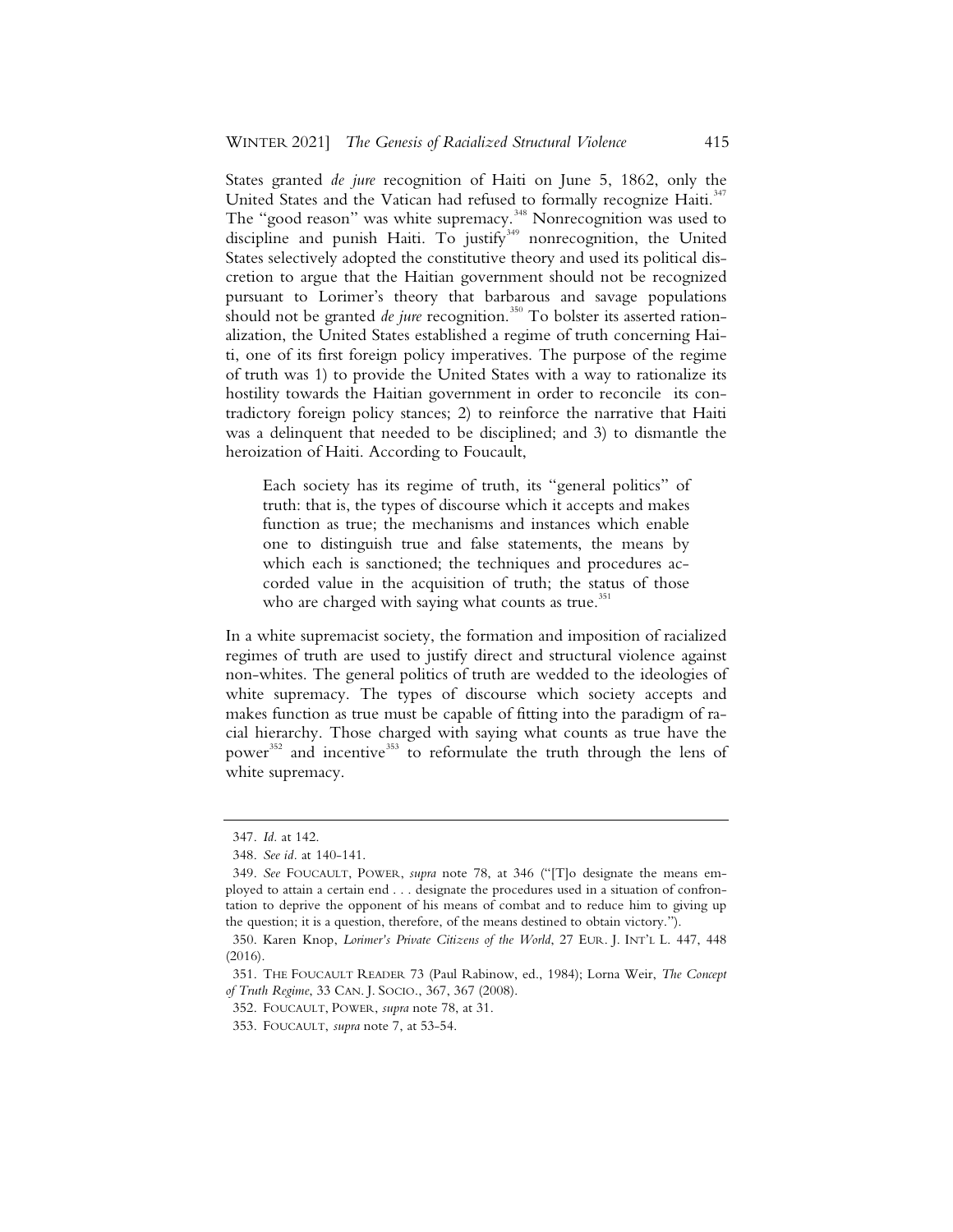The Haitian regime of truth was directly linked to white supremacy's ideologies, which were the aspects of American culture that made inflicting racialized structural violence, "look, even feel right – or at least not wrong."<sup>354</sup> The United States refused to host Haitian dignitaries to prevent the spread of Black revolutionary contagion.<sup>355</sup> Propaganda was used to demonize Haiti. Diplomats and foreign officials reformulated the truth about Haiti. Haiti was characterized as an anti-Christian, Voodoo riddled, cannibalistic, lazy,<sup>356</sup> and diseased<sup>357</sup> nation that lacked the capacity for self-governance.<sup>358</sup> The British Envoy, Sir Spenser St. John, in his memoir, "Hayti or the Black Republic" asserted:

I know what the black man is, and I have no hesitation in declaring that he is incapable of the art of government, and that to entrust him with framing and working the laws for our islands is to condemn them to inevitable ruin. What the negro may become after centuries of civilized education I cannot tell, but what I know is that he is not fit to govern now.<sup>359</sup>

He also provided "accounts" of cannibalism and "eating young children and digging up freshly buried corpses for burial ceremonies or food."<sup>360</sup> Newspapers were complicit in constructing the regime of truth, publishing sensationalized stories and eye-witness accounts of those with alleged first-hand knowledge of Haiti. Stories about Haitians killing babies, raping women, and burning victims alive dominated.<sup>361</sup> The regime of truth still persists today.

In actuality, the United States exploited Haiti's need for de jure recognition to open the door of arbitrariness, extortion, and intervention at the threshold of Haiti's statehood.<sup>362</sup> It withheld de jure recognition to preserve its relationships with European powers but granted de facto

360. *Id.*

361. DUBOIS, *supra* note 226, at 151.

<sup>354.</sup> Galtung, *supra* note 142, at 291.

<sup>355.</sup> *Id.* at 141.

<sup>356.</sup> THE HAITIAN REVOLUTION:ADOCUMENTARY HISTORY 204 (David Geggus ed., trans., 2014).

<sup>357.</sup> MARY C. WATERS & REED UEDA, THE NEW AMERICANS: A GUIDE TO IMMIGRATION SINCE 1965, 448 (2007).

<sup>358.</sup> PETER RIGBY, AFRICAN IMAGES: RACISM AND THE END OF ANTHROPOLOGY 17 (Routledge 2020) (1996) ("Haiti became a cautionary tale of great relevance to all colonial powers with holdings in the new world.").

<sup>359.</sup> SPENSER ST. JOHN, HAYTI; OR, THE BLACK REPUBLIC xi (London, Smith, Elder, & Co., 2d ed. 1889).

<sup>362.</sup> *See* Lauterpacht, *supra* note 325, at 413 (discussing the "fundamental importance" of recognition in international law).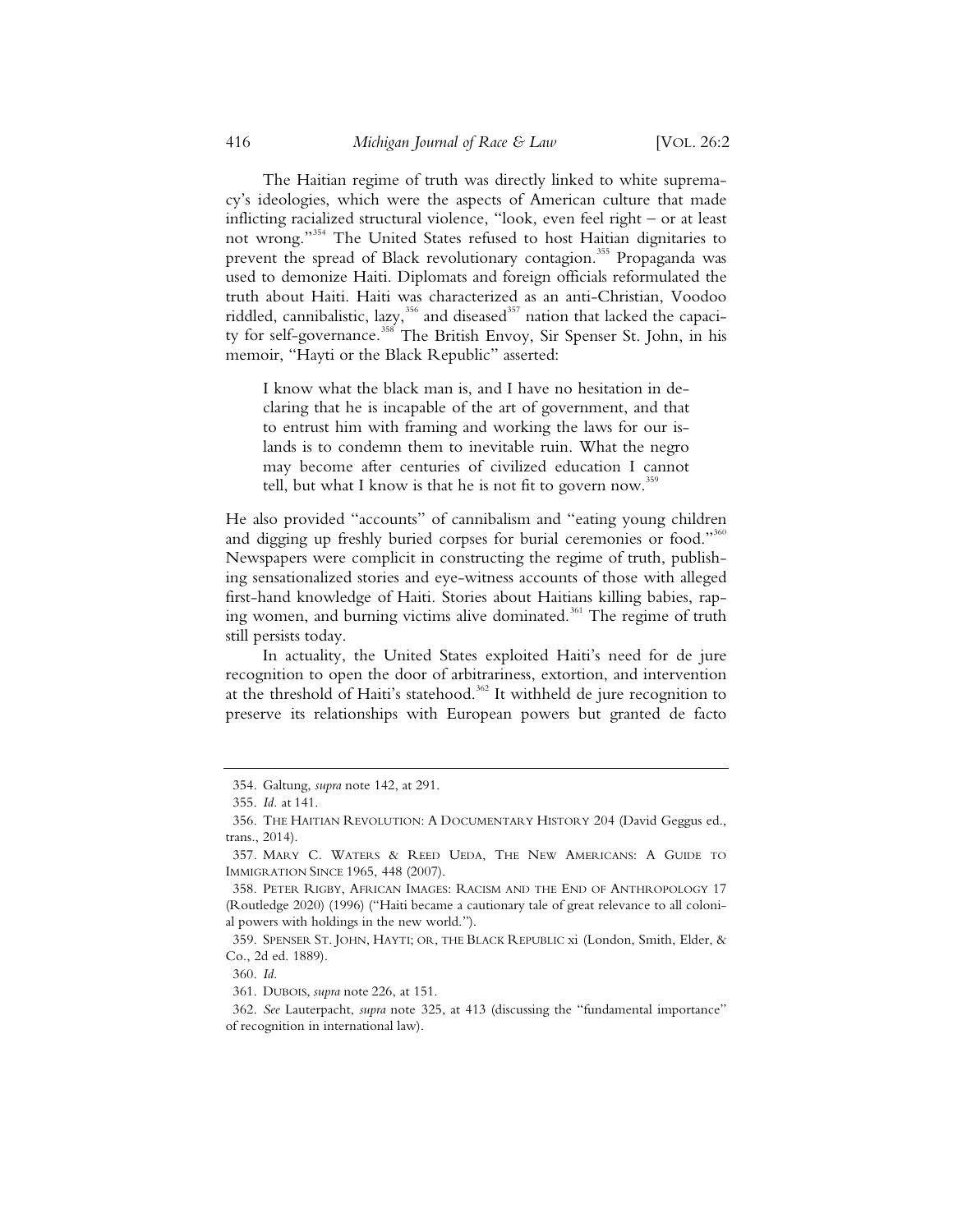recognition to maintain beneficial trading relationships with Haiti.<sup>363</sup> By denying de jure recognition, the United States demonstrated its commitment to upholding white supremacy because formal recognition would have constituted a ratification of the slave rebellion.<sup>364</sup> The United States dangled quasi recognition over Haiti's head and leveraged its reliance on the United States as a trading partner and "ally," akin to an international gatekeeper, to establish economic supremacy over Haiti.<sup>365</sup> This was not a new practice. The United States used the promise of recognition during the Revolution to negotiate for more beneficial trade agreements. After liberation, nonrecognition was used to establish a relationship of economic and political dependency that placed the United States in a position to exercise disciplinary power over Haiti.

The measures taken to subjugate Haiti through economic coercion were an extension of foreign policies utilized throughout the Revolution. The United States vacillated between friend<sup>366</sup> and enemy, depending on its strategic interests.<sup>367</sup> It provided the French with guns, ammunition, and financial support but also maintained trading relationships that sustained Haiti's economy, illegally traded ammunition with Haitian rebels, and offered warships to protect Haitian ports.<sup>368</sup>

Once the Revolution succeeded, Jefferson emerged as the architect of America's punitive foreign policy toward Haiti.<sup>369</sup> To reinforce the psychological impact of nonrecognition, Jefferson instituted an embar- $\rm g$ <sup>370</sup> in 1806 that prohibited all trade with Haiti as a part of a concerted global effort to destroy Haiti's economic viability $371$  The embargo severely diminished Haiti's trading partners<sup>372</sup> and crippled its economy, leading to political and social unrest.

Economic subjugation made Haiti especially vulnerable because its sovereignty and national identity depended on its economic viability.<sup> $374$ </sup> Early leaders, including Henri Christophe, knew that a strong economy

<sup>363.</sup> LOGAN, *supra* note 247, at 32, 153.

<sup>364.</sup> *Id.* at 152; Tim Matthewson, *Jefferson and the Nonrecognition of Haiti*, 140 PROC. AM. PHIL. SOC'Y, 22, 22-23 (1996).

<sup>365.</sup> LOGAN, *supra* note 247, at 68.

<sup>366.</sup> SCOTT, *supra* note 262, at 140.

<sup>367.</sup> Matthewson, *supra* note 365, at 29-35.

<sup>368.</sup> Matthewson, *supra* note 365, at 22-28, 32, 44-46, 61-64, 83-87.

<sup>369.</sup> TUCKER & HENDRICKSON, *supra* note 306, at 19.

<sup>370.</sup> MATTHEWSON, *supra* note 8, at 131.

<sup>371.</sup> *Id.* at 8, 128-31.

<sup>372.</sup> RALPH PEZZULLO, PLUNGING INTO HAITI: CLINTON, ARISTIDE, AND THE DEFEAT OF DIPLOMACY 56 (2006).

<sup>373.</sup> Simon Henochsberg, *Public Debt and Slavery: The Case of Haiti (1760-1915)*, 41-42 PARIS SCH. OF ECON. (Dec. 2016).

<sup>374.</sup> GRÜNER, *supra* note 210, at 125.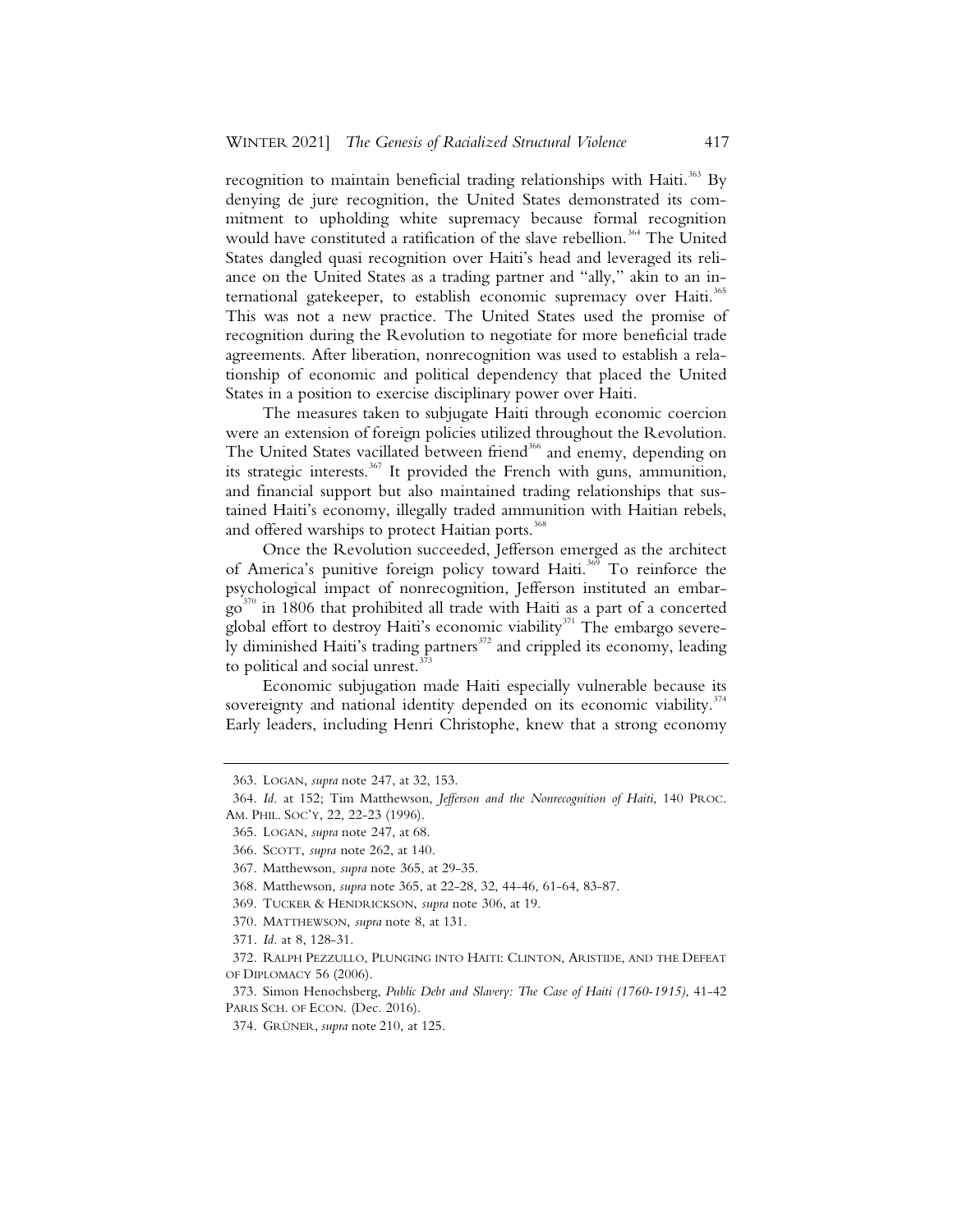would have allowed Haiti to rebuild its infrastructure, participate as an equal in the international system, and disprove the theory that Africans are incapable of self-governance.<sup>375</sup> Moreover, because Haiti was aware that it was under the constant threat of invasion, militarization became an essential part of its national identity and its most significant budget line item. Dessalines and Christophe built a network of fortifications and stockpiled weapons in anticipation of invasion.<sup>376</sup>

In 1825, France surrounded Haiti with fourteen warships and demanded that Haiti 1) pay it 150 Million Francs, the equivalent of \$3 billion dollars, in reparations to slaveowners and the French government; 2) open its ports for international commerce to all nations; and 3) reduce taxes on French imports by fifty percent in exchange for France's withdrawal and recognition.<sup>377</sup> Haiti's president, Jean Pierre-Boyer, accepted the terms to obtain relief from political and economic isolation without consulting with or getting approval from the government or citizens.<sup>378</sup> France forced him to obtain a loan from a French bank to immediately pay a portion of the indemnity, 30 million Francs. The loan had an annual interest rate of 6 percent and was subject to a 20 percent fee.<sup>379</sup> President Boyer's loan became known as the "double debt of independence."380

Haiti took out multiple loans from French and American banks, including National City Bank (now CitiBank), to pay the indemnity and other costs. In the 1890s, 25 percent of Haiti's budget went to satisfying debts; by 1898, the amount was 50 percent, and by 1913 it was more than 67 percent.<sup>381</sup> France agreed to reduce the indemnity to 90 million Francs in 1838, but still, Haiti was forced to obtain French loans in 1874 and 1875 to cover the indemnity.<sup>382</sup> In 1880, France created the Banque Nationale d'Haiti, (Haiti's "National Bank") and took over Haiti's treasury.<sup>383</sup> The United States took control of the National bank in 1909 when two American banks purchased a majority stake.<sup>384</sup>

Haiti permitted extensive foreign investment in its economy to maintain a subsistence level of economic viability. France, Germany, and the United States soon dominated its markets and the majority of gov-

383. *Id.*

<sup>375.</sup> *See* DUBOIS, *supra* note 226, at 64-65.

<sup>376.</sup> *Id.* at 53.

<sup>377.</sup> *Id.* at 97-99.

<sup>378</sup>*. Id*. at 100-101.

<sup>379.</sup> *Id.* at 102.

<sup>380.</sup> *Id.* at 102.

<sup>381.</sup> *Id.* at 175.

<sup>382.</sup> *Id.* at 90; Joslyn Barns, *Haiti: The Pearl of the Antilles*, NATION (Jan. 19, 2010), https://www.thenation.com/article/archive/haiti-pearl-antilles/.

<sup>384.</sup> *Id.* at 205.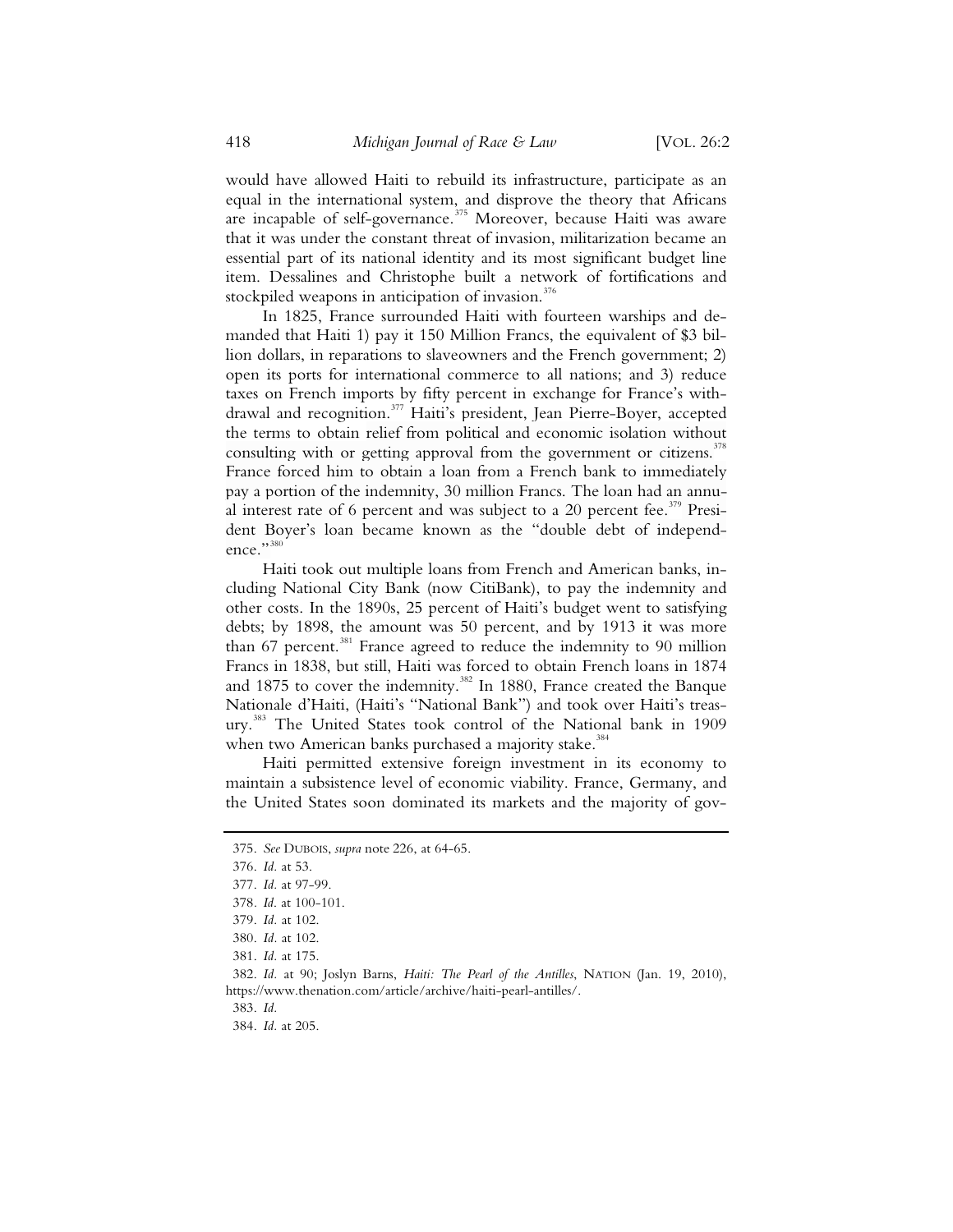ernment revenue came from intake at customs houses and customs duties.385 By 1903, 60 percent of Haiti's imports were controlled by the United States.<sup>386</sup> The United States steadily negotiated agreements that increased the presence of American investors and economic interests in Haiti. Eventually, the United States effectuated a sort of economic annexation that turned Haiti into a de facto colonial territory.<sup>387</sup> Haiti was placed in a position where it had to be obedient to the requests of colonial powers if it wanted to engage in any economic activity. This was the beginning of a cycle that continues to impact Haiti. Countries force Haiti to accept coercive trade and financial agreements that diminish Haiti's rights and increase its financial obligations, in exchange for a subsistence level of tenuous economic stability.

The economic conditions in Haiti exacerbated its internal political and social instability. Military coups were common. Between 1911 and 1915, Haiti had seven presidents.<sup>388</sup> During this period, Rosalvo Bobo actively opposed the Haitian government's willingness to cede economic control to the United States and led a revolt.<sup>389</sup> In 1915, Haitian President Vilbrun Guillaume Sam executed 167 political prisoners in an effort to suppress the revolt.<sup>390</sup> In response, rebels and citizens executed Sam.<sup>391</sup>

## B*. Building an Internal Architecture of Control: Solidifying the Disciplinary Relationship Between Haiti & the United States*

The United States used Haiti's economic instability and Sam's execution to rationalize its military occupation and intervention into Haitian affairs from 1915 to 1934. President Woodrow Wilson cited the Roosevelt Corollary to the Monroe Doctrine, which provided that if any nation within America's sphere of influence<sup>392</sup> appeared so economically unstable that it was vulnerable to European control, the United States

 <sup>385.</sup> *Id.* at 118.

 <sup>386.</sup> PATRICK BELLEGARDE-SMITH, HAITI: THE BREACHED CITADEL 54 (1990).

 <sup>387.</sup> Edieth Y. Wu, *Recent Developments in The Currency War: The Euro, the Dollar, the*  Yen, and the BEMU, 15 CONN. J. INT'L L. 1, 30 (2000) (describing how loans and debt can transform the borrowing country into a de facto colony).

 <sup>388.</sup> DUBOIS, *supra* note 226, at 209.

 <sup>389.</sup> *Id.* at 210.

 <sup>390.</sup> *Id.*

<sup>391</sup>*. Id.* 

 <sup>392.</sup> Gilburt Loescher & John Scanlan, *Human Rights, U.S. Foreign Policy, and Haitian Refugees*, 26 J. INTERAMERICAN STUD. & WORLD AFFAIRS, 313, 321 (1984); *The U.S. Occupation of Haiti*, WOODROW WILSON PRESIDENTIAL LIBR. & MUSEUM (Aug. 29, 2019), https://www.woodrowwilson.org/blog/2019/8/29/the-us-occupation-of-haitimgcns [https://perma.cc/4YVN-2E6S] (last visited June 3, 2021).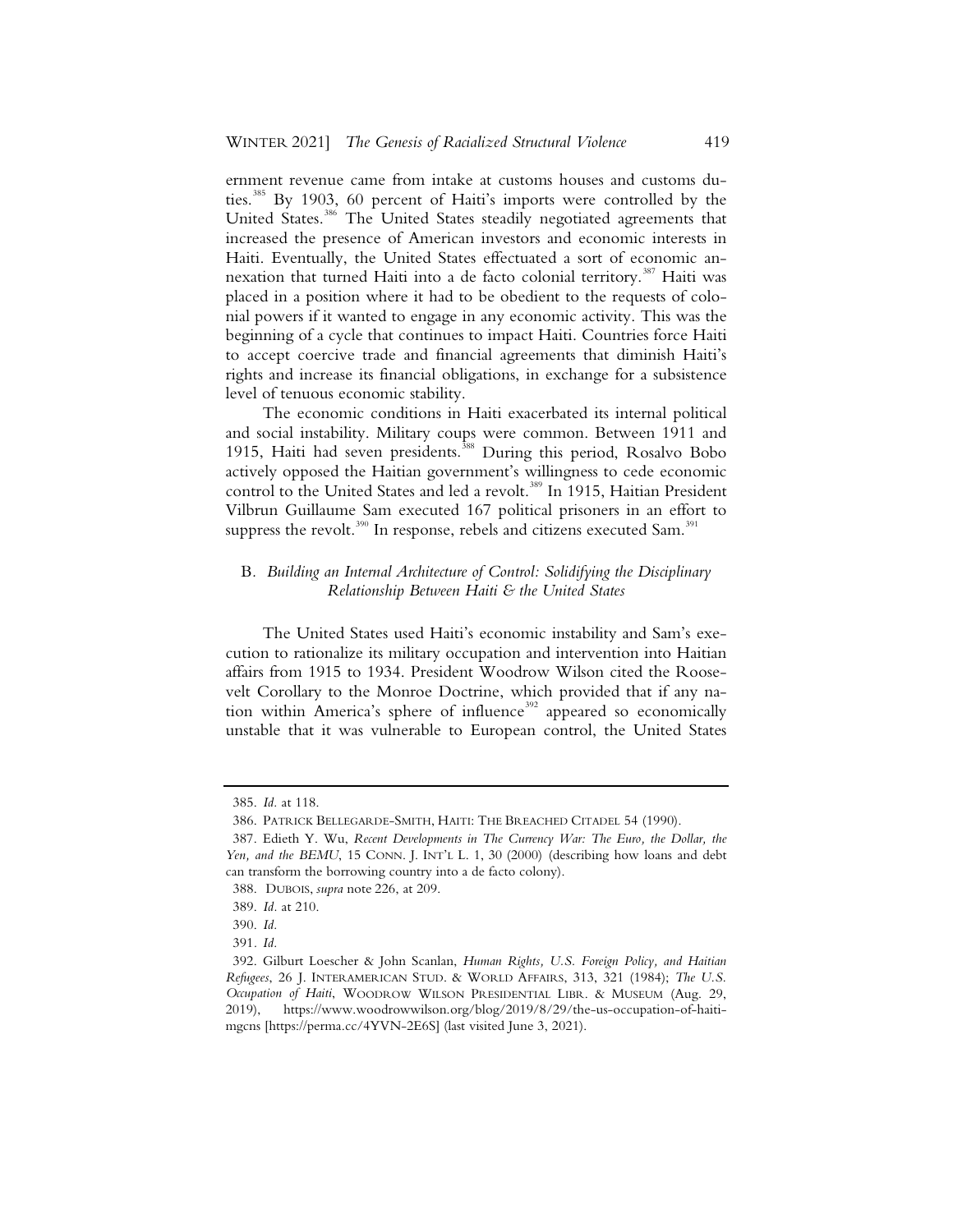had a moral obligation and right to intervene.<sup>393</sup> He claimed America's mission was to re-establish peace and order in Haiti.<sup>394</sup> However, the predicate for military occupation and intervention was fear that America's economic supremacy was dissipating due to German economic expansionism<sup>395</sup> and the fear of German military presence in the Caribbean.<sup>396</sup> The United States used its occupation to establish an enduring architecture of control that solidified its disciplinary power and commanded a deeper level of docility from Haiti.397 It monopolized the import market, took absolute control of Haiti's national bank and customs houses, restructured its government and civil institutions,<sup>398</sup> and reconstituted its military as an oppressive force that terrorized the people and set the stage for dictatorial regimes.

#### 1. Disciplinary Economics

By 1915, 80 percent of Haiti's revenue was devoted to paying American and French banks to satisfy the reparations debt.<sup>399</sup> Thus, France and the United States had coerced Haiti into an international system of constraints, privations, obligations and prohibitions that stunted its ability to maximize its potential at the threshold of its new statehood, fortifying the disparate power relation between itself and the United States. Upon occupation, the United States took over financial institutions and centralized its administrative structure.<sup>400</sup> Haiti's National Bank and treasury were already under American control because in 1914, as security for Haiti's National City Bank loan, \$500,000 in gold was seized from Haiti's gold reserve by U.S. Marines, who took it to National City Bank in

 <sup>393.</sup> *See* SIDNEY LENS & HOWARD ZINN, THE FORGING OF THE AMERICAN EMPIRE 223 (Pluto Press 2003) (1971).

 <sup>394.</sup> RUBIN FRANCIS WESTON, RACISM IN U.S. IMPERIALISM: THE INFLUENCE OF RACIAL ASSUMPTIONS ON AMERICAN FOREIGN POLICY 217 (1972).

 <sup>395.</sup> JAMES FERGUSON, PAPA DOC, BABY DOC: HAITI AND THE DUVALIERS 23-24 (1987).

 <sup>396.</sup> DUBOIS, *supra* note 226, at 211.

 <sup>397.</sup> FOUCAULT, *supra* note 3, at 279-82.

 <sup>398.</sup> PAMPHILE, *supra* note 233, at 106-07; DUBOIS, *supra* note 226, at 215.

 <sup>399.</sup> MARK SCHULLER, BREAK THE CHAINS OF HAITI'S DEBT 2, http://www.ijdh.org /pdf/headline1-11-07.pdf [https://perma.cc/EK3V-X3YG] (May 20, 2006).

 <sup>400.</sup> Michel-Rolph Trouillot, *Haiti's Nightmare and the Lessons of History*, 27 NACLA REPORT ON THE AMERICAS, Jan.-Feb. 1994, at 46, 50; *See generally*, Patrick Bellegarde-Smith, Alex Dupuy, Robert Fatton Jr., Mary Renda, Ermitte St. Jacques & Jeffrey Sommers, *Haiti and Its Occupation by the United States in 1915: Antecedents and Outcomes*, 21 J. HAITIAN STUD. 10 (2015).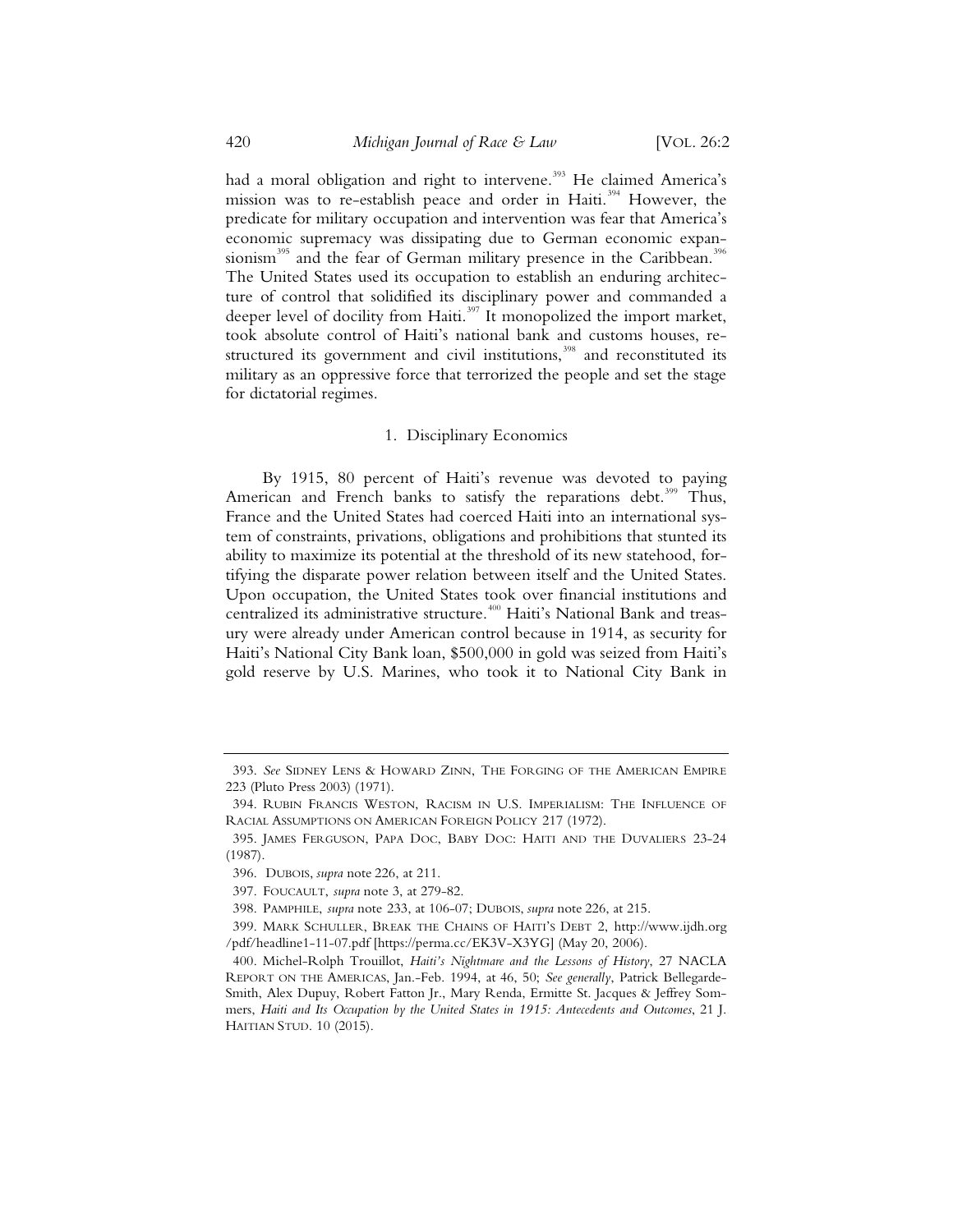New York.<sup>401</sup> To further stake a claim in the Haitian economy, four American banks agreed to refinance Haiti's debt, transferring it from European to American creditors.<sup>402</sup> Although the United States formally withdrew its occupation in 1934, Haiti remained indebted to the United States due to a \$40 million-dollar-loan taken out to satisfy the French debt, and the United States maintained control of the bank until 1947.<sup>403</sup> Haiti repaid the debt by 1947 but was almost bankrupt. $404$ 

In describing his tour of duty in Haiti, former Marine, U.S. Major General Smedley Butler stated, "I spent [thirty-three] years and four months in active military service and during that period I spent most of my time as a high class muscle man for Big Business, for Wall Street and the bankers. . . . I helped make Haiti and Cuba a decent place for the National City Bank boys to collect revenues in."405 By design, American occupation provided American companies with open and expanded investment opportunities.406 American investors planned to reinstitute commercial plantations, a method that was also advocated by Haitian leaders, in an effort to restore its economic supremacy and generate income to rebuild its infrastructure after the war. $407$ 

However, they were thwarted by the Haitian constitution, which contained a prohibition on ownership of Haitian land by foreigners.<sup>41</sup> Dessalines added the provision to prevent the reinstitution of slavery.<sup>409</sup>

Franklin D. Roosevelt, then Assistant Secretary of the Navy, redrafted the constitution, deleting the foreign ownership prohibition, and presented it to the legislature. The majority of the legislature refused to approve it and a popular movement opposing American occupation gained traction.<sup>410</sup> The United States suppressed the popular movement

 <sup>401.</sup> SIMON JAMES BYTHEWAY & MARK METZLER, CENTRAL BANKS AND GOLD: HOW TOKYO, LONDON, AND NEW YORK SHAPED THE MODERN WORLD 43 (2016).

 <sup>402.</sup> Henochsberg, *supra* note 374, at 29; HANS SCHMIDT, THE UNITED STATES OCCUPATION OF HAITI, 1915-1934, AT 129 (2d prtg. 1995) (1971).

 <sup>403.</sup> SCHMIDT, *supra* note 403, at 229.

 <sup>404.</sup> ROBINSON, *supra* note 231, at 22.

 <sup>405.</sup> Dan Casey, *Quote of the Day: Smedley Butler on War and Rackets*, Roanoke Times (Aug. 9, 2009, updated on June 6, 2019), https://roanoke.com/news/local/quote-of-theday-smedley-butler-on-war-and-rackets/article\_5622d13b-9a8a-5299-a22e-

c5ad7b7cdab6.html [https://perma.cc/K3P5-3GQN] (last visited June 3, 2021).

 <sup>406.</sup> BELLEGARDE-SMITH, *supra* note 387, at 67.

 <sup>407.</sup> DUBOIS, *supra* note 226, at 31-33, 104.

 <sup>408.</sup> GRÜNER, *supra* note 210, at 190; CONSTITUTION OF HAYTI, 1805, art. 12, https://s3-eu-west-1.amazonaws.com/s3-euw1-ap-pe-ws4-cws-documents.ri-prod

<sup>/9780415814577/</sup>document6.pdf [https://perma.cc/KV7R-BVSF] ("No whiteman of whatever nation he may be, shall put his foot on this territory with the title of master or proprietor, neither shall he in future acquire any property therein.").

 <sup>409.</sup> Geggus, *supra* note 357, at 180-82; DUBOIS, *supra* note 226, at 43.

 <sup>410.</sup> DUBOIS, *supra* note 226, at 245.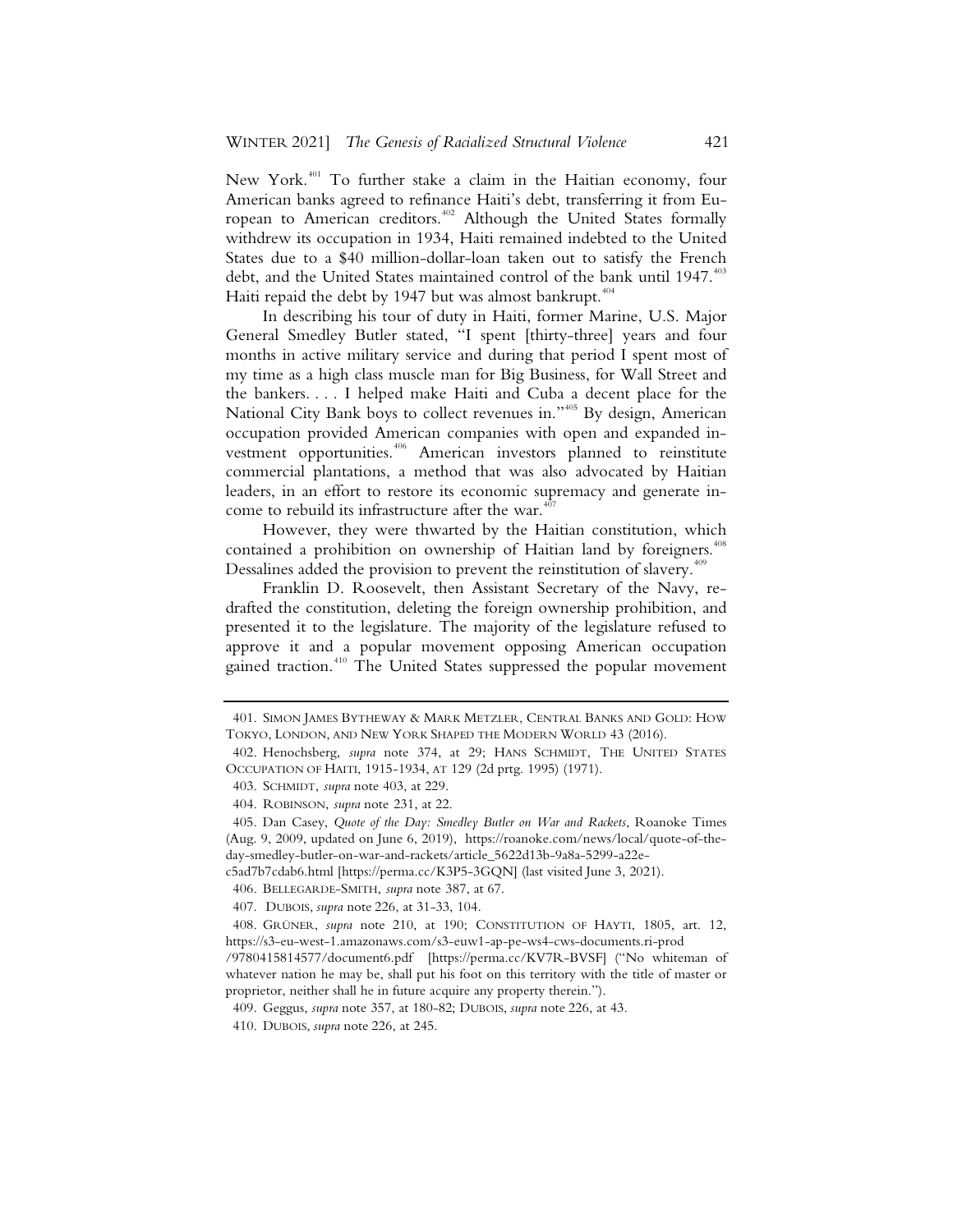and, in 1917, named a puppet leader, Philippe Sudre Dartiguenave, as President, and the legislature was dissolved by "genuinely Marine Corps methods."<sup>411</sup> Major General Butler and his troops stormed the legislature and forced the members to leave, at gunpoint.<sup>412</sup>

The new constitution was approved in 1918. Roosevelt had eliminated the foreign ownership provision, making it possible for foreign nations to own land in Haiti.<sup>413</sup> Additionally, the new constitution included the following article:

(1) All the acts of the government of the United States during its military Occupation in Haiti are ratified and confirmed.

(2) The actors of the courts martial of the Occupation, without, however, infringing on the right to pardon, shall not be subject to revision.

(3) The acts of the Executive Power up to the promulgation of the present constitution are likewise ratified and con $firmed.<sup>41</sup>$ 

The United States further amended the constitution in 1928 by eliminating the life tenure of judges to make it possible to install judges that were friendly to American interests.<sup>415</sup> Amendments to the Haitian constitution laid the groundwork for further intervention and represented a subversive attempt to materially damage Haiti's soul, its claim as an autonomous, self-governing nation.

## 2. Cultural Genocide<sup>416</sup>

The United States attempted to undermine the core of Haiti's identity, its claim of intellectualism, by attempting to introduce vocational education in lieu of liberal arts education,<sup>447</sup> arguing that classical in-

<sup>411.</sup> PAUL FARMER, THE USES OF HAITI 93 (3d ed.2005).

<sup>412.</sup> DUBOIS, *supra* note 226, at 246.

<sup>413.</sup> PAMPHILE, *supra* note 233, at 107.

<sup>414.</sup> James Weldon Johnson, *Self-Determining Haiti*, NATION (Aug. 28, 1920), *reprinted in* NATION (Mar. 18, 2004), https://www.thenation.com/article/archive/self-determininghaiti/ [https://perma.cc/TQ5T-Q2MG] (last visited Apr. 11, 2021).

<sup>415.</sup> SCHMIDT, *supra* note 403, at 179.

<sup>416.</sup> ENCYCLOPEDIA OF BLACK STUDIES 209 (Molefi Kete Asante & Ama Mazama, eds., 2005) (Defining cultural genocide as: "the deliberate and systematic annihilation of a people's culture by another group of people. . . . [C]ultural genocide always entails the negation of the worth of the culture to be suppressed, and it often seeks to enlist the acquiescence and active cooperation of those whose culture is to be destroyed. This is done primarily through intense propaganda and bribery, making cultural genocide at times quite subtle and all the more effective.").

<sup>417.</sup> SCHMIDT, *supra* note 403, at 183.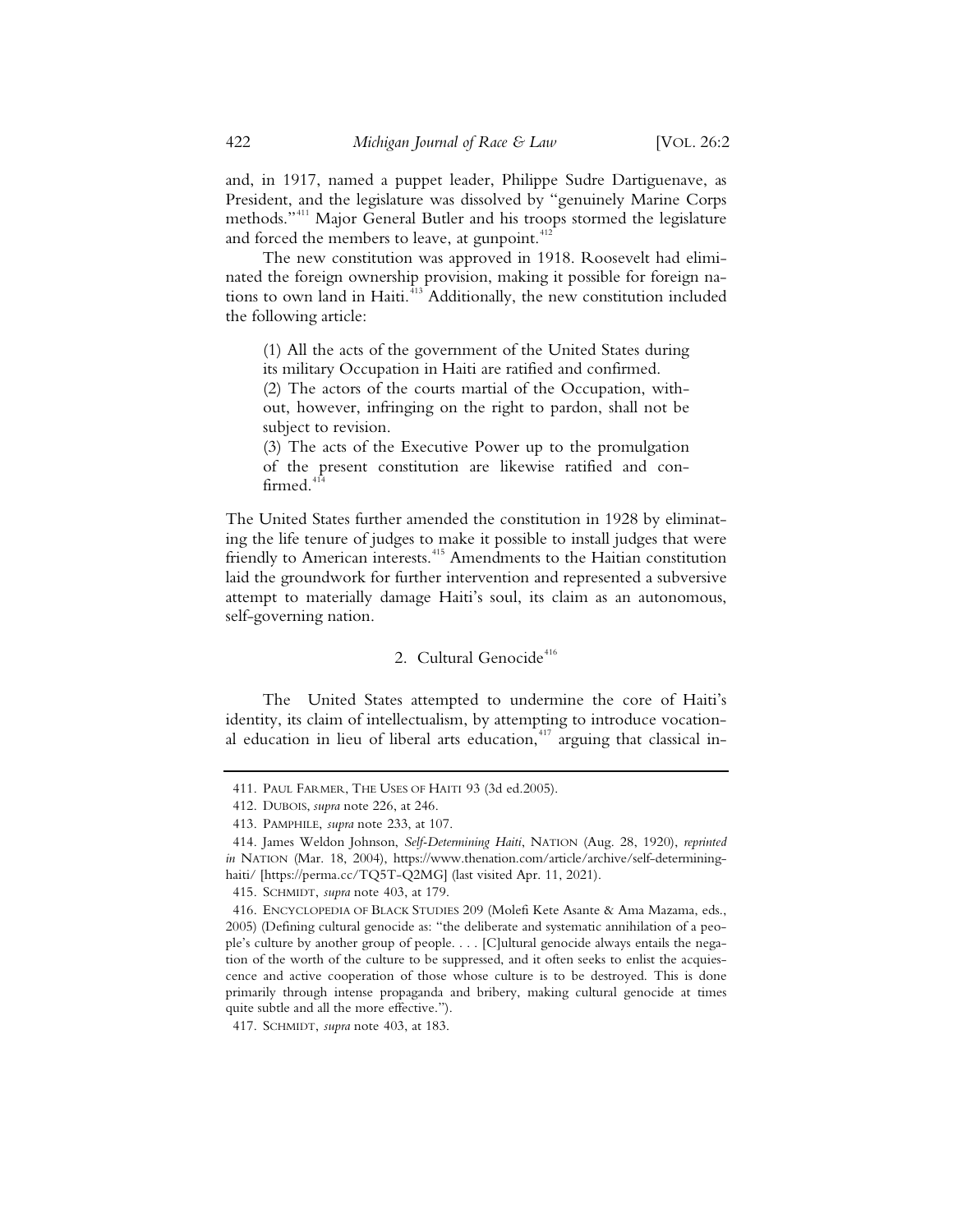struction had adversely impacted Haiti's development.<sup>418</sup> The United States reasoned that Haiti was full of doctors and lawyers but what it needed was vocational workers.<sup>419</sup> The issue of how to properly educate Haitians paralleled a similar debate in the states, occurring concurrently, regarding the education of African Americans.<sup>420</sup> The United States also averred that Haitians should learn English instead of French.<sup>421</sup> The attempted dismantling of Haiti's education system and religious diversity, along with the rewriting of its constitution, were acts of cultural genocide because the United States sought to suppress Haiti by negating and destroying the worth of its intellectual culture and key aspects of its culture.

#### 3. Armies to Fight the People

During America's occupation, the Marines instituted a policy of terror and oppression. In 1916, they began implementing the corvée in a manner that was equivalent to the chain gangs formed in the American South during Reconstruction.<sup>422</sup> President Boyer had attempted to use the corvée, under Article 54 of the Code Rural, to force unemployed men to work on infrastructure projects but the citizens objected.<sup>423</sup> The Marines enforced the corvée by forcibly conscripting men, sending them to concentration camps and shooting men who escaped.<sup>424</sup> The corvée signified an effort to reconstitute the injured body of white supremacy through the reclamation of the Black body as property and the recreation of slave capitalism.

Known as the Caco War, Haitians launched guerilla campaigns against American occupation. Marines responded by terrorizing Haitian citizens. They tortured and murdered citizens they suspected of being rebels or of assisting rebels.<sup>425</sup> They burned houses and villages, raped women and girls, and tortured Haitians to obtain confessions and/or information about the Cacos.<sup>426</sup> On one occasion, they dropped bombs on a

<sup>418.</sup> DUBOIS, *supra* note 226, at 280.

<sup>419.</sup> SCHMIDT, *supra* note 403, at 183.

<sup>420.</sup> PAMPHILE, *supra* note 233, at 121.

<sup>421.</sup> DUBOIS, *supra* note 226, at 282.

<sup>422.</sup> *Compare* FARMER, *supra* note 412, at 83 ("the [American] occupying force resurrected the hated institution of the *corvée*—the voluntary conscription of labor crews"), *with* DOUGLAS A. BLACKMON, SLAVERY BY ANOTHER NAME THE RE-ENSLAVEMENT OF BLACK AMERICANS FROM THE CIVIL WAR TO WORLD WAR II 90-93 (2008) (describing chain gangs in the American South); DUBOIS, *supra* note 226, at 239.

<sup>423.</sup> DUBOIS, *supra* note 226, at 239.

<sup>424.</sup> *Id.* at 240.

<sup>425.</sup> *Id.* at 226.

<sup>426.</sup> *Id.* at 234-6.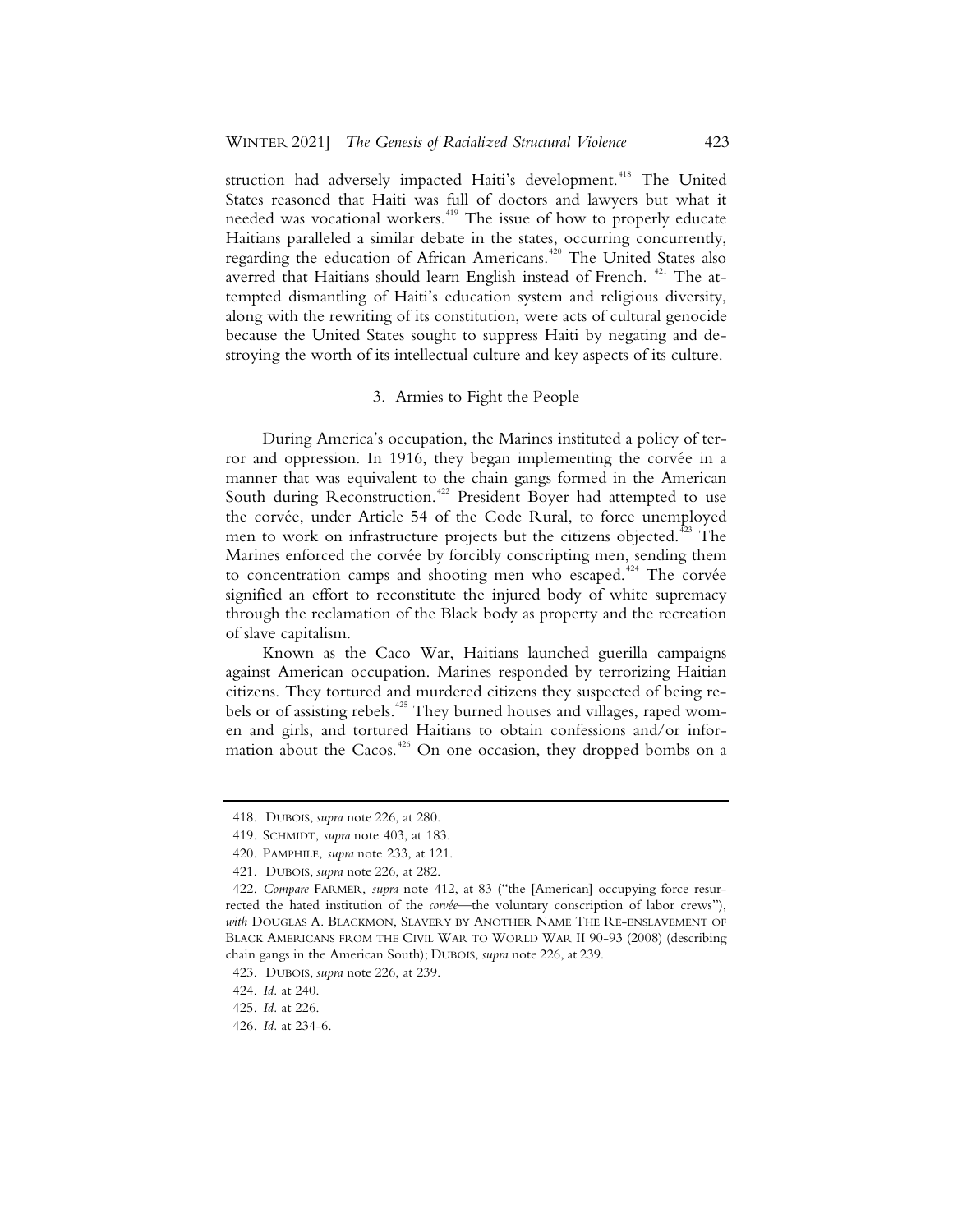village.<sup>427</sup> Former Haitian officer turned Caco leader, Charlemagne Péralte, led a peasant uprising.<sup>428</sup> The Marines killed and mutilated him.<sup>429</sup> Afterwards they tied his body to a door, took photographs of his body, and dropped hundreds of copies of the photographs out of an airplane over the area where Cacos were known to inhabit.<sup>43</sup>

The Marines destroyed the structure of Haiti's existing army and created and trained a new centralized army.<sup>431</sup> The Gendarmerie was formed to suppress anti-occupation uprisings and any organized opposition that rebelled against societal institutions of oppression and corruption.<sup>432</sup> After American withdrawal, François Duvalier, who was supported initially by the American government, used the Gendarmerie to impose tyrannical rule.<sup>433</sup> One of the major thematic results of colonialism is the adoption of the imperial methodology of the colonizer. In this respect, Haiti's struggle against militarism and repression closely parallels those of newly independent African nations, who, according to Wendy Hamblet, are prone to self-destructive behavior because they have internalized, adopted, and thus seek to reenact and reproduce the structures and methods of oppression that were once used against them.<sup>434</sup>

America's racialized structural violence severely damaged Haiti's economic, political, military, and civil institutions, setting the stage for political instability and further intervention. In many respects, Haiti has been rendered an economically docile nation whose economic stability is linked to the goodwill<sup>435</sup> of the United States and other foreign powers.<sup>43</sup> Attacks on Haiti's constitution and education were intended to render Haiti's claims of liberty and autonomy rhetorical relics of the past. The United States has continued to interfere in Haitian affairs, ranging from

 <sup>427.</sup> *Id.* at 259.

 <sup>428.</sup> *Id.* at 248-250.

 <sup>429.</sup> *Id.* at 260.

 <sup>430.</sup> *Id.* at 261.

 <sup>431.</sup> MICHEL-ROLPH TROILLOT, *Haiti's Nightmare and the Lessons of History, in* HAITI: DANGEROUS CROSSROADS 121, 128 (Deidre McFadyen, Pierre LaRamée, Mark Fried & Fred Rosen, eds. 1995).

 <sup>432.</sup> SCHMIDT, *supra* note 403, at 120-21; Suzy Castor & Lynn Garafola, *The American Occupation of Haiti (1915-34) and the Dominican Republic (1916-24)* 15 MASS.REv. 253, 265-66; 273-75 (1974).

 <sup>433.</sup> DUBOIS, *supra* note 226, at 9.

 <sup>434.</sup> WENDY C. HAMBLET, SAVAGE CONSTRUCTIONS: THE MYTH OF AFRICAN SAVAGERY 9 (2008). ("Once victims have been indoctrinated into dark logic that underlies the law of 'civilization,' they have a tendency to learn all too well the lessons of their subjection. They tend to absorb, over their long suffering lives and across the generations of lives of their people's collective victimization, the ideology upon which the law rests, the ideology that 'might is right' in the world of political realities.").

 <sup>435.</sup> PAMPHILE, *supra* note 233, at 107.

 <sup>436.</sup> FARMER, *supra* note 412, at 85.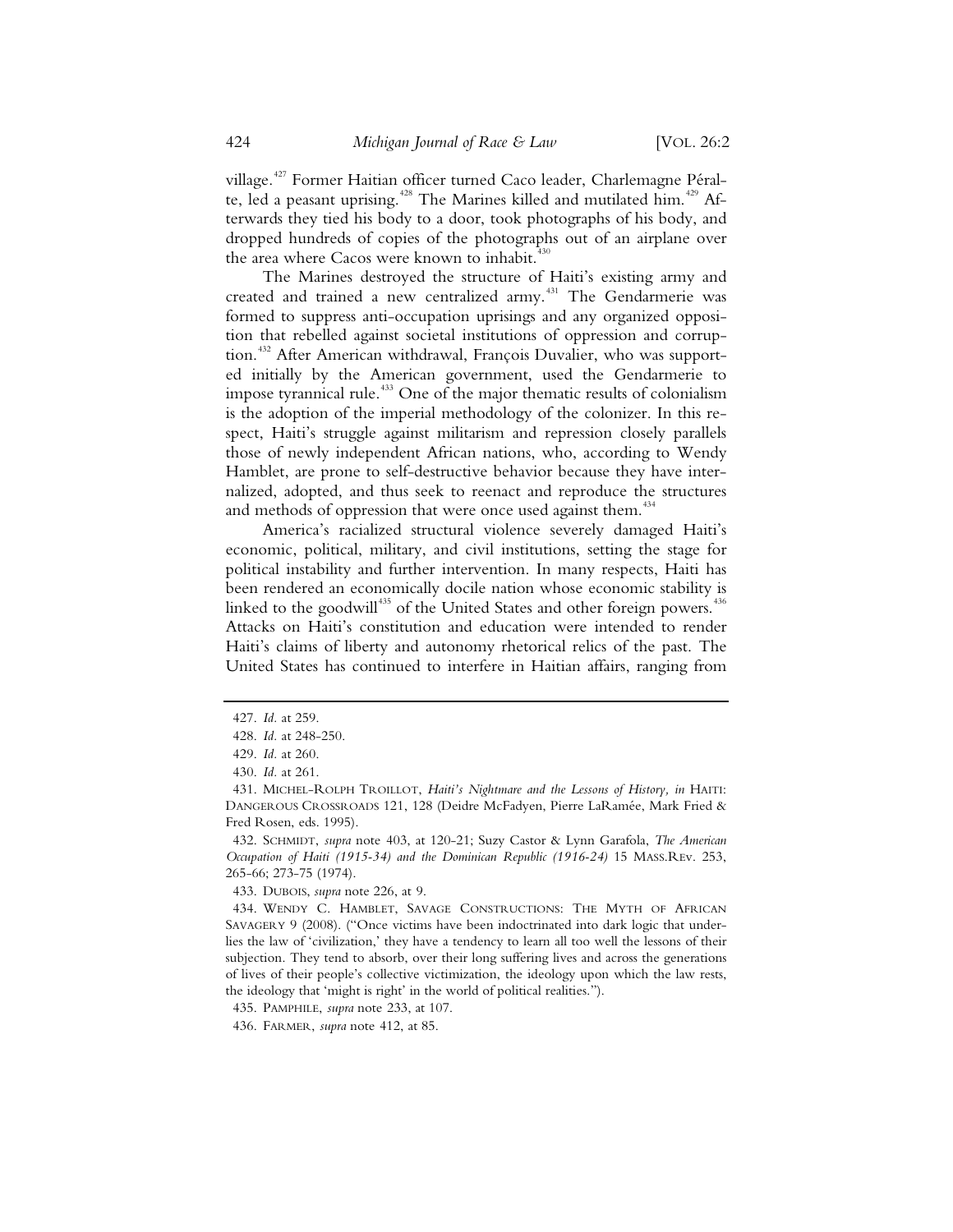support of dictators, CIA intervention as a form of surreptitious occupation and interference, and suppression of popular movements.

### IV. Racialized Structural Violence in American Immigration Law & Policy

The racial animus in America's immigration laws and policies toward Haiti operate in tandem with foreign policy to sustain the hierarchical power relation between the United States and Haiti. Racism in American immigration laws and policies is magnified because they are not subject to the same legal constraints as domestic laws.<sup>437</sup> Domestically, intentional discrimination must be achieved through covert measures such as colorblind legislation,<sup>438</sup> but in immigration law discrimination can be achieved through overt means with only marginal redress for those affected.

Racist immigration laws and policies are inextricably linked with domestic racism. Kevin R. Johnson posits that attacks on non-citizen minorities through immigration law can be explained as transference and displacement of animosity for minorities generally.<sup>439</sup> Historically and presently, immigration laws and policies are utilized to reinforce nativism and preserve racial homogeneity. Furthermore, when domestic minorities share ancestry with classes of excluded immigrants, racist laws and policies are dog whistles<sup>440</sup> that are amplified because they are exceedingly public.<sup>441</sup> Therefore, when the United States insists upon relentlessly exposing domestic minorities to codified racial animus in immigration laws and policies, it is engaged in racialized structural violence.<sup>442</sup>

Where "discipline proceeds from the distribution of individuals in space,"<sup>443</sup> the United States has systematically utilized immigration laws and policies, along with domestic laws, to turn Haiti into a disciplinary space and a territory of domination.<sup>444</sup> Immigration laws and policies can

<sup>437.</sup> Kleindienst v. Mandel, 408 U.S. 753, 769-70 (1972).

<sup>438.</sup> RICHARD DELGADO & JEAN STEFANCIC, CRITICAL RACE THEORY: AN INTRODUCTION 8 (2d ed. 2012).

<sup>439.</sup> Kevin R. Johnson, *Race, the Immigration Laws, and Domestic Race Relations: A "Magic Mirror" into the Heart of Darkness*, 73 IND. L.J. 1112, 1116 (1998).

<sup>440.</sup> Hiroshi Motomura, *Whose Alien Nation?: Two Models of Constitutional Immigration Law*, 94 MICH. L. REV. 1927, 1950 (1996).

<sup>441.</sup> FOUCAULT, *supra* note 3, at 109-10.

<sup>442.</sup> GALTUNG, *supra* note 142, at 292.

<sup>443.</sup> FOUCAULT, *supra* note 3, at 141.

<sup>444.</sup> *See* FOUCAULT, POWER, *supra* note 78, at 347-48. (explaining the structure of domination, its perpetual nature, and historical and societal significance) ("But what makes the domination of a group, a caste, or a class, together with the resistance and revolts that domination comes up against, a central phenomenon in the history of societies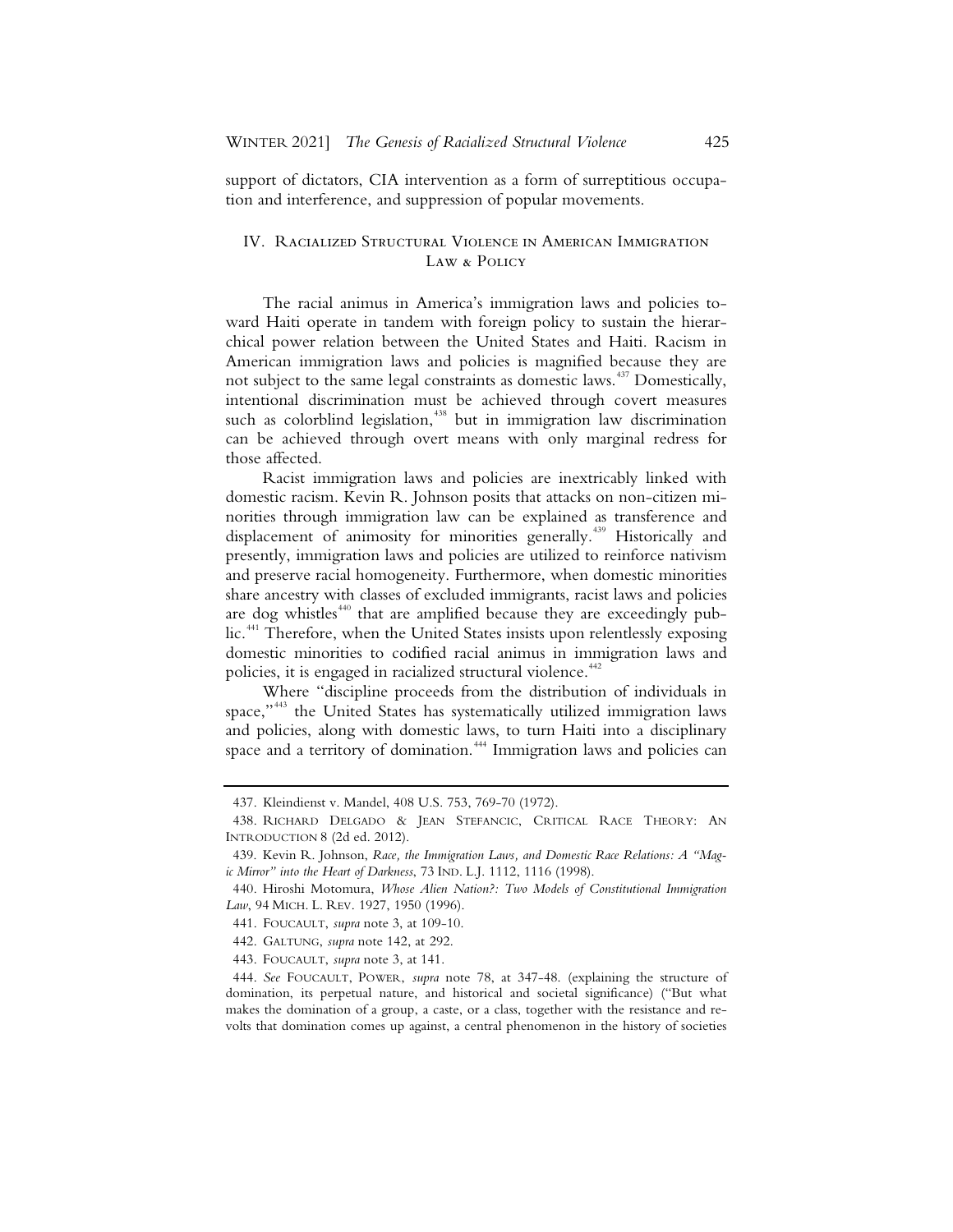be used to prevent the diffusion and absorption of a "dangerous" foreign population into the host country's population.<sup>445</sup> They can also be used to confine a population to a geographical territory by curtailing their liberty of movement, the effect of which is functional enclosure.<sup>446</sup>

## A*. Reconstituting Black Haitians as Property: The Relationship Between Pro-Slavery Domestic Laws and Immigration Control*

To neutralize the threat of "dangerous communications" between Haitians and American Blacks, The United States enacted punitive domestic and immigration laws to deter and suppress Haitian immigration. During and after the Revolution, the United States experienced a massive influx of Haitian immigrants, who primarily entered through the ports of Baltimore, New York, New Orleans, Norfolk, Charleston, and Wilmington.<sup>447</sup> Some states responded by passing a barrage of restrictive laws designed to repress enslaved persons and free Blacks.<sup>448</sup> The legislation "encouraged new systems of surveillance and control, especially for free blacks, whom southerners thought to be dangerous incendiaries, owing to their role in the Dominguan revolution."<sup>449</sup> The federal government passed the Alien and Sedition Acts of 1798 (the "Alien and Sedition Acts"),<sup>450</sup> which targeted white and Black Haitians alike and represented the federal government's entrée into immigration law. Under the Alien and Sedition Acts, Haitians could be impounded or expelled as security risks or alien enemies.<sup>451</sup> I argue that the fear of Black revolutionary con-

- 448. Matthewson, supra note 365, at 25.
- 449. *Id.*

is that they manifest in a massive and global form, at the level of the whole social body, the locking-together of power relations with relations of strategy and the results proceeding from their interaction."). The relationship of domination between the U.S. and Haiti has had historical and global significance. It is the result of a strategic long-term confrontation.

 <sup>445.</sup> GALTUNG, *supra* note 18, at 67 (describing horizontal structural violence as keeping people apart in that "[t]he whole 20th-century machinery of borders, border control, visas, passports, stamps and similar irritants . . . impedes contact with anybody, any Other, including the very different Other.").

 <sup>446.</sup> *See id.*

<sup>447</sup>**.** SCOTT, *supra* note 262, at 188-89.

 <sup>450.</sup> GERALD L. NEUMAN, STRANGERS TO THE CONSTITUTION: IMMIGRANTS, BORDERS, AND FUNDAMENTAL LAW 149 (2010); *The United States and the Haitian Revolution 1791-1804*, U.S. DEP'T OF STATE ARCHIVE, https://2001-2009.state.gov/r/pa/ho /time/nr/91724.htm [https://perma.cc/2F2Y-5DQE] (last visited May 9, 2021); Alien and Sedition Acts of 1798 – An Act concerning Aliens ("Alien Friends Act") ch. 58, 2 Stat. 570 (1798); An Act Respecting Alien Enemies ("Alien Enemies Act") ch. 66, 2 Stat. 577 (1798); Scott, 1087; Act of Feb. 28, 1803, ch. 10, 2 Stat. 205 (1803).

 <sup>451.</sup> *See* sources cited *supra* note 451.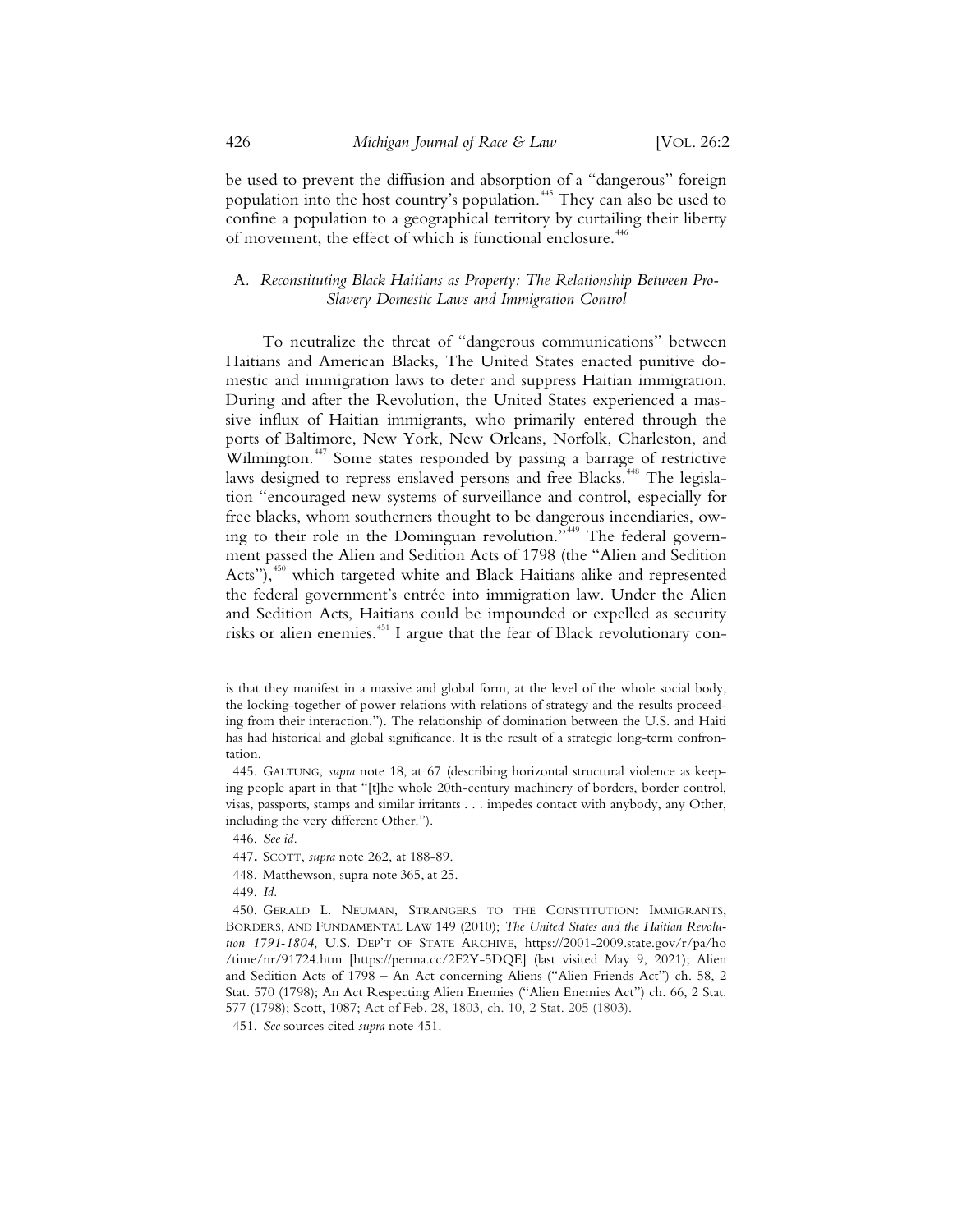tagion and insurrection accelerated the development of federal immigration law.

The United States passed the Act Prohibiting Importation of Slaves of 1807, but on June 28, 1809, President James Madison suspended the penalties for importing slaves to accommodate slaveowners fleeing St. Domingue.<sup>452</sup> Notwithstanding that fact, many citizens expressed concerns about white Haitian immigration and were opposed to permitting white Haitians to retain their slaves because of the possibility that Haitian slaves would tell American slaves about the Revolution.<sup>453</sup> The government asserted there was a presumption of servitude based on skin color. Due to the presumption, Black Haitians that visited or immigrated to the United States could be recategorized as fugitive slaves if they could not prove they were free by testimony or documentation.<sup>454</sup> Because the majority of Black Haitians had acquired their freedom due to the Revolution, as set forth in Article 3 of the Haitian Constitution of 1801, their owners had not issued manumission documents to them.<sup>455</sup> Thus, the suspension of the penalties for unlawfully importing slaves created incentives for disgruntled former Haitian slaveowners, aspiring slaveowners, slave catchers, and slave traders to falsely assert an ownership interest in Black Haitians, and they did.<sup>456</sup>

Black Haitians challenged their re-enslavement in American courts on the grounds of international comity,<sup>457</sup> but, in most cases, the United States refused to adhere to international comity when presented with Haitian laws. Cases like *De Fontaine v. Bonard* (1818), demonstrate that in Maryland, domestic slaveowners' rights superseded Black Haitians' rights and international comity  $.458$  In *Baptiste et. al v. Volunbrun* (1820),  $.459$  the

 <sup>452.</sup> An Act for Remission of Certain Penalties and Forfeitures, and for Other Purposes, 2 Stat. 549 (1809).

 <sup>453.</sup> SCOTT, *supra* note 262, at 188-90.

 <sup>454.</sup> Acts Passed at the First Session of the First Legislature of the Territory of Orleans ch. 30, at 128-29 (1807).

 <sup>455.</sup> GRÜNER, *supra* note 210, at 187-88 (2017); SAINT-DOMINGUE CONSTITUTION OF 1801, art. 3 (Haiti), https://s3-eu-west-1.amazonaws.com/s3-euw1-ap-pe-ws4-cwsdocuments.ri-prod/9780415814577/document6.pdf [https://perma.cc/KV7R-BVSF] ("There cannot exist slaves on this territory, servitude is therein forever abolished. All men are born, live and die free and French.").

 <sup>456.</sup> Rebecca J. Scott, *Paper Thin: Freedom and Re-enslavement in the Diaspora of the Haitian Revolution* 29 LAW & HIST REV. 1061, 1071-75; 1086-87 (2011).

 <sup>457.</sup> *See generally* Rebecca J. Scott, *"She . . . Refuses to Deliver up Herself as the Slave of Your Petitioner": Émigrés, Enslavement, and the 1808 Louisiana Digest of the Civil Laws*, 24 TUL. EUR. & CIV. L.F. 115 (2009).

 <sup>458.</sup> *De Fontaine v. Bonard*, MSA S382-44, (Balt. Cty. Ct. 1818), aff'd, (Md. 1818), http://mdhistory.msa.maryland.gov/msaref12/m11014/html/msa\_sc\_4239\_m11014- 0417.html [https://perma.cc/UNN8-CVBP].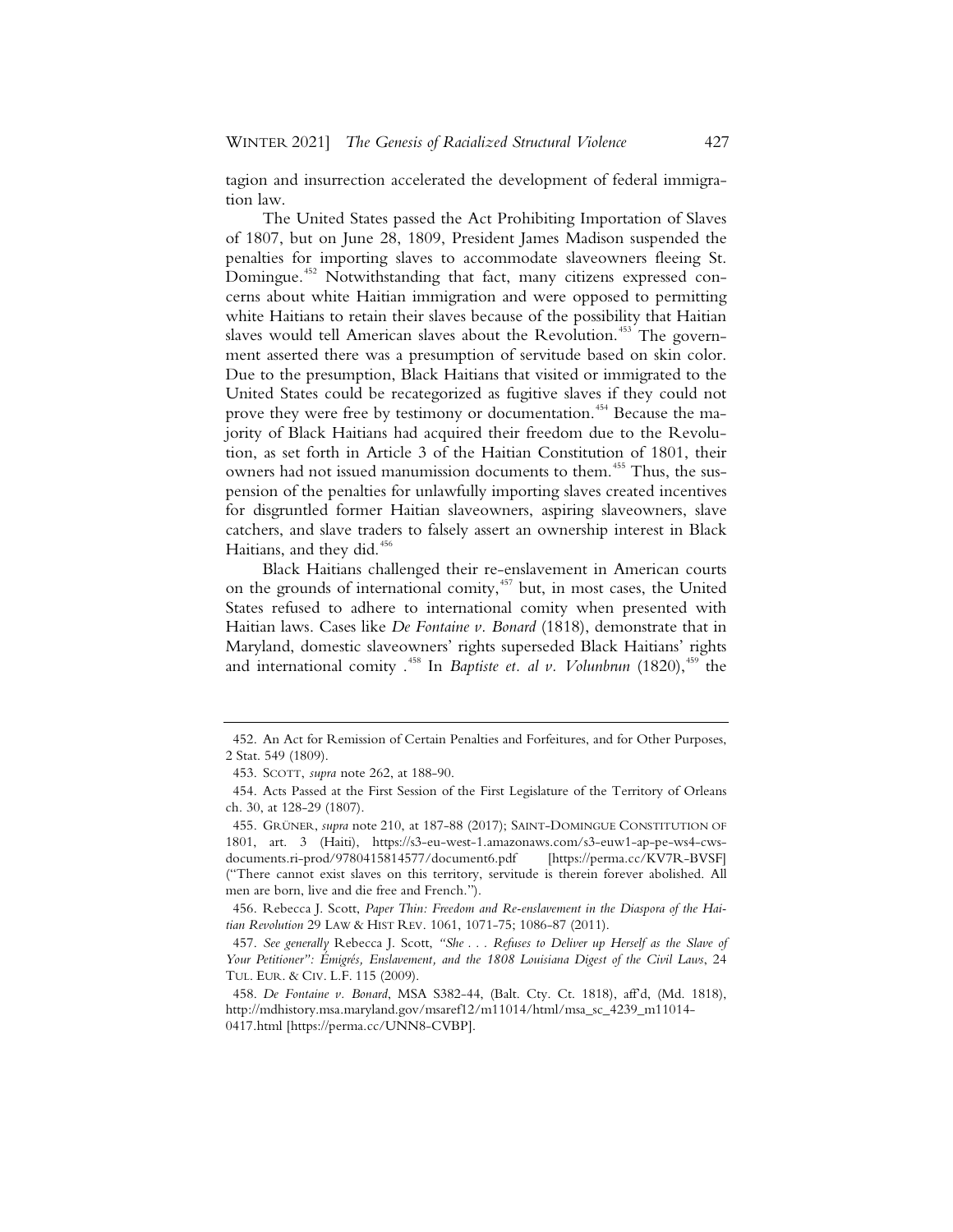court again established that domestic slaveowners' rights superseded Black Haitians' rights and international comity.

In *Métayer v. Noret*, Black Haitian immigrant Adélaïde Métayer successfully challenged the re-enslavement of herself, her two daughters, and her son in New Orleans.<sup>460</sup> In March 1810, Louis Noret, a tailor, claimed that he had the right to seize and sell Adélaïde and her children because Louis Métayer, the brother of her deceased owner, Charles Métayer, owed a debt to Noret.<sup>461</sup> He argued that Louis must have inherited Adélaïde upon Charles' death.<sup>462</sup> Adélaïde and her children were detained.<sup>463</sup> She sued Noret for unjust imprisonment and detention, asserting that she had purchased her freedom from Charles Métayer in 1801.<sup>464</sup> She produced a receipt, but the receipt did not name her son.<sup>465</sup> The court suspended the sale of her and her daughters but upheld the sale of her son.<sup>466</sup>

However, Charles Métayer's son, Jean-Pierre, granted Noret power of attorney and in 1816 Noret again claimed ownership of Adélaïde and her children.<sup>467</sup> Noret took Adélaïde's daughters and new baby.<sup>468</sup> The court ruled in Adélaïde's favor and Noret appealed.<sup>469</sup> The Louisiana Supreme Court ruled that she had not established her freedom but Noret had failed to establish a valid ownership claim.<sup> $470$ </sup> Finally, in 1819, after Pierre Metayer filed his own lawsuit to have Adélaïde and her children re-enslaved, the Louisiana Supreme Court acknowledged the Haitian government's emancipation of slaves, but ruled Adélaïde was free, not because of Haitian liberation, but because she lived as free for six years under Spanish rule in Cuba before she arrived in New Orleans.<sup>471</sup>

These cases confirm the adverse consequences of nonrecognition. Re-enslavement of former slaves, on whom the Haitian government had

468. *Id.*

 <sup>459.</sup> SHANE WHITE, SOMEWHAT MORE INDEPENDENT: THE END OF SLAVERY IN NEW YORK CITY, 1770-1810, at 144-45 (1991); SHANE WHITE, STORIES OF FREEDOM IN BLACK NEW YORK 27-28 (2002); Patricia A. Reid, *The Haitian Revolution, Black Petitioners and Refugee Widows in Maryland* 1796-1820, 50 AM. J. L. HIST. 431, 443 (2008).

 <sup>460.</sup> KENNETH R. ASLAKSON, MAKING RACE IN THE COURTROOM: THE LEGAL CONSTRUCTION OF THREE RACES IN EARLY NEW ORLEANS 166-67 (2014); *see generally,*  Scott, *supra* note 458.

 <sup>461.</sup> Scott, *supra* note 458, at 121, 127-28.

 <sup>462.</sup> Scott, *supra* note 457, at 1075.

 <sup>463.</sup> Scott, *supra* note 458, at 128.

 <sup>464.</sup> *Id.* at 130.

 <sup>465.</sup> Scott, *supra* note 457, at 1076.

 <sup>466.</sup> *Id.* at 129.

 <sup>467.</sup> *Id.*

 <sup>469.</sup> *Id.* at 129-30.

 <sup>470.</sup> *Id.* at 130; Metayer v. Noret, 5 Mart. (os.) 566 (La. 1818).

 <sup>471.</sup> *Id.* at 131-32.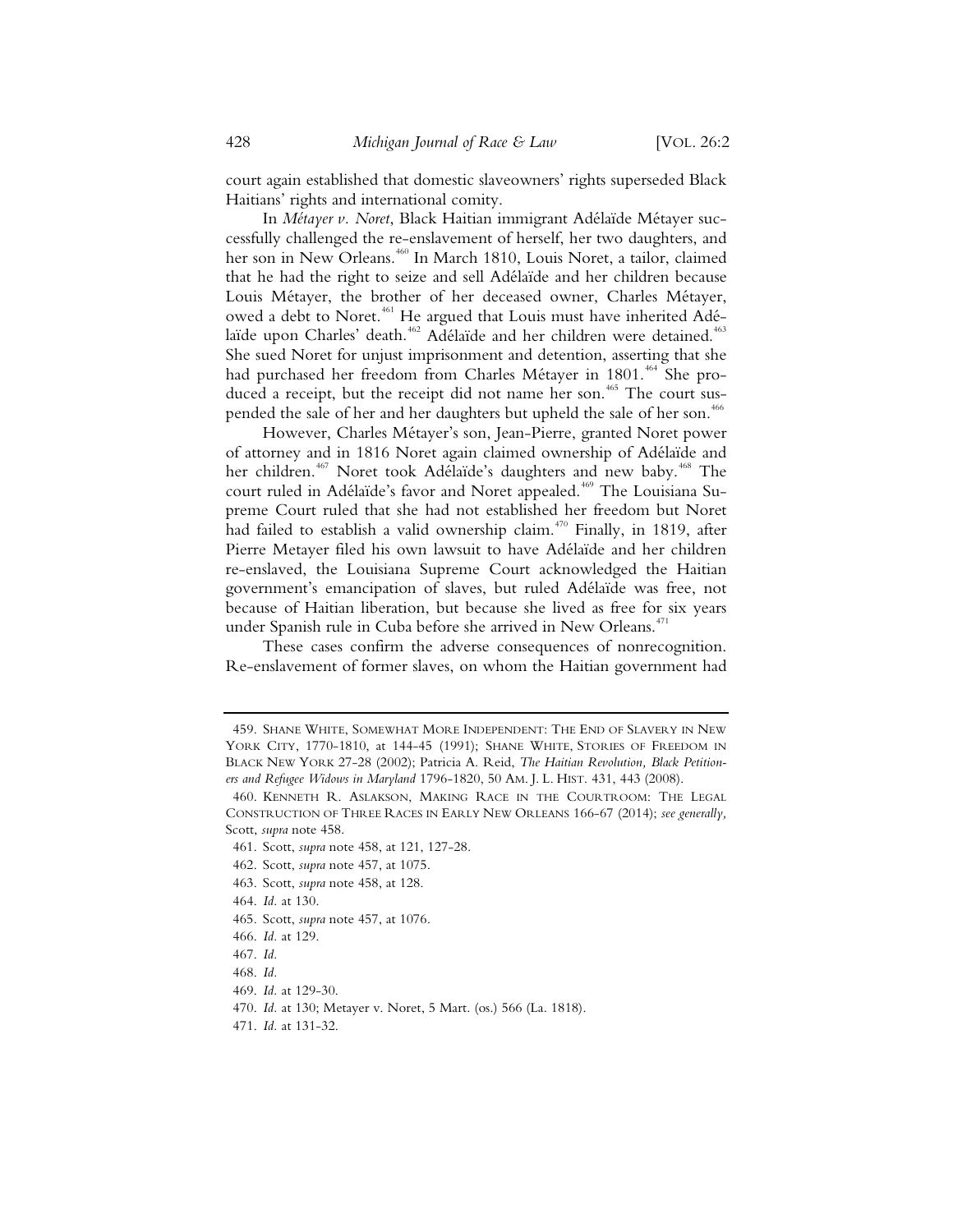conferred the legal status of emancipated,<sup>472</sup> proved that the United States did not recognize the Haitian government as legitimate because the United States refused to adhere to international comity.

## B*. Circumventing the Courts and Norms of Jus Cogens: Contemporary Haitian Immigration Laws & Policies<sup>473</sup>*

America's racialized structural violence has created dire conditions in Haiti that necessitate immigration as a tool for survival. Nevertheless, the United States has consistently discriminated against and targeted Haitians as a class to be excluded through the denial of asylum, $474$  detention, interdiction, and forced repatriation, even though in 1968 the United States assented to the 1967 United Nations Protocol Relating to the Status of Refugees (the "Protocol"), $475$  which incorporates by reference the terms of the 1951 United Nations Convention on the Status of Refugees (the "Convention"). The Protocol defines refugees as persons who have a "well-founded fear of being persecuted for reasons of race, religion, nationality, membership of a particular social group, or political opinion."<sup>476</sup> It prohibits the deportation of a refugee "to the frontiers of territories where his life or freedom would be threatened on account of his race, religion, nationality, membership of a particular social group or political opinion."<sup>477</sup> Moreover, it also requires the United States to apply the Protocol "without discrimination as to race, religion, or country of origin."<sup>478</sup> The United States passed the Refugee Act of 1980 (the "Act"), which incorporates the Protocol into domestic law.<sup> $479$ </sup> The Act enunciates the well-founded fear standard from the U.N. Protocol, defining a refugee as an individual who possesses a "well-founded fear of persecution on account of race, religion, nationality, membership in a particular social group, or political opinion and thus, due to this fear is entitled to asylum."<sup>480</sup> The American government has persistently claimed that Haitians lack a well-founded fear of persecution and are instead eco-

<sup>472.</sup> GRÜNER, *supra* note 210, at 187.

<sup>473.</sup> *See e.g.,* Loescher & Scanlan, *supra* note 393, at 345.

<sup>474.</sup> *See* Kevin R. Johnson, *A "Hard Look" at the Executive Branch's Asylum Decisions* 1991 UTAH L. REV. 279, 341 (1991).

<sup>475.</sup> United Nations Protocol Relating to the Status of Refugees, Jan. 31, 1967, 19 U.S.T. 6223, 606 U.N.T.S. 267.

<sup>476.</sup> *Id.* at art. 1(A)(2); Haitian Refugee Ctr. v. Civiletti, 503 F. Supp. 442, 453 (S.D. Fla. 1980).

<sup>477.</sup> *Civiletti*, 503 F. Supp. at 453.

<sup>478.</sup> *Id.*

<sup>479.</sup> Refugee Act of 1980, Pub. L. No. 96-212, 94 Stat. 102 (codified as amended in scattered sections of 8 U.S.C.) (1980).

<sup>480.</sup> *Id.*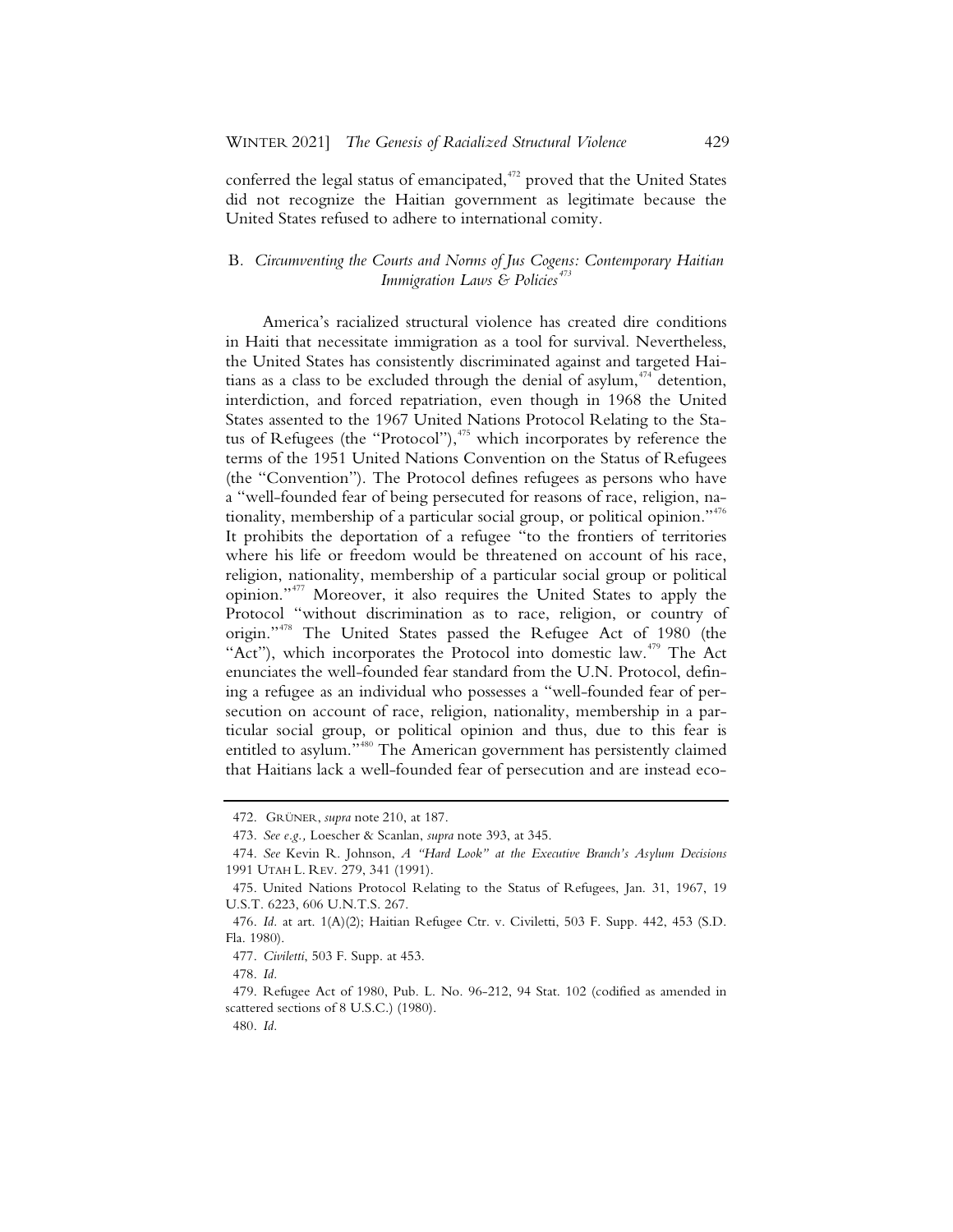nomic immigrants, which claim was pointedly deconstructed in the *Civiletti* opinion, as discussed below.<sup>481</sup> When the body of case law concerning Haitian immigration is viewed in its entirety, it is clear that there is a undercurrent of racial animus in courts' analyses. Racial animus is sometimes articulated outright and, in other instances, disguised as a function of an objectively neutral, colorblind application of immigration law. <sup>482</sup>

In derogation of international law that expressly opposes forcible repatriation and denial of asylum to refugees, President Ronald Reagan issued Executive Order No. 12324 in 1981,<sup>483</sup> which was an agreement between the United States and the Haitian government that allowed the United States to interdict Haitian immigrants at sea and return them to Haiti.<sup>484</sup> Executive Order No. 12324 was issued in response to the massive number of Haitians, 15 percent in total, fleeing Jean-Claude Duvalier's regime and subsequent regimes by dangerously constructed boats.<sup>485</sup> These "Boat People" were intercepted at sea and forcibly returned to their country.<sup>48</sup>

Before the 1980s, another wave had occurred in the early 1960s in response to François Duvalier's regime. This wave of immigration is known as the "Brain Drain"<sup>487</sup> because it was the period when the majority of Haitian professionals and intellectuals left the country.<sup>488</sup> The intellectual and professional class in Haiti was the equivalent of a revolutionary class. They were the dominant dissident class during America's occupation<sup>489</sup> and relentlessly organized in opposition.<sup>490</sup> Their presence was crucial to the maintenance of Haiti's history and identity as a nation built on the ideals of democracy and natural law because they constantly reminded the government and the people of their obligations and rights.<sup>491</sup> When Duvalier took office, they posed a similar threat<sup>492</sup> and

490. *Id.*

 <sup>481.</sup> *Civiletti*, 503 F. Supp. at 507.

 <sup>482.</sup> *See* Jana Evans Braziel, *Haiti, Guantánamo, and the "One Indispensable Nation": U.S. Imperialism, "Apparent States," and Postcolonial Problematics of Sovereignty*, 64 CULTURAL CRITIQUE 127, 135-37 (2006).

 <sup>483.</sup> Exec. Order No. 12324, 3 C.F.R. 180 (1981), 8 U.S.C. §1182.

 <sup>484.</sup> Loescher & Scanlan, *supra* note 393, at 345-46.

 <sup>485.</sup> DUBOIS, *supra* note 226, at 353-54.

 <sup>486.</sup> Haitian Refugee Ctr*.*, Inc. v. Baker, 789 F. Supp. 1552, 1570 (S.D. Fla. 1991).

 <sup>487.</sup> Tatiana Wah, *Engaging the Haitian Diaspora*, CAIRO REV. GLOB. AFFS. (Spring 2013), at 56, https://www.thecairoreview.com/wp-content/uploads/2014/12/CR9- Wah.pdf [https://perma.cc/J64U-SR7F].

 <sup>488.</sup> PAMPHILE, *supra* note 233, at 175.

 <sup>489.</sup> SCHMIDT, *supra* note 403, at 23.

 <sup>491.</sup> GUSTAVE LE BON, THE PSYCHOLOGY OF REVOLUTION 56 (Bernard Miall trans., Batoche Books 2001) (1913).

 <sup>492.</sup> Loescher & Scanlan, *supra* note 393, at 319.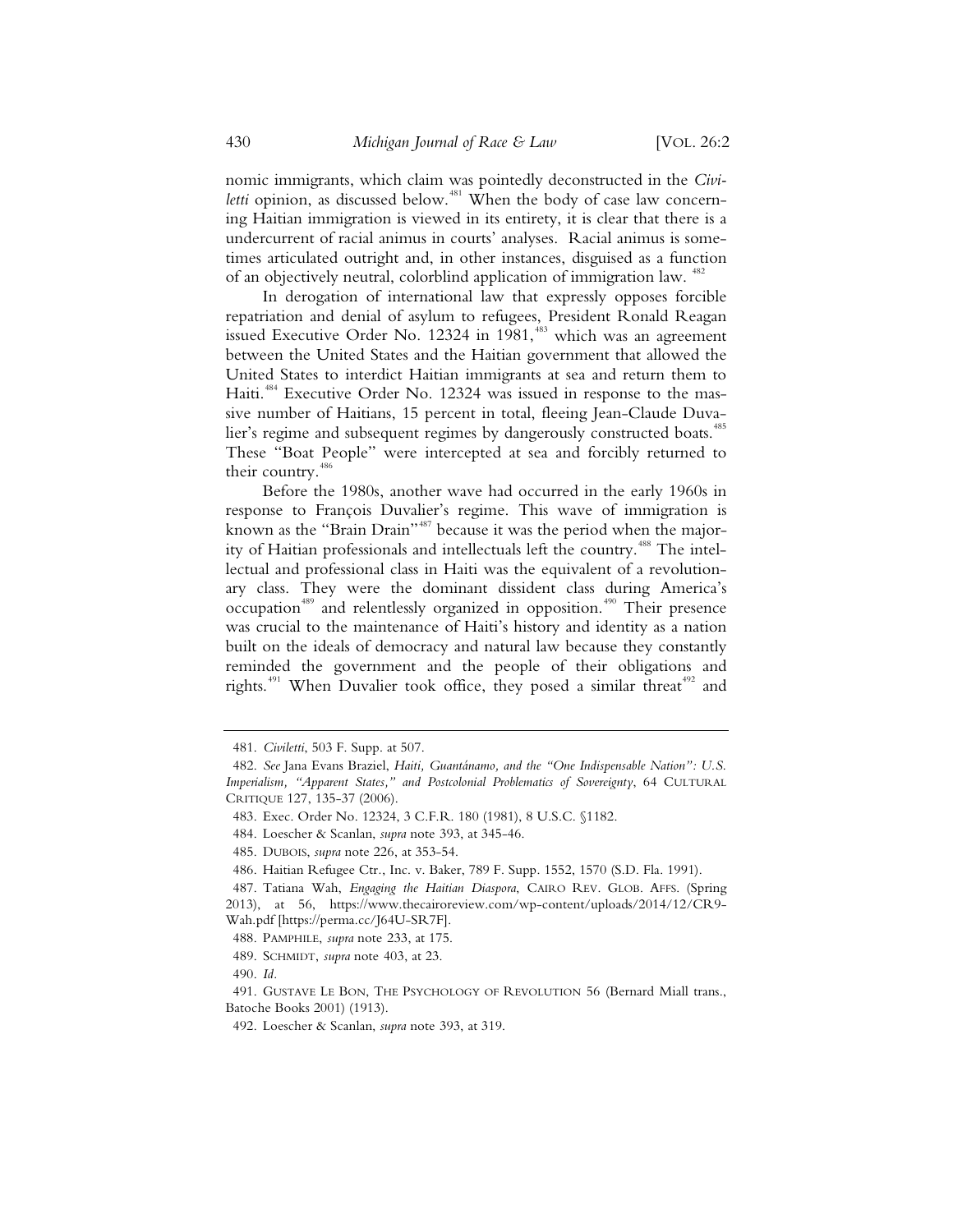Duvalier welcomed their immigration<sup>493</sup> Eighty percent of Haiti's engineers, professors, teachers, doctors, lawyers, and public administrators emigrated to the United States, Canada, or Africa.<sup>494</sup>

The Boat People learned that if they made it to American soil, they could acquire refugee status.<sup>495</sup> Fleeing political persecution following the 1991 military coup d'état and removal of President Jean-Bertrand Aristide,<sup>496</sup> The Coast Guard interdicted 18,095 Haitians between 1991 and 1992, repatriating 10,149 and housing 2,589 at Guantanamo Bay.<sup>497</sup>

In May 1992, President George H.W. Bush issued Executive Order No. 12807 (the "Kennebunkport Order"), which gave him the authority to suspend the entry of aliens coming by sea without necessary documentation and repatriate them without an asylum hearing.<sup>498</sup> President Clinton continued to enforce the Kennebunkport Order despite contrary campaign promises.<sup>499</sup> Clinton distinguished his program from Bush's by framing it as in the interest of "restoring democracy" to Haiti. $500$ 

### 1. *Haitian Refugee Ctr. v. Civiletti:* The Economics of Repression<sup>501</sup>

In *Haitian Refugee Ctr. v. Civiletti*, the issue was whether the Immigration and Naturalization Service's (the "INS") program of expedited mass deportation of Haitian nationals constituted systematic discrimina-

 <sup>493.</sup> *Id.*

 <sup>494.</sup> Wah, *supra* note 488, at 56.

 <sup>495.</sup> *See* Michael Ratner, How We Closed the Guantanamo HIV Camp: The Intersection of Politics and Litigation, 11 HARV. HUM. RTS. J. 187, 190 (1998) (discussing shifts in United States refugee policy immediately after the 1991 Haitian coup – the United States initially brought all interdicted Haitians to the United States where they could apply for asylum, but approximately two weeks later, ceased automatically bringing refugees to the United States).

 <sup>496.</sup> Haitian Refugee Ctr*.*, Inc. v. Baker, 789 F. Supp. 1552, 1557 (S.D. Fla. 1991).

 <sup>497.</sup> *U.S. Human Rights Policy Toward Haiti: Hearings Before the Subcomm. on Legislation and Nat'l Sec. of the H. Comm. on Gov't Operations*, 102d Cong. 7-8 (1992) (statement of Harold J. Johnson, Director, Foreign Economic Assistance Issues) [hereinafter Subcomm. Hearings on Policy Toward Haiti].

 <sup>498.</sup> Exec. Order No. 12807, 57 Fed. Reg. 23133-34 (May 24, 1992); Editorial, *Haiti Betrayed*, 15 MULTINATIONAL MONITOR 3 (Mar. 1994), https://www.multinational monitor.org/hyper/issues/1994/03/editorial.html [https://perma.cc/2SS5-JUZP] (last visited Apr. 15, 2021).

 <sup>499.</sup> PHILIP G. SCHRAG, A WELL-FOUNDED FEAR: THE CONGRESSIONAL BATTLE TO SAVE POLITICAL ASYLUM IN AMERICA 37-38 (200).

 <sup>500.</sup> *See* Elaine Sciolino, *Clinton Says U.S. Will Continue Ban on Haitian Exodus*, N.Y. TIMES (Jan. 15, 1993), https://www.nytimes.com/1993/01/15/world/clinton-says-uswill-continue-ban-on-haitian-exodus.html.

 <sup>501.</sup> Haitian Refugee Ctr. v. Civiletti, 503 F. Supp. 442 (S.D. Fla. 1980).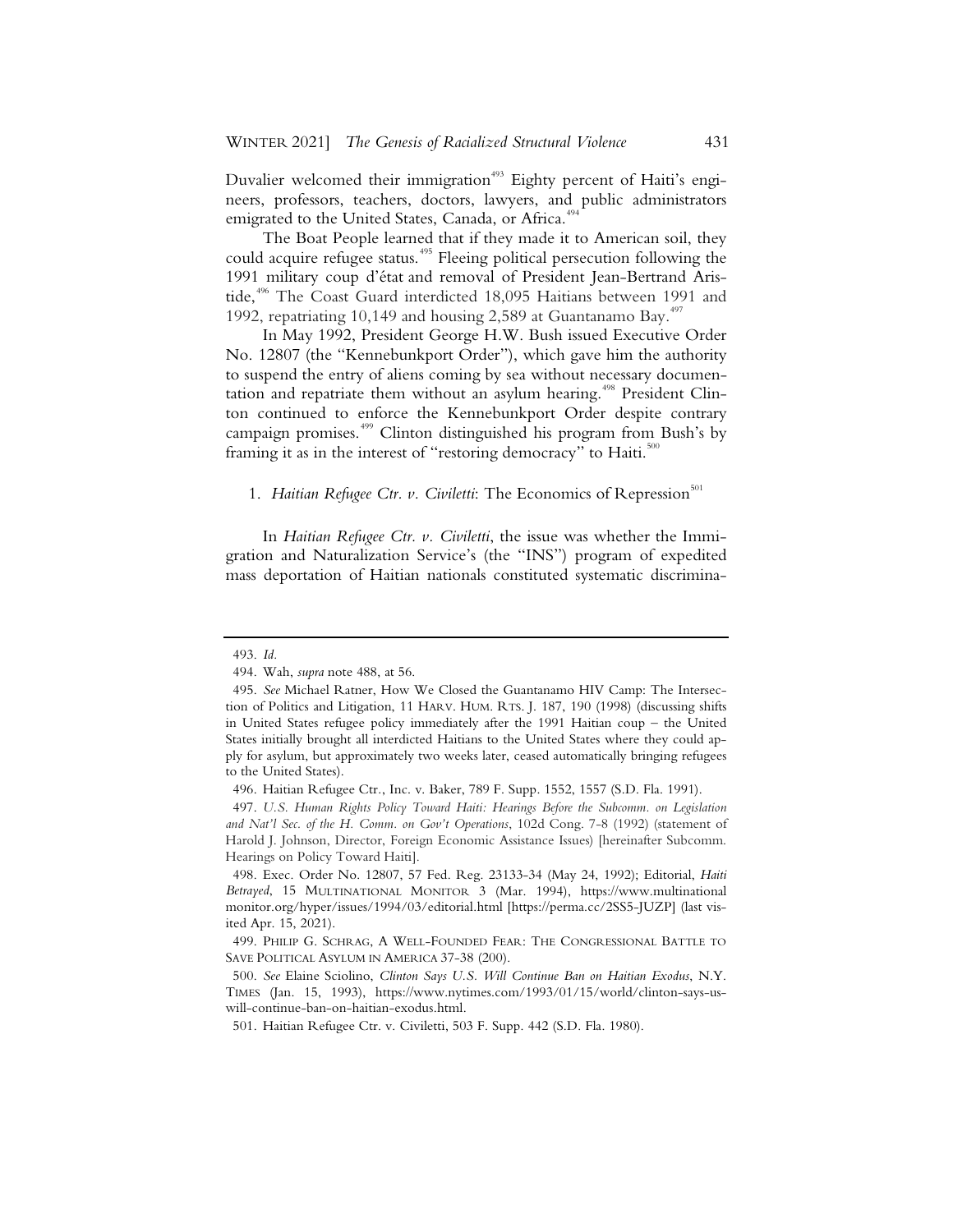tion.<sup>502</sup> The court held that the INS program amounted to intentional, systematic discrimination against Haitians and violated Constitutional due process and equal protection.<sup>503</sup> In July 1978, the INS developed the Haitian Program to deal with the "Haitian Problem," which was identified as the backlog of the six or seven thousand unprocessed asylum cases of the Boat People.<sup>504</sup> INS changed its policy for processing Haitian asylum claims to expedite the review of asylum applications so that Haitians could be summarily expelled from the United States without a true determination of whether they met the well-founded fear standard.<sup>505</sup>

The INS classified Haitians as a single class of economic refugees not entitled to asylum.<sup>506</sup> Tens of thousands of Haitians' asylum requests were processed between September 1978 and May 1979 and the INS did not grant asylum to anyone.<sup>507</sup> The court found that only Haitians had been consistently denied asylum when compared to Cubans, Indochinese, Nicaraguans, Hungarians, and refugees from other countries.<sup>508</sup> The court determined that, by its very nature and intent, the process was prejudicial and discriminatory, and thus, violated Haitians' due process and equal protection rights. $509$ 

A critical aspect of the opinion is its exhaustive analysis of the repressive conditions in Haiti.<sup>510</sup> The court refuted INS's principal argument that Haitians were mere economic refugees who did not possess a well-founded fear of persecution, declaring that Haitians lived under the threat of constant physical persecution and faced imminent persecution if they returned.<sup>511</sup> The court classified the persecution as human rights violations sufficient to warrant a finding that the plaintiffs qualified for asylum.<sup>512</sup> The court described, in detail, the high likelihood that an individual accused of being a political opponent upon repatriation would be kidnapped, imprisoned in inhumane conditions, tortured, and killed.<sup>513</sup> The opinion explains Haiti's economics of repression,  $514$  in which the

502. *Id.* at 511. 503. *Id.* 504. *Id.* at 511-12. 505. *Id.* at 511. 506. *Id.* 507. *Id.* at 519. 508. *Id.* at 518-19. 509. *Id.* at 511. 510. *Id.* at 475. 511. *Id.* at 480-82. 512. *Id.* at 482. 513. *Id.* at 493. 514*. Id.* at 507.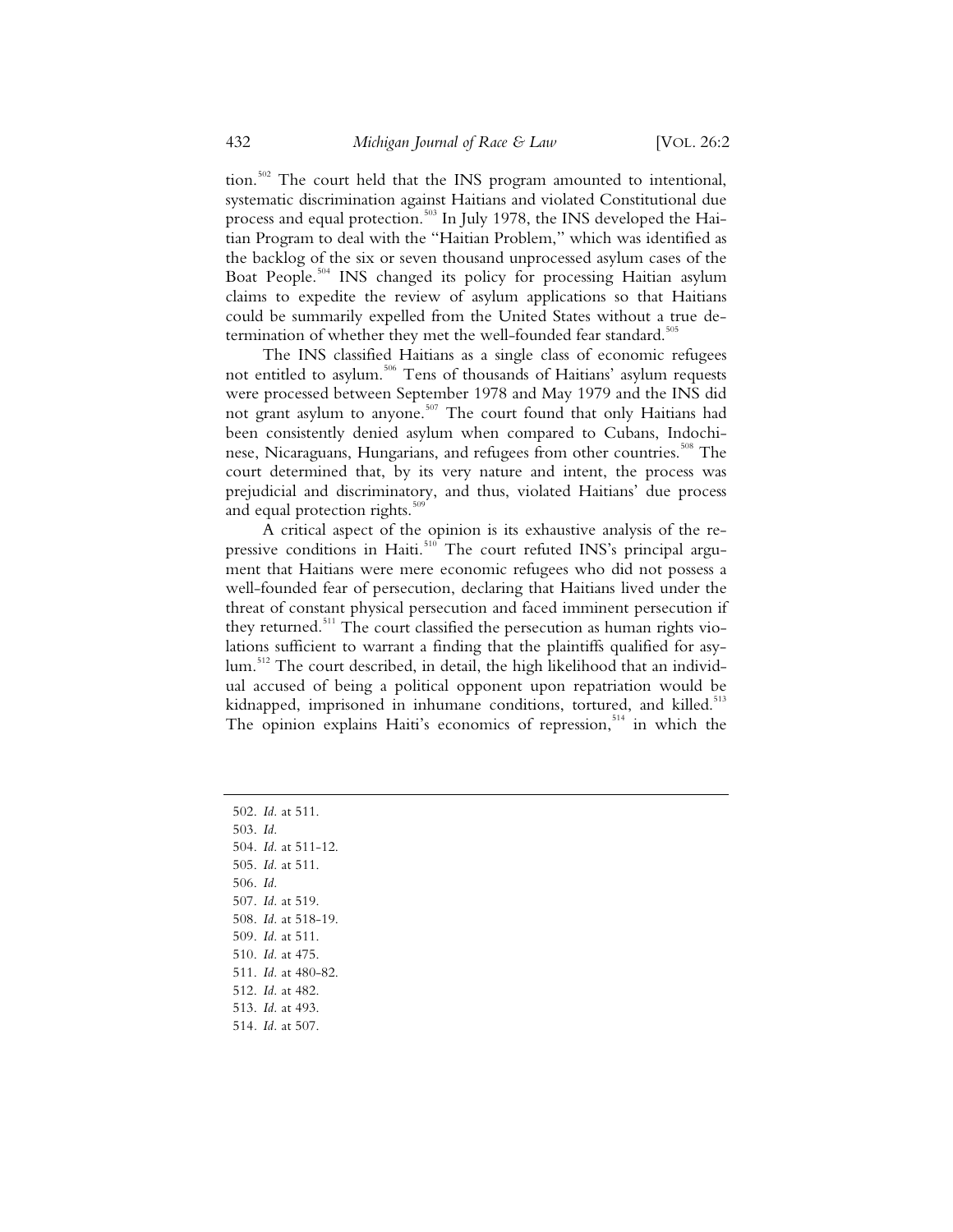economic system and political system are fused into an oppressive structure where poverty is used to maintain power.<sup>515</sup>

The court managed to articulate how Haitians could rightfully possess a well-founded fear of persecution that may facially present as economic concerns. But subsequent court decisions and official statements rest on the feigned inability of officials to make the same finding. Following the scathing opinion, the United States changed its policy to extraterritorial interdiction, which allowed it to circumvent the court's ruling.

# 2*. Sale v. Haitian Ctrs. Council, Inc.*: <sup>516</sup> Interdiction and Repatriation

In *Sale v. Haitian Ctrs. Council, Inc.*, the Court addressed whether forced repatriation of Haitians that was authorized to be undertaken beyond the territorial sea of the United States pursuant to Executive Order No. 12807<sup>517</sup> violated  $\Im$  243(h)(1) of the Immigration and Nationality Act of 1952 (the "Act of 1952").<sup>518</sup> The broader issue was whether extraterritorial interdiction and forced repatriation violated America's obligations of non-refoulment under Article 33 of the Convention, thus giving the plaintiffs standing to seek redress and asylum.<sup>519</sup> Section 243(h) of the Act of 1952 provides that subject to exceptions, the United States Attorney General shall not "deport or return" any alien to a country if the Attorney General determines that such alien's life or freedom would be threatened in such country on account of race, religion, nationality, membership in a particular social group, or political opinion. Article 33.1 provides: no contracting state shall "expel or return ('refouler')" a refugee in any manner whatsoever to the frontiers of territories where the refugee's life or freedom would be threatened on account of the refugee's race, religion, nationality, membership in a particular social group, or political opinion.<sup>520</sup>

After engaging in a strained statutory interpretation of the definitions of return and refoulment, along with an analysis of the limited legislative history of Section 243(h) and Article  $33,521$  the Court held the plaintiffs did not have a judicial remedy because the obligations of non-

<sup>515.</sup> *Id.* at 507-10.

<sup>516.</sup> *Sale*, 509 U.S. at 155 (1993).

<sup>517.</sup> Exec. Order No. 12807, 57 Fed. Reg. 23133 (May 24, 1992).

<sup>518.</sup> *Sale*, 509 U.S. at 155.

<sup>519.</sup> *Id.* at 156.

<sup>520.</sup> U.N. Convention Relating to the Status of Refugees art. 33(1), 19 U.S.T. 6259, 189 U.N.T.S. 150, (Jul. 28, 1951) (binding on the United States through its accession to the U.N. Protocol Relating to the Status of Refugees U.S.T. 6223, T.I.A.S. No. 6577 (Jan. 31, 1967)).

<sup>521.</sup> *Sale*, 509 U.S. at 176-87.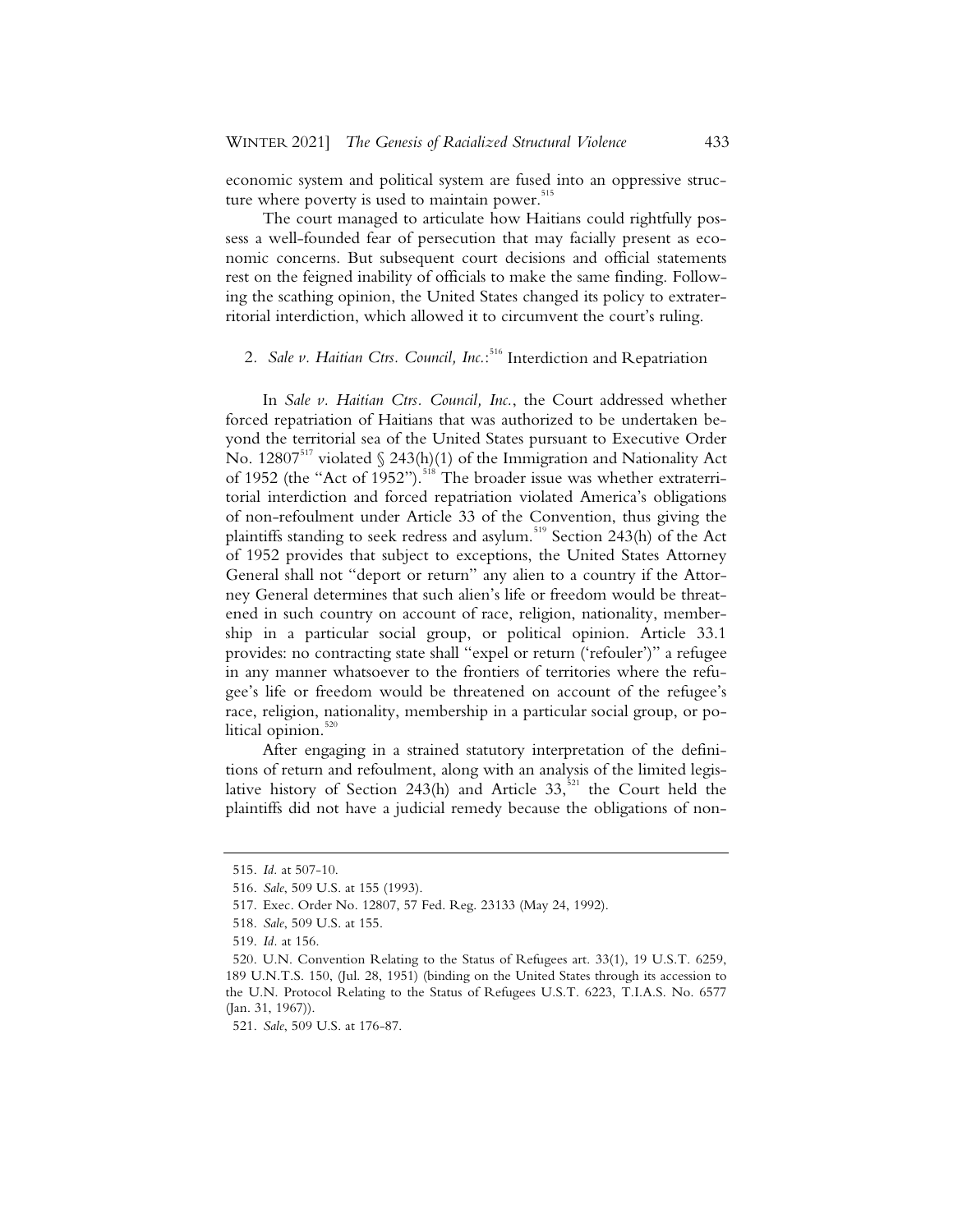return and non-refoulment applied only to those who were physically present in the territory of the host country or on the threshold of initial entry into the host country.<sup>522</sup> There was no proof that Article 33 and Section 243(h) were intended to have extraterritorial effect. Because plaintiffs were not technically within American territory or at the threshold of initial entry, the Court held that America's actions did not violate international law.<sup>5</sup>

The Court acknowledged that the decision did not comport with the spirit refugee law: "Although gathering fleeing refugees and returning them to the one country they had desperately sought to escape may violate the spirit of Article 33, general humanitarian intent cannot impose uncontemplated obligations on treaty signatories."<sup>524</sup> The Court tried to justify America's actions:

With both the facilities at Guantanamo and available Coast Guard cutter saturated and with the number of Haitian emigrants in unseaworthy craft increasing (many had drowned as they attempted the trip to Florida) the Government could no longer both protect our borders and offer the Haitians even a modified screening process.<sup>525</sup>

*Sale* is significant because the opinion evinces the extent to which the United States will distort common understandings of terms and international obligations to preserve racist laws and policies.

The Office of the United Nations High Commissioner for Refugees issued *The Advisory Opinion on the Extraterritorial Application of Non-Refoulement Obligations under the 1951 Convention relating to the Status of Refugees and its 1967 Protocol on January 26, 2007* (the "Advisory Opinion"), asserting:

an interpretation which would restrict the scope of application of Article 33(1) of the 1951 Convention to conduct within the territory of a State party to the 1951 Convention and/or its 1967 Protocol would not only be contrary to the terms of the provision as well as the object and purpose of the treaty under interpretation, but it would also be inconsistent with relevant rules of international human rights law. . . . As with non-refoulment obligations . . . the decisive criterion is not whether such persons are on the State's territory, but rather,

- 522. *Id.* at 177.
- 523. *Id.* at 182-83.

525. *Id.* at 163.

<sup>524.</sup> *Id.* at 183.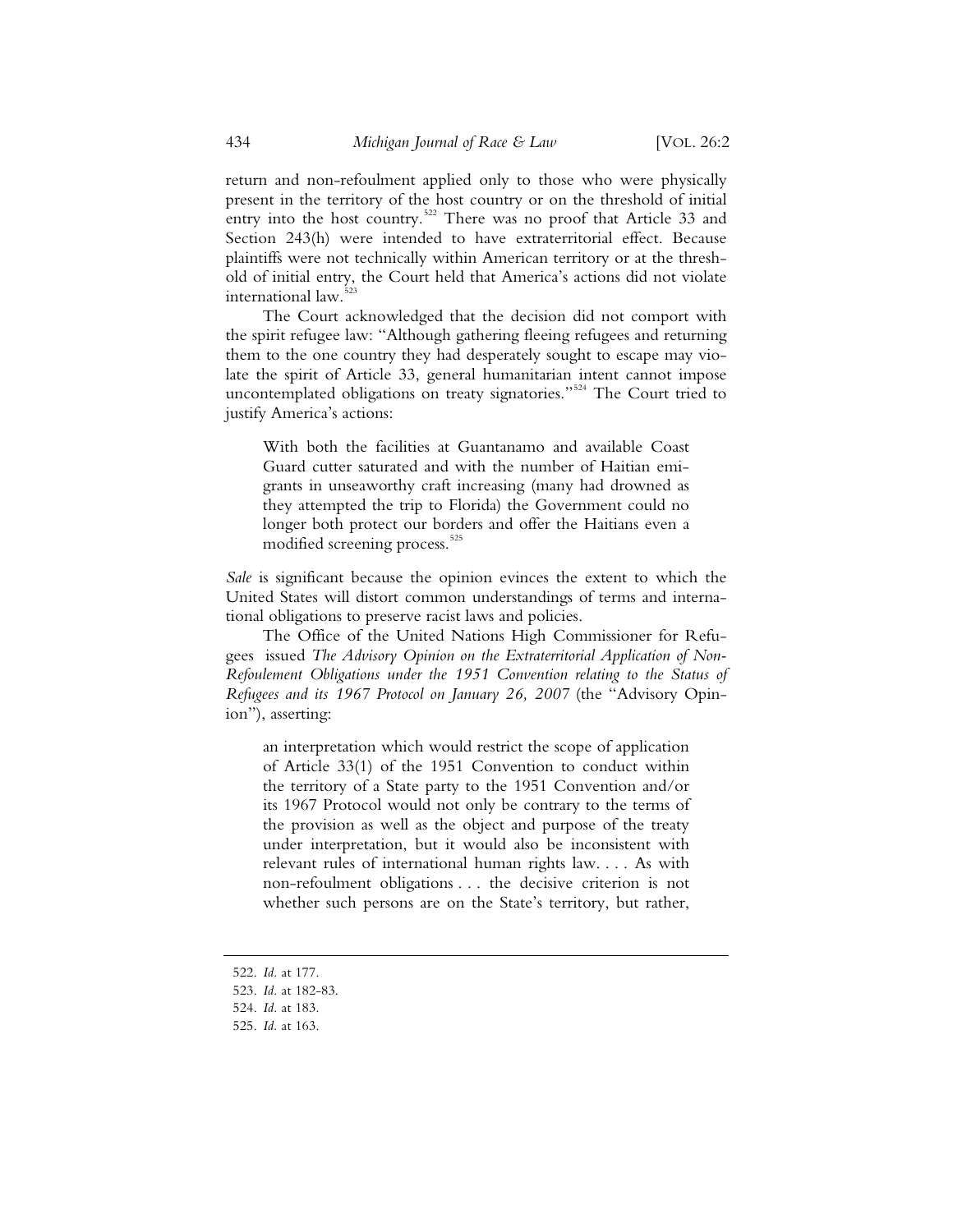whether they come within the effective control and authority of that State.<sup>5</sup>

Notwithstanding the Advisory Opinion, other countries have followed America's lead and used extraterritorial measures to prevent the immigration of Africans and people of the African Diaspora.<sup>5</sup>

# 3. *Saget v. Trump: Shithole Countries<sup>528</sup>* "African countries are toast . . . Haiti is up next."<sup>529</sup>

In *Saget v. Trump*, the United States District Court for the Eastern District of New York denounced Donald Trump's racist immigration laws and policies. The court granted the Plaintiffs a nationwide preliminary injunction enjoining the Trump Administration from terminating Temporary Protected Status ("TPS") for Haitians because the Plaintiffs demonstrated a likelihood of success on claims that the Department of Homeland Security ("DHS") violated the Administrative Procedure Act by acting arbitrarily and capriciously based on improper political influence. $530$ 

Congress created TPS for nationals of designated countries experiencing an ongoing armed conflict, environmental disaster, or extraordinary and temporary conditions. 8 U.S.C. § 1254a(b) governs TPS designations, providing in relevant part:

(1) the Attorney General, after consultation with appropriate agencies of the Government, may designate any foreign state (or any part of such foreign state) under this subsection only if —

(A) the Attorney General finds that there is an ongoing armed conflict within the state and, due to such conflict, requiring the return of aliens who are nationals of that state to that state (or to the part of the state) would pose a serious threat to their personal safety;

<sup>526.</sup> U.N. High Comm'r for Refugees, *Advisory Opinion the Extraterritorial Application of Non-Refoulement Obligations under the 1951 Convention Relating to the Status of Refugees and its 1967 Protocol*, 16 (Jan. 26, 2017), https://www.refworld.org/docid/45f17a1a4.html.

<sup>527.</sup> *See* REFUGEE RIGHTS, ETHICS AND ADVOCACY IN AFRICA 189 (David Hollenbach, ed. 2008).

<sup>528.</sup> Saget v. Trump, 375 F. Supp. 3d 280 (E.D.N.Y. 2019).

<sup>529.</sup> *Id.* at 362 (citing April 20, 2017 email from Gene Hamilton, former Senior Counsel to Senator Jefferson Sessions, to David Lapan).

<sup>530.</sup> *Id.* at 359-360.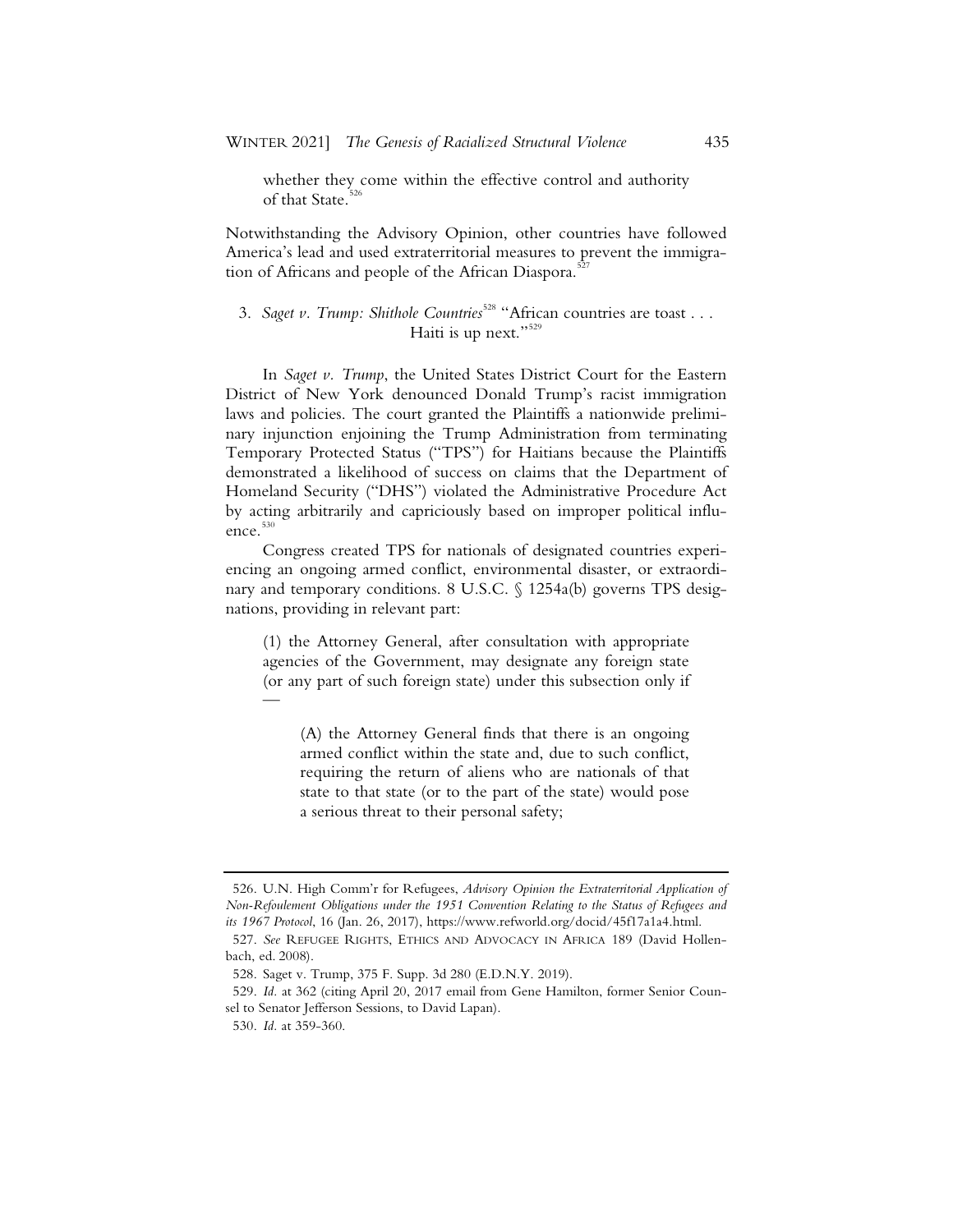(B) the Attorney General finds that —

(i) there has been an earthquake, flood, drought, epidemic, or other environmental disaster in the state resulting in a substantial, but temporary, disruption of living conditions in the area affected,

(ii) the foreign state is unable, temporarily, to handle adequately the return to the state of aliens who are nationals of the state, and

(iii) the foreign state officially has requested designation under this subparagraph; or

(C) the Attorney General finds that there exist extraordinary and temporary conditions in the foreign state that prevent aliens who are nationals of the state from returning to the state in safety, unless the Attorney General finds that permitting the aliens to remain temporarily in the United States is contrary to the national interest of the United States.<sup>531</sup>

The authority to make TPS designations was transferred to the Secretary of DHS (the "Secretary"). The Secretary must conduct a periodic review to assess whether to re-designate, extend, or terminate TPS for a country.<sup>532</sup> The Secretary must "consult the appropriate federal agencies (including the Department of State)," "consider the current conditions in the foreign state and whether the conditions supporting the original designation are still met.<sup>533</sup> "This includes conditions 'not necessarily caused by,' and conditions 'untethered' to the initial event that led to an initial TPS designation."<sup>534</sup>

DHS Secretary Janet Napolitano granted Haiti TPS on January 12, 2010 because the extraordinary and temporary conditions following the 7.0 magnitude earthquake prevented Haitian nationals from returning to Haiti safely. Napolitano re-designated Haiti's TPS status in May 2011 after determining that "the conditions prompting the original designation continue[d] to be met."<sup>535</sup> Secretary Jeh Johnson extended TPS in October 2012, March 2015, and August 2015.<sup>536</sup> DHS validated its TPS determinations by stating that damage to infrastructure, agriculture, public

<sup>531. 8</sup> U.S.C.A § 1254a(b) (Westlaw Current through P.L. 116-259).

<sup>532.</sup> *Saget,* 375 F. Supp. 3d, at 298.

<sup>533.</sup> *Id.*

<sup>534.</sup> *Id.* at 300.

<sup>535.</sup> *Id.* at 301.

<sup>536.</sup> *Id.*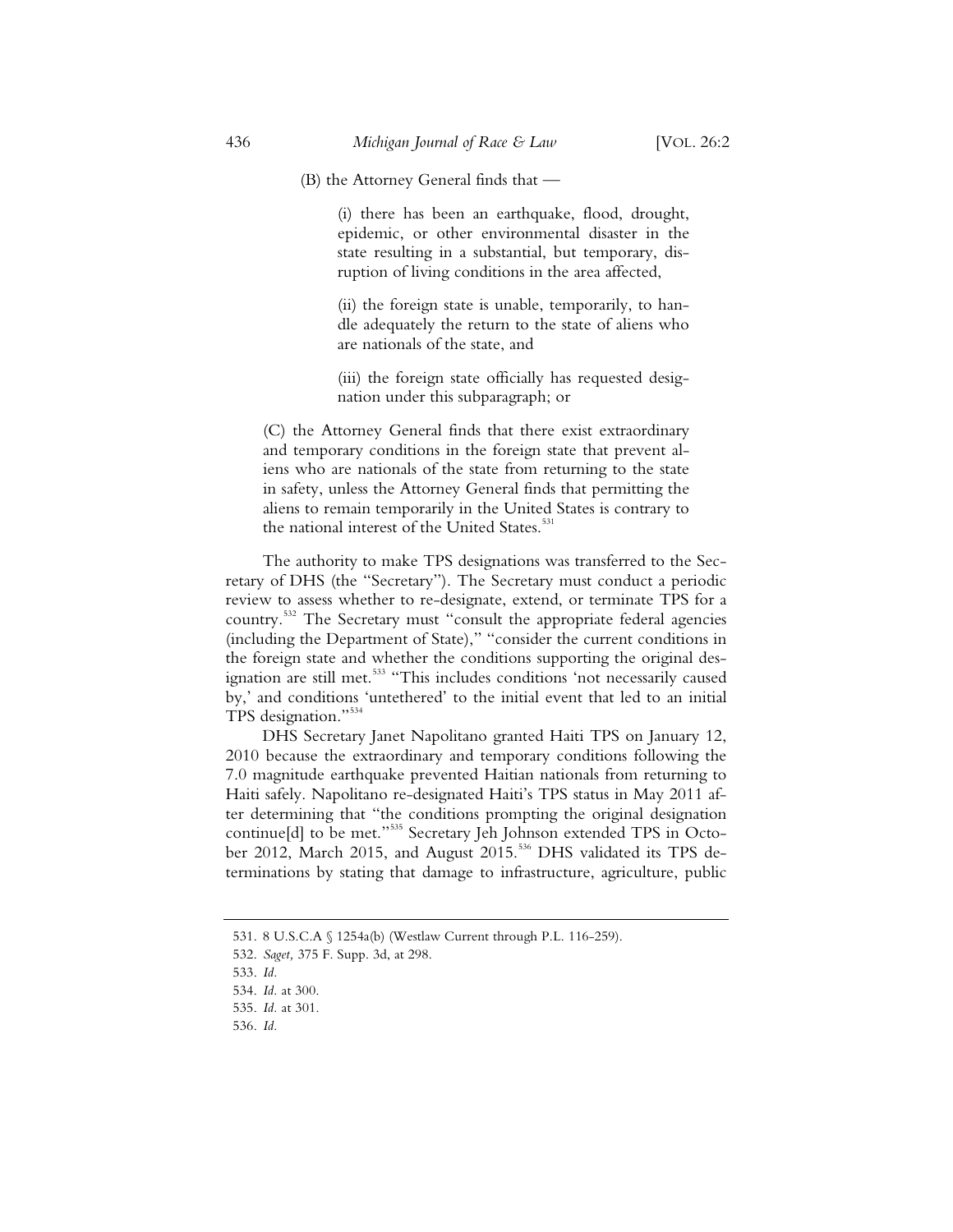health, educational facilities, transportation, food insecurity, a housing crisis and a cholera epidemic, gender violence against women, environmental risks, political instability, and security risks resulting from the 2010 earthquake remained.<sup>537</sup> Secretary John Kelly extended TPS from May 24, 2017 until January 22, 2018, citing approximately the same conditions.<sup>538</sup>

In March 2017, the Trump Administration began applying pressure on the United States Citizenship and Immigration Services (the "USCIS") to draft a memorandum that supported the termination of TPS, arguing the conditions for TPS no longer existed and Haiti had made significant progress.<sup>539</sup> Trump USCIS appointees (including Kathy Kovarik, the newly appointed Chief of the USCIS Office of Policy and Strategy, DHS staffers, and Kirstjen Nielsen, John F. Kelly's chief of staff) made repeated requests to USCIS career staffers to compile data concerning the criminality, welfare, educational status, and employment status of Haitian TPS recipients in hopes of finding negative data to rationalize and draw support for the termination of TPS.<sup>540</sup> During a White House meeting on November 3, 2017, to coordinate the process for terminating TPS for aliens from El Salvador, Haiti, Nicaragua, and Honduras, the briefing materials and Attorney General Jeff Sessions recommended Acting Secretary of DHS, Elaine Duke, terminate TPS that would become effective January 5, 2019, supporting Trump's America First platform.<sup>541</sup>

In November of 2017, Duke announced her decision to terminate TPS for Haiti, stating "the extraordinary but temporary conditions caused by the 2010 earthquake no longer exist."<sup>542</sup> The court determined that there was evidence Duke was acting in bad faith and in an arbitrary and capricious manner because her decision to terminate TPS reflected a preordained outcome motivated by racial animus and improper political influence.<sup>543</sup> She departed from past agency practices, perpetuated pretextual justification for terminating TPS after the decision was made to terminate it, and changed the interpretation of the statute to effectuate discrimination in support of Trump's America First platform.<sup>544</sup>

The court pointed to Hamilton's April 20, 2017 email to David Lapan (DHS Press Secretary), stating, "African countries are toast . . .

- 537. *Id.* at 301-02.
- 538. *Id.* at 302.
- 539. *Id.* at 306.
- 540. *Id.* at 307-08.
- 541. *Id.* at 324.
- 542. *Id.* at 327-28.
- 543. *Id.* at 346, 371-74.
- 544. *Id.* at 349, 359-60.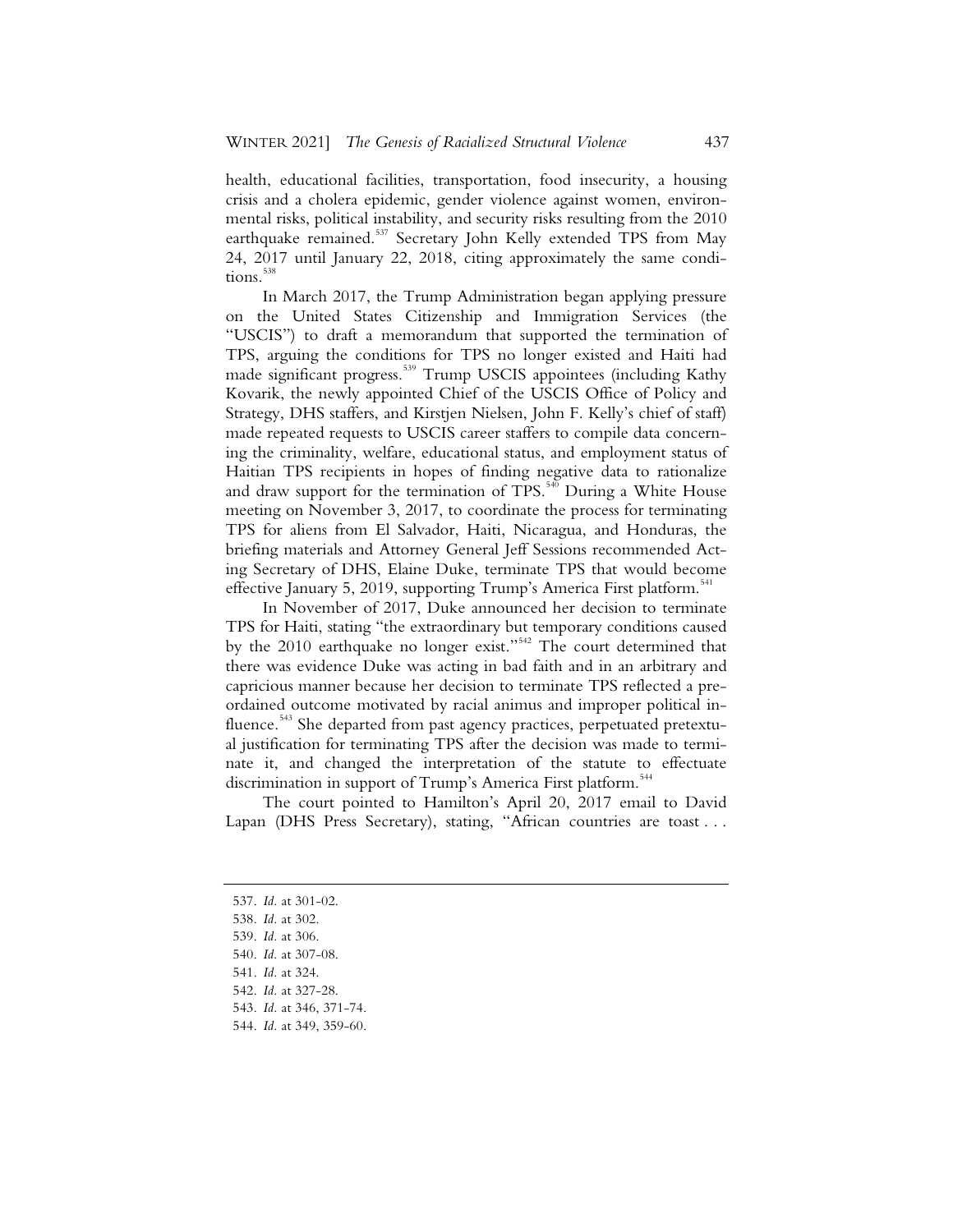Haiti is up next."<sup>545</sup> Significantly, the court determined that Trump's racist statements could be imputed to Duke,<sup>546</sup> citing Trump's statements concerning Mexicans, and his June 2017 meeting where he stated all Haitians have AIDS and exclaimed "Why are we having all these people from shithole countries come here?"<sup>547</sup> as proof that Duke's decision was motivated by racial animus and improper political influence.

C. *Putting a Band-Aid on a Bullet Wound - The Haitian Refugee Immigration Fairness Act (HRIFA)<sup>548</sup>*

*"Why are you letting us suffer this way, America? Don't you have a father's heart? . . . Give us back our freedom.*"<sup>549</sup>

Congress enacted the HRIFA on October 21, 1998, which allowed specific categories of Haitians, who were provided refuge in the United States, to adjust their legal status. HRIFA was marketed as a narrowly tailored humanitarian antidote to Haitian militarism and corruption. Congress stated that the goal of HRIFA was to ensure that Haitian nationals received the same treatment afforded to similarly situated immigrants.<sup>550</sup> Although the HRIFA's congressional supporters openly acknowledged the pervasiveness of racial discrimination in America's immigration laws and policies, the predominant sentiment was that the HRIFA was another instance where the United States was rescuing Haiti. In reality, the United States was providing an antidote to an illness that it was instrumental in causing.

The self-congratulatory tone<sup>551</sup> of Congressional statements prove that the United States expected Haiti to demonstrate its submission by expressing gratitude. Statements of Haitian nationals indicate that some Haitians were aware that they needed to outwardly display docility in ex-

<sup>545.</sup> *Id.* at 362.

<sup>546.</sup> *Id.* at 371-72.

<sup>547.</sup> *Id.* at 371.

<sup>548.</sup> Omnibus Consolidated and Emergency Supplemental Appropriations Act, 1999, Pub. L. No. 105-277, § 902, 112 Stat. 2681, 538 (1998); *See* CAROLINE BETTINGER-LOPEZ, RACHEL BARISH, ERIN HYUN & OTTO SAKI, RIGHTS OF IMMIGRANTS IN AND MIGRANTS TO THE UNITED STATES, APPENDIX B: *DISCRIMINATION AGAINST HAITIAN ASYLUM-SEEKERS* 13 (2008), https://www2.ohchr.org/english/bodies/cerd/docs/ngos /usa/ushrn5.doc.

<sup>549.</sup> Malissa Lennox, Note, *Refugees, Racism, and Reparations: A Critique of the United States' Haitian Immigration Policy*, 45 STAN. L. REV. 687, 687 (1993).

<sup>550.</sup> *Haitian Refugee Immigration Fairness Act: Hearing Before the Subcomm. on Immigration of the S. Comm. on the Judiciary*, 105th Cong. 3 (1997) (statement of Mich. Sen. Spencer Abraham, Chairman, S. Subcomm. on Immigration).

<sup>551.</sup> *Id.* (*See* opening statement by Mich. Sen. Spencer Abraham, statements of John Conyers).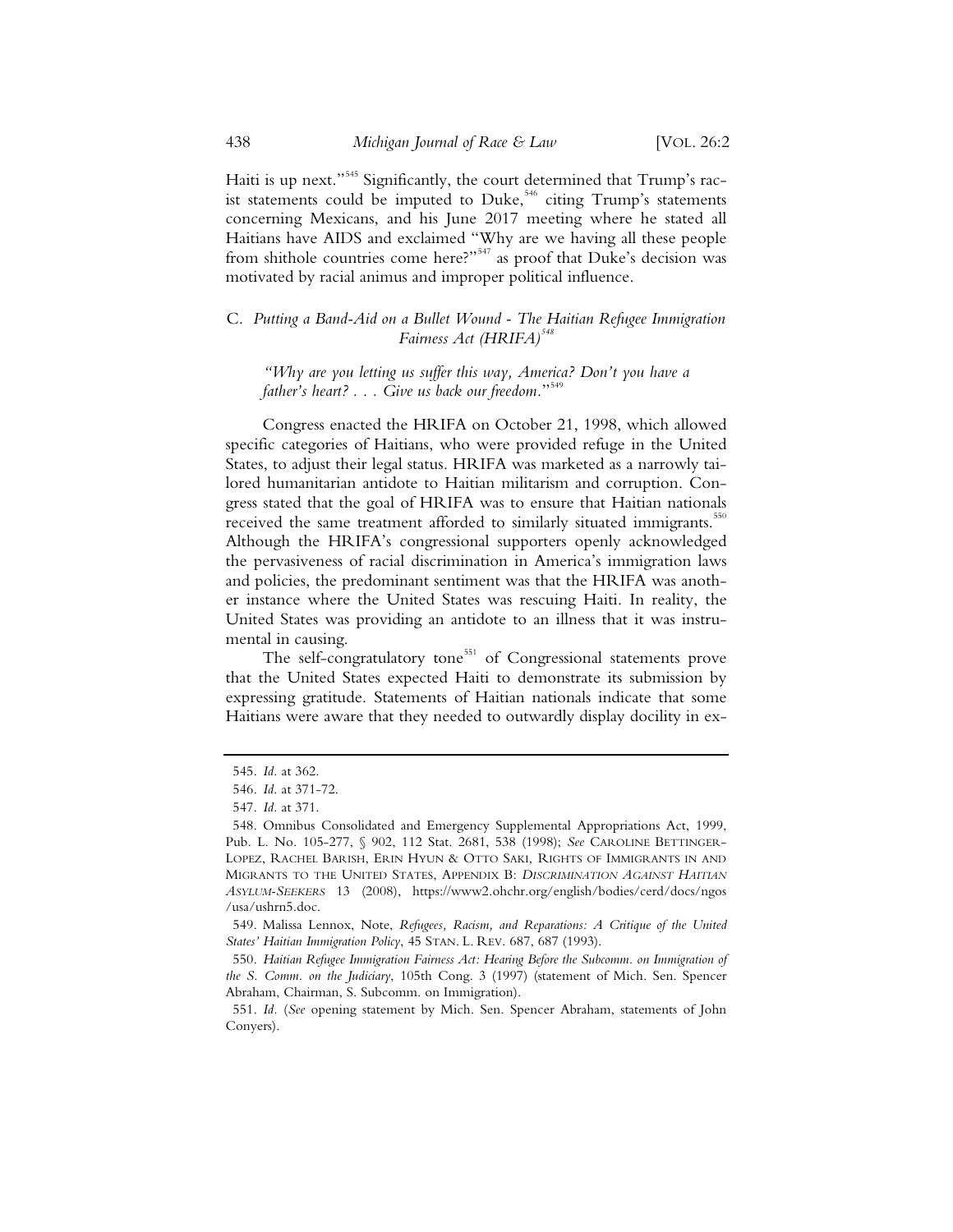change for ostensible benevolence.<sup>552</sup> Below are excerpts from Haitians' statements and letters presented in support of the HRIFA.

Thank you so much for caring about us and taking the time to learn about me, my problems and the problems of people in situations like mine . . . I was so grateful and happy when the U.S. ship saved us from our little boat . . . ."

- Statement of Nestilia Robergeau<sup>553</sup>

I would like to thank Senator Abraham and the Immigration Subcommittee for giving me this opportunity. The proposed law would help my family and me very much. Please pass the law that will allow my family and me to stay in the United States.

– Statement of Louiciana Miclisse<sup>554</sup>

Additionally, the statements show that Haitians are either aware of the regime of truth used to demonize them or have internalized the stereotypes. The writers and speakers made a conscious effort to prove they were not anti-Christian, lazy, diseased Haitians, but were upstanding, hard-working, Christian members of their community.

I plan on studying to become a registered nurse, so I can help people. Currently, I live in Atlanta, GA and work as a cashier at Harris Teeter, which is a supermarket, and at Wendy's. Most days, I work from 7 o'clock in the morning until 10 o'clock in the evening. I am a member of Bethel Baptist Church, where I attend services as often as I can, at least once and sometimes twice a week. I have my own apartment and I support myself and my little brother, Michelet Robergeau . . . . He attends Wheeler High School, where he is a junior. Michelet is a Mormon and attends prayer meetings and services almost daily.

– Statement of Nestilia Robergeau<sup>555</sup>

I make good grades so that I can go to medical school. I have decided that I want to be a doctor when I grow up so that I

<sup>552.</sup> RUDYARD KIPLING, THE WHITE MAN'S BURDEN (1899); Bellegarde-Smith, *supra*  note 387, at 17-18.

<sup>553.</sup> *Supra* note 551, at 26-27 (statement of Nestilia Robergeau, Haitian refugee).

<sup>554.</sup> *Id.* at 28.

<sup>555.</sup> *Id.* at 27.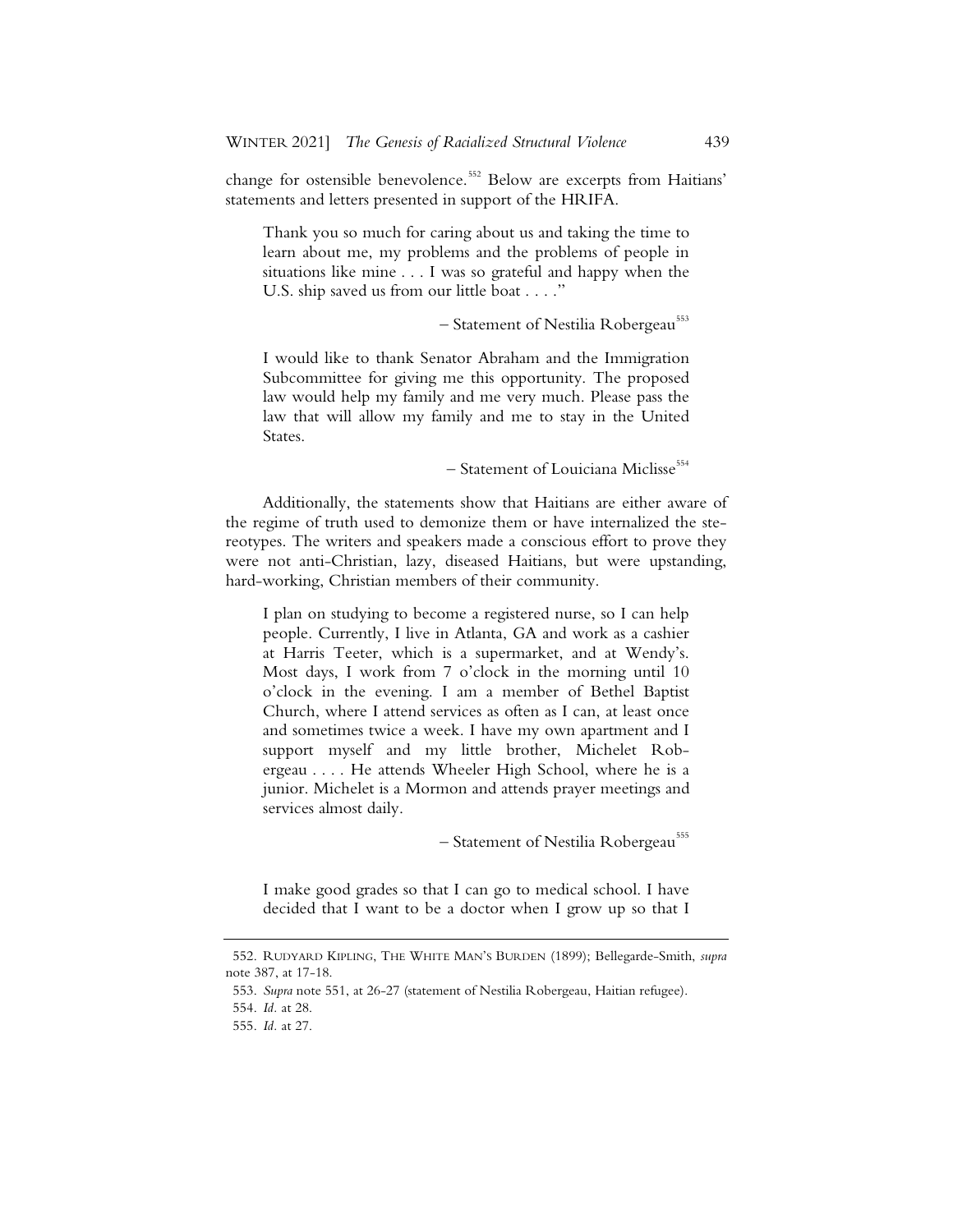can help people from dying. I heard that children in Haiti do not go to school. I would be so sad if that happened to me. I also love my church. I participate in our Haitian dance group and I get to help take up the offerings on Sundays sometimes.

 $-$  Statement of Louiciana Miclisse<sup>556</sup>

#### **CONCLUSION**

The Fifth Commandment of white supremacy is a Black soul should accept discipline and punishment as for its own good. "Americans seem to have the power to control perceptions of reality, if not reality itself,"<sup>557</sup> and concerning Haiti, this statement rings true. The United States has perpetuated a regime of truth that depicts Haiti's perils as evidence of its violent and corrupt predilections. But the United States has played an outsized role in Haiti's present condition. Where the United States has deployed racialized structural violence against Haiti using foreign policy, immigration law, and immigration policies, it has prevented Haiti from maximizing its potential. Haiti has devolved into a client state. The structure of inequality that represses Haiti is engrafted into the international social order. Now Haiti consistently occupies a low rank in all international systems, resulting in political instability, economic vulnerability, chronic food insecurity, ecological devastation, high infant mortality rates, and more.<sup>558</sup>

This Article investigated discipline and punishment as a form of racialized structural violence in American foreign policy, immigration law, and immigration policies towards Haiti. However, racialized structural violence permeates American society. The United States appropriated the disciplinary apparatus it developed for Haiti for use against domestic Blacks. When the United States launched a preemptive war against Haiti, it concurrently launched a preemptive war against Blacks within the United States for the express purpose of turning Blacks into a permanently docile subpopulation. Now, isolation, marginalization, and enclosure are defining features of the Black experience. Blacks have been precluded from operating within systems, which has led to a pattern of inequality where Blacks have been "deprived not only relative to the potential but, indeed below subsistence minimum."<sup>559</sup> To start, racialized structural violence exists in laws, education, housing, economics, voting, the justice

<sup>556.</sup> *Id.* at 28.

<sup>557.</sup> FARMER, *supra* note 412, at 49.

<sup>558.</sup> Saget v. Trump, 375 F. Supp. 3d 280, 301-02 (E.D.N.Y. 2019).

<sup>559.</sup> Galtung, *supra* note 15, at 177.